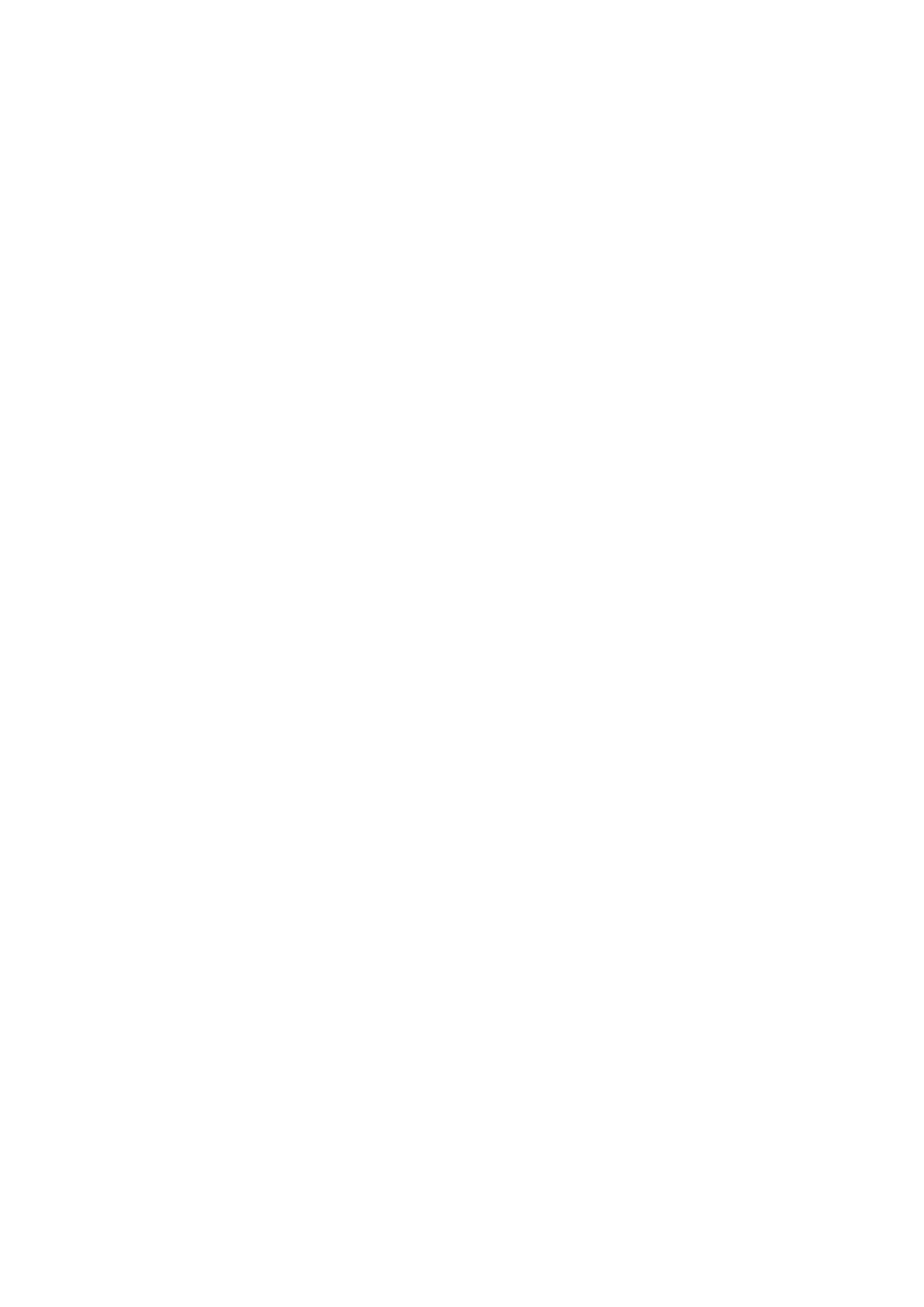**WA DRUG TRENDS 2009**



# **Findings from the Illicit Drug Reporting System (IDRS)**

# **Candice Rainsford and Simon Lenton**

National Drug Research Institute, Curtin University of Technology

# **NDARC Technical Report No. 43**

**ISBN 978-0-7334-2870-8**  ©NDARC 2010

This work is copyright. You may download, display, print and reproduce this material in unaltered form only (retaining this notice) for your personal, non-commercial use or use within your organisation. All other rights are reserved. Requests and enquiries concerning reproduction and rights should be addressed to the information manager, National Drug and Alcohol Research Centre, University of New South Wales, Sydney, NSW 2052, Australia.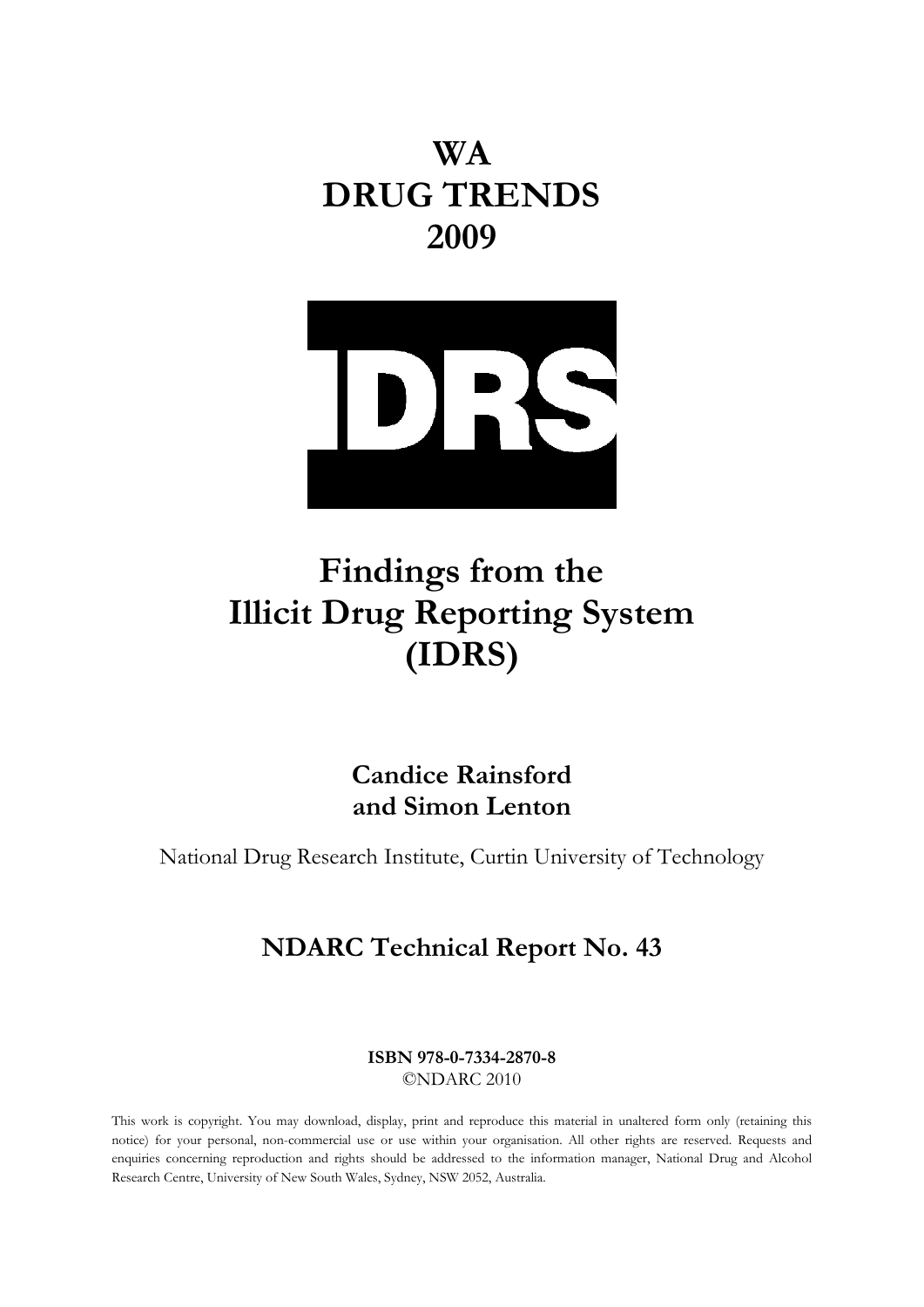# **TABLE OF CONTENTS**

| 1.<br>1.1                                    |  |
|----------------------------------------------|--|
| 2.<br>2.1<br>2.2<br>2.3<br>3.1<br>3.2        |  |
| 4<br>4.1<br>4.2<br>4.3<br>4.4<br>4.5<br>4.6  |  |
| 5.<br>5.1<br>5.2<br>5.3<br>5.4<br>5.6        |  |
| 6.<br>6.1<br>6.2<br>6.3<br>6.4<br>6.5<br>6.6 |  |
| 7.<br>7.1<br>7.2<br>7.3<br>7.4<br>7.5<br>7.6 |  |
| 8.<br>8.1<br>8.2<br>8.3<br>8.4               |  |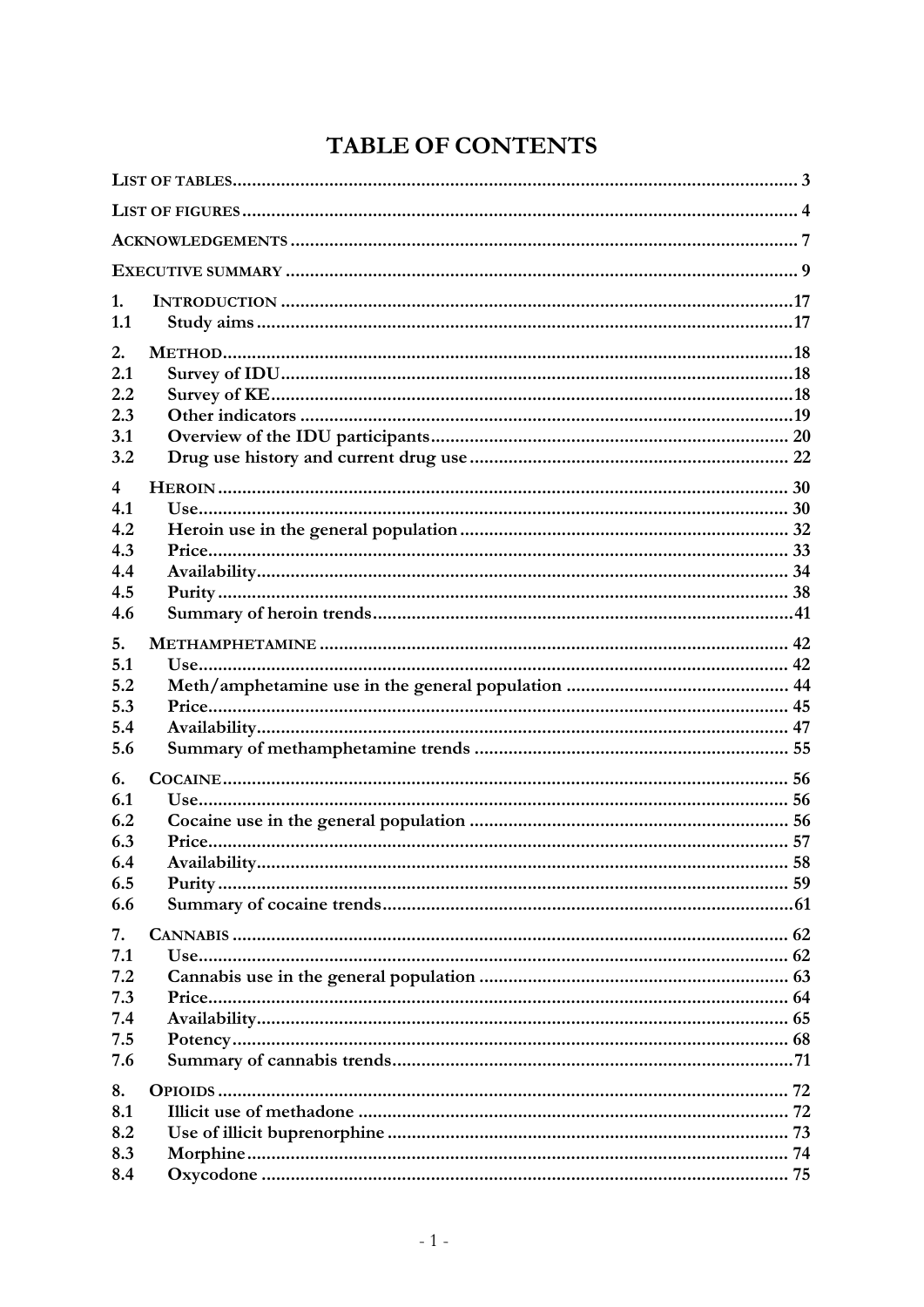| 8.5        |                                                                     |
|------------|---------------------------------------------------------------------|
| 8.6        |                                                                     |
| 9.         |                                                                     |
| 9.1        |                                                                     |
| 9.2        |                                                                     |
| 9.3        |                                                                     |
| 9.4        |                                                                     |
| 9.5        |                                                                     |
| 9.6        |                                                                     |
| 9.7        |                                                                     |
| 10.        | HEALTH-RELATED HARMS ASSOCIATED WITH DRUG USE 83                    |
| 10.1       |                                                                     |
| 10.2       |                                                                     |
| 10.3       |                                                                     |
| 10.4       |                                                                     |
| 10.5       |                                                                     |
| 10.7       | Mental and physical health problems and psychological distress  102 |
| 10.8       |                                                                     |
| 11.        | LAW ENFORCEMENT-RELATED TRENDS ASSOCIATED WITH DRUG                 |
| <b>USE</b> |                                                                     |
| 11.1       |                                                                     |
| 11.2       |                                                                     |
| 11.3       |                                                                     |
| 12         |                                                                     |
| 12.1       |                                                                     |
| 12.2       |                                                                     |
| 12.3       |                                                                     |
| 12.4       |                                                                     |
| 12.5       |                                                                     |
|            |                                                                     |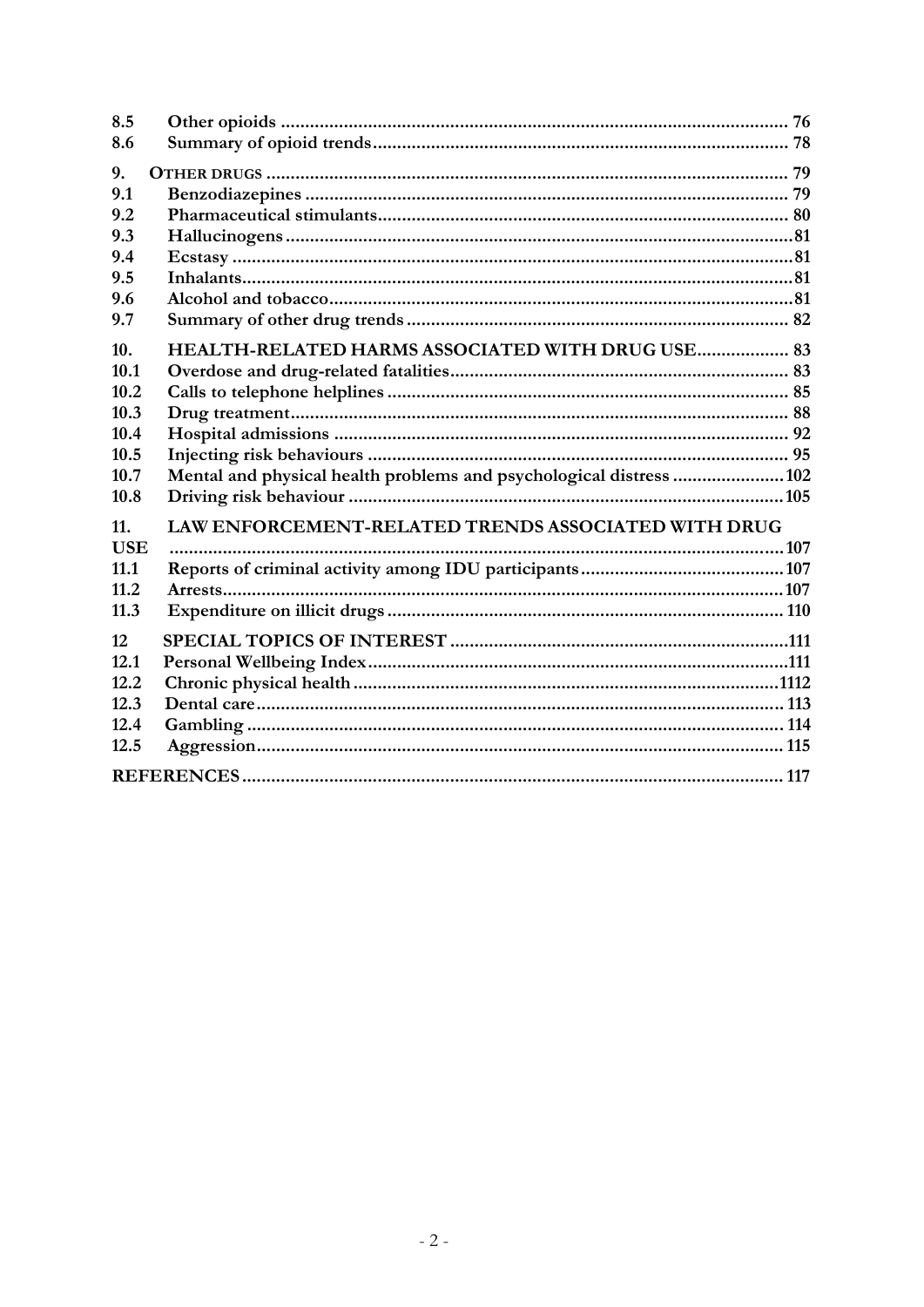# **LIST OF TABLES**

<span id="page-5-0"></span>

| Table 2: Source of recruitment and previous participation in IDRS and EDRS, 2009 22              |  |
|--------------------------------------------------------------------------------------------------|--|
| Table 3: Injection history, drug preferences and polydrug use of IDU participants, 2007-200923   |  |
|                                                                                                  |  |
| Table 6: Price of most recent heroin purchases by IDU participants, 2008-2009  33                |  |
| Table 7: Participants' reports of heroin availability in the past six months, 2008-2009 35       |  |
| Table 8: Participants' perceptions of heroin purity in the past six months, 2008-2009  38        |  |
| Table 9: Patterns of methamphetamine use in the last six months by form, 2008-2009  42           |  |
| Table10: Price of most recent methamphetamine purchases by IDU participants, 2009 46             |  |
| Table 11: Participants' reports of methamphetamine availability in the past six months, 2007-    |  |
|                                                                                                  |  |
|                                                                                                  |  |
| Table 13: Price of most recent cocaine purchases by IDU participants, 2009  57                   |  |
|                                                                                                  |  |
| Table 15: Participants' reports of cannabis availability in the past six months, 2008-2009 66    |  |
|                                                                                                  |  |
| Table 17: Proportion of IDU participants reporting the last location for injection, 2008-2009 99 |  |
|                                                                                                  |  |
| Table 19: Personal Wellbeing Index mean scores amongst WA IDU sample, 2009111                    |  |
|                                                                                                  |  |
| Table 21: Self reported dental health issues in the preceding 12 months, 2009114                 |  |
|                                                                                                  |  |
| Table 23: Aggression under the influence of other drugs, WA, 2009116                             |  |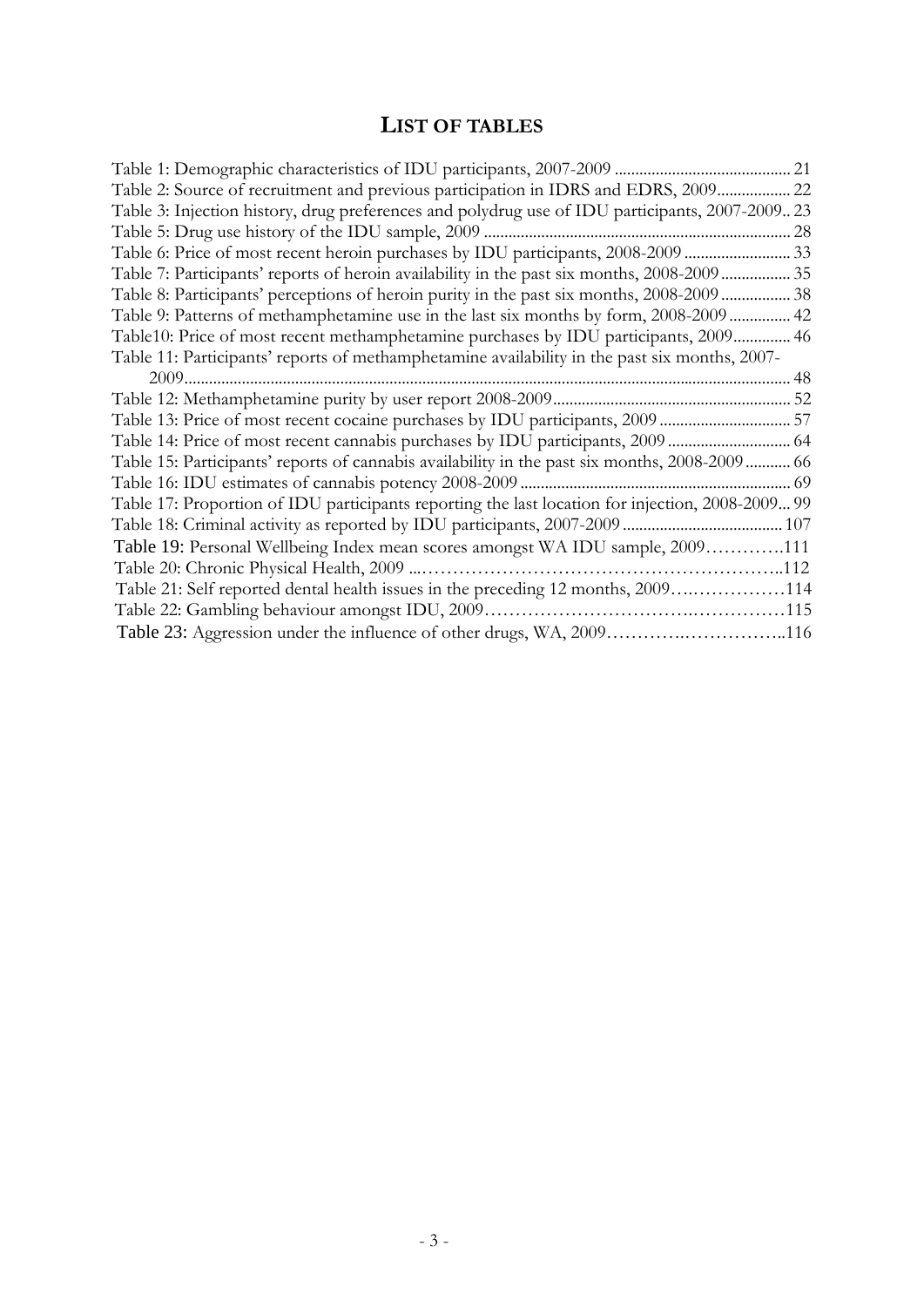# **LIST OF FIGURES**

<span id="page-6-0"></span>

| Figure 9: Prevalence of heroin use among the population aged 14 years and over in Australia, |    |
|----------------------------------------------------------------------------------------------|----|
|                                                                                              |    |
|                                                                                              |    |
| Figure 10: Median price of one gram of heroin estimated from IDU purchases, 2000-2009  34    |    |
|                                                                                              |    |
|                                                                                              |    |
| Figure 13: Number and weight of heroin seizures by WAPS and AFP, WA 2002/03-2007/0837        |    |
| Figure 14: Proportion of IDU reporting current heroin purity as high, medium or low, 2000-   |    |
| 39                                                                                           |    |
| Figure 15: Number of heroin seizures analysed in WA, by quarter, 2002/03-2007/08 39          |    |
| Figure 16: Purity of heroin seizures analysed in WA, by quarter, 2002/03-2007/08 40          |    |
| Figure 17: Mean days of use for any methamphetamine by WA IDU 2000-2009 43                   |    |
| Figure 18: Proportion of IDU reporting methamphetamine use in the last six months,           |    |
|                                                                                              | 44 |
| Figure 19: Prevalence of meth/amphetamine use among the population aged 14 years and         |    |
|                                                                                              |    |
| Figure 20: Median prices of methamphetamine per gram estimated from IDU purchases,           |    |
|                                                                                              | 47 |
| Figure 21: IDU reporting easy or very easy availability of methamphetamine by form in WA     |    |
|                                                                                              |    |
|                                                                                              |    |
| Figure 22: Number and weight of methamphetamine seizures by ACS, 2004/05-2008/09  50         |    |
| Figure 23: Number and weight of amphetamine-type stimulant seizures by WAPS and AFP,         |    |
|                                                                                              |    |
| Figure 24: Proportion of IDU reporting methamphetamine by form as high, 2002-2009 53         |    |
| Figure 25: Number of methamphetamine seizures analysed in WA, by quarter, 2002/03-           |    |
|                                                                                              |    |
| Figure 26: Purity of methamphetamine seizures analysed in WA, by quarter, 2002/03-           |    |
|                                                                                              |    |
|                                                                                              |    |
| Figure 28: Prevalence of cocaine use among the population aged 14 years and over in          |    |
|                                                                                              |    |
| Figure 29: Number and weight of cocaine seizures by ACS, 2003/04-2008/09 58                  |    |
| Figure 30: Number and weight of cocaine seizures by WAPS and AFP, WA 2002/03-                |    |
|                                                                                              |    |
| Figure 31: Number of cocaine seizures analysed in WA, by quarter, 2002/03-2007/08 60         |    |
|                                                                                              |    |
|                                                                                              |    |
| Figure 33: Recent use and daily users of cannabis in the past six months, 2000-2009 62       |    |
|                                                                                              |    |
| Figure 35: Prevalence of cannabis use among the population aged 14 years and over in         |    |
|                                                                                              |    |
| Figure 36: Median prices of cannabis estimated from IDU participant purchases, 2000-2009  65 |    |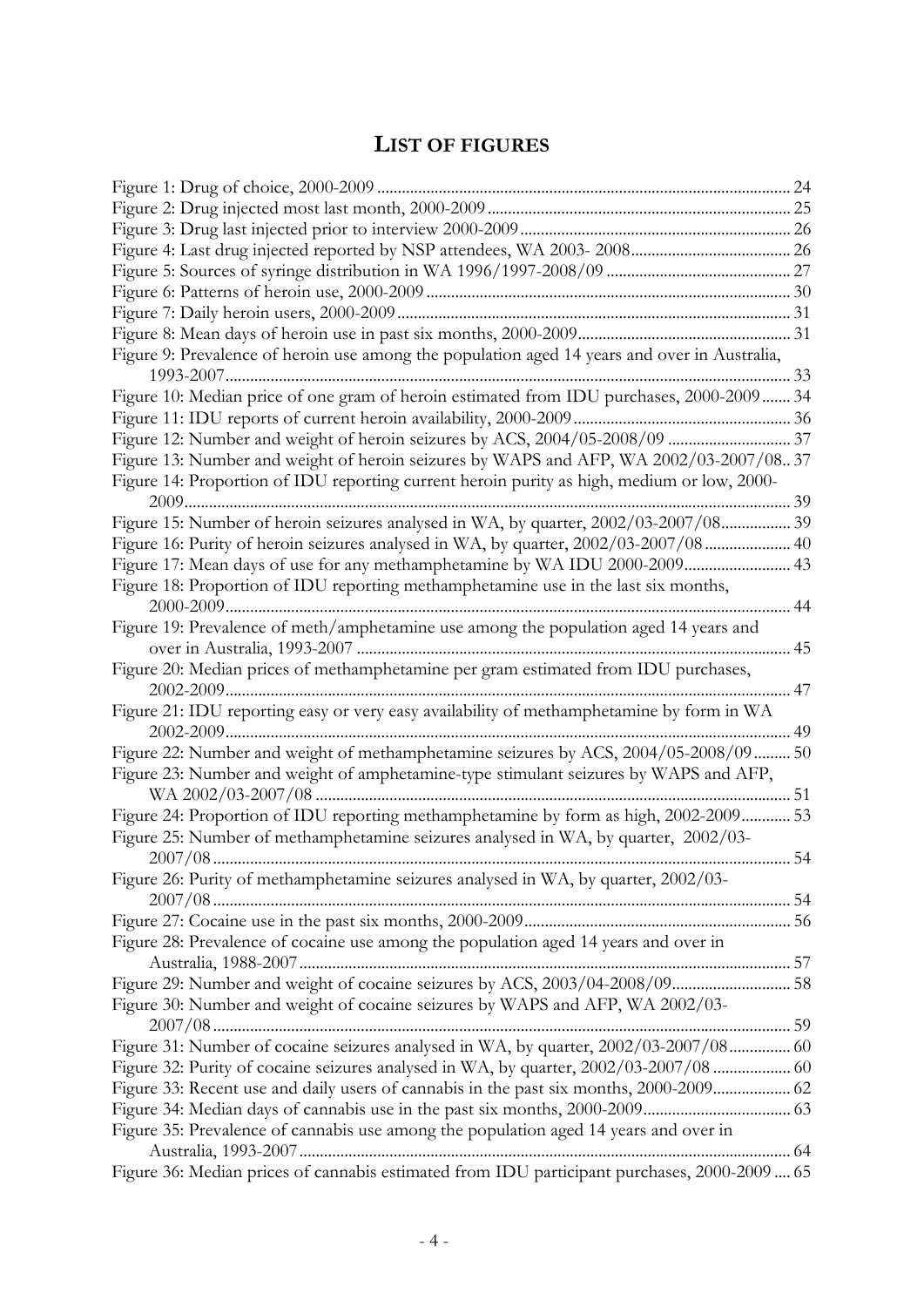| Figure 37: Participant reports of current cannabis availability as very easy, 2000-2009 67     |
|------------------------------------------------------------------------------------------------|
|                                                                                                |
| Figure 39: Number and weight of cannabis seizures by WAPS and AFP, WA 2002/03-                 |
|                                                                                                |
| Figure 40: Participant reports of current cannabis potency as high, 2000-2009 70               |
| Figure 41: Proportion of IDU reporting recent and daily illicit morphine use in the past six   |
| Figure 42: Recent use of opioids other than heroin by IDU survey respondents 2004-2009 77      |
|                                                                                                |
| Figure 43: Median days use of any benzodiazepines in the past six months, 2000-2009 79         |
| Figure 44: Proportion of IDU reporting any benzodiazepine use, daily use and injection in the  |
| Figure 46: Number of ambulance callouts to narcotic overdoses, WA, 2nd quarter 2002-2nd        |
|                                                                                                |
|                                                                                                |
| Figure 48: Number of enquiries to ADIS regarding amphetamines, Jan 2001-Jun 2009 86            |
| Figure 49: Number of enquiries to ADIS regarding cocaine, Jan 2000-Jul 2009 87                 |
| Figure 50: Number of enquiries to ADIS regarding cannabis, Jan 2000-Jun 2009 88                |
| Figure 51: Proportion of participants reporting current pharmacotherapy, 2000-2009 89          |
| Figure 52: Percentage of closed treatment episodes where heroin was the principal drug of      |
|                                                                                                |
| Figure 53: Percentage of closed treatment episodes where amphetamines was the principal        |
|                                                                                                |
| Figure 54: Percentage of closed treatment episodes where cocaine was the principle drug of     |
|                                                                                                |
| Figure 55: Percentage of closed treatment episodes where cannabis was the principal drug of    |
|                                                                                                |
| Figure 56: Estimated number of pharmacotherapy clients by pharmacotherapy drug type and        |
|                                                                                                |
| Figure 57: Rate per million persons of principle opioid-related hospital admissions among      |
| people aged 15-54 years, WA and nationally, 1993/94-2007/08 Source: National Hospital          |
|                                                                                                |
| Figure 58: Rate per million persons of principle amphetamine-related hospital admissions       |
| among people aged 15-54 years, WA and nationally, 1993/94-2007/08Source: AIHW  94              |
| Figure 59: Rate per million persons of principle cocaine-related hospital admissions among     |
|                                                                                                |
| Figure 61: Proportion of IDU reporting sharing injecting equipment in the month preceding      |
|                                                                                                |
| Figure 62: Proportion of IDU reporting sharing each type of injecting equipment among those    |
|                                                                                                |
| Figure 63: Total notifications for unspecified and incident HBV and HCV infection, WA          |
|                                                                                                |
| Figure 64: Percentage of NSP participants in WA reporting HCV antibody, 2003-2008 98           |
| Figure 65: Percentage of NSP participants in WA reporting HIV antibody, 2003-2008 99           |
| Figure 66: Proportion of IDU reporting injection-related problems in past month, by problem    |
|                                                                                                |
| Figure 67: Main drug causing dirty hit of those that reported a dirty hit in last month, 2005- |
|                                                                                                |
|                                                                                                |
| Figure 69: Total K10 scores by risk category among general population aged 18 years and        |
|                                                                                                |
| Figure 70: Driving under the influence of illicit drugs by drug type, WA, 2009  105            |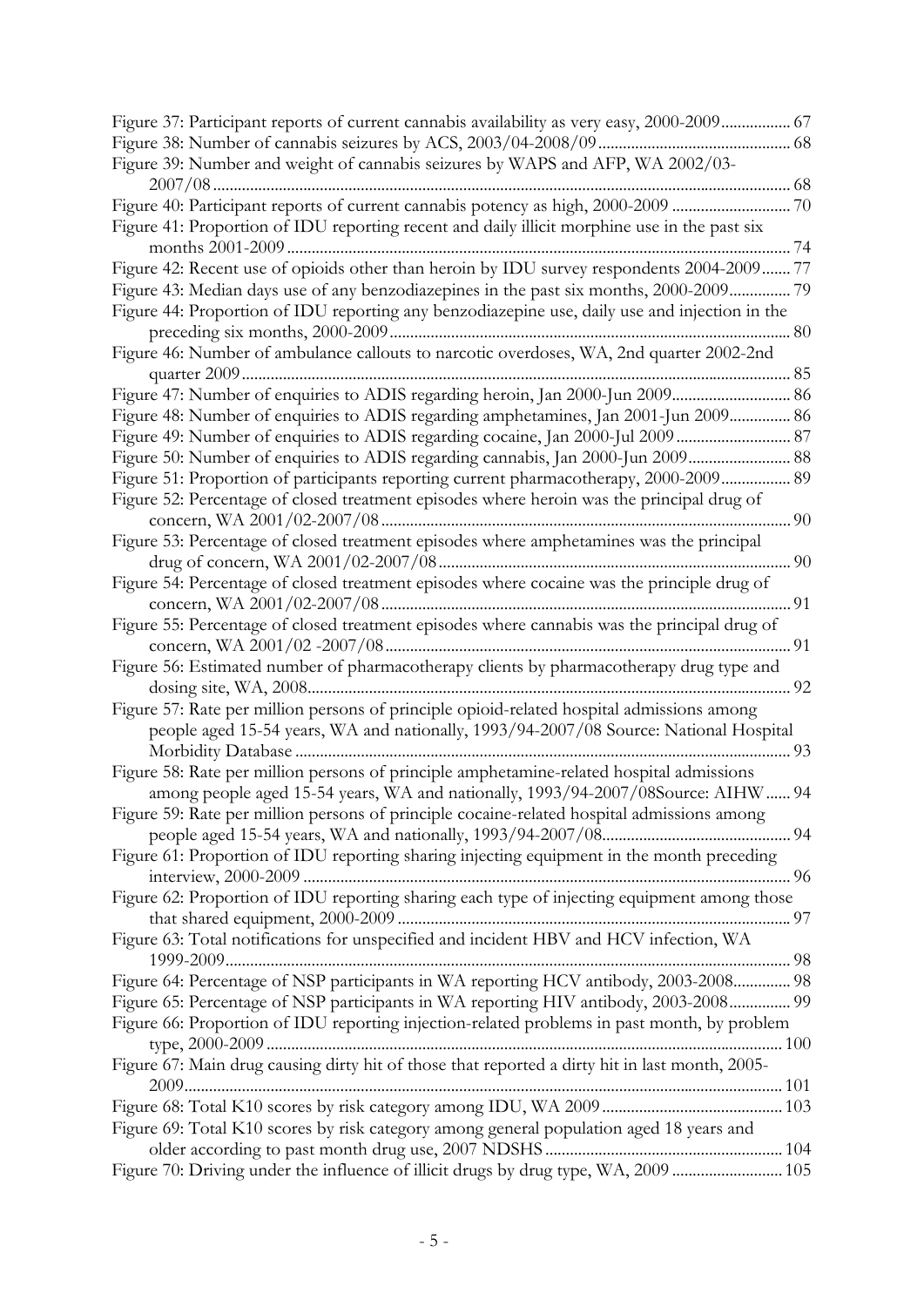| Figure 71: Number of heroin consumer/provider arrests, WA 2002/03-2007/08 108         |  |
|---------------------------------------------------------------------------------------|--|
|                                                                                       |  |
| Figure 74: Number of cocaine consumer/provider arrests, WA 2002/03-2007/08 110        |  |
| Figure 75: Expenditure on illicit drugs on day prior to interview by IDU who reported |  |
|                                                                                       |  |
| Figure 76: IDU reporting the degree to which they perceived aggression domains as     |  |
|                                                                                       |  |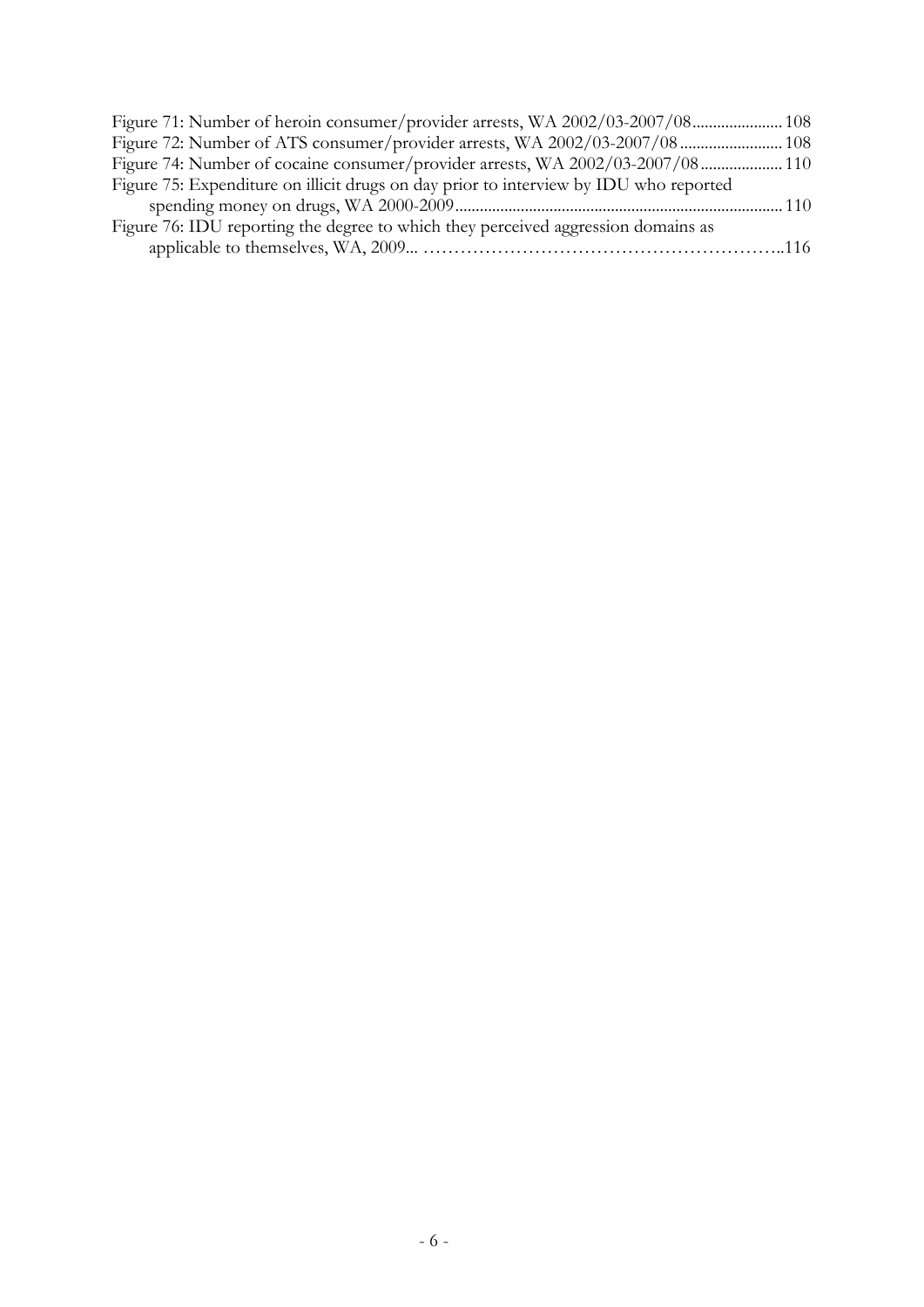## <span id="page-9-0"></span>**ACKNOWLEDGEMENTS**

In 2009, the Illicit Drug Reporting System (IDRS) was funded by the Australian Government Department of Health and Ageing (AGDH&A). The IDRS team would like to thank Mr Darius Everett, Mr Joe Upston and Ms Kristina Geremia and colleagues of the AGDH&A for their assistance throughout the year.

The IDRS is co-ordinated nationally by the National Drug and Alcohol Research Centre (NDARC). The authors would like to thank the Chief Investigator Dr Lucy Burns and the National Co-ordinators Natasha Sindicich and Jennifer Stafford for their support and assistance throughout the project. We would also like to thank Emma Black for her contributions as the previous National Co-ordinator.

The authors would also like to thank the many other individuals and organisations who provided assistance during the project. These included:

- the injecting drug users (IDU) and key experts who participated in the project for sharing their knowledge and experience of the illicit drug scene in Perth;
- the Western Australian Substance Users Association (WASUA) for its continued assistance in recruitment of IDU and allowing IDRS interviews to be conducted at its needle and syringe program;
- the agencies and pharmacies throughout the Perth metropolitan area that provided assistance with the recruitment of IDU for participation in the project;
- the organisations who generously provided indicator data for inclusion in the report;
- Amanda Roxburgh at NDARC for her help with access and analysis of some indicator data; and
- Renae Gillespie, Ruth Walker and Gemma Murfitt for conducting IDU interviews.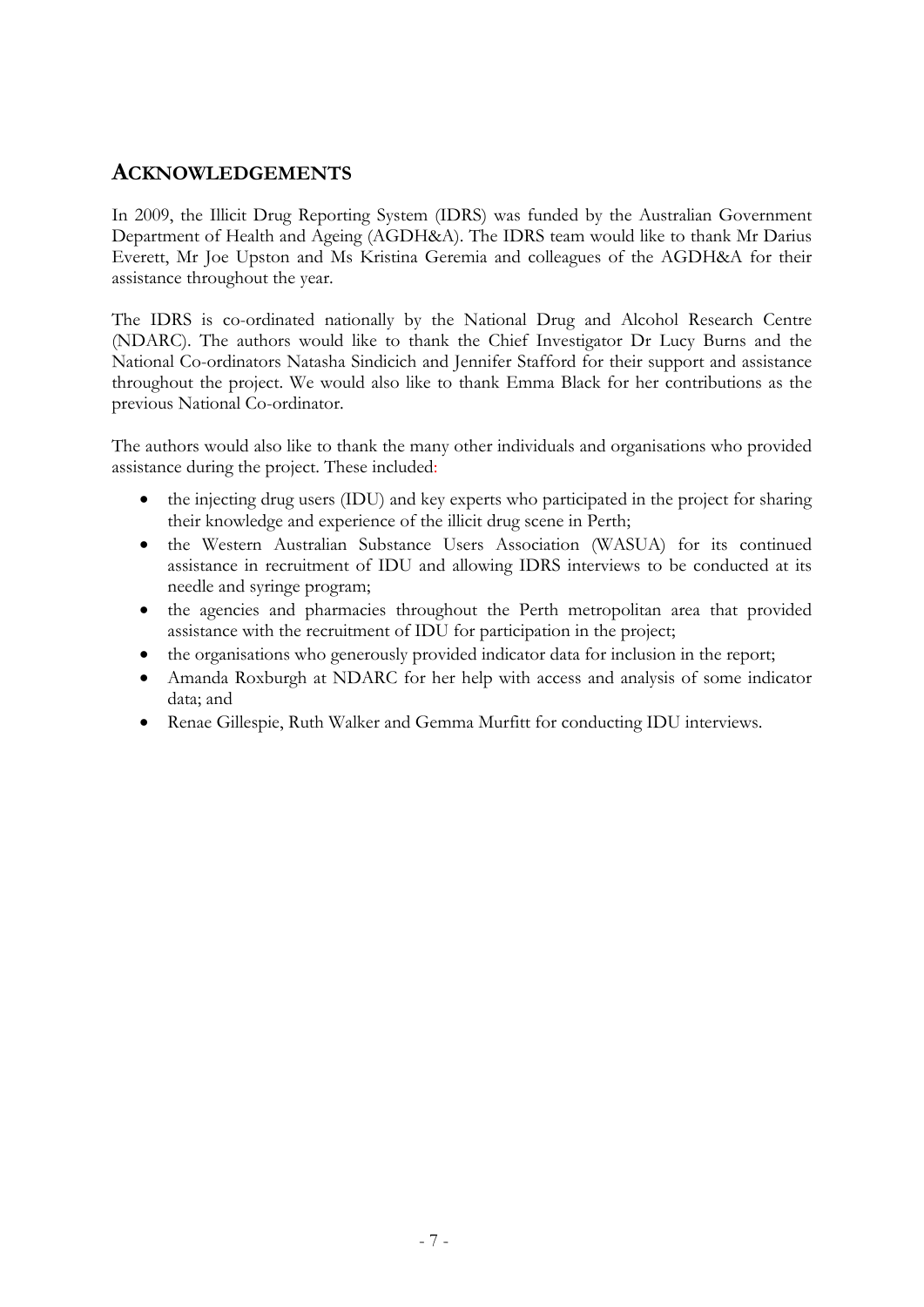# **Abbreviations**

| ABS           | Australian Bureau of Statistics                           |
|---------------|-----------------------------------------------------------|
| <b>ACC</b>    | Australian Crime Commission                               |
| <b>ACS</b>    | <b>Australian Customs Service</b>                         |
| <b>ADHD</b>   | Attention deficit hyperactivity disorder                  |
| <b>ADIS</b>   | Alcohol and Drug Information Service                      |
| AFP           | Australian Federal Police                                 |
| AGDH&A        | Australian Government Department of Health and Ageing     |
| <b>AIHW</b>   | Australian Institute of Health and Welfare                |
| <b>ATS</b>    | Amphetamine-type stimulant                                |
| ATSI          | Aboriginal or Torres Strait Islander                      |
| <b>CIDI</b>   | Composite International Diagnostic Interview              |
| <b>EDRS</b>   | Ecstasy and related Drugs Reporting System                |
| <b>HBV</b>    | Hepatitis B virus                                         |
| <b>HCV</b>    | Hepatitis C virus                                         |
| <b>HDWA</b>   | Health Department of Western Australia                    |
| <b>HIV</b>    | Human immunodeficiency virus                              |
| <b>IDRS</b>   | <b>Illicit Drug Reporting System</b>                      |
| IDU           | Injecting drug user(s)                                    |
| K10           | Kessler Psychological Distress Scale                      |
| KE            | Key expert(s)                                             |
| <b>NCHECR</b> | National Centre in HIV Epidemiology and Clinical Research |
| <b>NCIS</b>   | National Coronial Information System                      |
| <b>NDARC</b>  | National Drug and Alcohol Research Centre                 |
| <b>NDRI</b>   | National Drug Research Institute                          |
| <b>NDSHS</b>  | National Drug Strategy Household Survey                   |
| NSP           | Needle and syringe program(s)                             |
| <b>NSW</b>    | New South Wales                                           |
| PDI           | Party Drugs Initiative                                    |
| QLD           | Queensland                                                |
| <b>ROA</b>    | Route of administration                                   |
| <b>SD</b>     | Standard deviation                                        |
| <b>UWA</b>    | University of Western Australia                           |
| WА            | Western Australia                                         |
| <b>WAPS</b>   | Western Australian Police Service                         |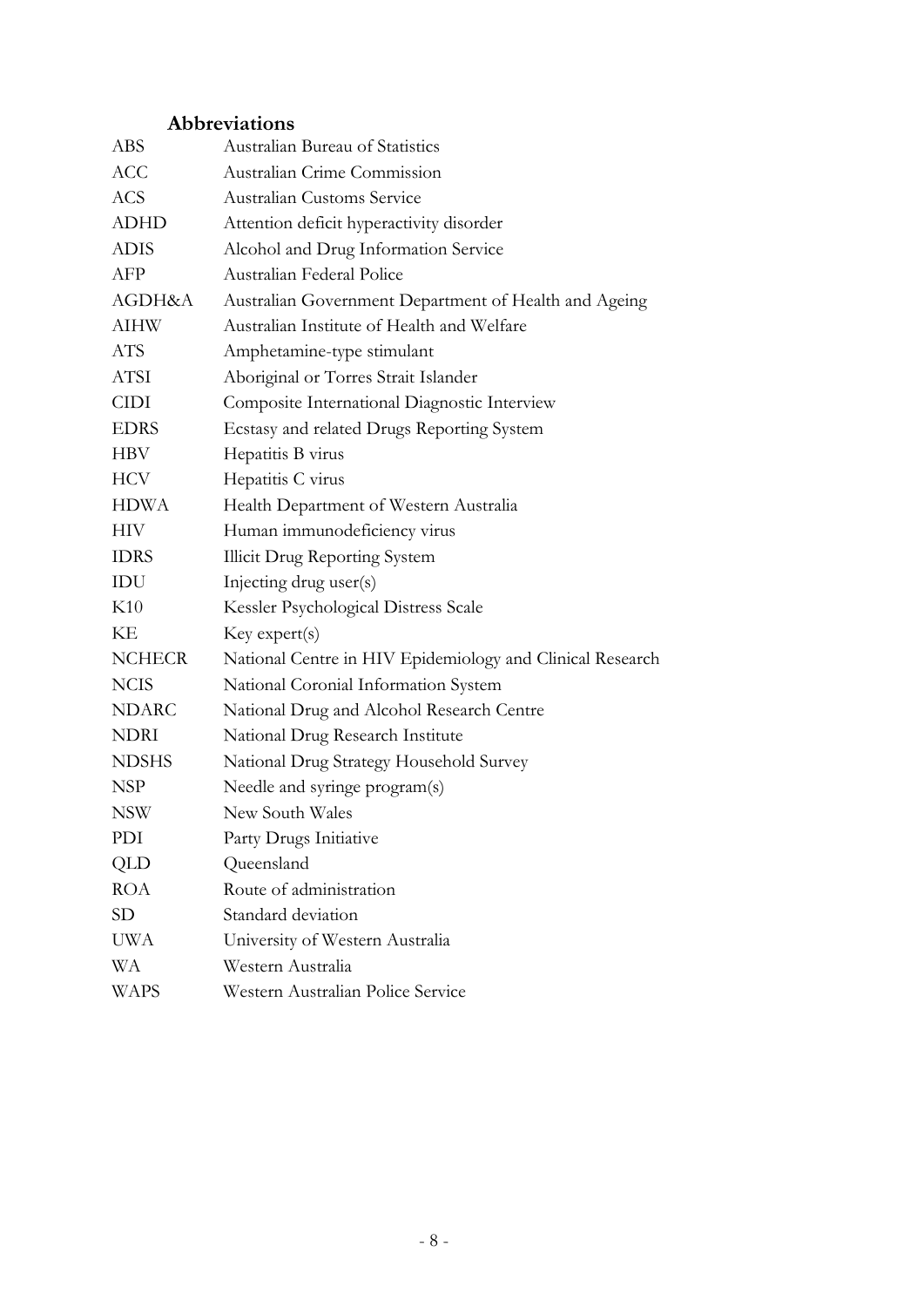# <span id="page-11-0"></span>**EXECUTIVE SUMMARY**

#### **Demographic characteristics of injecting drug user participants**

Demographic characteristics of injecting drug users (IDU) in 2009 were similar to last year's sample. The mean age was 35 years. Males again comprised approximately two-thirds of the sample (63%). Almost the entire sample reported that English was the main language spoken at home and only a small minority identified as Aboriginal or Torres Strait Islander (ATSI). Almost one-third (30%) of the sample reported currently being in drug treatment and one-half (49%) reported a prison history.

There were also no significant differences in tertiary education and employment status compared to last year's sample. The average years of education remained comparable to last year at 10 years. In 2009, 37% reported no tertiary education compared to 38% in 2008. Current unemployment was reported by 71% in 2009 compared to 61% in 2008. Further, 6% in 2009 reported full-time employment compared to 13% in 2008.

#### **Patterns of drug use among the IDU sample**

Mean age of first injection remained unchanged at 19 years. Increases in frequency of injection were observed, with 50% of this year's sample (compared to 30% in 2008) reporting injection once a day or more. Injection 'more than weekly (but less daily)' was the most commonly reported frequency of injection in 2009.

Heroin and amphetamines remained the most commonly nominated drugs first injected, with 56% nominating amphetamines in 2009 (not significantly different to 51% in 2008). The proportion nominating heroin also remained comparable at 34% in 2009 (38% in 2008). In 2009, heroin surpassed methamphetamine as the drug most often injected in the last month (50% vs. 34%) and as the most recent drug injected (46% vs. 30%). There was also a significant increase in the proportion nominating heroin as the drug of choice from 35% in 2008 to 58% in 2009. In 2009, speed was the most commonly nominated form of methamphetamine in all these contexts; this surpassed crystal methamphetamine as the most commonly nominated from in 2008.

In 2009, over half the sample reported use of tobacco, alcohol, cannabis, prescribed benzodiazepines, speed and heroin in the last six months.

#### **Heroin**

Lifetime and recent use of heroin were not significantly different across the last two years. In 2009, 94% of IDU reported lifetime use of heroin (86% in 2008) and 71% reported recent use (59% in 2008). However, average days of use in the last six months significantly increased to 103 in 2009 from 61 days in 2008. The proportion of daily heroin users also increased to 36% in 2009 from 15% in 2008. The proportion of IDU reporting lifetime use of homebake was not significantly different across years (57% in 2008 vs. 70% in 2009) as was recent use (23% in 2008 vs. 28% in 2009) use of homebake. Powder remained the most commonly reported form of heroin used in 2009, with 51% nominating white/off white and 44% nominating brown (44%) not significantly different to 2008.

The median price of recent purchases of one gram of heroin was \$575 (not significantly different to \$600 in 2008). The greatest proportion of participants reported on the price of a one-quarter gram, which had a median price of \$175; this was significantly lower than \$200 in 2008. In 2009, availability of heroin remained comparable to last year. Availability was reported as either easy or very easy by 87% of IDU in 2009 not significantly different to 93% in 2008. Availability over the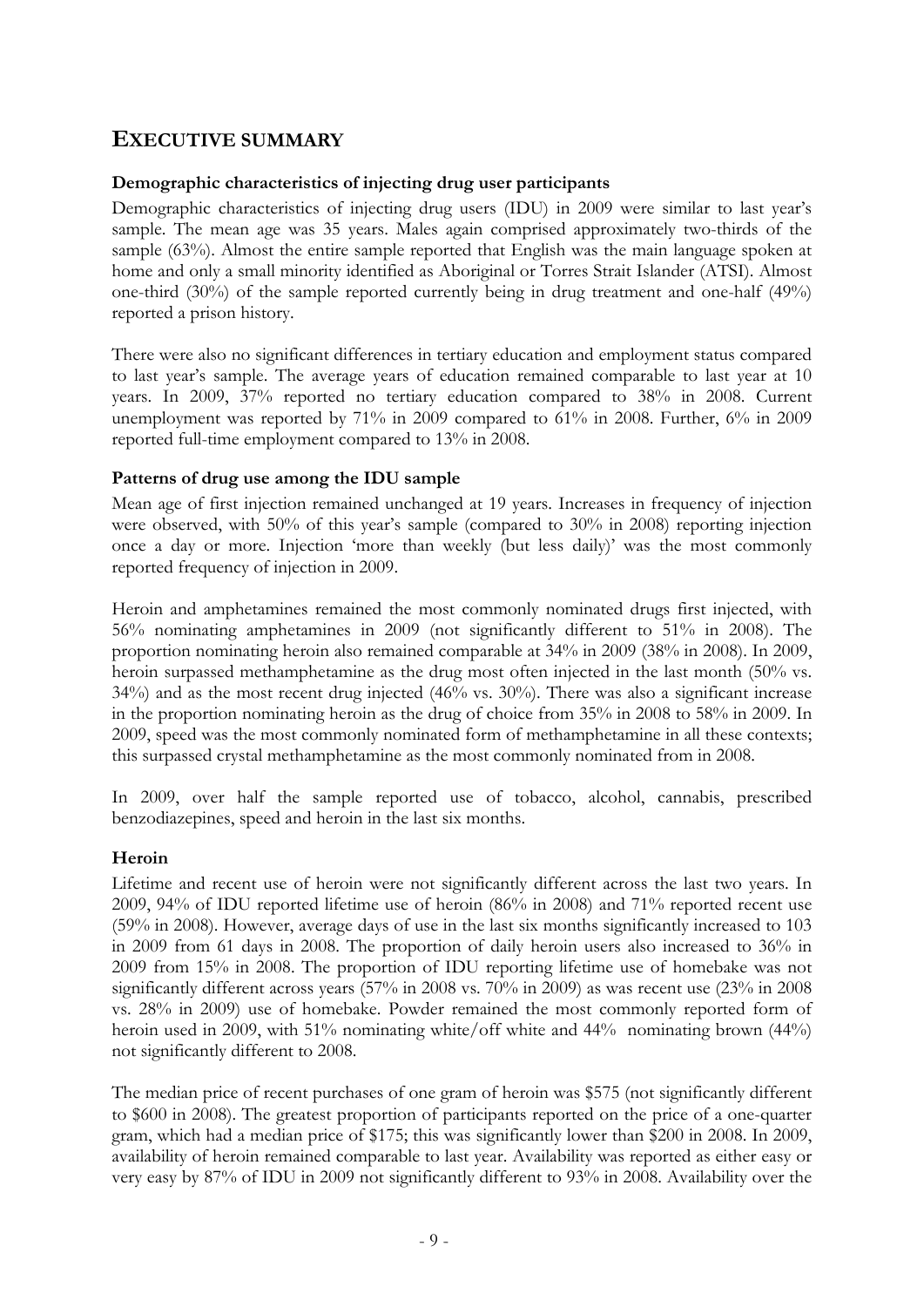last six months was reported as stable by the greatest proportion of the sample (73%) which was not significantly different to last year's sample (60%). The proportion who nominated heroin purity, as 'fluctuating' increased to from 19% in 2009, significantly different to the 5% in 2008. While the proportion reporting purity as 'high' was 13% in 2009 not significantly different to the 18% in 2008 to 13% in 2009, the proportion rating purity as 'medium' purity decreased to 38% in 2009 from 56% in 2008, while ratings of 'low' purity were 28% in 2009 comparable to the 21% in 2008.

#### **Methamphetamine**

Across the last two years there were no significant differences in lifetime (95% in 2009 vs. 98% in 2008) and recent (60% in 2009 vs.74% in 2008) use of any form of methamphetamine. Similarly, lifetime and recent use of most forms remained not significantly different across the two years, with lifetime use of powder (93% in 2009 vs. 97% in 2008), crystal (84% in 2009 vs. 90% in 2008) and base (36% vs. 26%). Recent use of powder (56% in 2009 vs. 61% in 2008) and base (13% in both 2008 and 2009) also remained not significantly different. However, recent use of crystal significantly decreased to 44% in 2009 from 61% in 2008. Average days of any methamphetamine use in the last six months significantly decreased to 33 days in 2009 from 49 days in 2008.

The median price for one point of all forms of methamphetamine remained \$50. Ratings of availability as either easy or very easy were reported by 79% for powder (85% in 2008), 88% for crystal (81% in 2008) and 50% for base (80% in 2008). Although, reports for base were taken from a very small number of participants and should be treated with caution. The most common source and location for purchasing all forms of methamphetamine were from friends at an agreed public location. Purity of powder was mostly rated as low (33% in 2009 and 2008); purity of base was rated by one participant as high. Ratings of purity of crystal were reported by equal proportions (28%) as high, medium and low, compared to high being reported by 35% in 2008, although this was not statistically significant.

#### **Cocaine**

There was no significant difference in the proportion of IDU reporting lifetime use of cocaine (60% in 2009 vs. 73% in 2008). Recent use was also comparable (12% in 2009 vs. 15% in 2008), as was average days of use (nine days in 2009 vs. six days in 2008). Only one participant reported on price, purity and availability making it difficult to draw conclusions about the cocaine market in Western Australia (WA).

#### **Cannabis**

The vast majority of IDU across all years have reported lifetime use of cannabis and this remained the same in 2009 at 96%. In previous years, recent cannabis use has shown a decreasing trend over time from 80% in 2006 to 69% in 2007 to 63% in 2008; however, in 2009, the proportion reporting recent use increased to 72%, although this increase from 2008 to 2009 was not statistically significant. The proportion of daily cannabis users increased significantly to 45% in 2009 from 22% in 2008. Average days of use were 105 days in 2009 which was significantly greater than the average of 86 days in 2008. Thus, although the number of participants to recently use cannabis has not significantly differed, the number of participants using daily has increased in the IDRS sample. Hydroponic cannabis remained the most commonly used form, reported by 87% in 2009 (77% in 2008).

The median price of one ounce of hydroponic cannabis was \$350, the same median price was reported in 2008 and the median price of one ounce of bush was \$290 which was significantly higher than \$200 in 2008, however only three participants reported on the median price for an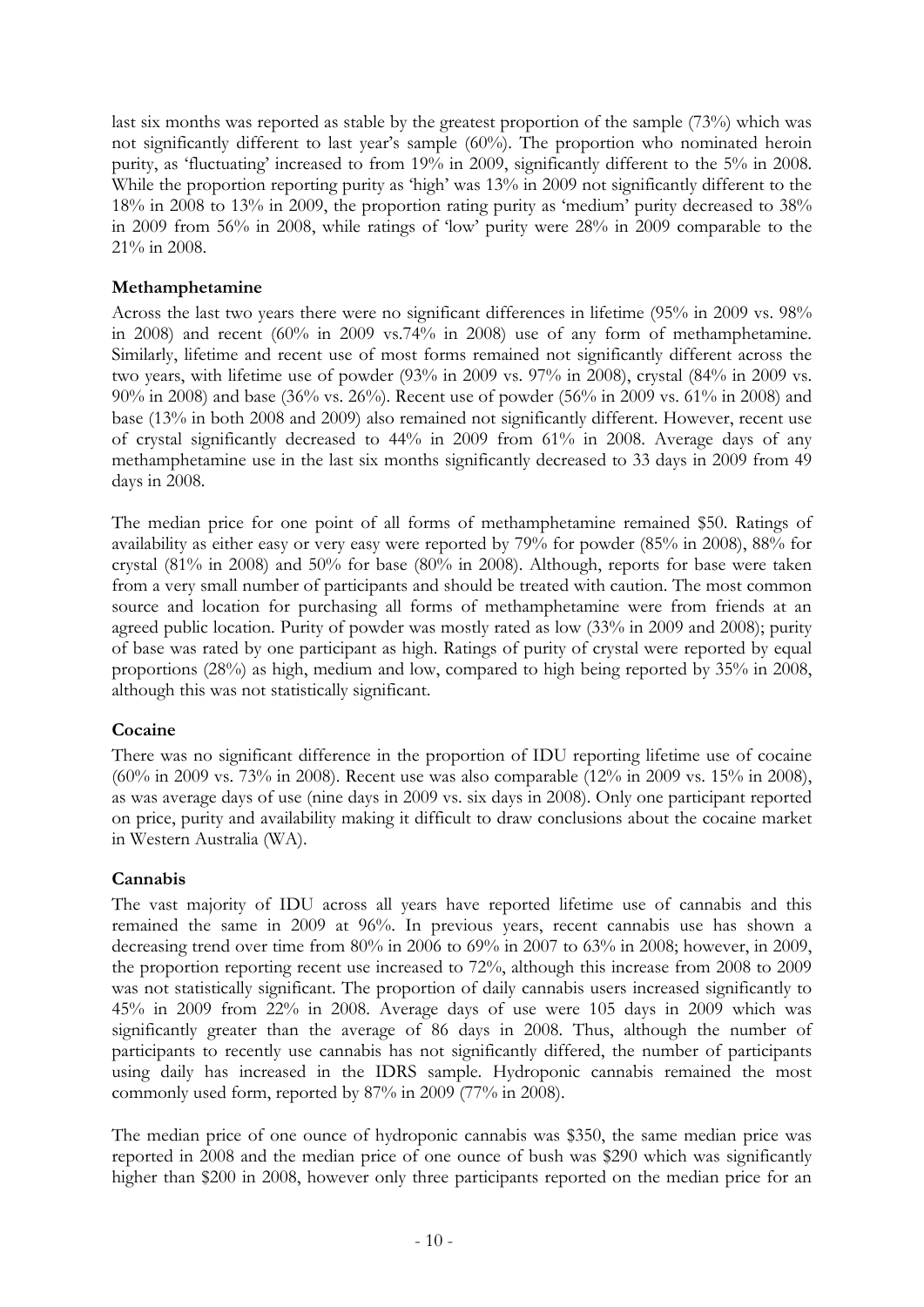ounce of bush in 2008, therefore meaningful comparisons should be interpreted with caution. Ratings of availability as either 'easy' or 'very easy' were reported for hydroponic by 82% in 2009 (78% in 2008) and for bush by 88% in 2009 (71% in 2008). Reports of potency were similar to last year, with the majority rating hydroponic cannabis as high (69% in 2009 vs. 60% in 2008.) and bush as medium (55% in 2009 vs. 58% in 2008).

#### **Illicit use of pharmaceuticals**

IDU who reported illicit use of pharmaceuticals in the last six months were asked the reasons for this use. The most common response for all pharmaceutical types was that it was a substitute for heroin.

#### *Methadone*

In 2009, recent illicit use of methadone syrup and physeptone tablets was not significantly different to that 2008. Illicit use in the last six months of methadone was reported by 10% in 2009 compared to 14% in 2008 and physeptone by 5% in 2009 compared to 7% in 2008. Average days of illicit methadone use significantly decreased from 18 days in 2008 to five days in 2009. A small number of participants reported on illicit sourcing of methadone. The reported price was one dollar per one ml and all nominated friends as the source.

#### *Buprenorphine and buprenorphine-naloxone*

Recent illicit use of buprenorphine (Subutex) was not significantly different to that last year, although recent use of buprenorphine-naloxone (Suboxone) significantly increased in 2009. Recent illicit use of Subutex was reported by 16% of IDRS respondents in 2009 (18% in 2008). Recent use of Suboxone significantly increased to 28% of IDU in 2009 compared to 12% in 2008. Mean days of illicit use of Subutex were not significantly different across the last two years, (23 days in 2009, compared to 16 days in 2008); mean days of use of illicit Suboxone were also comparable: 50 days in 2009 versus 52 days in 2008. In 2009 the median reported price of eight mg of Subutex was \$40 and eight mg of Suboxone was \$50, compared to \$50 and \$35 in 2008 respectively. Friends were nominated as the most common source person for obtaining both Subutex and Suboxone.

#### *Morphine*

The proportion of respondents reporting recent illicit use of morphine in 2009 (33%) was not significantly different to 2008 (31%). Average days of use were also comparable: 28 days in 2009 versus 35 days in 2008. MS Contin remained the most commonly reported type of morphine used. The median price for 100mg of MS Contin was \$50 (same amount in 2008) and friends remained the most commonly reported source person for obtaining morphine.

#### *Oxycodone*

The proportion of respondents reporting recent illicit use of oxycodone in 2009 (29%) was not significantly different to that in 2008 (23%). Average days of use were also comparable: 24 days in 2008 versus 23 days in 2009. The most common type of oxycodone used was Oxycontin. The median price for 40mg of Oxycontin was \$30 and for 80mg was \$50. As with the other illicitly obtained pharmaceuticals, friends were the most commonly reported source.

#### **Other opioids**

Use of other opioids, such as codeine-based pain medication, has consistently been uncommon among IDU interviewed in the WA IDRS; however, self reported prevalence of these medications significantly increased in 2009, with 25% reporting lifetime use in that year compared to 9% in 2008. Recent use was reported by 15% of the 2009 IDU sample, which was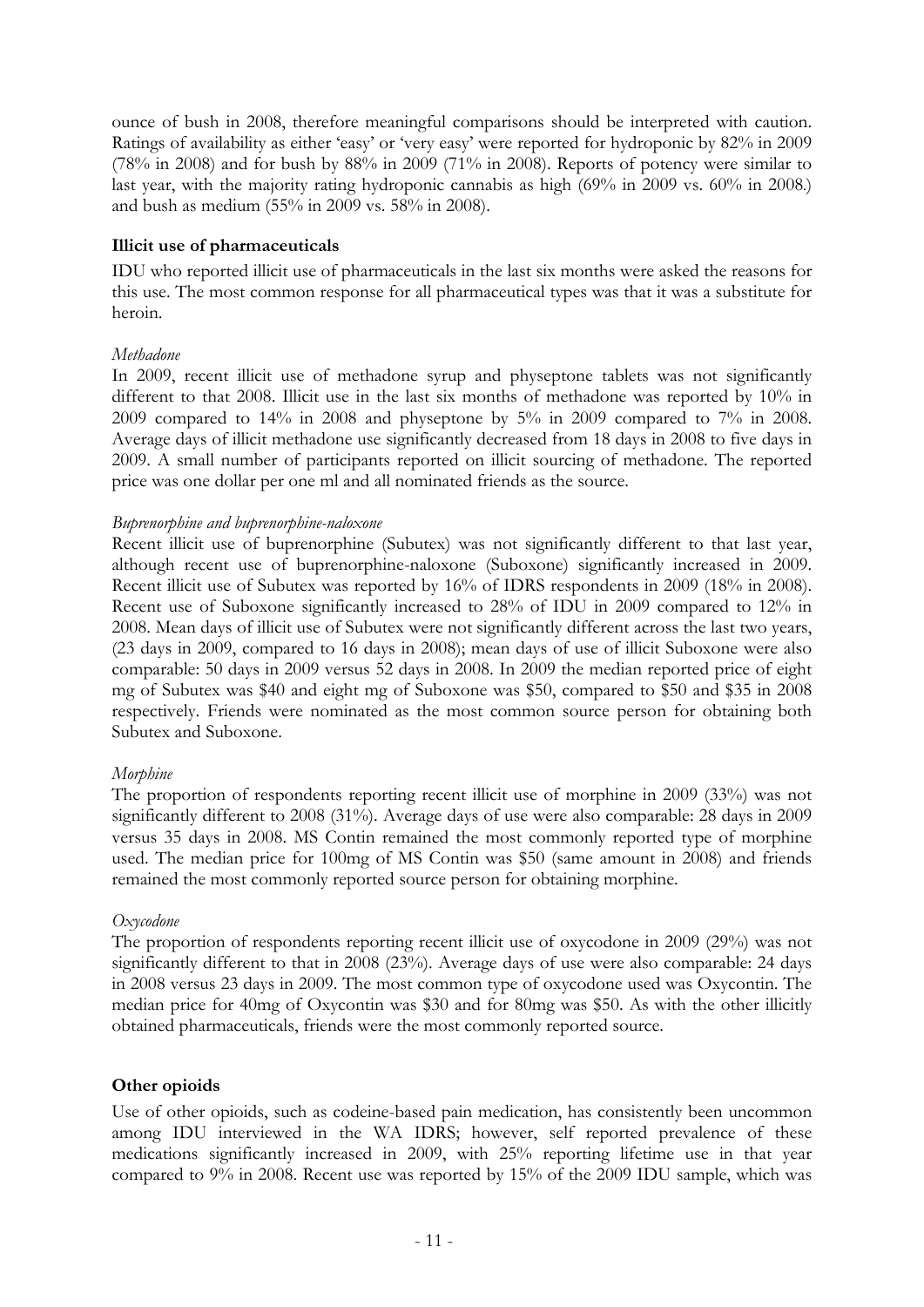significantly greater than 1% in 2008. However, these increases in codeine-based medications in 2009 are more likely the result of methodological changes in particular increased questioning on the use of over the counter codeine, rather than actual increases in this practice.

### **Other drugs**

#### *Benzodiazepines*

Both lifetime and recent use of any (licit or illicit) benzodiazepine were not significantly different over the last two years. Lifetime use was reported by 79% in 2009 compared to 67% in 2008 and recent use by 64% in 2009 compared to 56% in 2008. The average number of days benzodiazepines were used was 100 in 2009 which was not significantly different to the 91 days in 2008. Of IDU who recently used benzodiazepines, licit use was more common and the most commonly used benzodiazepine was diazepam (Valium). All of these participants reported swallowing as the route of administration (ROA).

#### *Pharmaceutical stimulants*

Lifetime prevalence of pharmaceutical stimulants (licit or illicit) by the WA IDU sample was 50% in 2009 not significantly different to 63% in 2008; recent use was also comparable with 18% in 2009 compared to 22% in 2008. The average number of days of use among recent users was 12 days in 2009 which was comparable to six days in 2008. In 2009 among IDU who had recently used pharmaceutical stimulants, the majority reported illicit use and most reported dexamphetamine was the stimulant used. ROA was reported as swallowing (82%) and injecting  $(47\%)$ .

#### *Hallucinogens and ecstasy*

Lifetime use of hallucinogens was reported by 73% in 2009, which was the same proportion in the 2008 IDU sample. Recent use was also not significantly different in 2009 (13%) compared to 2008 (8%). In 2009 the average days of use among recent users were three and the most commonly used hallucinogen was LSD. Lifetime use of ecstasy was unchanged being reported by 77% in both 2009 and 2008. Recent use was also not significantly different being 29% in 2009 versus 25% in 2008 and the mean days of use was nine days in 2009 not significantly different to the seven in 2008.

#### *Alcohol and tobacco*

Lifetime use of alcohol was reported by 98% of the WA IDU sample in 2009 and 2008 and recent use by 71% in 2009 (65% in 2008). Lifetime use of tobacco was reported by 94% in 2009 (93% in 2008) and recent use by 85% in 2009 (87% in 2008). In 2009, the average number of days used in the last six months was 59 days for alcohol (62 days in 2008) and 176 days for tobacco (173 days in 2008).

#### **Health-related harms**

A lifetime history of heroin overdose was reported by 45% in 2009, not significantly different to 44% of IDU in 2008. Overdose in the last 12 months was reported by 11%, in 2009 which was not significantly different to 12% in 2008. A lifetime history of overdose on any other drug was reported by 22% of IDU in 2009, with 8% reporting overdose in the last 12 months.

Indicator data from the Australian Bureau of Statistics reported 266 accidental deaths nationally in 2007. The number of accidental deaths due to opioids among those aged 15 to 54 years in WA was 22 (compared to 29 deaths in 2006), representing 8% of the national total. In WA, these fatalities comprised of 17 males and five females.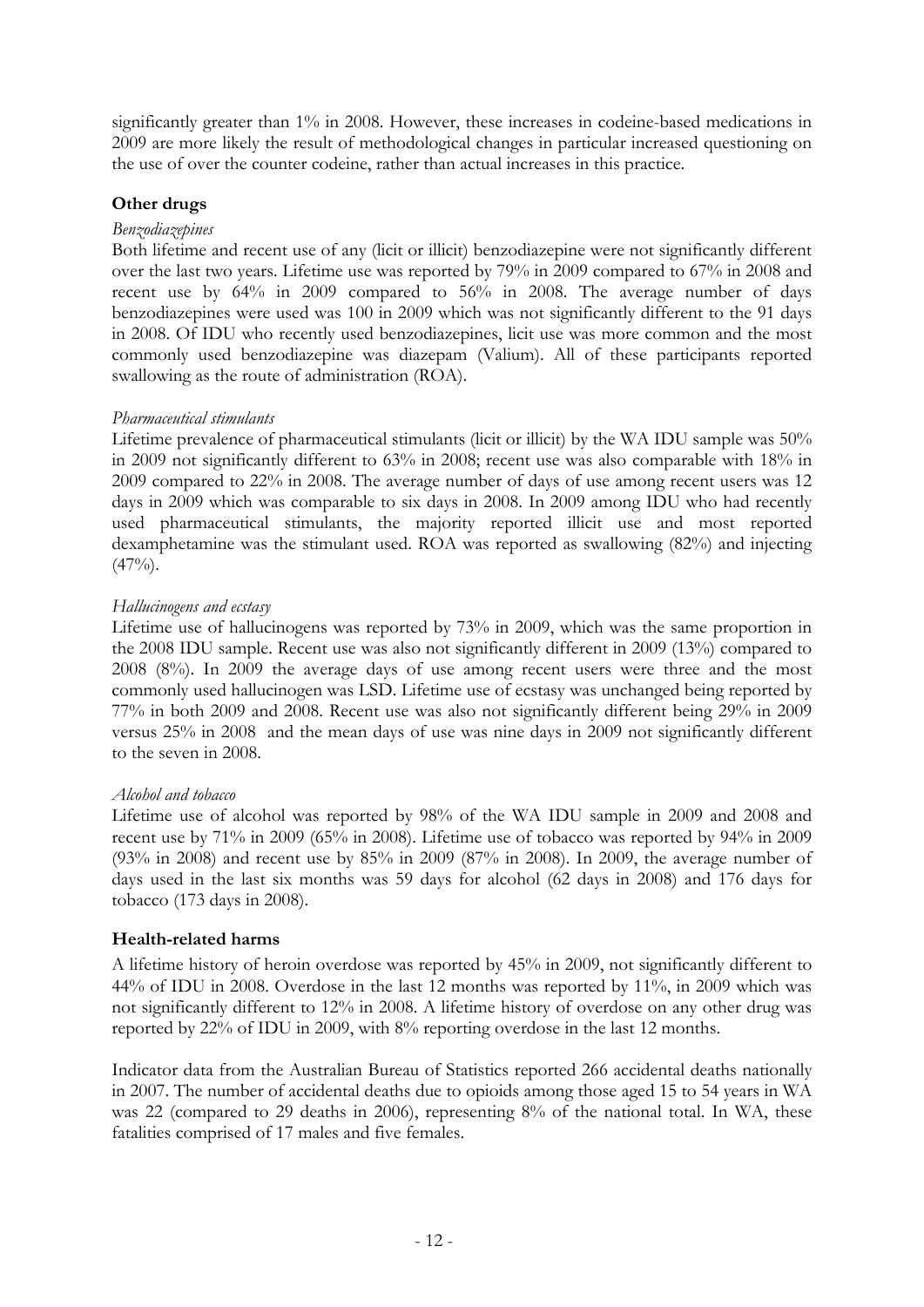In 2009, 30% of IDU reported currently being in drug treatment (37% in 2008); of these participants, 83% were receiving pharmacotherapies for opioid dependence. Methadone (43%) was the most cited pharmacotherapy, closely followed by Suboxone (40%).

Of closed treatment episodes in WA for 2007/08, amphetamines represented 26%, cannabis represented 14% and heroin represented 8%. Of total calls to the WA Alcohol and Drug Information Service (ADIS) for 2008/09, 15-21% related to amphetamines, 10-14% to cannabis and 2-4% to heroin.

#### *Hospital admissions*

The number of opioid-related hospital admissions nationally and for WA has remained stable between 2006/07 and 2007/08, the most recent data available at the time of publication. As with most indicator data reflecting harms related to opioids, figures remained substantially lower than those reported prior to the 2001 heroin shortage. The number of amphetamine hospital admissions per million persons has followed a steady, increasing trend over time, with rates in WA consistently being higher than national rates. Cocaine-related hospital admissions remained low relative to those for heroin and methamphetamine. Cannabis- related admissions have steadily increased nationally, but appear to be decreasing in WA.

#### *Injecting risk behaviours*

In 2009, 86% of IDU reported obtaining their needles from a needle and syringe program (NSP). The vast majority (90%) reported that they had not used a needle after someone else in the last month. Of the remainder that did report using a needle after someone else (10%), the majority reported only person had used the needle before them and the most common types of people were a regular sex partner and close friends. In 2009, a significant increase was observed in the number of people reporting that someone had used a needle after them in the last month, from 15% in 2008 to 29% in 2009. Use of injecting equipment after someone else was reported by 32%, with the most commonly reported equipment being spoons/mixing containers. The most common location for injection was in a private home (74%).

In WA, hepatitis C (HCV) continues to be more commonly notified than hepatitis B virus (HBV). The prevalence of human immunodefiency virus (HIV) among those people who inject drugs in Australia has also remained stable at relatively low rates over the past decade, with HCV more commonly reported.

Among the IDU sample interviewed as part of the IDRS the most commonly reported injectionrelated problem remained scarring/bruising; however, the proportion reporting this problem decreased to 49% in 2009 from 72% in 2008. The next most common injection-related problem was difficulties injecting, reported by 38% of IDU in 2009 which was significantly less than the 55% who reported this in in 2008. The proportion reporting a dirty hit was not significantly changed being 17% in 2009 compared to 10% in 2008..

#### *Mental health problems and psychological distress*

Mental health problems were reported by 37% of IDU in 2009 (40% in 2008). As in previous years, the most commonly reported problems were depression and anxiety. Of those that selfreported a mental health problem, 78% reported attending a professional in relation to the problem.

According to the Kessler Scale of Psychological Distress, 47% of IDU in 2008 were at high or very high risk of psychological distress. This places IDU at much greater risk of psychological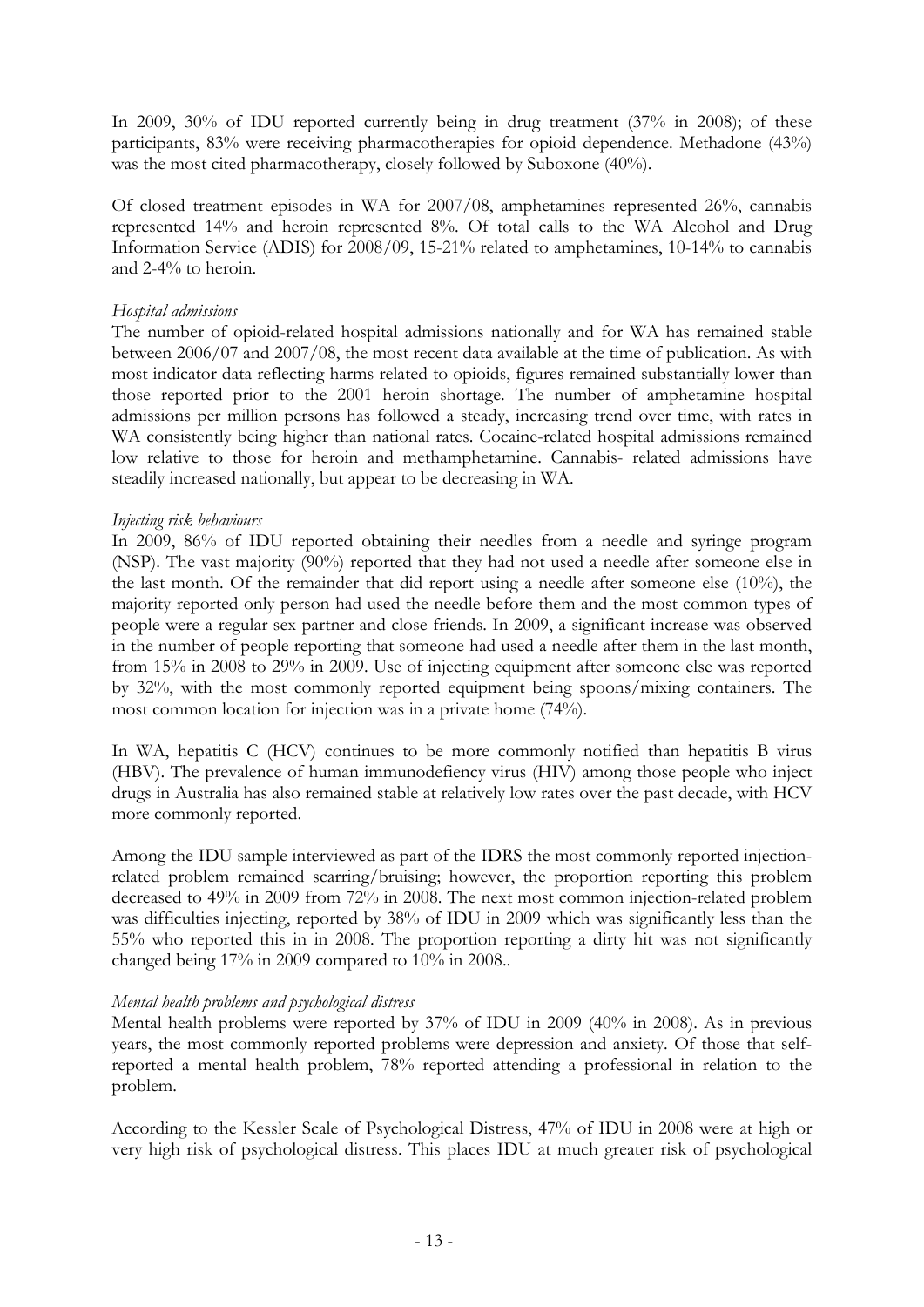distress than the general population, with 10% of the population scoring at these levels according to the 2007 National Drug Strategy Household Survey (NDSHS).

#### *Driving risk behaviours*

Of those IDU who had driven a vehicle in the last six months, 30% in 2009 reported driving under the influence of alcohol (31% in 2008). In contrast, 87% of IDU in 2009 reported driving after consuming illicit drugs (83% in 2008). Of these IDU in 2009, heroin was the most commonly reported drug consumed after which participants' drove (64%). The majority (57%) of participants reported that consuming illicit drugs had no impact on their driving ability.

#### **Law enforcement trends**

The proportion of IDU reporting arrest in the last 12 months was not significantly changed, being 33% in 2009 compared to 28% in 2008.. However, the proportion reporting criminal activity in the last six months significantly increased to 43% in 2009 from 26% in 2008. As in previous years, the most commonly reported criminal activity was drug dealing.

In 2007/08, law enforcement data for WA as a whole indicate that the number of consumer/provider arrests for cannabis  $(n=5,371)$  and heroin  $(n=131)$  decreased, whilst the number of consumer/providers arrests for amphetamine-type stimulants (n=3,302) and cocaine (n=43) all increased compared to the previous financial year.

#### **Special topics of interest**

#### *Personal Wellbeing Index*

In 2009 IDUs interviewed as part of the ODRS were administered the Personal Wellbeing Index which asks how satisfied respondents were with various aspects of their lives. In the 2009 WA IDRS sample, participants scored lower than the general population on each domain of the wellbeing index.

#### *Chronic physical health*

2009 also saw the inclusion of a chronic conditions section in the IDRS, which addressed the physical health of IDU. The most commonly reported chronic conditions indentified in the sample were liver disease (38%), migraine (32%), and back and neck pain (30%). In comparison to the 2007-08 NDSHS findings, the proportion of REU with asthma was significantly greater than the national sample, while circulatory problems, high blood pressure and skeletal problems were significantly lower than the national sample. This is most likely due to a younger average age for the REU sample in comparison to the national sample.

### *Dental health*

Among the IDRS national sample who reported visiting a dentist in the last 12 months (n=27), the most common reason for last visit was extractions (93%), followed by check up and fillings (both 85%). The median number of teeth lost was two. Almost two-thirds (65%) reported not visiting a dentist when required in the last year.

#### *Gambling*

A small proportion of the WA IDU sample reported gambling in the last month (9%), and these participants reported gambling a median of three times in the month prior to interview. The greatest proportion (44%) reported gambling one time in the last month. The main form of gambling was horse/dog racing (78%). Of those who recently gambled, 22% reported gambling under the influence of alcohol and 89% reported gambling under the influence of illicit drugs, with the most common drug being crystal methamphetamine. The median amount of money spent on gambling on the last occasion was \$12.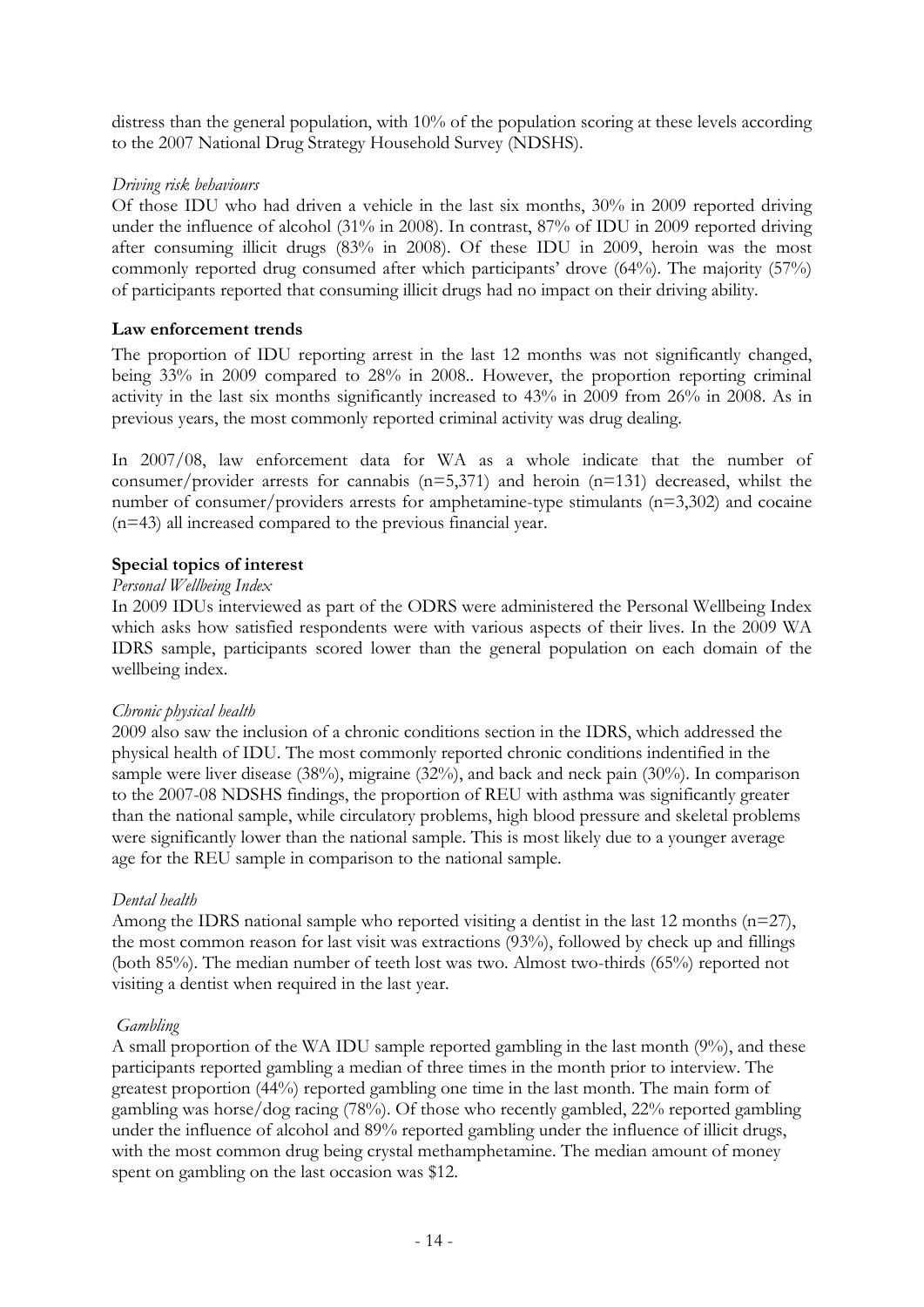#### *Aggression*

Among those (n=57) who completed the Buss-Perry Aggression Questionnaire-Short Form, the greatest proportion answered all three questions in each domain for physical aggression and verbal aggression (12% each).This was followed by 9% of the IDU sample answering all three questions in both the anger and hostility aggression domain.

#### **Summary and Implications**

Findings from the 2009 WA IDRS demonstrate little change from last years sample in some areas and in others some significant changes drug use patterns among IDU in Perth. Frequency of injection increased, with most IDU reporting injection 'more that weekly, but less than daily' compared to the greatest proportion reporting injection 'weekly or less' in 2008. Heroin surpassed methamphetamine as the drug most often injected in the last month and as the most recent drug injected, although this finding was similar to samples prior to 2008 suggesting either that the 2008 sample had an atypical number of regular methamphetamine users or that methamphetamine was more prevalent then heroin at the time.

In 2009, there were no significant differences in the proportion reporting lifetime and recent use of most methamphetamine forms, the only exception being recent use of crystal methamphetamine which significantly decreased in 2009. The average number of days of use for each form of methamphetamine significantly decreased from 2008 to 2009. Even if last years sample was atypical in terms of the high number of methamphetamine users; the results indicate an overall decrease in methamphetamine use since last year, a trend seen in a number of the indicators since 2007.

While lifetime and recent use of heroin were comparable to last year, there was a significant increase in the average days of heroin use among recent users as well as a significant increase in the proportion of the sample reporting daily heroin use. This may be related to IDU reports of increased availability of heroin or an overall decrease in the median heroin price as reported by the 2009 sample; however the price of heroin remains more expensive than prior to the shortage despite recent falls. Despite apparent increased in availability, heroin purity appears to remain modest in WA, however there are some indications that heroin purity is increasingly fluctuating and that low purity heroin is becoming more common. This can be explained by national heroin importation indicators, as there is no evidence in Australian customs detections that large shipments of heroin are getting to Australia as they were in the pre-shortage period. Whilst in recent years there has been an increase in the number of small 'scatter' importation through the post, air cargo and on air passengers (Australian Crime Commission, 2009), the net weight of detections remains far below where it was during the pre-drought years (Stafford et al., 2009).

Ambulance data indicate that the number of ambulance callouts to narcotic overdoses in WA has increased in the last two years (Figure 46). This significant increase may be due to an increase in heroin availability, a decrease in heroin price or an overall increase in the number of people using heroin daily. However, these findings remain far lower than those prior to the heroin shortage. Self reported overdoses by the IDRS samples were the highest in WA compared to the other states in 2009. The fact that overdose fatalities in WA remain low compared to the pre shortage levels is probably because overall, heroin purity appears to remain low in WA. However, in WA we have seen localized and sporadic clusters of overdoses over the last 12 months, suggesting purity has been fluctuating. This poses an overdose risk, and reinforces the need to continue to implement the prudent steps already commenced in WA (Rainsford, Lenton & Fetherston, 2010) to prevent heroin overdoses and fatalities. These have included: continued monitoring of overdose trend data; reviewing and updating resources and training materials; considering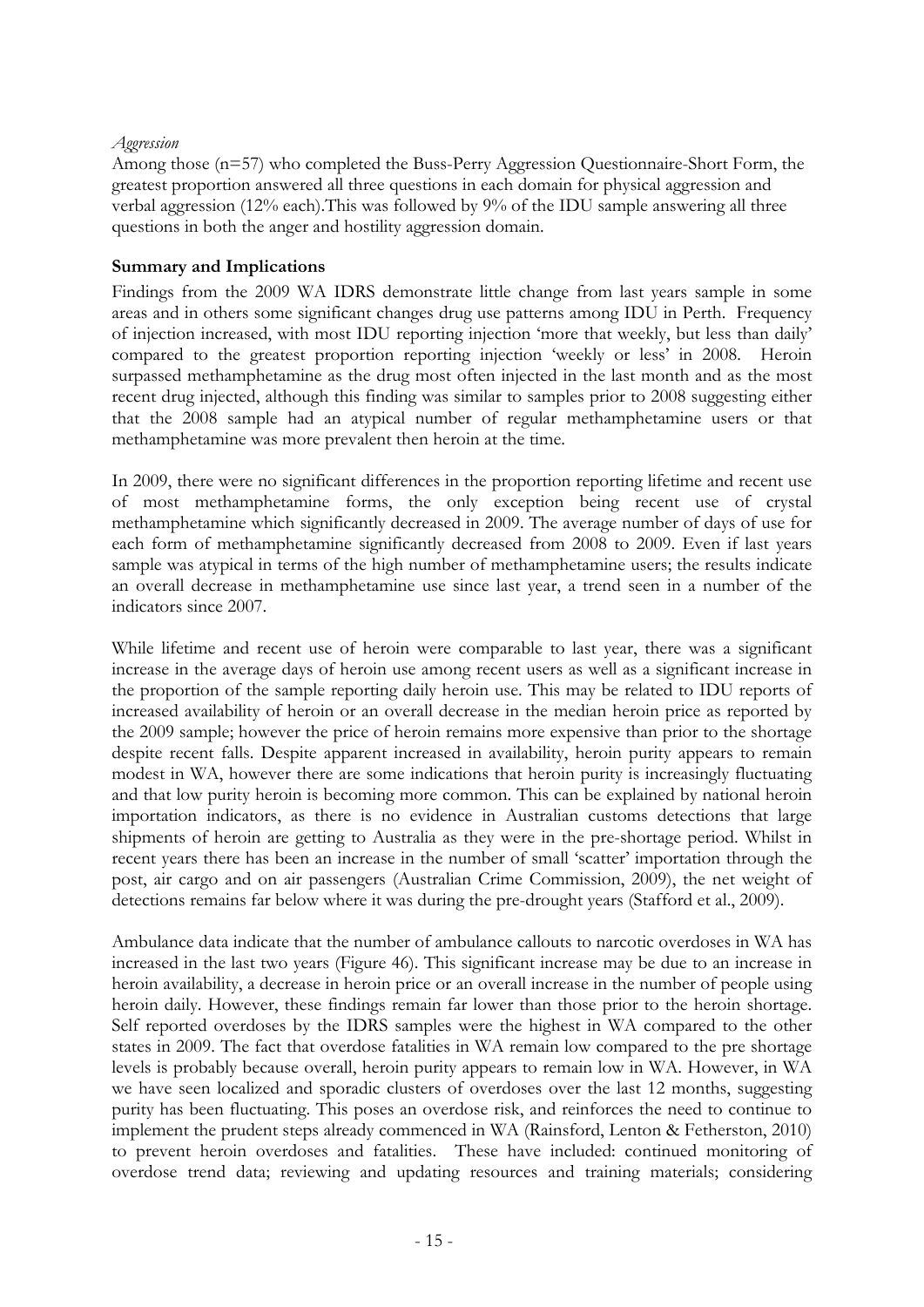targeting those most at risk of overdose including people leaving prison and abstinence oriented treatment programs;; reviewing protocols regarding police attendance at overdoses; and considering expanding access to naloxone for peer administration (Lenton, Dietze et al. 2009; Lenton, Dietze et al. 2009).

There were no significant differences in both lifetime and recent use of most other opioids, including homebake, morphine, illicit use of methadone and physeptone. However, the average number of days illicit methadone and physeptone were used in the last six month significantly decreased. This may indicate a decrease in illicit methadone availability, although the data was based on reports from a small number of respondents. Lifetime use of oxycodone significantly increased in the 2009 sample, although recent use was not significantly different from last years' sample. The number of participants reporting recent use of illicit Suboxone significantly increased in the 2009 sample. This finding probably reflects a change in prescribing practices away from Subutex (buprenorphine only) to Suboxone (buprenorphine/naloxone combination) which is reflected in the diverted preparations available illicitly. Both these preparations are used illicitly as a heroin substitute.

While the demographics characteristics of the 2009 sample were largely similar to previous years samples, IDU in 2009 were more likely to be trade or technical trained, less likely to be university educated and less likely to be employed. These results may be due to the current economic climate. There were also more IDU reporting involvement in criminal activity in the past six months preceding interview. However, the proportion of the 2009 sample reporting being arrested in the last 12 months was comparable to last year, but this is unsurprising as many crimes go undetected.

Findings from the study have several implications for harm reduction strategies. First, the proportion of IDU reporting recent use of illicit Suboxone significantly increased in the 2009 sample; of these participants the majority were injecting these drugs. Clearly, there are potential risks associated with illicit, intravenous use of prescribed medications intended for oral administration. Secondly, there was a significant increase in the proportion of the 2009 sample reporting that someone else had used a needle after them in the last month, this is problematic among IDU as needle sharing is a primary vector for diseases which can be transmitted through the blood, particularly hepatitis and AIDS. Thirdly, the vast majority of IDU reported driving under the influence of illicit drugs and most perceived this to have no impact on their driving ability. Thus, information about drug driving is needed and roadside testing may represent a potential site for intervention. Finally, mental health problems were self-reported by 37% of IDU and 47% were at high or very high risk of psychological distress. Improving the profile of and access to appropriate mental health services should be another key target for harm-reduction initiatives among IDU.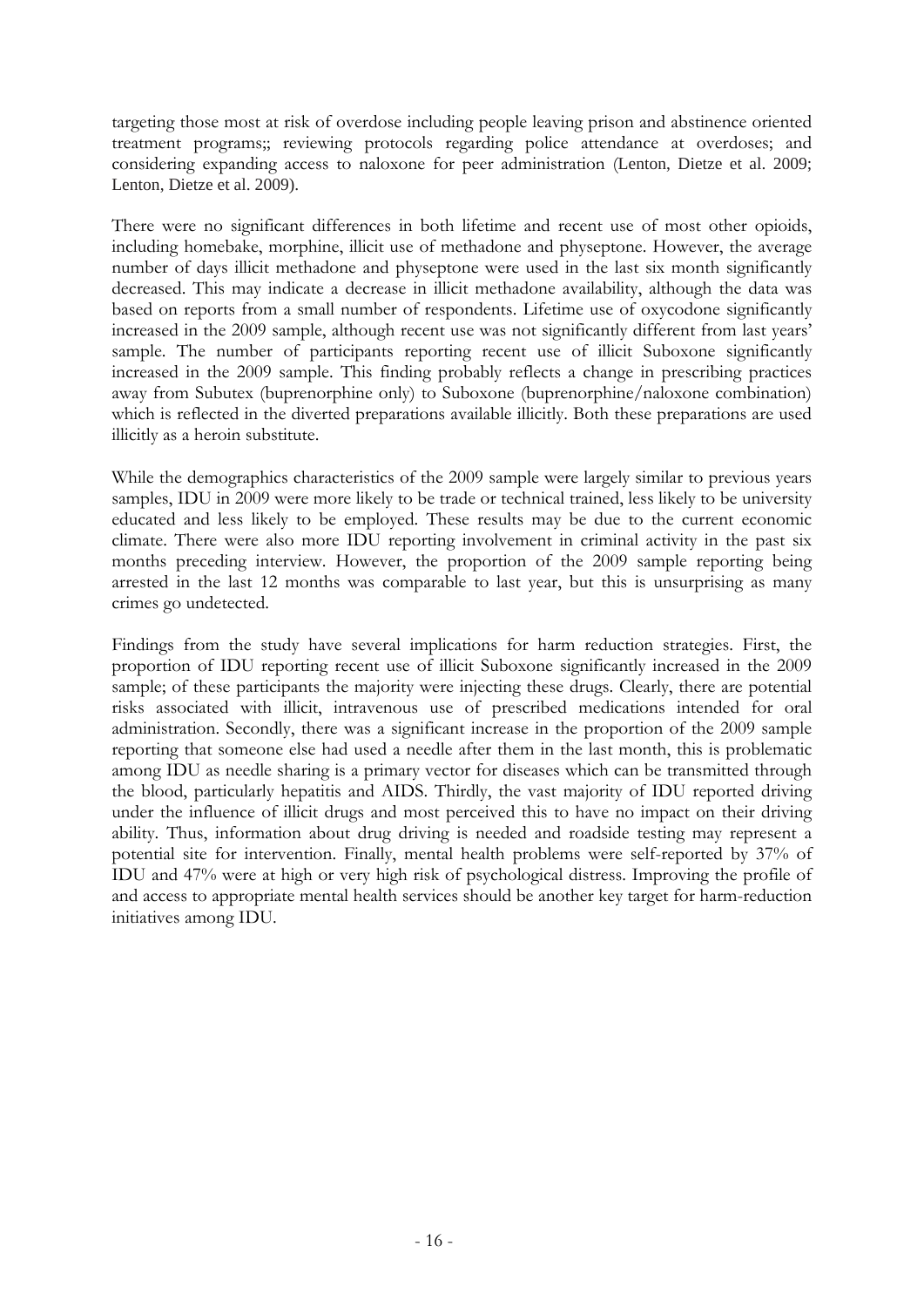# <span id="page-19-0"></span>**1. INTRODUCTION**

The Illicit Drug Reporting System (IDRS) aims to provide a national co-ordinated approach to monitoring data on the use of opioids, cocaine, methamphetamine and cannabis. It is intended to act as a strategic early warning system that identifies emerging drug problems of state and national concern. Rather than describe such phenomena in detail, the IDRS is designed to be timely and sensitive to emerging drug trends, thereby providing direction for more detailed data collection.

The IDRS is funded by the Australian Government Department of Health and Ageing (AGDH&A). The project is coordinated at the national level by the National Drug and Alcohol Research Centre (NDARC) at the University of New South Wales thereby ensuring that comparable data is collected in every jurisdiction in Australia.

The IDRS commenced in New South Wales (NSW) in 1996 and has been conducted in Western Australia (WA) since 1998; thus, this report presents the findings of the 11th year of data collection in WA. Results are summarised according to the four main drug types, with the use of other drugs also reported. Additionally, this report continues the initiative commenced in 2003 when the IDRS attempted to collect more detailed information on the illicit markets for pharmaceutical opioids. A separate study monitoring trends in ecstasy and related drug use (Ecstasy and Related Drugs Reporting System, or EDRS, formerly known as the Party Drugs Initiative, or PDI) commenced in NSW in 2000 and has been conducted nationally since 2003. IDRS and EDRS jurisdictional and national reports can be downloaded from the NDARC website: [http://ndarc.med.unsw.edu.au](http://ndarc.med.unsw.edu.au/)

# <span id="page-19-1"></span>**1.1 Study aims**

As in previous years, the specific aims of the WA component of the 2009 IDRS were to examine:

- trends in illicit drug use in Perth;
- trends in illicit drug markets in Perth such as price, purity and availability;
- health-related harms associated with illicit drug use, particularly intravenous use; and,
- emerging illicit drug trends that warrant further investigation.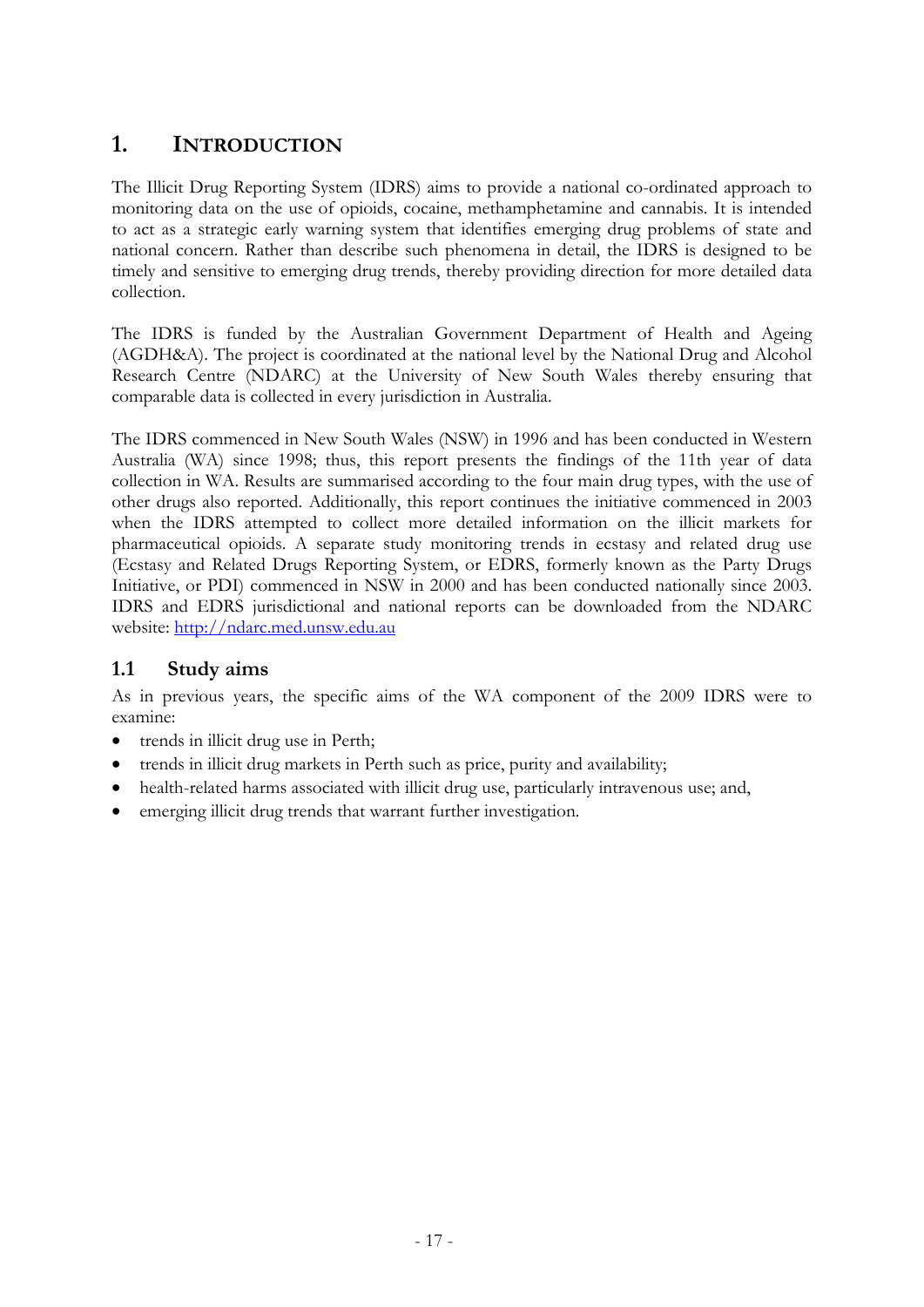# <span id="page-20-0"></span>**2. METHOD**

Three data collection methods are used in the IDRS:

- a survey of people who regularly inject drugs;
- a key expert (KE) survey of professionals working in the field; and,
- an examination of existing indicator data.

These methods provide effective means to determine drug trends and the triangulation of data sources allows for validation of observed trends across the different sources. People who regularly inject drugs (injecting drug users or IDU) are surveyed as they are regarded as a sentinel group for detecting illicit drug trends due to their increased exposure to many types of illicit drugs. Irrespective of their drug of choice, IDU often have firsthand knowledge of the price, purity and availability of the other illicit drugs under study. KE are interviewed because they provide contextual information on drug use patterns and other drug-related issues, including health. Indicator data are collected to provide quantitative support for the trends in drug use detected by the other methods.

### <span id="page-20-1"></span>**2.1 Survey of IDU**

The IDU survey consisted of face-to-face interviews with 100 IDU between May and July 2009. Subjects were recruited through flyers distributed at pharmacies throughout the Perth metropolitan region and recruitment at a central needle and syringe programs (NSP). Snowballing techniques were also utilised. Potential participants were screened upon contact with researchers to ensure they fulfilled the participation criteria. Criteria were: having injected at least monthly in the six months prior to interview, having been resident in the Perth metropolitan area for no less than 12 months prior to interview; and being a minimum of 18 years of age. Ethics approval was granted from the Curtin University Human Research Ethics Committee. This sampling strategy has produced a demographic that is comparable with IDU interviewed in preceding years.

The interview schedule included sections on demographics; drug use history; the price, purity and availability of illicit drugs; criminal activity; injection risk-taking behaviour; health-related issues; driving risk behaviour; and experiences with law enforcement. Interviews took approximately 30 minutes and participants were reimbursed \$40 for their time and travel expenses. Descriptive analyses of the quantitative data derived from the IDU survey were conducted using PASW Statistic 17.0 for Windows.

### <span id="page-20-2"></span>**2.2 Survey of KE**

In 2009, 10 KE interviews were conducted. Eligibility for participation in the study was having at least weekly contact with illicit drug users in the six months prior to interview and/or contact with 10 or more illicit drug users in that time. KE interviews were either conducted in person or over the telephone in accordance with convenience and availability. Interviews took approximately 15-20 minutes, with KE invited to comment on drug use patterns, drug availability, criminal behaviour, health and other issues affecting the illicit drug users with whom they had contact. KE in 2009 consisted of needle exchange workers, drug treatment workers, general health and emergency department workers, and law enforcement workers.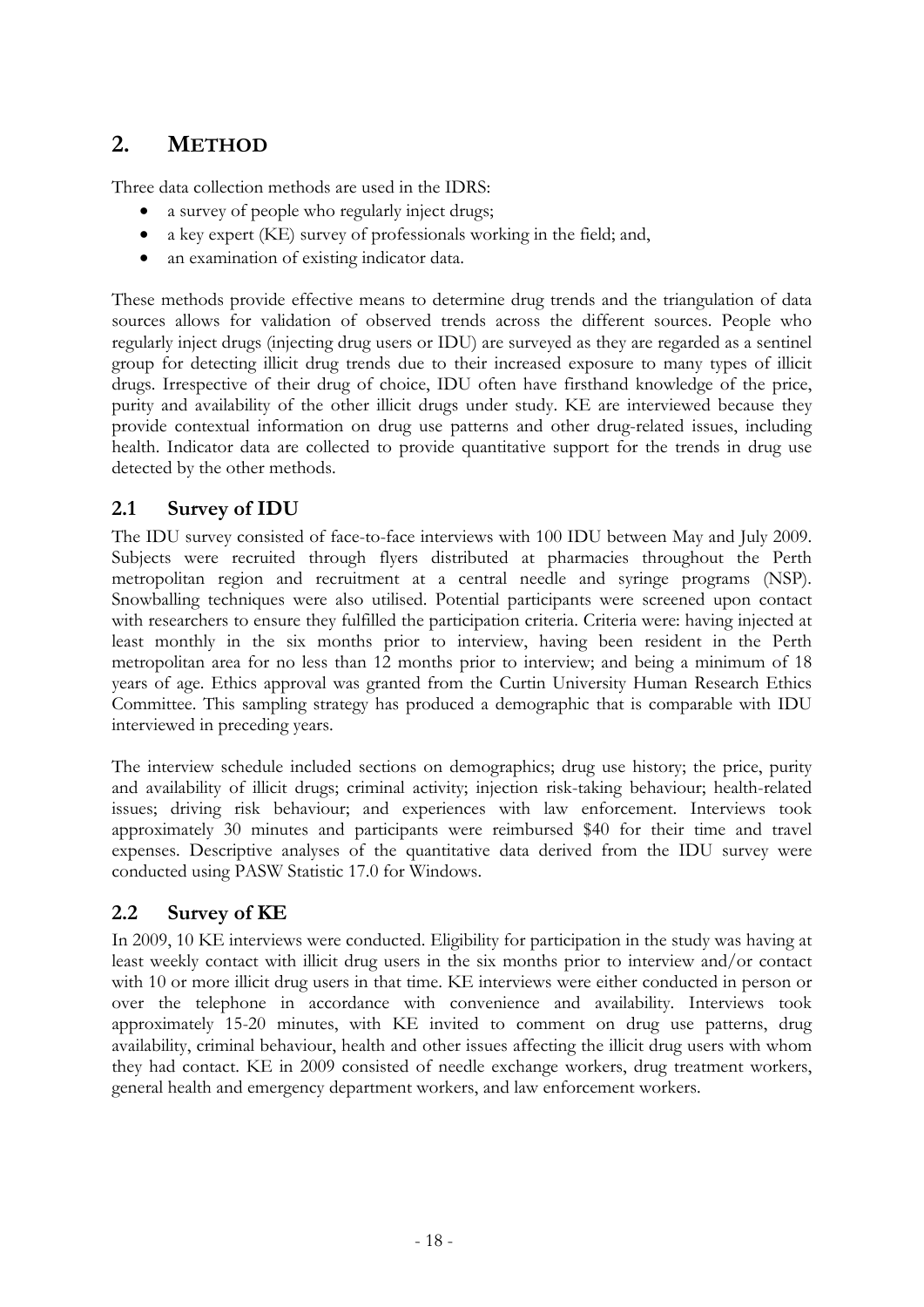# <span id="page-21-0"></span>**2.3 Other indicators**

Secondary data sources were examined to complement and validate the data collected from both the IDU and KE surveys. Data were utilised that provided indicators of illicit drug use and related harms, and included law enforcement data, national survey data and health data.

The selection criteria to determine what sort of indicator data should be included in the IDRS were developed in the pilot study (Hando et al., 1997). Where possible, information is provided in financial year format to cover the same time period as that covered by the study. A number of sources provided indicator data for the 2009 IDRS:

- Australian Crime Commission (ACC) for information on drug seizures and arrests;
- Australian Institute of Health and Welfare (AIHW) for treatment data obtained from the National Minimum Data Set and National Opioid Pharmacotherapy Statistics;
- telephone advisory service data from the Alcohol and Drug Information Service (ADIS);
- Australian Bureau of Statistics (ABS) for overdose data;
- overdose-related calls attended by the WA St John Ambulance Service provided by the Emergency medicine department at the University of Western Australia (UWA);
- Data on needle and syringe distribution, provided by the Sexual Health Branch (HDWA);
- Rates of unspecified and incident cases of the hepatitis B virus (HBV) and the hepatitis C virus (HCV) from the Communicable Diseases Network, Australia, National Notifiable Diseases Surveillance System database; and,
- blood-borne virus (BBV) infection rates from the Australian NSP survey, prepared by the National Centre in HIV Epidemiology and Clinical Research.

# **2.4 Data analysis**

The IDU participant survey results are used as the primary basis on which to estimate drug trends. These participants provide the most comparable information on drug price, availability and use patterns in all jurisdictions and over time. However, purity of drug seizures data provided by the ACC is an objective indicator of drug purity, and data are also presented in this report. Other indicator data are reported to provide a broader overview and a basis against which trends in IDU participant data may be contextualised. KE data are discussed within the individual jurisdictional reports to provide a context around the quantitative data from the IDU surveys.

Categorical variables were analysed using χ2. All data were analysed using the Statistical Package for the Social Sciences (SPSS) for Windows, Version 17.0 (SPSS inc., 2008). Further analysis was conducted on the main drugs of focus in the IDRS to test for significant differences between 2008 and 2009 for drug of choice, last drug injected, drug injected most often in the last month, recent use, purity and availability. Confidence Intervals (CI) were calculated using an Excel spreadsheet available at <http://www.cebm.net/index.aspx?o=1023> (Tandberg). Higher and lower CI results which crossed over the value of zero were not significant. This calculation tool was an implementation of the optimal methods identified by Newcombe (Newcombe, 1998). Significance testing using the Mann-Whitney U calculation was used to compare 2008 and 2009 median days of use for the major drug types discussed.

More detailed analyses on specific issues may be found in other literature, including quarterly bulletins and peer-reviewed articles produced by the project, details of which may be found on the NDARC website, [www.ndarc.med.unsw.edu.au](http://www.ndarc.med.unsw.edu.au/).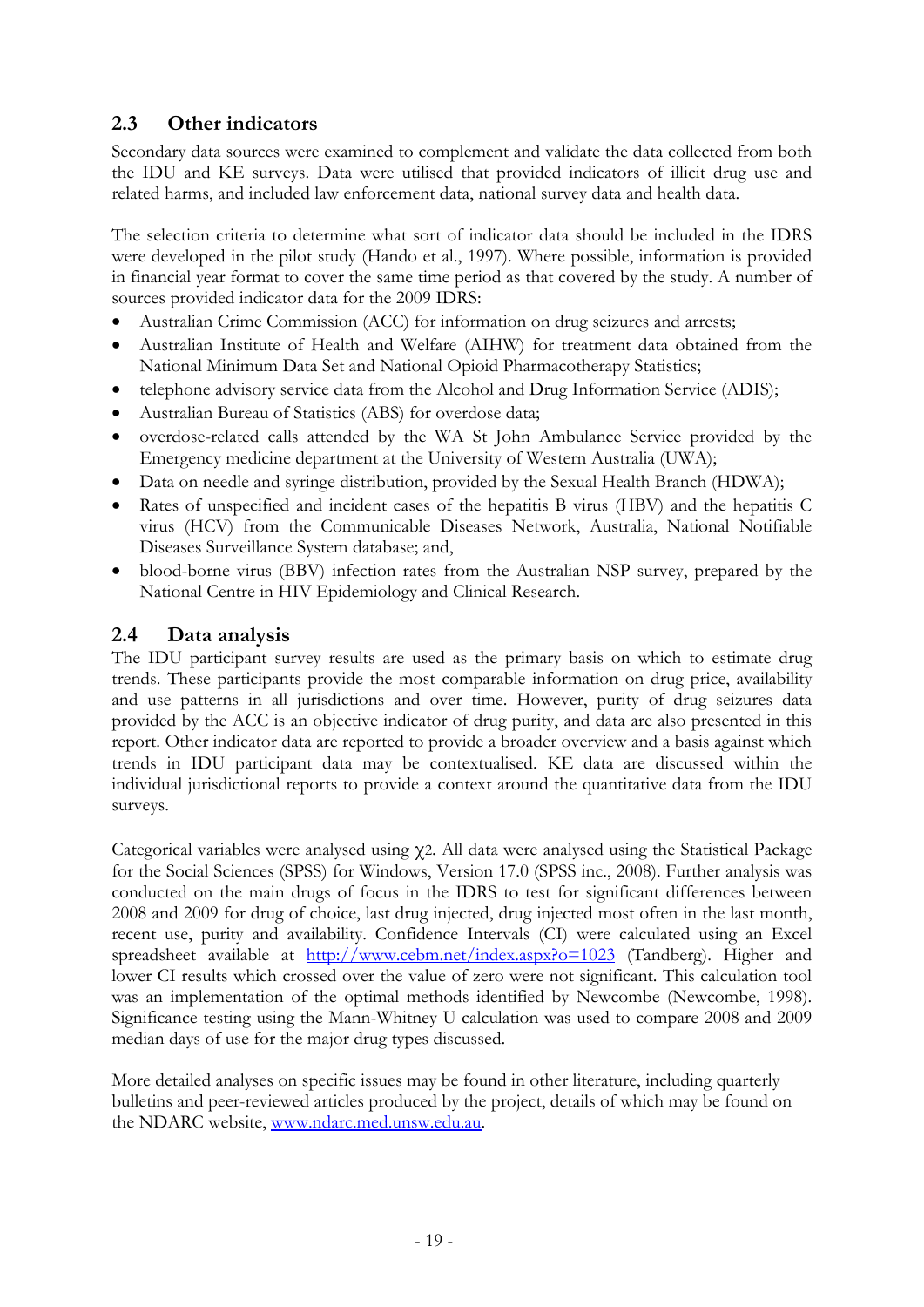# **3. DEMOGRAPHICS**

### <span id="page-22-0"></span>**3.1 Overview of the IDU participants**

The demographic characteristics of 100 IDU who took part in the 2009 WA IDRS are presented in Table 1. The mean age of the sample was 35 years (range=19-61 years), which was different to 37 years in 2008. Sixty percent were male, which was not significantly different to last year (62%). Four percent identified as Aboriginal and/or Torres Strait Islander (ATSI) compared to 3% in 2008. Almost the entire sample (99%) reported that English was the main language spoken at home, with 1% nominating Australian Indigenous languages. The majority (81%) identified as heterosexual. In 2009, IDU were asked about current relationship status, the greatest proportion of the current sample were single (44%), next most common was partnered (29%), then married/de facto (24%). Just over one-half (51%) reported a prison history, which was not significantly different to last year (45%).

The mean years of education remained unchanged at 10 years. There were some notable differences between samples regarding tertiary education and employment status. In 2008, 20% of IDU reported completion of university/college, which significantly decreased to only 9% in 2009 (95%CI 0.01, 0.20). Conversely, 54% of the current sample reported completion of a trade/technical education not significantly different from the 42% in 2008. Some 37% of the 2009 IDU sample reported having no tertiary education which was not significantly different to the 38% in 2008. In addition, the proportion of the sample reporting current unemployment was 71% in 2009 not significantly changed from 61% in 2008. Similarly, the proportion reporting current full-time employment was 6% in 2009 not significantly different from 13% in 2008. Three percent of the 2009 sample reported receiving income from sex work in the last month compared to none of the 2008 IDU sample. Overall, compared to last year, the current sample of IDU appeared to be more trade-based or technically educated; however, less of the sample was currently employed. The average weekly income reported by the sample was \$304 in 2009.

KE made several comments regarding the age and gender of IDU. There was agreement among KE that the majority of IDU range from their late-20s to late-40s. Most KE reported that the majority of IDU are male, whilst a few reported an equal ratio of male to female. These statements were largely supported by the demographics found in the current sample of IDU.

With regards to ethnicity three KE reported and stated that IDU were mostly Caucasian, whereas two reported diverse cultural backgrounds. KE reported that IDU generally had an education level to Grade 10 or below and most were unemployed, although two KE reported that methamphetamine IDU were often miners or construction workers and use methamphetamines because of their short half-life. Another KE also made the statement that in previous years, tertiary educated individuals with more sophisticated knowledge in chemistry or pharmacy were the ones doing the methamphetamine 'cooking'. However, more recently, these 'cooks' have been less educated and knowledgeable in such areas and are often also the end users of their product. One KE noted that sex workers use both heroin and methamphetamine drug forms. All KE noted that some IDU had a history of previous imprisonment or criminal history. One KE commented on an increase in homelessness and the number of people losing their jobs.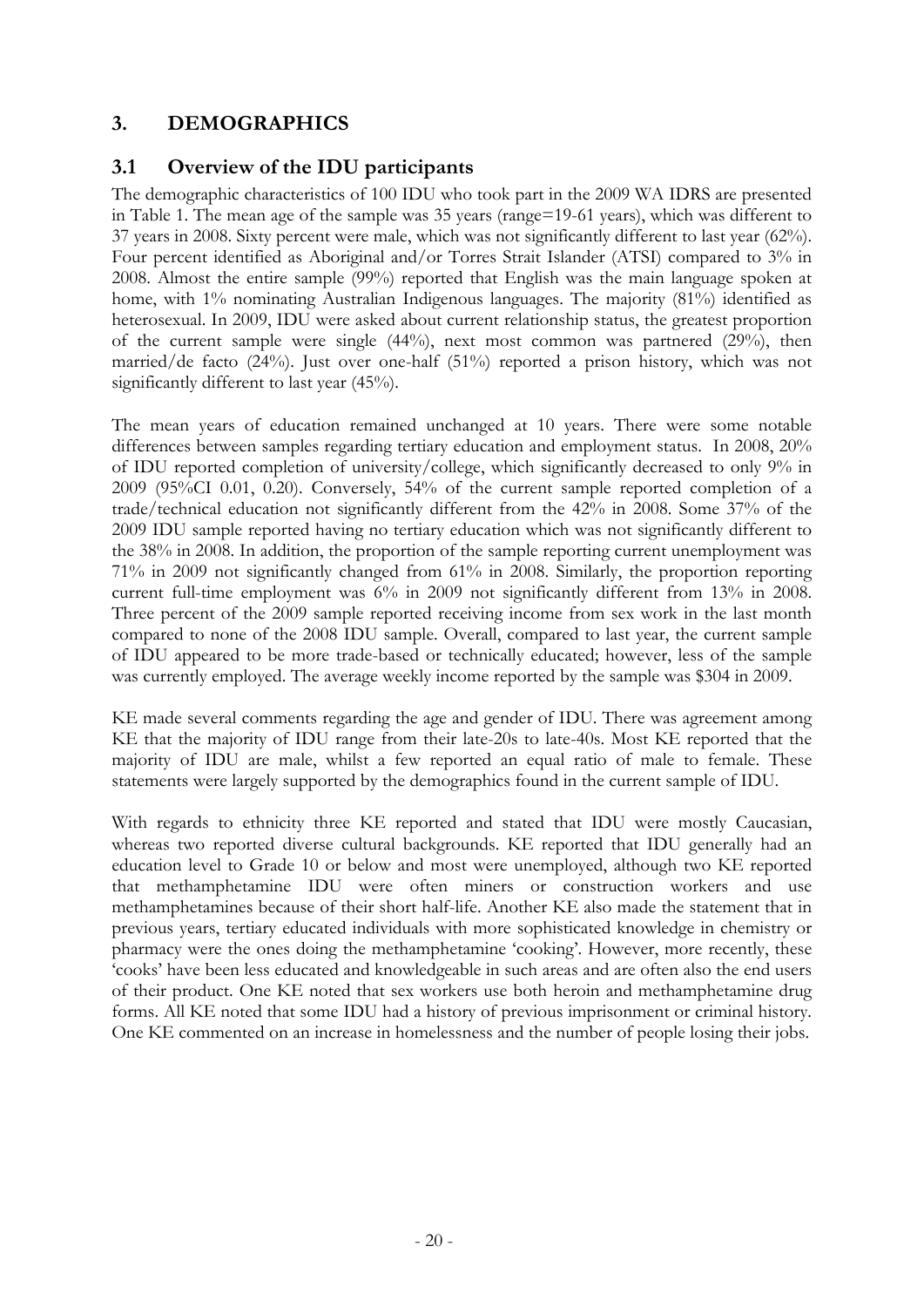<span id="page-23-0"></span>

|                                                 | 2007           | 2008           | 2009           |
|-------------------------------------------------|----------------|----------------|----------------|
|                                                 | $N = 80$       | $N = 100$      | $N=100$        |
| Age (mean years, range)                         | $37(17-59)$    | $37(19-61)$    | $35(18-62)$    |
| Sex (% male)                                    | 61             | 62             | 60             |
| Employment (%):                                 |                |                |                |
| Not employed/on a pension                       | 78             | 61             | 71             |
| Full time                                       | $\overline{4}$ | 13             | 6              |
| Part time/casual                                | 15             | 19             | 12             |
| Home duties                                     | $\Omega$       | 1              | $\overline{2}$ |
| Student                                         | $\overline{0}$ | $\overline{2}$ | 5              |
| Other                                           | $\overline{4}$ | $\overline{4}$ | $\overline{4}$ |
| Received income from sex work<br>last month     | $\overline{4}$ | $\overline{0}$ | $\overline{3}$ |
| Aboriginal and/or Torres Strait<br>Islander (%) | $\overline{7}$ | 3              | $\overline{4}$ |
| Heterosexual (%)                                | 84             | 89             | 81             |
| Bisexual (%)                                    | 9              | 6              | 7              |
| Gay or lesbian (%)                              | 5              | 4              | 8              |
| Other $(^{0}_{0})$                              | 3              | 1              | $\overline{4}$ |
| School education (mean no. years,<br>range)     | $10(6-12)$     | $10(7-12)$     | $10(7-12)$     |
| Tertiary education $(\%)$ :                     |                |                |                |
| None                                            | 56             | 38             | 37             |
| Trade/technical                                 | 38             | 42             | 54             |
| University/college                              | 6              | 20             | 9              |
| Average weekly income                           |                |                | \$304          |
| Currently in drug treatment $(\%)$              | 34             | 37             | 30             |
| Prison history $(\%)$                           | 46             | 45             | 49             |

**Table 1: Demographic characteristics of IDU participants, 2007-2009** 

**Source: IDRS IDU interviews** 

^ Refers to any form of drug treatment, including pharmacotherapies, counselling, detoxification, etc

### **3.1.1 Current and previous treatment**

Of IDU in 2009, 30% reported that they were currently in drug treatment, comparable to 37% in 2008. Of participants engaged in treatment, 43% were receiving methadone syrup and 40% were on Suboxone. Smaller proportions reported drug counselling (10%) and benzodiazepines (3%). Methadone was also the most common treatment reported in 2008. Of IDU in treatment, the mean duration in the current treatment was 26 months (range=1-96).

Participants were also asked if they had been in treatment at any time in the last six months and 44% reported that they had. Previous methadone treatment and Suboxone treatment was reported by 13% each, drug counselling by 6%, Naltrexone treatment and Narcotics Anonymous by 3% each and Subutex treatment by only 1%.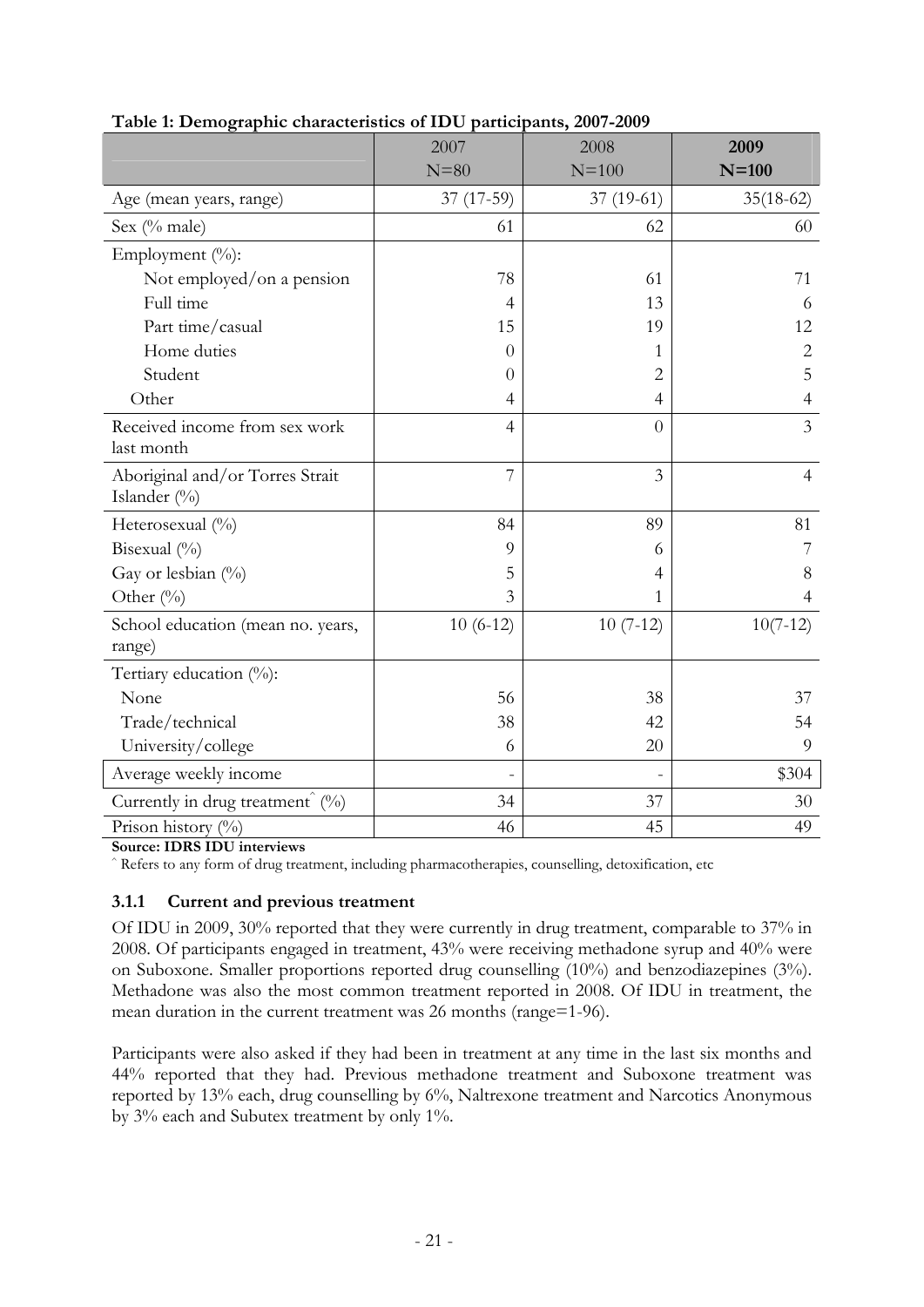### **3.1.2 Recruitment**

Participants were asked if they had participated in the IDRS or EDRS in previous years, as shown in Table 2. One-third of the current sample (33%) had previously participated in the IDRS and a minority (7%) had participated in the EDRS. Just less than three-quarters (74%) of current IDU were recruited via a NSP and nearly one-quarter (23%) through word of mouth. There was a significantly greater proportion of the sample recruited through NSP in 2009 (56%) than in 2008 (74%) (95%CI -0.30, -0.05). Similar to 2008, IDRS advertising and interviewing could be also be conducted at the WA NSP site; as a result, this method was both convenient and comfortable for both participants and interviewers. Overall, it was successful in attaining the required participant numbers during the scheduled recruitment time.

<span id="page-24-1"></span>

| Characteristic                                | 2009<br>$N=100$ |
|-----------------------------------------------|-----------------|
| Participated in IDRS in previous years $(\%)$ | 33              |
| Where found out about IDRS survey $(\%):$     |                 |
| <b>NSP</b>                                    | 74              |
| Treatment provider                            |                 |
| Advert in street press                        |                 |
| Word of mouth                                 | 23              |
| Chemist                                       |                 |
| Participated in EDRS in previous years (%)    |                 |

| Table 2: Source of recruitment and previous participation in IDRS and EDRS, 2009 |  |  |  |  |  |
|----------------------------------------------------------------------------------|--|--|--|--|--|
|----------------------------------------------------------------------------------|--|--|--|--|--|

**Source: IDRS IDU interviews** 

# <span id="page-24-0"></span>**3.2 Drug use history and current drug use**

Table 3 presents injection history, drug preferences and polydrug use of IDU in 2009. The mean age of first injection among current IDU was 19 years, which remains unchanged from the last two sample years.

Differences in frequency of injection were observed across years. The proportion reporting injection once or more a day significantly increased to 50% in 2009, from 30% in 2008 (95%CI - 0.32, -0.06) to become the most commonly reported frequency of injection. The proportion reporting injection weekly or less often significantly decreased to 16% in 2009, from 38% in 2008 (95%CI 0.09, 0.33). The number reporting injecting more than weekly, but less than daily was not significantly different between survey years being 33% in 2009, compared to 31% in 2008.

Amphetamines and heroin remained the most common drugs first injected, with 56% in 2009 nominating amphetamines compared with 51% in 2008 and 34% nominating heroin compared to 38% to the previous year.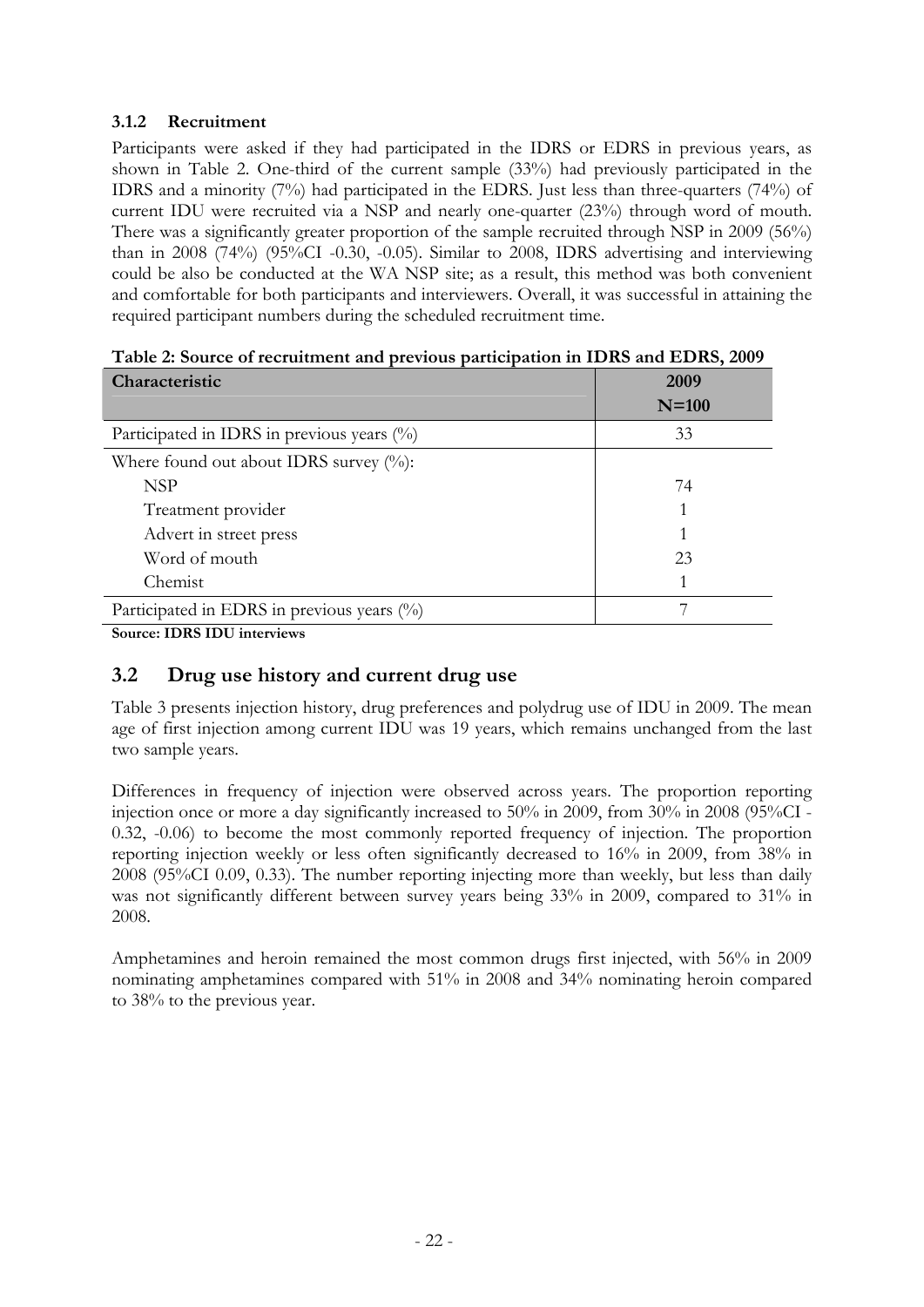<span id="page-25-0"></span>

|                                            | 2007           | 2008           | 2009           |
|--------------------------------------------|----------------|----------------|----------------|
|                                            | $N = 80$       | $N=100$        | $N=100$        |
| Age first injection (mean years)           | 19             | 19             | 19             |
| First drug injected (%)                    |                |                |                |
| Heroin                                     | 44             | 38             | 34             |
| Amphetamines                               | 43             | 51             | 56             |
| Cocaine                                    | $\overline{0}$ | $\mathbf{1}$   | $\theta$       |
| Morphine                                   | 10             | 5              | 5              |
| Drug of choice (%)                         |                |                |                |
| Heroin                                     | 54             | 49             | 58             |
| Cocaine                                    | $\mathbf{1}$   | $\mathbf{1}$   | 1              |
| Methamphetamine (any form)                 | 15             | 35             | 28             |
| Speed                                      | 13             | 11             | 17             |
| Base                                       | $\mathfrak{Z}$ | $\theta$       | $\theta$       |
| Crystal methamphetamine (ice)              | $\theta$       | 24             | 11             |
| Cannabis                                   | 8              | $\overline{7}$ | $\overline{4}$ |
| Drug injected most often in last month (%) |                |                |                |
| Heroin                                     | 38             | 32             | 50             |
| Cocaine                                    | $\theta$       | $\theta$       | 1              |
| Methamphetamine (any form)                 | 33             | 43             | 32             |
| Speed                                      | 24             | 19             | 24             |
| Base                                       | $\mathfrak{Z}$ | 0              | $\theta$       |
| Crystal methamphetamine (ice)              | 6              | 24             | $\mathcal S$   |
| Most recent drug injected (%)              |                |                |                |
| Heroin                                     | 36             | 34             | 46             |
| Cocaine                                    | $\overline{0}$ | $\theta$       | $\mathbf{1}$   |
| Methamphetamine (any form)                 | 29             | 42             | 30             |
| Speed                                      | 21             | 17             | 22             |
| Base                                       | $\mathfrak{Z}$ | $\theta$       | $\theta$       |
| Crystal methamphetamine (ice)              | 5              | 25             | 8              |
| Frequency of injecting in last month $(%)$ |                |                |                |
| Not injected in last month                 | 1              | 1              | $\mathbf{1}$   |
| Weekly or less                             | 11             | 38             | 16             |
| More than weekly, but less than daily      | 31             | 31             | 33             |
| Once per day                               | 29             | 17             | 19             |
| 2-3 times a day                            | 18             | 8              | 26             |
| >3 times a day                             | 10             | 5              | 5              |

|      | Table 3: Injection history, drug preferences and polydrug use of IDU participants, 2007- |  |  |
|------|------------------------------------------------------------------------------------------|--|--|
| 2009 |                                                                                          |  |  |

**Source: IDRS IDU interviews**

Heroin remained the most commonly reported drug of choice as nominated by 58% of IDU in 2009, which was not significantly different from the 49% in 2008 (Figure 1). There was no significant change in the proportion reporting methamphetamine (speed, base and crystal) as the drug of choice which was 28% in 2009 compared to 35% in 2008.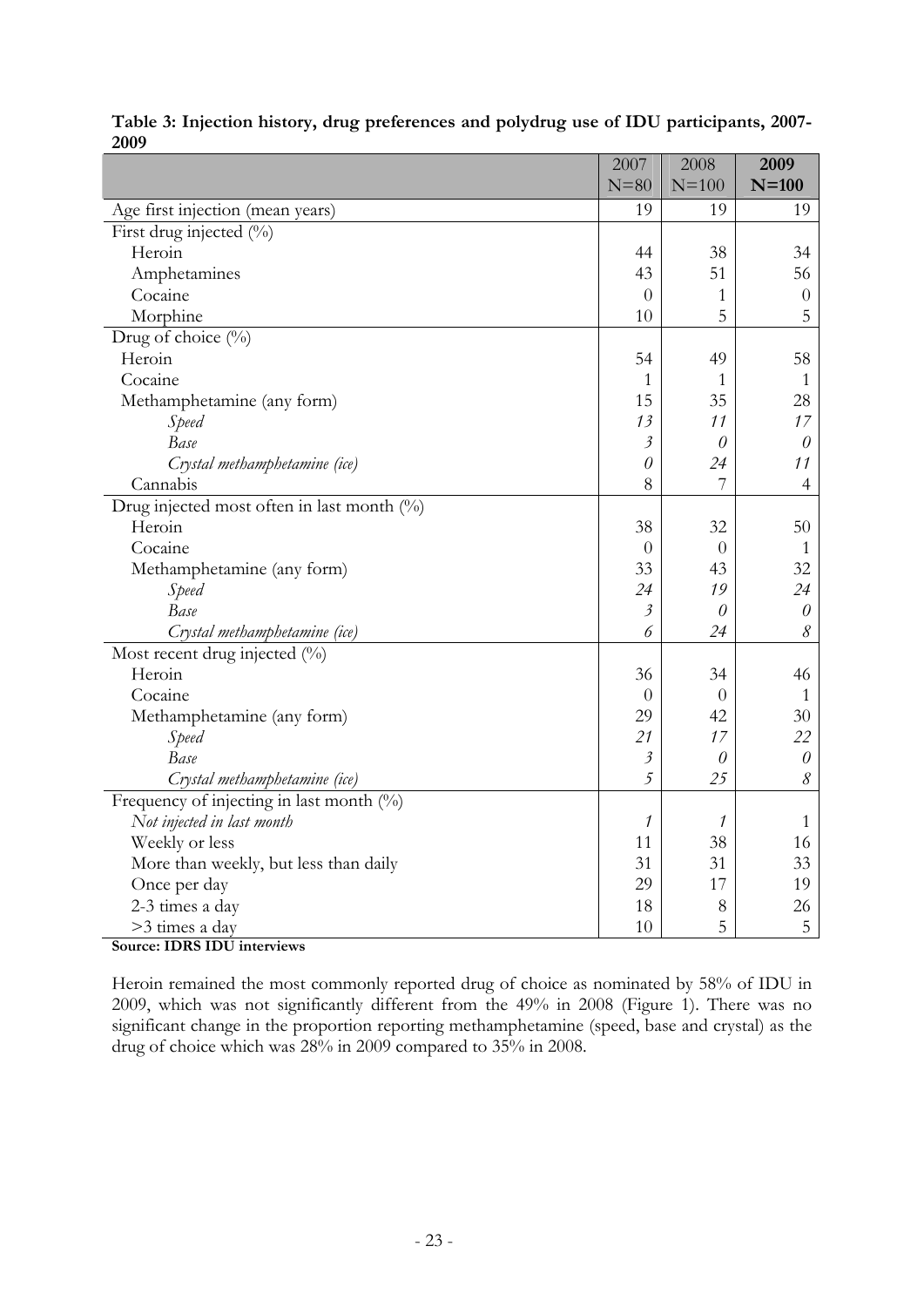<span id="page-26-0"></span>



#### **Source: IDRS IDU interviews**

Increases in reports of heroin use were also apparent in response to other questions regarding injection. In 2009, there were significant increases in the proportion reporting heroin as the drug most commonly injected in the last month to 50% in 2009, from 32% in 2008 (95%CI -0.30, - 0.04). (Figure 2 and Table 4). Conversely, there was a significant decrease in the proportion that reported any form of methamphetamine as the drug most often injected in the last month which fell to 32% in 2009 from 43% in 2008 (95%CI -0.02, 0.23). In 2009, only 8% reported crystal methamphetamine as the drug most often injected in the last month compared to 24% in 2008. Only small proportions of the sample reported Buprenorphine (11%), morphine (3%), oxycodone (1%), cocaine (1%), other opiates (1%) and other drugs (1%) as the drug injected most often in the last month (Refer to Table 4).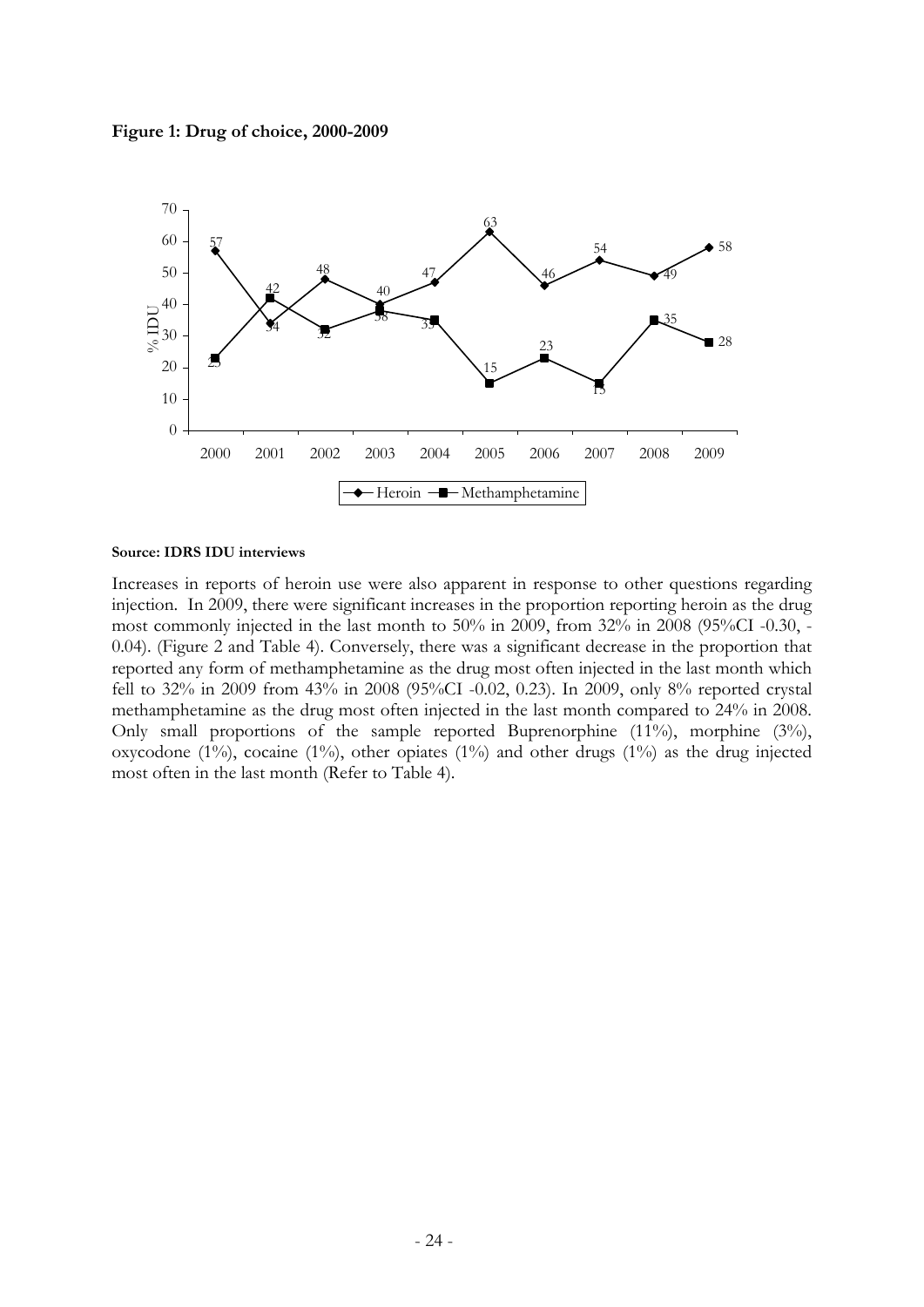

#### <span id="page-27-0"></span>**Figure 2: Drug injected most last month, 2000-2009**

#### **Source: IDRS IDU interviews**

|  |  |  |  | Table 4: Drug injected most often in the last month 2009 |
|--|--|--|--|----------------------------------------------------------|
|--|--|--|--|----------------------------------------------------------|

| ு<br>Drug       | 2009          |
|-----------------|---------------|
|                 | $N=100$       |
| Heroin          | 50            |
| Methamphetamine |               |
| Speed           | 24            |
| Ice/crystal     | 8             |
| Buprenorphine** | 11            |
| Morphine        | $\mathcal{Z}$ |
| Oxycodone       |               |
| Cocaine         |               |
| Other opiates   |               |
| Other           |               |

**Source: IDRS IDU interviews** 

\*\* Includes buprenorphine-naloxone (Suboxone)

Similarly, in 2009, more respondents nominated heroin (46%) compared to methamphetamine (30%) as the drug most recently injected (Figure 3). Again, there was a significant increase in the proportion that reported heroin as the drug most recently injected, to 46% in 2009, from 32% in 2008 (95%CI -0.27, -0.00) and a significant decrease in the proportion that reported any form of methamphetamine as the drug most recently injected, to 30% in 2009, from 42% in 2008 (95%CI -0.01, 0.25).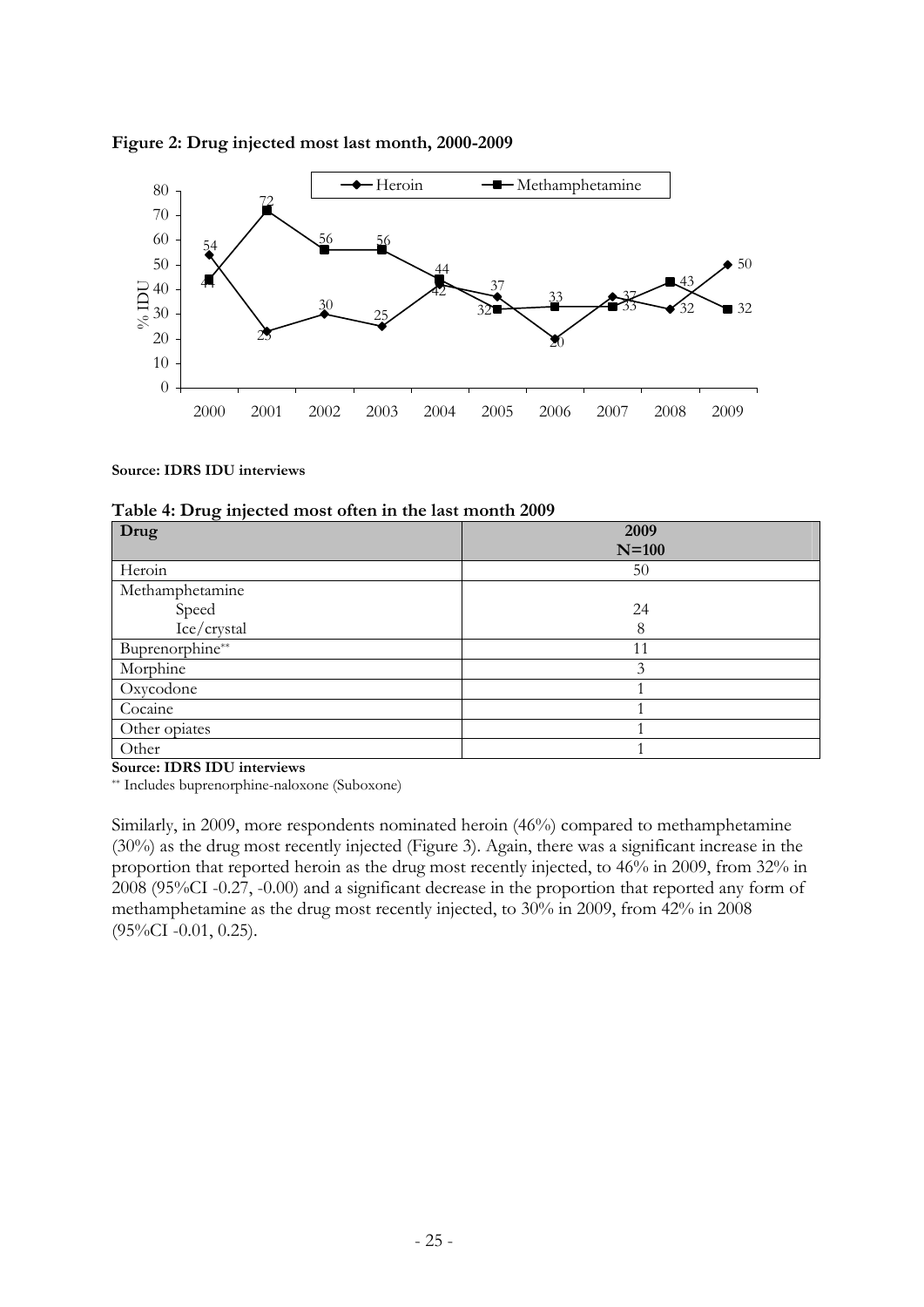<span id="page-28-0"></span>



#### **Source: IDRS IDU interviews**

IDU also reported on the drugs they had consumed the day before interview and 15% reported they had not consumed any drug. The most common drugs reported in this context were cannabis (37%), heroin (36%), alcohol (27%) and benzodiazepines (23%). The median amount of money spent on drugs the day before interview was \$25 (range=0-500).

Data from the NSP Survey (NCHECR, 2009), presented in Figure 4, shows that methamphetamine has been the most commonly reported last drug injected by participants in this survey from 2003 to 2007. However, in 2008, for the first time since the survey was conducted, heroin exceeded methamphetamine as the drug last injected by NSP attendees.

<span id="page-28-1"></span>**Figure 4: Last drug injected reported by NSP attendees, WA 2003- 2008** 



#### **Source: Australian NSP Survey (NCHECR), 2009**

Figures from the Sexual Health Branch of the Health Department of Western Australia (HDWA) show that 4,206,162 syringes were distributed in WA during the 2008/2009 financial year. As has been the case since 2003/2004, the bulk of these were distributed via NSP,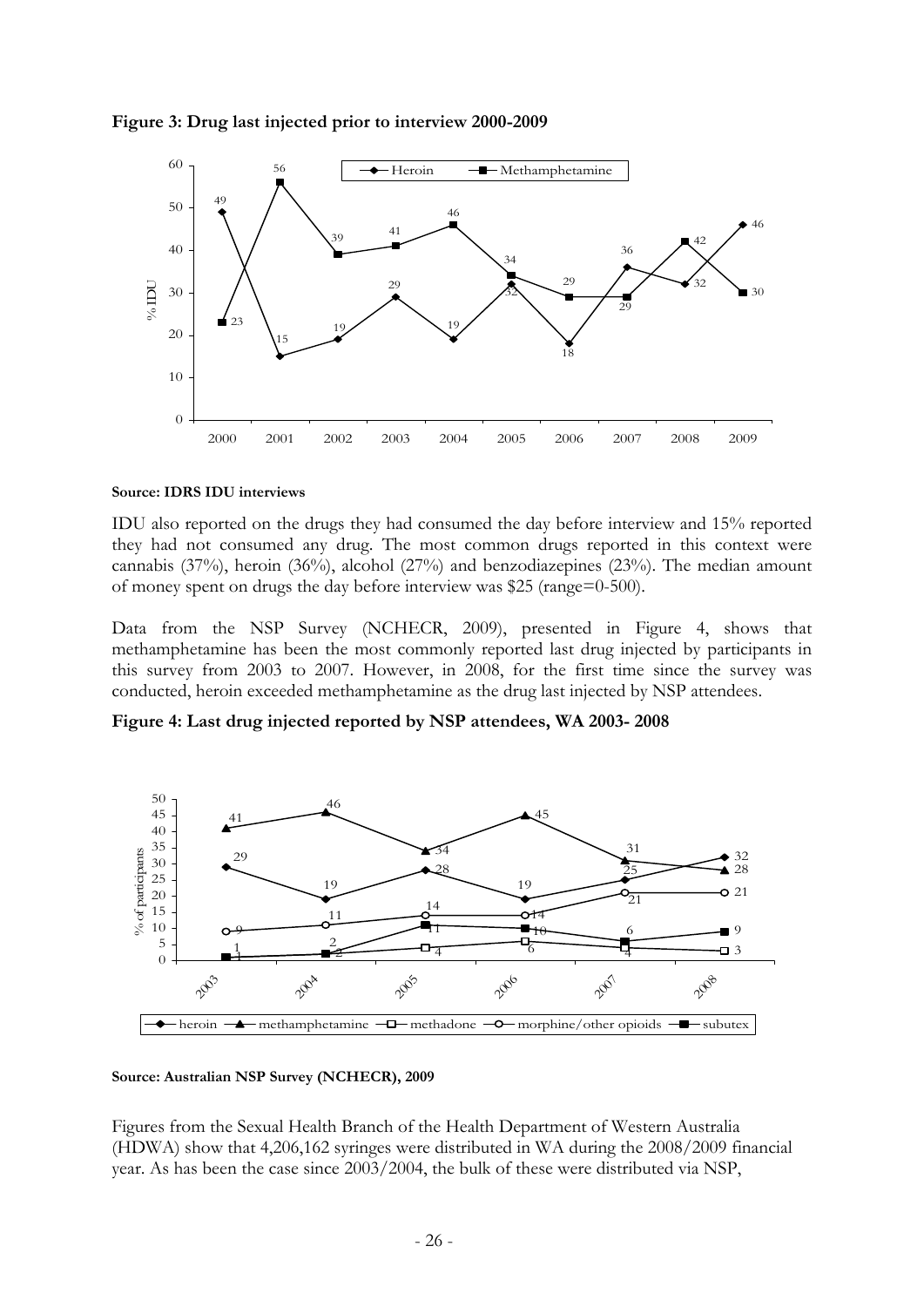responsible for 2,468,891 in 2006/2007. Less common sources of syringes were chemists distributing 1,359,727 and other sources such as hospitals and vending machines accounting for 377,544. Data concerning syringe distribution in WA since 1996/1997 is portrayed in Figure 5



<span id="page-29-0"></span>**Figure 5: Sources of syringe distribution in WA 1996/1997-2008/09** 

Source: Sexual Health Branch, HDWA

#### **Drug use history of the IDU sample, 2009**

The drug use histories of IDU participants in the WA IDRS in 2009, including route of administration (ROA), are presented in Table 5. Over one-half of the 2009 sample had used the following drugs in the last six months: tobacco (85%), cannabis (72%), alcohol (71%), heroin (71%), speed (56%) and prescribed benzodiazepines (56%). Further discussion of the use and market characteristics of each drug type can be found under the relevant section heading in the report.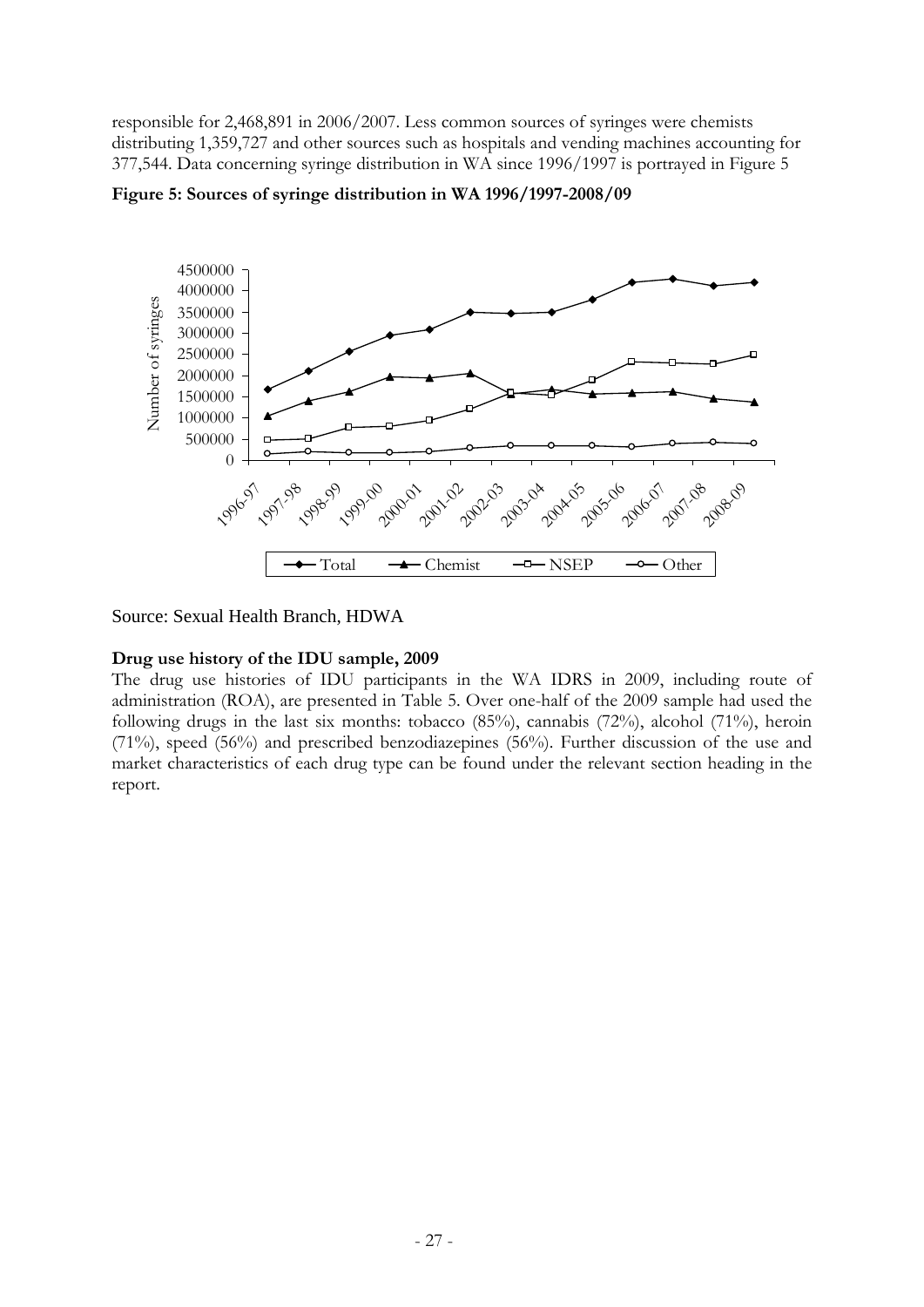### **Table 5: Drug use history of the IDU sample, 2009**

<span id="page-30-0"></span>

| <b>Drug Class</b>                                 | Ever<br>used<br>$\frac{0}{0}$ | Ever<br>Injected<br>$\frac{0}{0}$ | Injected<br>last 6 mths<br>$\frac{0}{0}$ | Mean<br>(median)<br>days<br>injected in<br>last 6<br>mths* | Ever<br>Smoked<br>$\frac{0}{0}$ | Smoked<br>last 6<br>mths $\%$ | Ever<br>snorted<br>$\frac{0}{0}$ | <b>Snorted</b><br>last 6<br>mths $\%$ | Ever<br><b>Swallowed</b><br>$\frac{0}{0}$ | Swallowed<br>last 6<br>mths <sup>+ <math>\frac{0}{0}</math></sup> | Used <sup>'</sup><br>last 6<br>mths<br>$\frac{0}{0}$ | Mean<br>(median)<br>days in<br>treatment <sup>*</sup><br>last 6 mths | Mean<br>(median)<br>days<br>used <sup>^</sup> in<br>last 6<br>$mths^*$ |
|---------------------------------------------------|-------------------------------|-----------------------------------|------------------------------------------|------------------------------------------------------------|---------------------------------|-------------------------------|----------------------------------|---------------------------------------|-------------------------------------------|-------------------------------------------------------------------|------------------------------------------------------|----------------------------------------------------------------------|------------------------------------------------------------------------|
| Heroin                                            | 94                            | 94                                | 71                                       | 103 (96)                                                   | 33                              | $\overline{4}$                | 14                               | $\Omega$                              | 17                                        | $\mathbf{1}$                                                      | 71                                                   |                                                                      | 103 (96)                                                               |
| Homebake heroin                                   | 70                            | 69                                | 28                                       | 19(8)                                                      | $\theta$                        | $\overline{0}$                | $\theta$                         | $\overline{0}$                        | $\overline{0}$                            | $\boldsymbol{0}$                                                  | 28                                                   |                                                                      | 22(8)                                                                  |
| Any heroin (inc. homebake)                        | 94                            | 94                                | 76                                       | 99 (81)                                                    | 33                              | $\overline{4}$                | 14                               | $\theta$                              | 17                                        | $\mathcal I$                                                      | 76                                                   |                                                                      | 99 (81)                                                                |
| Methadone (prescribed)                            | $\overline{38}$               | 2                                 | 1                                        | 10(10)                                                     |                                 |                               |                                  |                                       | 37                                        | 15                                                                | 15                                                   | 140 (180)                                                            | 140 (180)                                                              |
| Methadone<br>(not prescribed)                     | 36                            | 17                                | $\overline{7}$                           | 6(6)                                                       |                                 |                               |                                  |                                       | 22                                        | $\overline{c}$                                                    | 10                                                   |                                                                      | 5(2)                                                                   |
| Physeptone (prescribed)                           | 5                             | $\overline{0}$                    | $\overline{0}$                           | $\overline{0}$                                             | $\Omega$                        | $\theta$                      | $\theta$                         | $\Omega$                              | $\overline{4}$                            | $\overline{0}$                                                    | $\overline{0}$                                       | 0(0)                                                                 | 0(0)                                                                   |
| Physeptone<br>(not prescribed)                    | 21                            | 14                                | $\overline{4}$                           | 2(2)                                                       | $\theta$                        | $\overline{0}$                | $\theta$                         | $\overline{0}$                        | $\overline{Q}$                            | $\theta$                                                          | 5                                                    |                                                                      | 1(2)                                                                   |
| Any methadone (inc<br>physeptone)                 | 66                            | 26                                | 10                                       | 6(4)                                                       |                                 |                               |                                  |                                       | 53                                        | 16                                                                | 25                                                   |                                                                      | 86 (35)                                                                |
| Buprenorphine<br>(prescribed)                     | 19                            | $\overline{7}$                    | 1                                        | 180 (180)                                                  | $\overline{0}$                  | $\overline{0}$                | $\overline{0}$                   | $\overline{0}$                        | 18                                        | $\overline{0}$                                                    | 1                                                    | 180(180)                                                             | 180 (180)                                                              |
| Buprenorphine<br>(not prescribed)                 | 36                            | 34                                | 16                                       | 22(11)                                                     | $\theta$                        | $\overline{0}$                | $\theta$                         | $\overline{0}$                        | 8                                         | 3                                                                 | 16                                                   |                                                                      | 23(11)                                                                 |
| Any buprenorphine (exc<br>buprenorphine-naloxone) | 50                            | 40                                | 17                                       | 32(12)                                                     | $\theta$                        | $\theta$                      | $\theta$                         | $\theta$                              | 25                                        | $\mathfrak{Z}$                                                    | 17                                                   |                                                                      | 32(12)                                                                 |
| Buprenorphine-naloxone<br>(prescribed)            | 22                            | 11                                | $\,8\,$                                  | 133 (179)                                                  | $\theta$                        | $\overline{0}$                | $\overline{0}$                   | $\overline{0}$                        | 20                                        | 11                                                                | 12                                                   | 125(180)                                                             | 137 (180)                                                              |
| Buprenorphine-naloxone<br>(not prescribed)        | 38                            | 35                                | 27                                       | 40(12)                                                     | $\mathbf{1}$                    | $\overline{0}$                | $\Omega$                         | $\Omega$                              | $\overline{Q}$                            | $\overline{4}$                                                    | 28                                                   |                                                                      | 50(20)                                                                 |
| Any buprenorphine-naloxone                        | 49                            | 40                                | 32                                       | 66 (24)                                                    | $\mathcal I$                    | $\theta$                      | $\theta$                         | $\theta$                              | $28\,$                                    | 15                                                                | 37                                                   |                                                                      | 76(36)                                                                 |
| Morphine (prescribed)                             | 13                            | 9                                 | $\overline{2}$                           | 19(19)                                                     | $\theta$                        | $\overline{0}$                | $\theta$                         | $\Omega$                              | 6                                         | $\overline{3}$                                                    | $\overline{4}$                                       |                                                                      | 26(20)                                                                 |
| Morphine<br>(not prescribed)                      | 71                            | 68                                | 32                                       | 29(8)                                                      | $\theta$                        | $\overline{0}$                | $\theta$                         | $\Omega$                              | 9                                         | $\overline{2}$                                                    | 33                                                   |                                                                      | 28(6)                                                                  |
| Any morphine                                      | $\overline{76}$               | 72                                | $\overline{34}$                          | 29(11)                                                     | $\theta$                        | $\theta$                      | $\theta$                         | $\theta$                              | 13                                        | 5                                                                 | 37                                                   |                                                                      | 28(10)                                                                 |
| Oxycodone<br>(prescribed)                         | 10                            | 6                                 | 1                                        | 10(10)                                                     | $\theta$                        | $\overline{0}$                | $\theta$                         | $\overline{0}$                        | $\overline{4}$                            | 3                                                                 | $\overline{4}$                                       |                                                                      | 9(11)                                                                  |
| Oxycodone<br>(not prescribed)                     | 60                            | 58                                | 28                                       | 24(8)                                                      | $\theta$                        | $\overline{0}$                | $\overline{0}$                   | $\overline{0}$                        | 7                                         | 3                                                                 | 29                                                   |                                                                      | 23(10)                                                                 |
| Any oxycodone                                     | $\overline{65}$               | 60                                | 29                                       | 24(10)                                                     | $\boldsymbol{\theta}$           | $\theta$                      | $\theta$                         | $\theta$                              | 11                                        | 6                                                                 | 33                                                   |                                                                      | 22(10)                                                                 |
| Other opioids (not<br>elsewhere classified)       | 25                            | $\overline{4}$                    | 2                                        | 9(9)                                                       | $\theta$                        | $\overline{0}$                | $\theta$                         | $\overline{0}$                        | 23                                        | 14                                                                | 15                                                   |                                                                      | 71(21)                                                                 |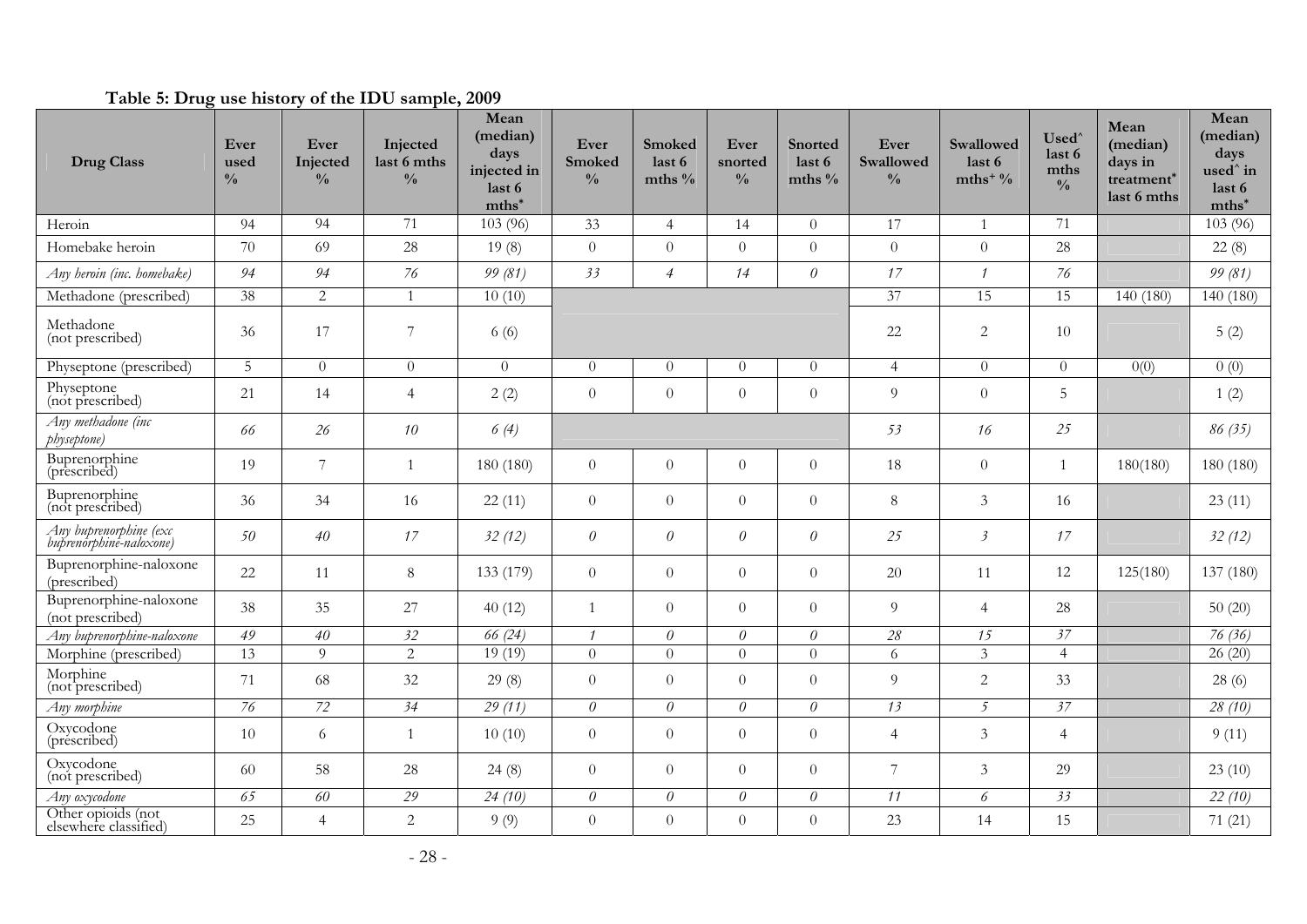| <b>Drug Class</b>                                | Ever<br>used<br>$\frac{0}{0}$ | Ever<br>Injected<br>$\frac{0}{0}$ | Injected<br>last 6 mths<br>$\frac{0}{0}$ | Mean<br>(median)<br>days<br>injected in<br>last 6<br>$mths^*$ | Ever<br>Smoked<br>$\frac{0}{0}$ | Smoked<br>last 6<br>mths $%$ | Ever<br>snorted<br>$\frac{0}{0}$ | <b>Snorted</b><br>last 6<br>mths $\%$ | Ever<br>Swallowed<br>$\frac{0}{0}$ | Swallowed<br>last 6<br>mths <sup>+<math>9/6</math></sup> | Used <sup>^</sup><br>last 6<br>mths<br>$\frac{0}{0}$ | Mean<br>(median)<br>days in<br>treatment*<br>last 6 mths | Mean<br>(median)<br>days<br>used <sup>^</sup> in<br>last 6<br>$mths^*$ |
|--------------------------------------------------|-------------------------------|-----------------------------------|------------------------------------------|---------------------------------------------------------------|---------------------------------|------------------------------|----------------------------------|---------------------------------------|------------------------------------|----------------------------------------------------------|------------------------------------------------------|----------------------------------------------------------|------------------------------------------------------------------------|
| Speed powder                                     | 93                            | 93                                | 56                                       | 21(12)                                                        | 39                              | $8\,$                        | 53                               | 5                                     | 35                                 | 6                                                        | 56                                                   |                                                          | 21(12)                                                                 |
| Base/point/wax                                   | 36                            | 34                                | 12                                       | 3(2)                                                          | $\overline{7}$                  | $\overline{4}$               | $\overline{1}$                   | $\overline{1}$                        | 3                                  | $\overline{2}$                                           | 13                                                   |                                                          | 3(2)                                                                   |
| Ice/shabu/crystal                                | 84                            | 83                                | 44                                       | 22(6)                                                         | 39                              | $\overline{9}$               | 20                               | $\overline{3}$                        | 19                                 | 5                                                        | 44                                                   |                                                          | 22(6)                                                                  |
| Amphetamine liquid                               | 17                            | 17                                | $\overline{1}$                           | 5(5)                                                          |                                 |                              |                                  |                                       |                                    | $\mathbf{1}$                                             | $\mathbf{1}$                                         |                                                          | 5(5)                                                                   |
| Any form methamphetamine <sup>#</sup>            | 95                            | 95                                | 72                                       | 33(14)                                                        | 55                              | 13                           | 56                               | 6                                     | 39                                 | $\mathcal S$                                             | 63                                                   |                                                          | 33(15)                                                                 |
| Pharmaceutical<br>stimulants (prescribed)        | 6                             | 2                                 | $\theta$                                 | $\overline{\phantom{a}}$                                      | $\theta$                        | $\overline{0}$               | $\overline{0}$                   | $\theta$                              | 6                                  | 1                                                        | $\mathbf{1}$                                         |                                                          | 48(48)                                                                 |
| Pharmaceutical<br>stimulants (not<br>prescribed) | 46                            | 17                                | $\,8\,$                                  | 8(3)                                                          | $\overline{2}$                  | $\overline{0}$               | 3                                |                                       | 38                                 | 13                                                       | 17                                                   |                                                          | 10(6)                                                                  |
| Any form pharmaceutical<br>stimulants            | 50                            | 19                                | $\mathcal S$                             | 8(3)                                                          | $\sqrt{2}$                      | $\theta$                     | $\overline{\mathbf{3}}$          | 1                                     | 41                                 | 14                                                       | $18$                                                 |                                                          | 12(6)                                                                  |
| Cocaine                                          | 60                            | 35                                | 8                                        | 11(1)                                                         | 6                               | $\overline{0}$               | 42                               | $\overline{4}$                        | 9                                  | $\overline{2}$                                           | 12                                                   |                                                          | 9(2)                                                                   |
| Hallucinogens                                    | 73                            | $8\phantom{.}$                    | $\overline{2}$                           | 1(1)                                                          | $\boldsymbol{0}$                | $\overline{0}$               | $\overline{0}$                   | $\overline{0}$                        | 71                                 | 11                                                       | 13                                                   |                                                          | 3(1)                                                                   |
| Ecstasy                                          | 77                            | 31                                | 20                                       | 3(3)                                                          | $\theta$                        | $\overline{0}$               | 8                                |                                       | 72                                 | 29                                                       | 29                                                   |                                                          | 9(6)                                                                   |
| Benzodiazepines<br>(prescribed)                  | 69                            | 2                                 | $\overline{1}$                           | 12(12)                                                        | $\theta$                        | $\overline{0}$               | $\overline{0}$                   | $\theta$                              | -66                                | 52                                                       | 56                                                   |                                                          | 113 (180)                                                              |
| Benzodiazepines (not<br>prescribed)              | 39                            | $\mathfrak{Z}$                    | 3                                        | 5(2)                                                          | $\boldsymbol{0}$                | $\overline{0}$               | $\overline{0}$                   | $\theta$                              | 37                                 | 20                                                       | 22                                                   |                                                          | 15(10)                                                                 |
| Any form benzodiazepines                         | 79                            | $\overline{4}$                    | $\mathfrak{Z}$                           | 9(2)                                                          | $\theta$                        | $\theta$                     | $\theta$                         | $\theta$                              | 79                                 | 64                                                       | 64                                                   |                                                          | 100(93)                                                                |
| Over the counter codeine                         | 57                            | $\mathbf{1}$                      | $\overline{1}$                           | 1(1)                                                          | $\theta$                        | $\overline{0}$               | $\overline{0}$                   | $\overline{0}$                        | 57                                 | 43                                                       | 43                                                   |                                                          | 44(12)                                                                 |
| Alcohol                                          | 98                            | $\overline{4}$                    | $\theta$                                 | $\omega$                                                      |                                 |                              |                                  |                                       | 98                                 | 71                                                       | 71                                                   |                                                          | 59(24)                                                                 |
| Cannabis                                         | 96                            |                                   |                                          |                                                               |                                 |                              |                                  |                                       |                                    |                                                          | 72                                                   |                                                          | 105(96)                                                                |
| Inhalants                                        | 25                            |                                   |                                          |                                                               |                                 |                              |                                  |                                       |                                    |                                                          | $\overline{7}$                                       |                                                          | 3(2)                                                                   |
| Tobacco                                          | 94                            |                                   |                                          |                                                               |                                 |                              |                                  |                                       |                                    |                                                          | 85                                                   |                                                          | 176(180)                                                               |

#### **Table 5: Polydrug use history of the IDU sample, 2009 (continued)**

#### **Source: IDRS IDU interviews**

^ Refers to any ROA, i.e. includes use via injection, smoking, swallowing, and snorting

\* Among those who had used/injected

# Category includes speed powder, base, ice/crystal and amphetamine liquid (oxblood); does not include pharmaceutical stimulants

Median days are shown in brackets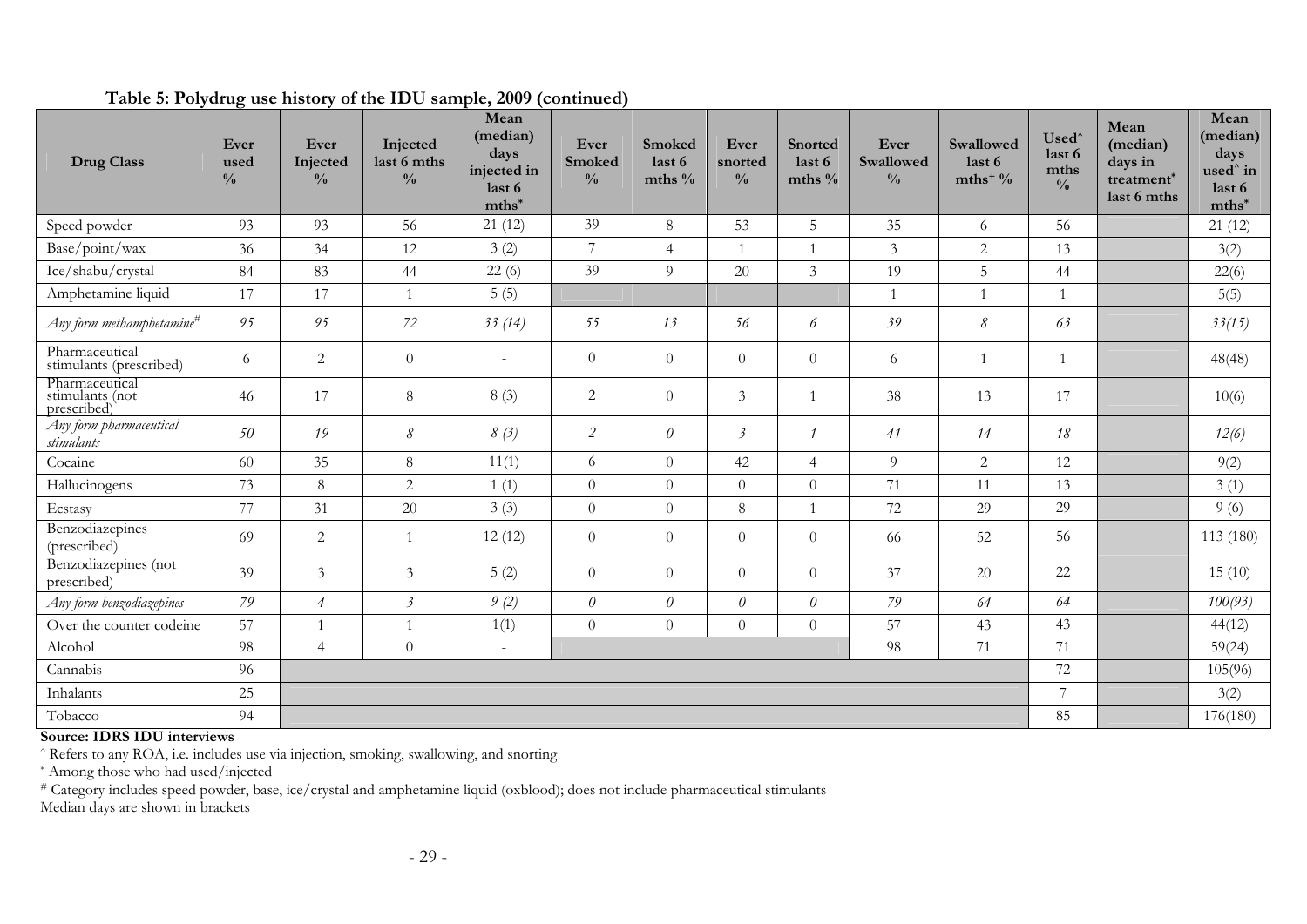# <span id="page-32-0"></span>**4 HEROIN**

### <span id="page-32-1"></span>**4.1 Use**

### **4.1.1 Heroin use among IDU participants**

A lifetime history of heroin use was reported by 94% of the 2009 IDU sample which was not significantly different to 86% in 2008 (95%CI -0.17, 0.00) (Figure 6). Of current IDU that reported lifetime use, 100% had injected, 36% had smoked, 18% had swallowed and 15% had snorted heroin in their lifetime.

The proportion of IDU reporting lifetime use of homebake was comparable, from 70% in 2009 to 57% in 2008 (95%CI -0.26, 0.00). Of current IDU that reported lifetime use, 99% had injected homebake and no other ROA was reported.



### <span id="page-32-2"></span>**Figure 6: Patterns of heroin use, 2000-2009**

**Source: IDRS IDU interviews** 

### **4.1.2 Current patterns of heroin use**

Use of heroin in the six months prior to interview was also comparable to last year, with 71% of the current IDU sample reporting recent heroin use compared to 59% in 2008 (95%CI -0.25, 0.01) (Figure 6). Of these participants, 100% had injected heroin in the last six months, 6% had smoked it, and 1% swallowed. Days of use ranged from one to 180 days, with a significant increases found in both the number of daily users of heroin among the entire sample from 9% in 2008 to 25% in 2009 (95%CI -0.26, -0.05) and for recent heroin users reporting daily use from 15% in 2008 to 36% in 2009 (95%CI 0.09, 0.32) (Figure 7).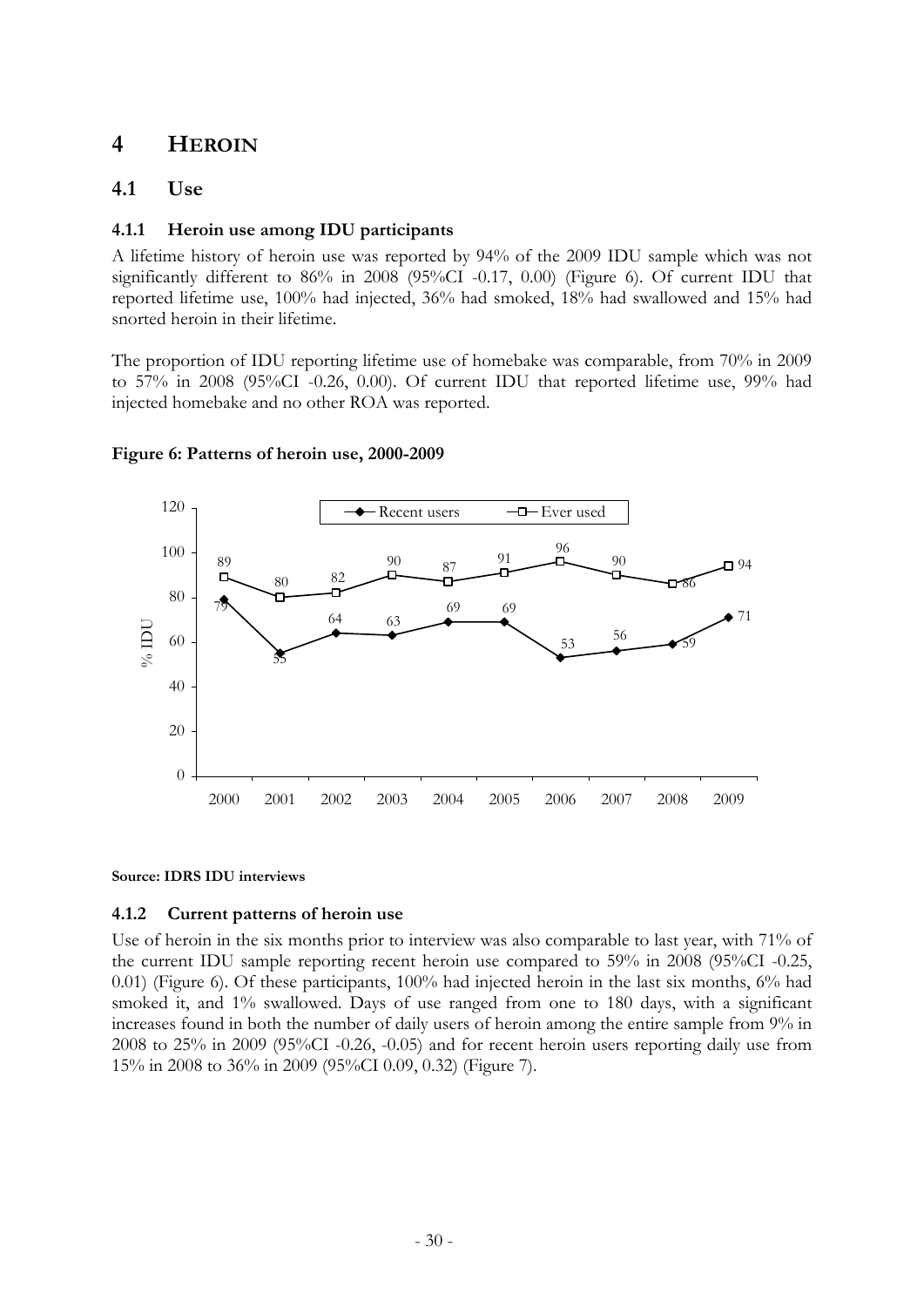<span id="page-33-0"></span>**Figure 7: Daily heroin users, 2000-2009** 



#### **Source: IDRS IDU interviews**

The mean days of heroin use among recent users significantly increased from 61 days in 2008 to 103 in 2009 (t=5.031, df=69, p=.000) (Figure 8).

<span id="page-33-1"></span>**Figure 8: Mean days of heroin use in past six months, 2000-2009** 



**Source: IDRS IDU interviews**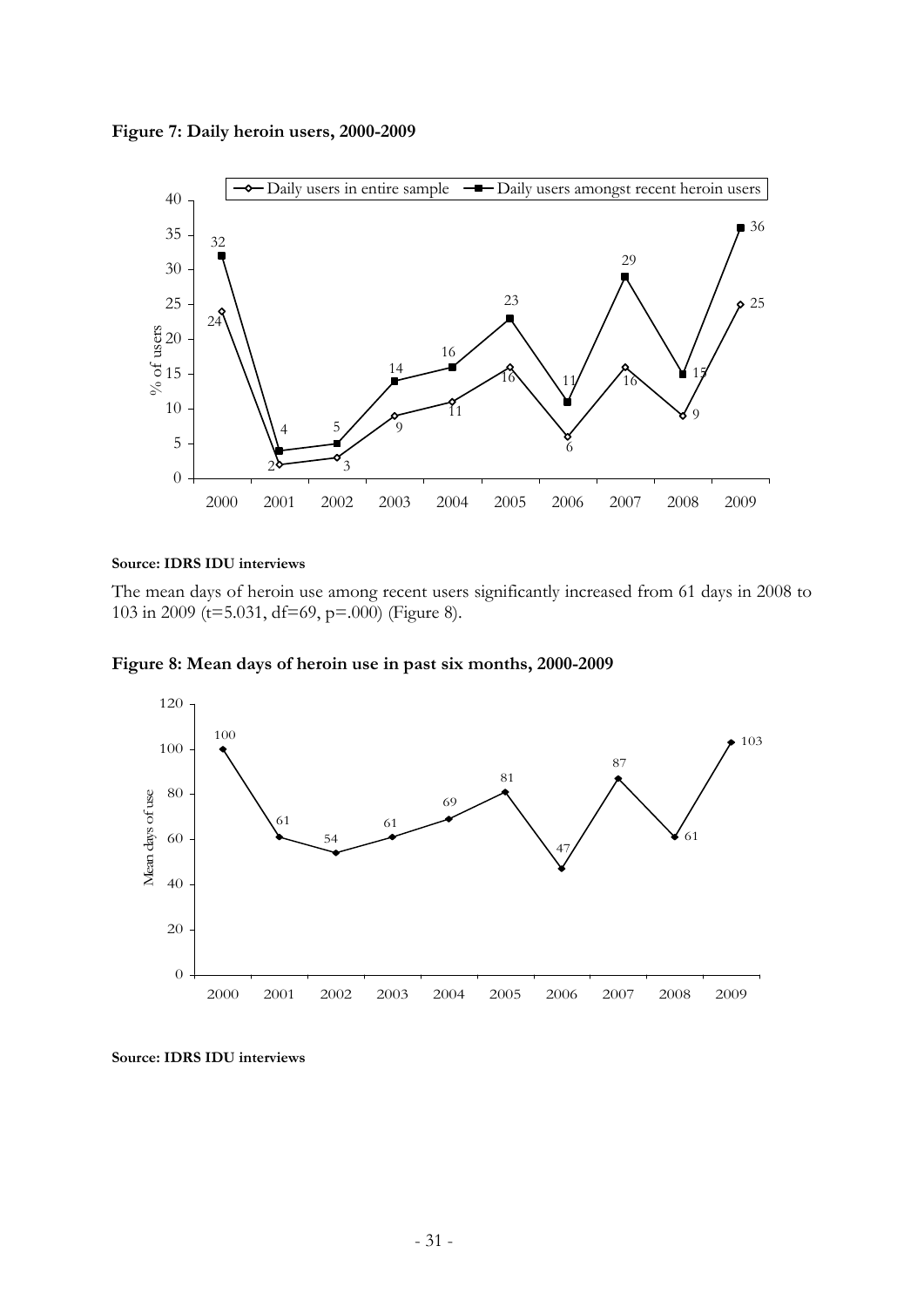The proportion reporting recent use of homebake was 28% in 2009 which was not significantly different to the 23% in 2008 to (95%CI -0.17, 0.07). Of these participants, 100% reported injecting homebake in the last six months and the mean days of use was 22 days which decreased from 40 days in 2008 (t=-2.633, df=27, p=.014).

Of the total IDU sample, 76% reported use of any form of heroin (including homebake) in the last six months. Of these participants, 100% reported injection as a ROA (ROA) for any heroin used in the last six months.

In 2009, 70 IDU provided information pertaining to the forms of heroin they had used in the last six months. Powder was the most common form, with 51% reporting use of white/off white powder, followed by 44% reporting use of brown powder, then 31% reporting use of brown rock and 25% reporting use of white/off white rock. There was 21% who reported use of homebake in the last six months.

In 2009, a flashcard presenting different forms and colours of heroin was provided to IDU participants in order to identify the form of heroin most commonly used in the last six months. Responses were received from 74 participants. White and off white powder was identified by 42% of those who commented, followed by 24% who identified brown rock, and then 15% who identified brown powder. Eleven percent reported their most common form of heroin used was homebake.

KE who commented on heroin reported solely on intravenous use. Reports of frequency of heroin use were varied, a few KE reported daily use among IDU and one KE who suspected binging on heroin occurred every second or third day. KE reported a predominance of powder over rock and some homebake. Colours of heroin reported by KE included white, beige and brown, with one KE reporting an increase in the amount of 'China white' in Perth at the time. A number of KE commented that heroin users also typically polydrug users, using any combination(s) of morphine, oxycodone, methadone, buprenorphine and benzodiazepines.

### **4.1.3 Heroin preparation before last injection**

In 2009, IDU participants were asked questions about the preparation of heroin for last use, of which 28 participants reported using heat and citric acid to 'cook' heroin. Of these, all reported heating the heroin before their last injection and 7% (n=2) reported also using citric acid to cook their heroin before their last injection. The greatest proportion of these respondents reported having to do either preparation methods for white/off white powder or rock heroin by 46%, followed by brown powder or rock by 39%.

# <span id="page-34-0"></span>**4.2 Heroin use in the general population**

According to the 2007 National Drug Strategy Household Survey (NDSHS) which is the most recently conducted, 1.6% of the general Australian population aged 14 years and older had ever used heroin (AIHW, 2008). This was similar to 1.4% in 2004 (Figure 9). The proportion reporting use of heroin in the previous 12 months was the same in 2004 and 2007 at 0.2%, this was also the same proportion of the Western Australian population. Males were more likely than females to have ever used heroin  $(2\% \text{ vs. } 1\%)$  and to have used heroin in the last 12 months (0.3% vs. 0.1%). The 30-39 years age group was the most likely age group to report ever using heroin (3%), while the 20-29 years age group was the most likely to report use of heroin in the previous 12 months (0.5%).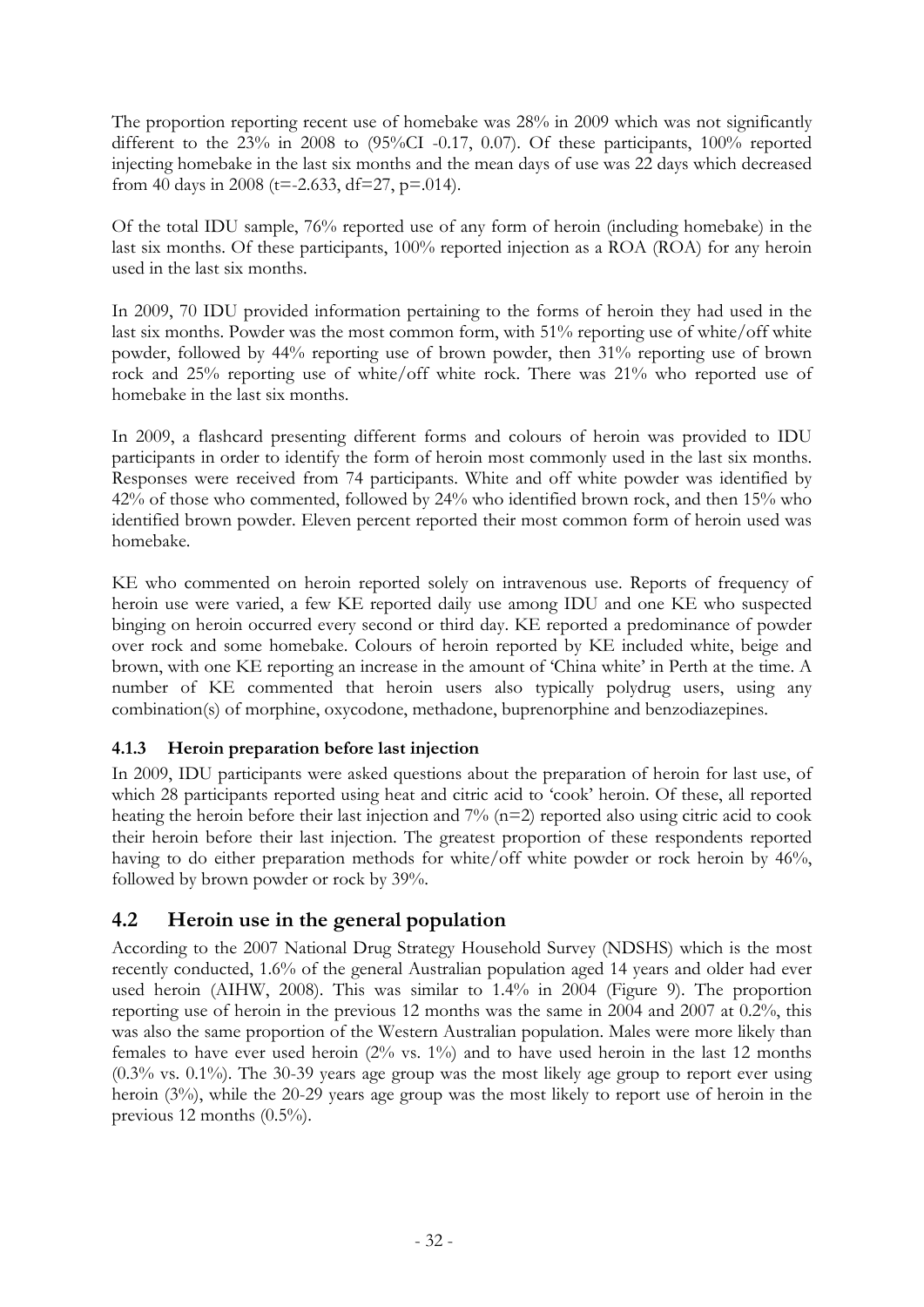<span id="page-35-2"></span>**Figure 9: Prevalence of heroin use among the population aged 14 years and over in Australia, 1993-2007** 



**Source**: **NDSHS 1988-2007 (AIHW)**

#### <span id="page-35-0"></span>**4.3 Price**

Table 6 presents the prices that the IDU interviewed in the IDRS reported paying for heroin on the last occasion of purchase. The most common size of purchase reported was one-quarter gram (n=43), which had a median price of \$175. This was significantly lower than last year when it had a reported median price of \$200 ( $t=4.322$ ,  $df=42$ ,  $p=.000$ ). One-half gram of heroin was reported by 29 participants in 2009 and had a median price of \$300. This was less than the median price of \$350 reported in 2008. Five participants in 2009 reported on one point of heroin with a median price of \$100, which was greater than the median of \$50 ( $n=10$ ) reported last year. One gram of heroin had a median price of \$575 (n=22) in 2009 which was less than \$600 in 2008 (n=7). The median price of one cap of heroin halved from \$100 in 2008 (n=3) to \$50 in 2009 (n=11).

<span id="page-35-1"></span>

| Amount                  | Median price*<br>\$  | Range       | Number of<br>purchasers <sup>®</sup> |
|-------------------------|----------------------|-------------|--------------------------------------|
| Cap                     | 50(100)              | $50 - 100$  | 11(3)                                |
| Point                   | $100^{\degree}$ (50) | $100 - 120$ | $5^{\degree}(10)$                    |
| Quarter gram            | 175 (200)            | 100-300     | 43(35)                               |
| Half gram (Half weight) | 300 (350)            | 200-600     | 29(13)                               |
| Gram                    | 575 (600)            | 350-1000    | 22(7)                                |

|  | Table 6: Price of most recent heroin purchases by IDU participants, 2008-2009 |  |  |  |
|--|-------------------------------------------------------------------------------|--|--|--|
|  |                                                                               |  |  |  |

**Source: IDRS IDU interviews** 

2008 data are presented in brackets

figures based on less than 10 reports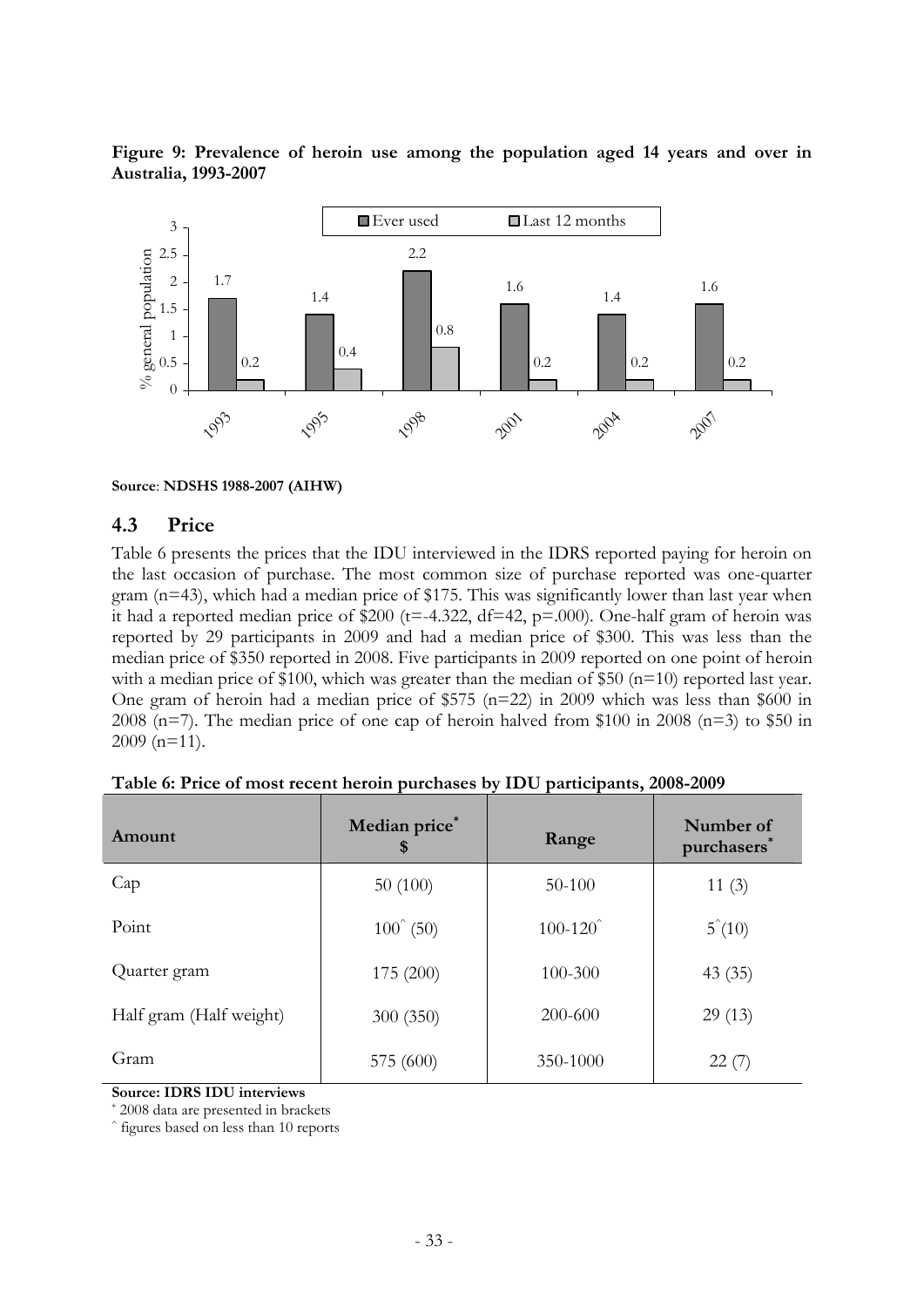The median price of one gram of heroin in Perth across IDRS surveys is shown in Figure 10. In 2000, the median price was \$450 compared to \$750 in 2001 and then stabilised to around \$550 per gram through to 2006. In 2007, the median price was \$650 per gram compared to \$600 per gram in 2008 followed by a median price of \$575 per gram in 2009. Comparisons between the 2008 and current sample were not significant.



**Figure 10: Median price of one gram of heroin estimated from IDU purchases, 2000-2009** 

### **Source: IDRS IDU interviews**

Participants were also asked whether the price of heroin had changed in the last six months. In 2009, 58 IDU responded to this item, with almost three-quarters (72%) reporting the price as stable. This was significantly greater than the 2008 sample with 53% of those who responded reported the price of heroin as stable over the previous six months (95%CI -0.31, -0.05). Approximately one-fifth (21%) reported the price had increased, while 7% reported it as fluctuating which were both comparable to last year's findings (11% and 5% respectively). Smaller proportions were unable to comment (3% in 2009 versus 9% in 2008) and no respondents reported the price as decreasing compared to 23% in 2008.

Only one KE reported on the price of heroin and stated that it was approximately \$100 for a point. This KE also mentioned that some IDU have a \$600 a day habit because of high tolerance and low quality of heroin in Perth at the moment.

# **4.4 Availability**

Participants were asked about the current availability of heroin and any change in availability over the last six months (Table 7). In 2009, 60 IDU commented on these items compared to 57 IDU in 2008. In 2009, the greatest proportion (45%) of those who commented reported the current availability of heroin as very easy which was significantly greater compared to 28% in 2008 (95%CI -0.29, -0.36). The next greatest proportion of the 2009 sample reported current heroin availability as easy (42%) which decreased from 65% in 2008 (95%CI 0.09, 0.35). The proportion reporting current availability as difficult was reported by 13% in 2009 which was comparable to 5% in 2008. No participant in both 2008 and 2009 rated current availability as very difficult. With regard to changes in availability over the last six months, responses were largely similar across years with the greatest proportion reporting stable by 73% in 2009 which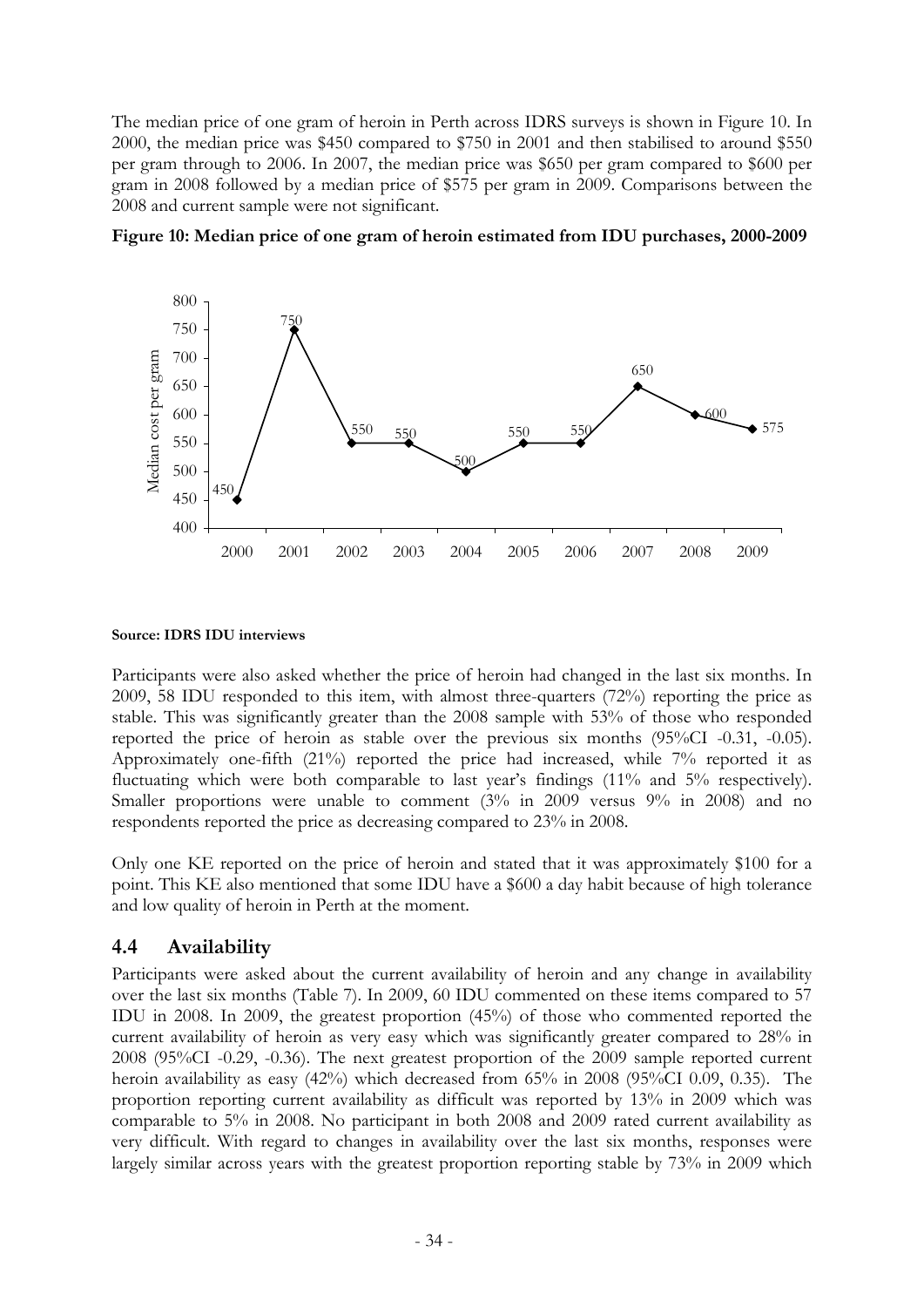was comparable to 60% in 2008. Together, these results indicate that IDU perceived heroin to be more easily available in 2009.

|                                     | 2008<br>$(N=100)$ | 2009<br>$(N=100)$ |
|-------------------------------------|-------------------|-------------------|
| <b>Current availability</b>         |                   |                   |
| Did not respond <sup>*</sup> $(\%)$ | 43                | 40                |
| Did respond $(\%)$                  | 57                | 60                |
| Of those who responded:             |                   |                   |
| Very easy $(\%)$                    | 28%               | 45%               |
| Easy $(\%)$                         | 65%               | 42%               |
| Difficult $(\%)$                    | $5\%$             | 13%               |
| Very difficult (%)                  | $0\%$             | $0\%$             |
| Don't know                          | $2\%$             | $0\%$             |
| Availability change over the        |                   |                   |
| last six months                     |                   |                   |
| Did not respond <sup>*</sup> $(\%)$ | 43                | 40                |
| Did respond $(\%)$                  | 57                | 60                |
| Of those who responded:             |                   |                   |
| More difficult (%)                  | $5\%$             | $8\%$             |
| Stable (%)                          | 60%               | 73%               |
| Easier (%)                          | 21%               | 13%               |
| Fluctuates $(\%)$                   | $9\%$             | $5\%$             |
| Don't know                          | $5\%$             | $0\%$             |

**Table 7: Participants' reports of heroin availability in the past six months, 2008-2009** 

**Source: IDRS IDU interviews** 

\* 'Did not respond' refers to participants who did not feel confident enough in their knowledge of the heroin market to respond to survey items

^ 'Don't know' refers to participants who were able to respond to survey items on price and/or purity of heroin but had not had enough contact with users/dealers to respond to items concerning availability

Reports of current availability of heroin across surveys are shown in Figure 11 and illustrate a trend towards increasing availability since 2006.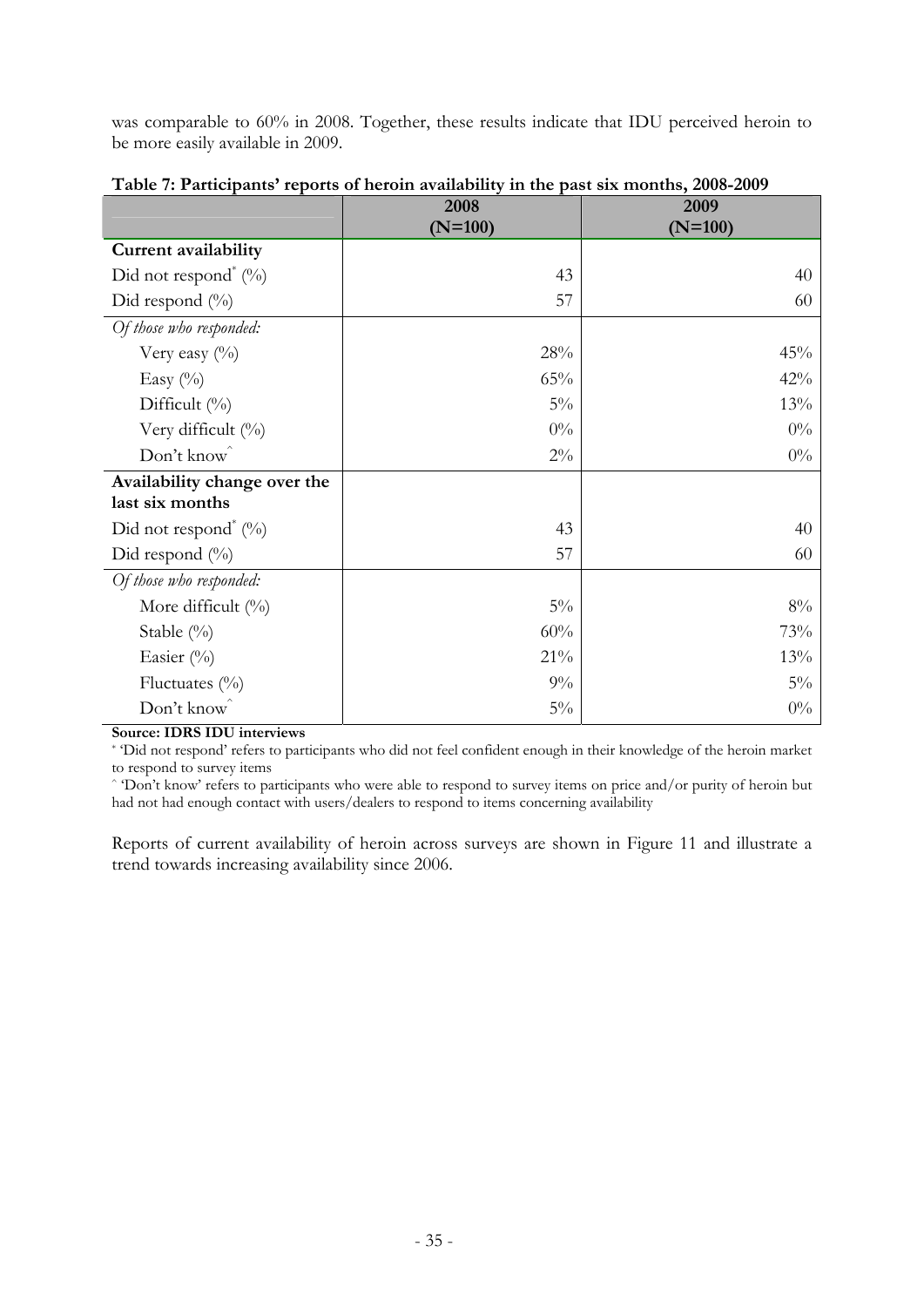

### **Figure 11: IDU reports of current heroin availability, 2000- 2009**

### **Source: IDRS IDU interviews**

Four KE reported an increase in the availability of heroin, with one KE noting this increase in availability was in powder form. In addition, a few health worker KE reported this increase in availability could only be assumed by an observed dramatic increase in the number of heroinrelated presentations in the emergency department. One KE observed that the IDU who were forced to switch from heroin to methamphetamine in the wake of the heroin shortage are now swapping back to heroin; whether this is due to shifts in drug preferences and/or availability is unknown.

In 2009, 60 IDU responded to questions about persons and locations for sourcing heroin. Like last year, the most commonly nominated source of heroin last purchase was known dealers (37%), closely followed by friends (35%). Smaller proportions nominated acquaintances (15%), street dealers (5%) and unknown dealers (5%).

Unlike last year when the most commonly nominated location nominated by IDU was dealers' homes, in 2009, the most commonly nominated location was at an agreed public location. Of those who commented in 2009, 28% nominated an agreed public location and 22% nominated dealers' homes. This was followed by friends' homes (15%) and then home delivery (13%).

One KE from a law enforcement background reported on an increase in the number of heroin seizures detected in WA.

Figure 12 shows the number and weight of heroin seizures by ACS at the Australian border from 2004/05 to 2008/09, by quarter. The number of seizures was less than 100 per quarter until a sharp increase in June 2006 to 213 seizures. The number of seizures has since stabilised. Conversely, the greatest weight of a seizure was in March 2005 of 113,296.42 grams. Weights have since stabilised, with the exception of a peak in March 2008 to 44,214.10 grams and in the most recent quarters March 2009 to 41,768.54 grams and June 2009 to 51,074.98 grams. The total number of ACS heroin seizures in 2008/09 was 250 compared to 283 in 2007/08 and the total weight of seizures for this period was 150,893.26 compared to 102,258.15 grams in 2007/08.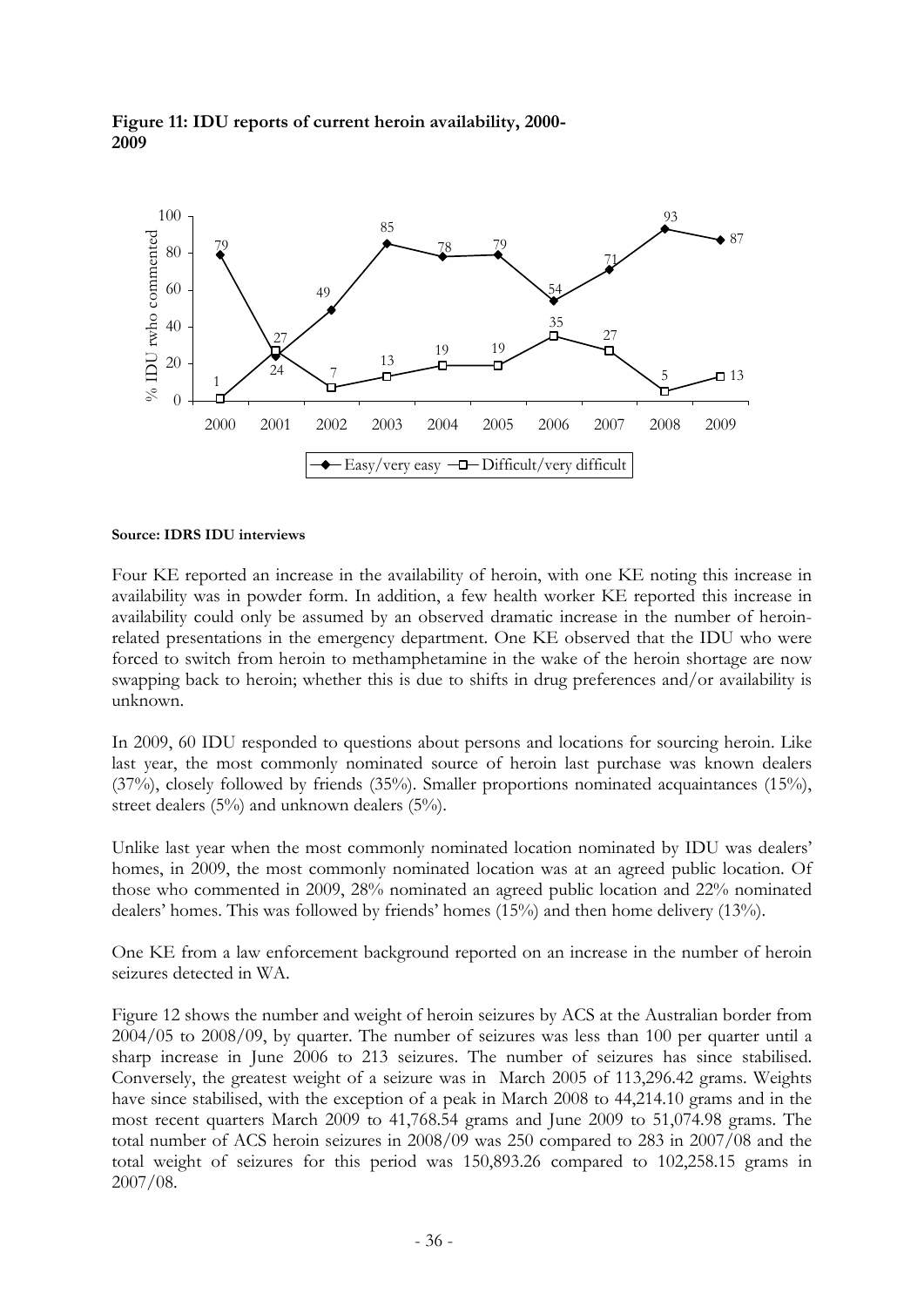

**Figure 12: Number and weight of heroin seizures by ACS, 2004/05-2008/09** 

#### **Source**: **ACS**

Figure 13 presents the total number and combined weight of heroin seizures made by the West Australian Police Service (WAPS) and the Australian Federal Police (AFP) in WA from 2002/03 to 2007/08. It is evident that while the number of seizures has fluctuated across time, the weight of seizures had been steadily increasing until a dramatic decline occurred from 5,297 grams to 1,859 grams in 2007/08. In 2007/08, WAPS made 170 heroin seizures in WA with a weight of 1,730 grams, while AFP made 16 heroin seizures in WA with a weight of 3,567 grams. Thus, while WAPS made more seizures, those made by the AFP were of greater total weight.

**Figure 13: Number and weight of heroin seizures by WAPS and AFP, WA 2002/03- 2007/08** 



**Source**: **ACC**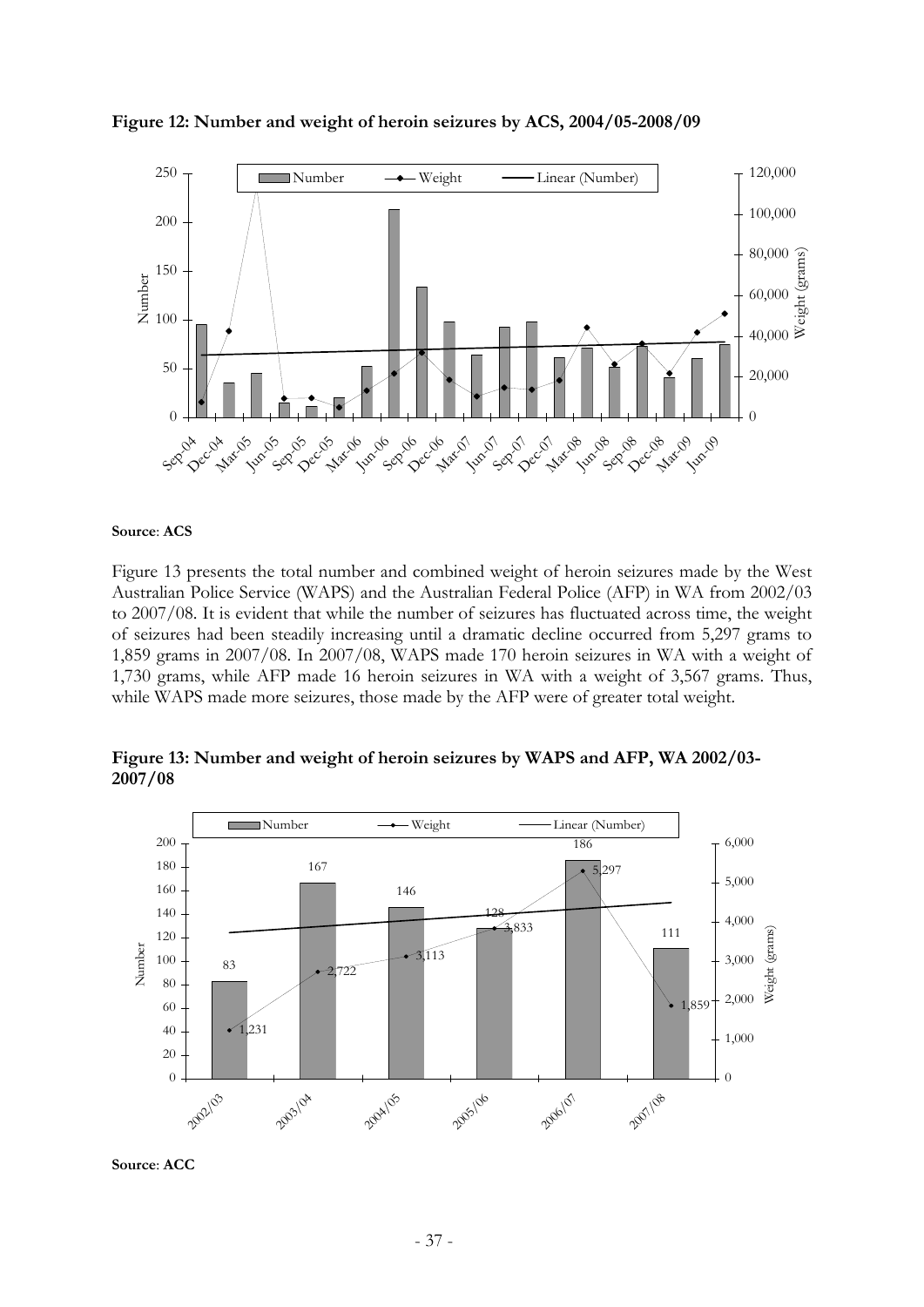# **4.5 Purity**

Participants were asked to comment on their perception of the purity of heroin and any change in purity over the last six months (Table 8). In 2009, 60 participants commented on purity compared to 57 in 2008. The proportion reporting current purity as medium significantly decreased to 38% in 2009, from 56% in 2008 (95%CI 0.04, 0.30). The 2009 proportions reporting current purity as high and low were not significantly different to 2008 ( $p$ >0.05).

With regard to changes in purity over the last six months, a similar pattern was observed (Table 6). The proportion reporting purity as increasing decreased significantly to 17% in 2009, from 33% in 2008 (95%CI 0.03, 0.27), while the proportion reporting it as decreasing (15% in 2009 versus 7% in 2008) and stable (38% in 2009 versus 42% in 2008) were comparable and no significant differences were found (p>0.05).

|                                           | 2008           | 2009      |
|-------------------------------------------|----------------|-----------|
|                                           | $(N=100)$      | $(N=100)$ |
| Current purity                            |                |           |
| Did not respond <sup>*</sup> $(^{0}_{0})$ | 43             | 40        |
| Did respond $(\%)$                        | 57             | 60        |
| Of those who responded:                   |                |           |
| High $(\%)$                               | 18             | 13        |
| Medium $(\%)$                             | 56             | 38        |
| Low $(\%)$                                | 21             | 28        |
| Fluctuates $(\%$                          | 5              | 18        |
| Don't know <sup>#</sup> $(\%)$            | $\overline{0}$ | 2         |
| Purity change over the last six           |                |           |
| months                                    |                |           |
| Did not respond <sup>*</sup> $(\%)$       | 43             | 40        |
| Did respond $(\%)$                        | 57             | 60        |
| Of those who responded:                   |                |           |
| Increasing $(\% )$                        | 33             | 17        |
| Stable $(\%)$                             | 42             | 37        |
| Decreasing $(\%)$                         |                | 15        |
| Fluctuating $(\%)$                        | 16             | 23        |
| Don't know <sup>#</sup> $(\%)$            | $\overline{2}$ | 8         |

### **Table 8: Participants' perceptions of heroin purity in the past six months, 2008-2009**

### **Source: IDRS IDU interviews**

\* 'Did not respond' refers to participants who did not feel confident enough in their knowledge of the heroin market to respond to survey items

# 'Don't know' refers to participants who were able to respond to survey items on price and/or availability of cocaine, but had not had enough contact with users/dealers, or had not used a sufficient number of times to feel confident responding to items concerning purity

Figure 14 presents reports of current purity across IDRS surveys from 2000 to 2009. It was evident in 2008 that there was an increasing trend in reports of purity as medium and a decreasing trend in reports of purity as low since 2006; however, more recently, reports of purity as medium significantly decreased from 56% in 2008 to 38% in 2009 (95%CI 0.04, 0.30). The proportions reporting purity as either high and low remained comparable to 2008, suggesting that heroin purity appears to remain modest in WA.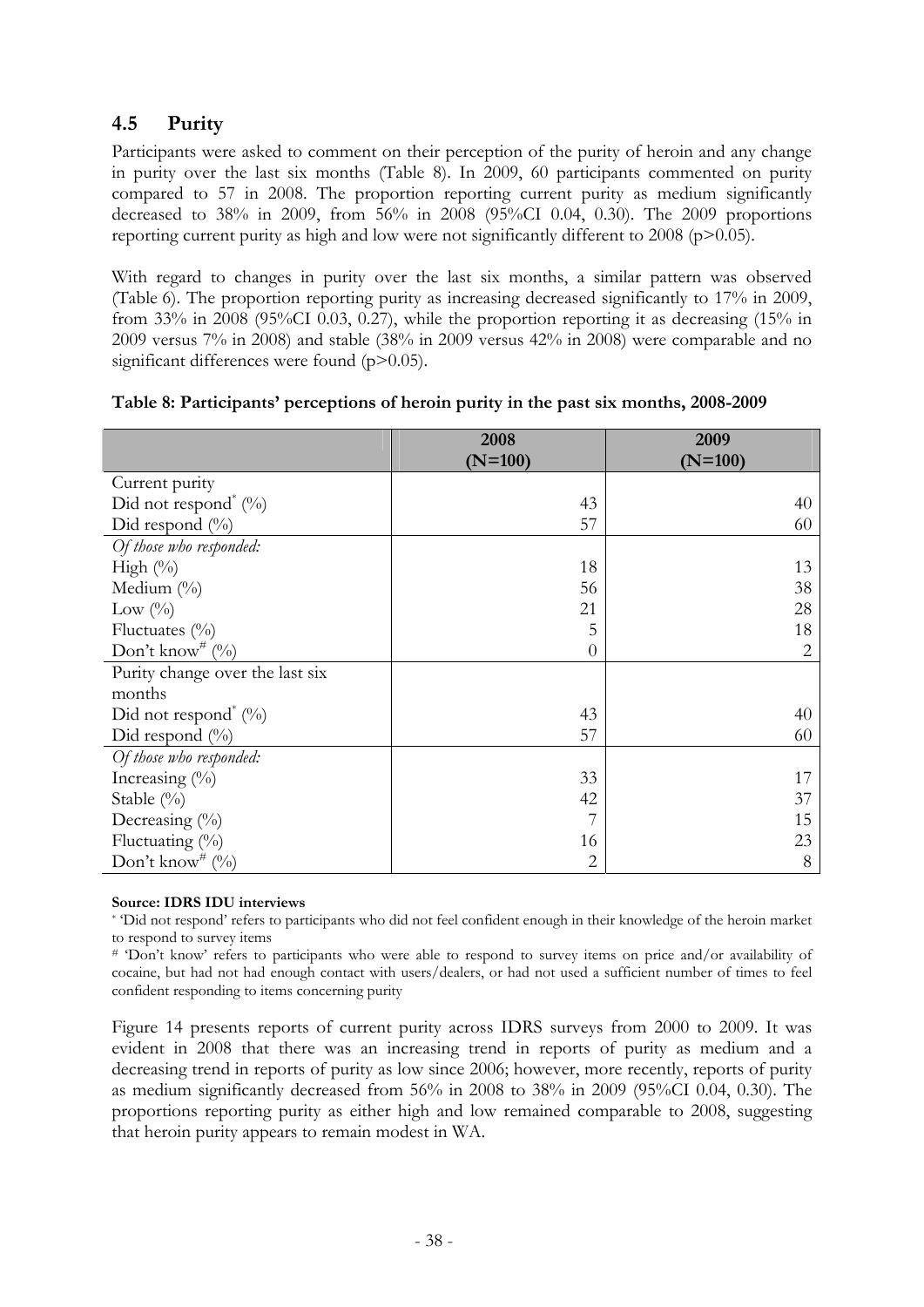

**Figure 14: Proportion of IDU reporting current heroin purity as high, medium or low, 2000-2009** 

**Source: IDRS IDU interviews** 

Two KE reported on the increasing purity of heroin which is resulting in an increase in the number of overdoses and presentations in emergency departments across Perth (refer to Figure 46).

Figure 13 above presented the total number of heroin seizures in WA for which a weight was recorded. Figure 15 presents the number of heroin seizures made in WA by WAPS and AFP for which purity was analysed at a forensic laboratory from 2002/03 to 2007/08. It is apparent that, overall, WAPS has been responsible for the majority of heroin seizures analysed in WA, with the AFP often recording no seizures in a quarter. WAPS seizures have fluctuated over time, with a sharp increase seen in the number of seizures (n=56) analysed in the April-June 2007 quarter; however, this has been on the decline since. In 2007/08, WAPS made a total of 106 heroin seizures and AFP made a total of 13 seizures in WA.





**Source: ACC**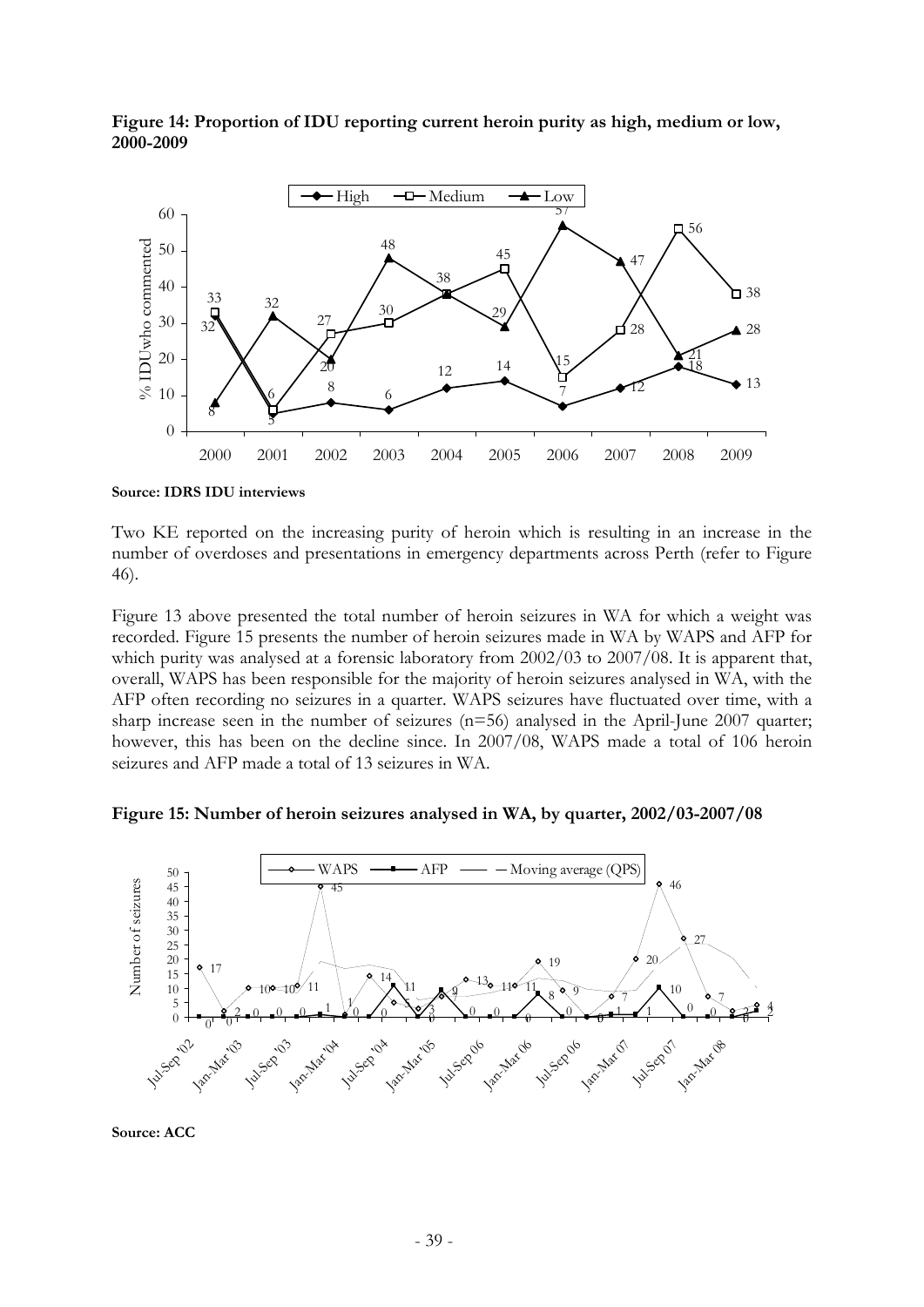Figure 16 shows the median purity of heroin seizures presented above in Figure 15. It is evident that the median purity of seizures made by WAPS has remained relatively consistent over time, although there was a sharp increase in the most recent quarter April-June 2008 quarter to a median purity of 70%; this is the highest reported median purity recorded by WAPS since 2002. The median purity of seizures made by the AFP has previously been higher than those of WAPS, although the most recent quarter April-June 2008 of the WAPS seizures purity has superseded this trend. From July 2007 to June 2008, the median purity across all WAPS seizures analysed was 32%, while the median purity across all AFP seizures analysed was 58%.

**Figure 16: Purity of heroin seizures analysed in WA, by quarter, 2002/03-2007/08** 



**Source: ACC** Note: Where there are no data points, no seizures were analysed.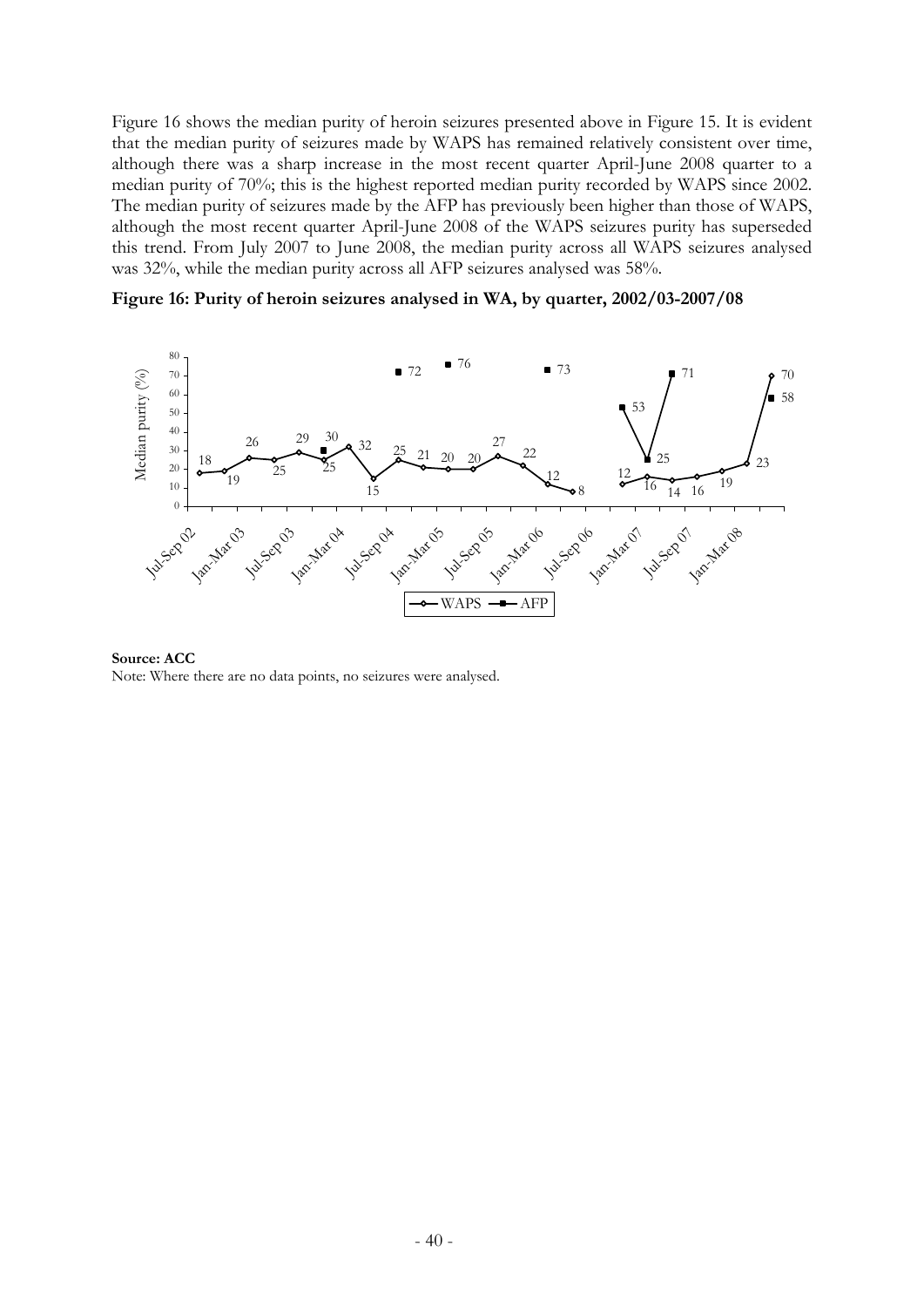### **4.6 Summary of heroin trends**

- Prevalence of lifetime and recent use of heroin were comparable to last year. Lifetime use was reported by 94% of IDU (86% in 2008) and recent use by 71% (59% in 2008).
- Frequency of recent use significantly increased to 103 days in the last six months in the 2009 sample from an average of 61 days among the 2008 sample.
- Furthermore, the proportion of daily heroin users increased 36% in 2009, from 15% in 2008.
- The median reported price for one gram of heroin was \$575 in 2009 compared to \$600 in 2008. The majority of those who responded reported the price of heroin as stable over the last six months.
- Current availability of heroin was rated as very easy or easy by 87% of participants in 2009 compared to 93% in 2008.
- Current purity was rated as high by 13% in 2009 compared to 18% in 2008, and as medium by 38% in 2009 compared to 56% in 2008.
- In sum, IDU reports in 2009 suggest that frequency of heroin use has increased with more people using daily. Price of heroin has slightly decreased, whereas availability and purity have both remained stable.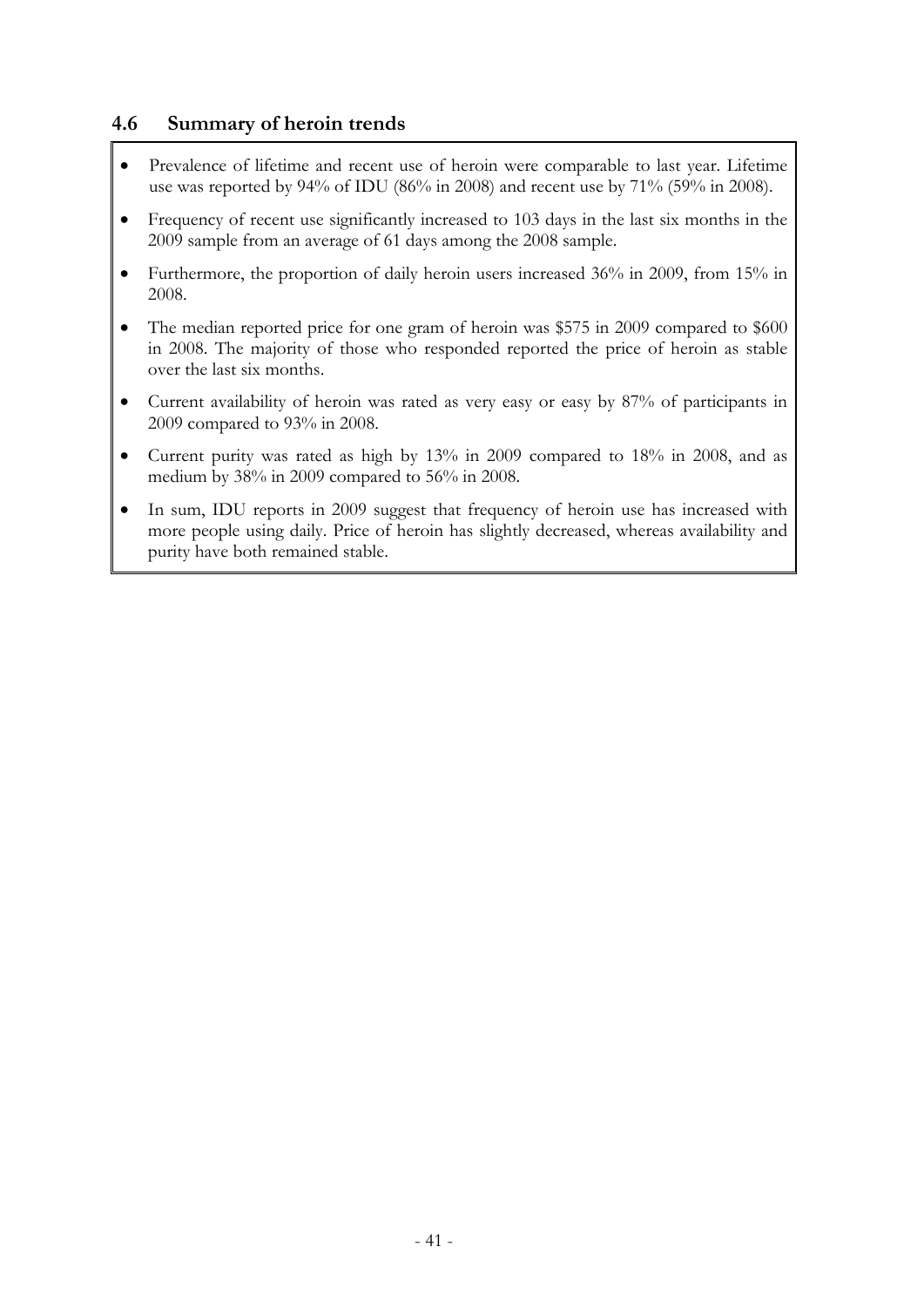# **5. METHAMPHETAMINE**

For the purposes of the IDRS and in response to emerging methamphetamine markets, data are collected for three different forms of methamphetamine: methamphetamine powder (referred to as speed); methamphetamine base (referred to as base or paste); and, crystal methamphetamine (referred to as ice or crystal). Speed is typically a white or off white fine-grained powder; base is typically of a brown, waxy form; and crystal may be translucent or white crystals of varying size. Another less common form of methamphetamine is liquid amphetamine (referred to as 'ox blood'), which is typically red/brown in colour. IDU are asked about their use of this form, but due to its rarity, IDU are not questioned about its market. For the other forms, IDU are asked if they are able to comment on market aspects such as price, purity and availability.

# **5.1 Use**

### **5.1.1 Methamphetamine use among IDU participants**

In 2009, lifetime use of any form of methamphetamine was reported by 98%, which was not significantly different to last year (93%) (95%CI -0.12, 0.01). Of these participants, 95% had ever injected, 23% had ever smoked, 22% had ever snorted and 12% had ever swallowed a form of methamphetamine.

Specific to form, 93% reported lifetime use of speed (97% in 2008), 36% reported lifetime use of base (26% in 2008), 84% reported lifetime use of crystal (90% in 2008) and 17% reported lifetime use of liquid amphetamine (7% in 2008). There were no significant differences between lifetime use of speed (95%CI -0.02, 0.11), base (95%CI -0.22, 0.02) and crystal (95%CI -0.03, 0.15); lifetime use of liquid significantly increased (95%CI -0.2, -0.01). Patterns of lifetime and recent use of methamphetamine across years are shown in Table 9.

| Form used $(\%)$     | 2008      | 2009      |
|----------------------|-----------|-----------|
|                      | $(N=100)$ | $(N=100)$ |
| Speed                |           |           |
| Ever used            | 97        | 93        |
| Used last six months | 61        | 56        |
| Base                 |           |           |
| Ever used            | 26        | 36        |
| Used last six months | 13        | 13        |
| Crystal              |           |           |
| Ever used            | 90        | 84        |
| Used last six months | 61        | 44        |
| Liquid               |           |           |
| Ever used            | 7         | 17        |
| Used last six months | 3         |           |
| Any methamphetamine  |           |           |
| Ever used            | 98        | 95        |
| Used last six months | 74        | 60        |
| $\mathbf{r}$         |           |           |

**Table 9: Patterns of methamphetamine use in the last six months by form, 2008-2009** 

**Source: IDRS IDU interviews**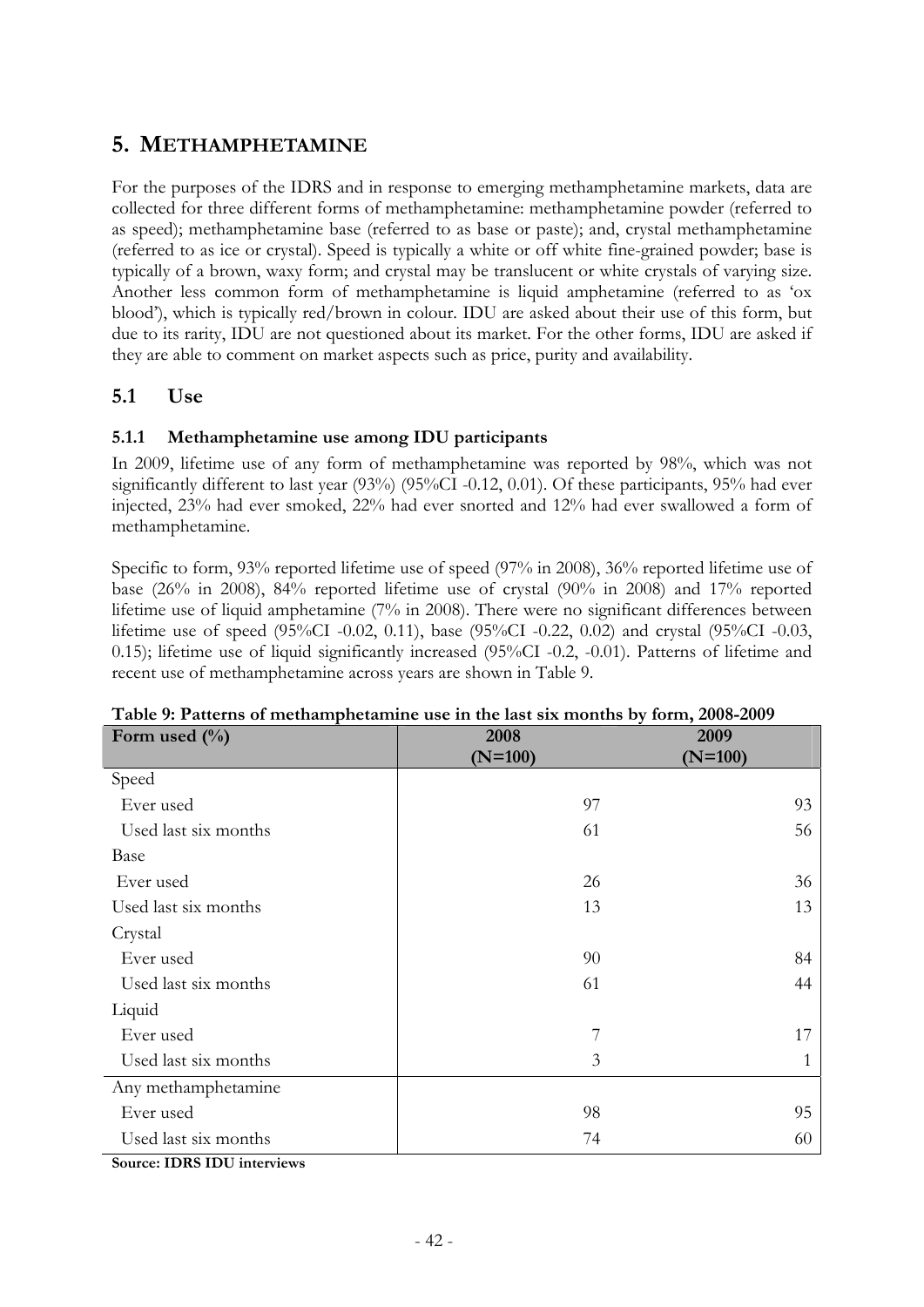### **5.1.2 Current patterns of methamphetamine use**

In 2009, 70% of IDU reported use of any form of methamphetamine in the last six months, which was not significantly different to last year  $(74%)$   $(95%CI -0.08, 0.16)$ . Of these participants, 100% injected a form of methamphetamine during this period. As shown in Figure 17, the average number of days any form of methamphetamine was used during the last six months by these participants was 33 days (median of 15 days). This represents a significant decrease in frequency of use compared to last year's sample, which had an average of 49 days' use (t=-3.276, df=59, p<.002).





#### **Source: IDRS IDU interviews**

In 2009 recent use of speed (powder) was reported by 56% of the sample, which was not significantly different to the 61% who did so in the 2008 sample. In 2009 all of these participants reported injecting speed in the last six months. Days of use ranged from one to 96 days; no respondent used speed on a daily basis (compared to two respondents in 2008). Mean days of use was 21, which represented a significant decrease from 30 average days reported in 2008 (t=-3.11,  $df=60$ ,  $p=.003$ ).

Recent use of base was reported by 13% of IDU in 2009, which was the same as last year's sample. All recent users reported injecting base in the last six months. Days of use ranged from one to 10, no respondents reported using base on a daily basis (compared to one in 2008). Mean days of use was three, which was significantly less than an average of 26 days reported in 2008  $(t=-27.513, df=11, p=.000)$ .

Recent use of crystal was reported by 44% of IDU, which significantly decreased from 61% in  $2008$  ( $p=0.02$ , CI difference 0.03, 0.30). All recent users reported injecting crystal in the last six months. Twenty one percent of recent users of crystal reported smoking crystal in the last six months; this was followed by 12% also reporting swallowing crystal and 7% reporting snorting crystal in the last six months. Days of use ranged from one to 160, with no IDU reporting use of crystal on a daily basis (compared to two in 2008). Mean days of use was 22, which significantly decreased from an average of 37 days in 2008 ( $t=-2.905$ ,  $df=42$ ,  $p=.006$ ).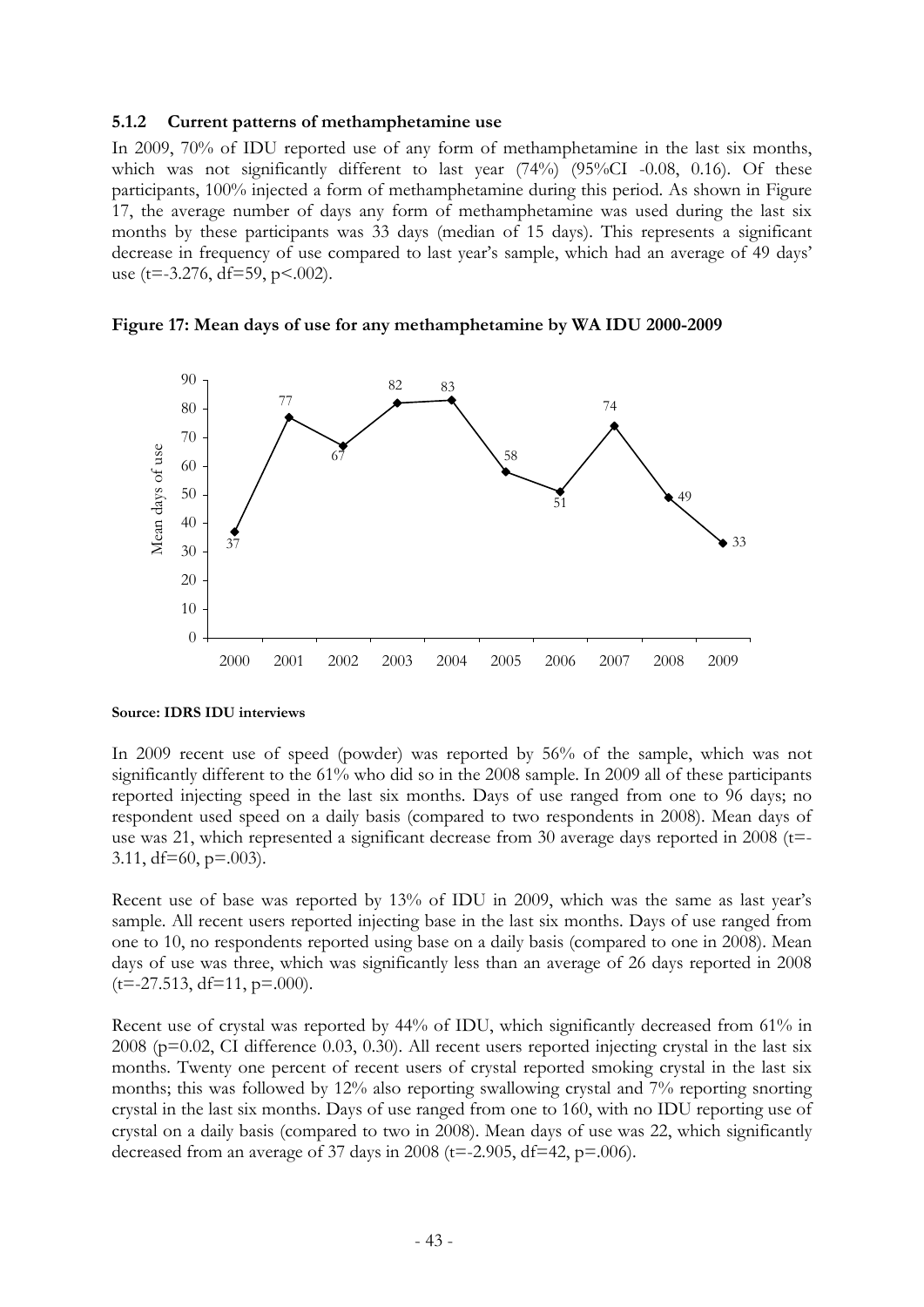Recent use of liquid methamphetamine remained uncommon; only 1% of IDU reported use in 2009 (three percent in 2008). The one respondent who reported using liquid amphetamine had both injected and swallowed in the last six months, on a total of five days.

With regards to the form most commonly used in the 2009 sample, 60% nominated speed and 40% nominated crystal. No participant in 2009 nominated base. Crystal was the most commonly used form in 2008 with 62% nominating it as the form most commonly used, followed by speed with 38%. No participant nominated base in 2008.

Figure 18 shows the proportion of IDU in Perth reporting use of methamphetamine in the last six months across IDRS surveys. Use of all forms (except for crystal) has been relatively stable in the last six months. Use of crystal has significantly decreased since 2008.

### **Figure 18: Proportion of IDU reporting methamphetamine use in the last six months, 2000-2009**



### **Source: IDRS IDU interviews**

Note: Prior to 2006, 'any methamphetamine' included pharmaceutical stimulants.

KE reported that methamphetamine was used in powder and crystal (rock). Two KE each reported on injection and smoking as ROA for methamphetamine, and one KE commented that younger users tend to smoke crystal as it is more socially acceptable, whilst older users prefer to inject. Reports on frequency of methamphetamine use varied from daily to weekly and three KE reported on binge use of methamphetamine. A few KE from health backgrounds emphasised how difficult methamphetamine users are to deal with in a hospital setting. With KE reporting that extensive methamphetamine use can cause individuals to act out violently, often towards those who are trying to help or treat them. As a result, hospital staff are fearful and hesitant to treat patients under the influence of methamphetamine.

# **5.2 Meth/amphetamine use in the general population**

According to the 2007 NDSHS, 6.3% of the Australian general population aged 14 years and older had ever used methamphetamine (AIHW, 2008c). This represents a significant decrease from 9.1% in 2004 (Figure 19). There was also a significant decrease in the proportion reporting use of methamphetamine in the previous 12 months from 3.2% in 2004 to 2.3% in 2007. Males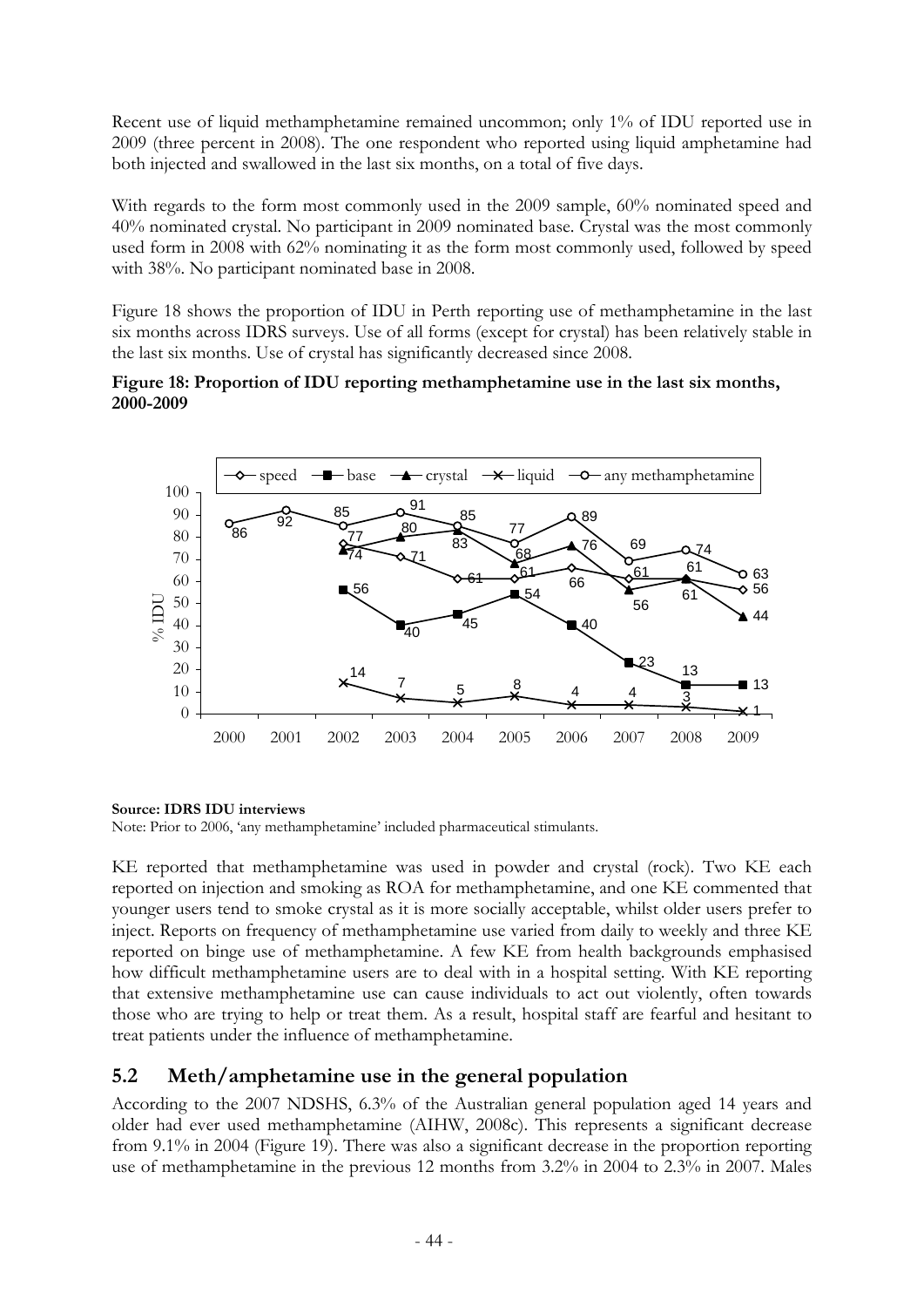are more likely than females to have ever used meth/amphetamine (7.7% vs. 4.9%) and to have used meth/amphetamine in the last 12 months (3.0% vs. 1.6%). The 20-29 years age group was the most likely age group to report lifetime meth/amphetamine use (16%) and use in the previous 12 months (7.3%).





# **5.3 Price**

Participants in the WA IDRS were asked what different amounts of the various forms of methamphetamine cost and how much they paid at the time of their most recent purchase. The latter is presented in Table 10 and median prices for one gram of each form of methamphetamine are presented in Figure 20.

In 2009, 26 participants reported on the price of one point of speed with a median of \$50 and 16 participants reported on the price of one gram of speed with a median of \$400. The median price of last purchase for one point of speed was \$50 (n=26) and for one gram of speed it was \$400 (n=16). There were 25 participants who reported on the price of a half weight of speed, with a median of \$200 and 13 participants reported on the price of an eight ball of speed with a median price of \$1,100. Prices for smaller quantities were comparable to those reported last year, while prices for one gram and an eight ball were greater than last year; however, these are based on the reports of a larger number of participants from last year.

In 2009, no participants reported on the price of any quantity of base. In 2008, only a small number of participants reported on the price of base, two participants reported one point of base at a price of \$50 and two participants reported on the price of one gram of base with a median of \$400. There were four participants who reported on the price of a half weight of base, with a median of \$200 and no participant reported on the price of an eight ball of base.

In 2009, 18 participants reported on the price of one point of crystal with a median of \$50 and 11 participants reported on the price of one gram of crystal with a median of \$400. The median price of last purchase for one point of crystal was \$50 (n=18) and for one gram of crystal it was \$400 (n=11). There were 15 participants who reported on the price of a half weight of crystal,

**Source**: **NDSHS 1988-2007 (AIHW)**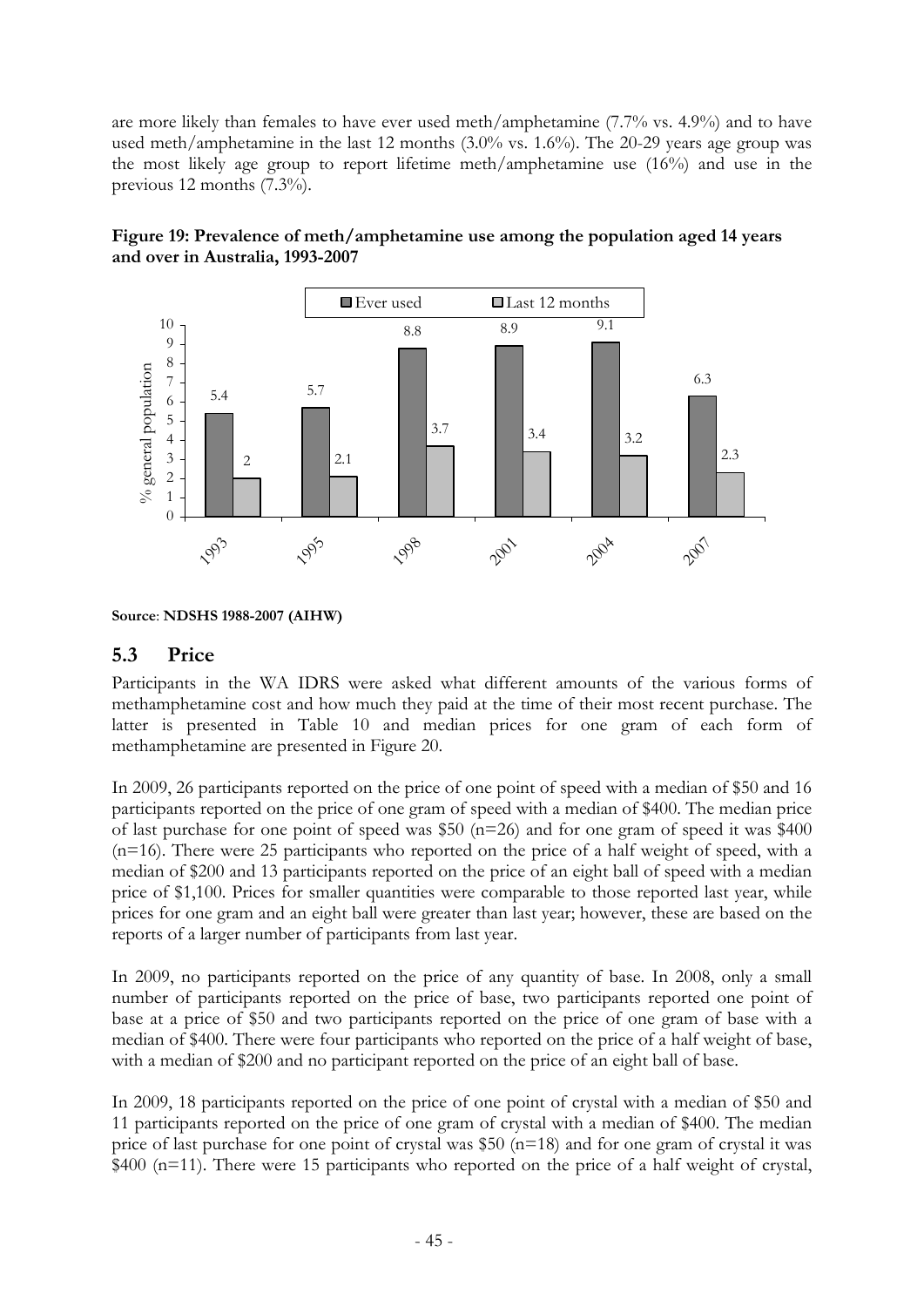with a median of \$200 and seven participants reported on the price of an eight ball of crystal with a median of \$1,200. These prices were comparable to those reported last year.

| Amount                     | Median price*<br>\$     | Range                        | Number of<br>purchasers <sup>*</sup> |
|----------------------------|-------------------------|------------------------------|--------------------------------------|
| Speed                      |                         |                              |                                      |
| Point $(0.1 \text{ gram})$ | 50(50)                  | 50-200                       | 26(12)                               |
| Half weight (0.5 grams)    | 200 (200)               | 100-300                      | 25(11)                               |
| Gram                       | 400(350)                | 350-600                      | 16(6)                                |
| Eight ball (3.5 grams)     | 1100 (700)              | 120-1200                     | 13(2)                                |
| Base                       |                         |                              |                                      |
| Point                      | $- (50)$                | $\overline{\phantom{a}}$     | 0(2)                                 |
| Half weight (0.5 grams)    | $- (200)$               | -                            | 0(4)                                 |
| Gram                       | $-(475)$                | $\qquad \qquad -$            | 0(2)                                 |
| Eight ball (3.5 grams)     | $-(-)$                  | $\qquad \qquad \blacksquare$ | 0(0)                                 |
| Crystal                    |                         |                              |                                      |
| Point (0.1 gram)           | 50(50)                  | 50-100                       | 18(15)                               |
| Half weight (0.5 grams)    | 200 (200)               | 100-400                      | 15(24)                               |
| Gram                       | 400 (400)               | 350-600                      | 11(8)                                |
| Eight ball (3.5 grams)     | $1200^{\degree}$ (1200) | 650-1300                     | 7(5)                                 |

**Table 10: Price of most recent methamphetamine purchases by IDU participants, 2009** 

**Source: IDRS IDU interviews** 

\* 2008 data are presented in brackets

 $\hat{\ }$  Based on small ( $\leq$ 10) purchases

Figure 20 presents the median prices per gram of most recent purchase for each methamphetamine form across years. The median price for one gram of crystal has remained stable at \$400 since 2005. The median price of one gram of speed increased from \$350 in 2008 to \$400 in 2009. No participant commented on price for any quantity of base in 2009.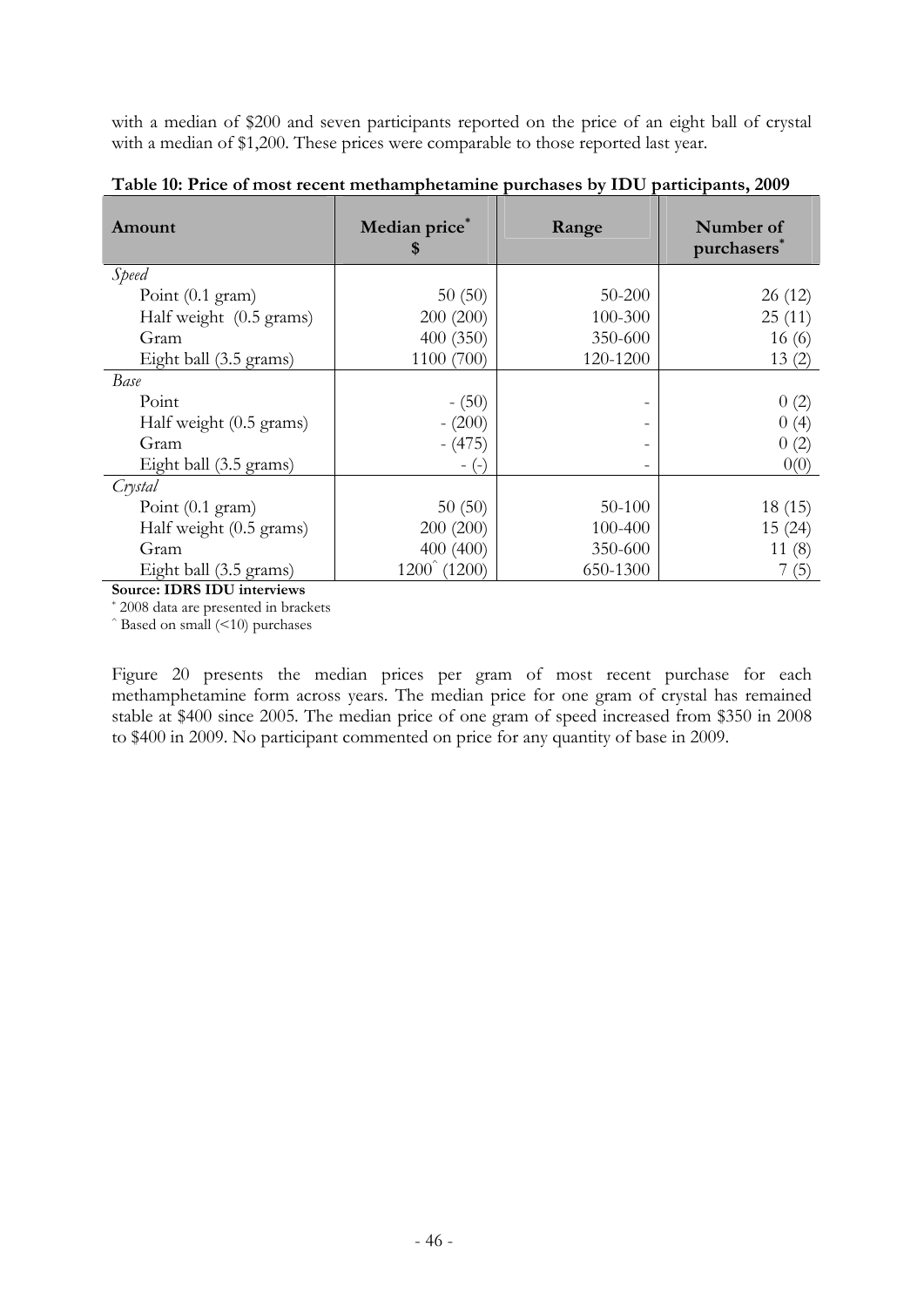

**Figure 20: Median prices of methamphetamine per gram estimated from IDU purchases, 2002-2009** 

#### **Source: IDRS IDU interviews**

Note: Price data for base methamphetamine in 2007 and 2008 is based on only two purchases. Purchases of other quantities of base do not support evidence that a real fall in price occurred in 2007.

Participants were asked if they perceived any changes in the price of methamphetamine over the last six months. There were 40 IDU who responded about speed with 60% reporting the price as stable, followed by 33% reporting it as increasing. Only one IDU responded regarding base, reporting the price as stable. Of the 22 IDU responding about crystal, 59% reported the price as stable, 32% as increasing, and 5% each as fluctuating and decreasing. Overall, the price of all forms of methamphetamine was perceived by the majority of those that commented as stable.

KE reported that methamphetamine was bought in points at a price of \$50 and at \$250-\$500 for one point. A few KE reported that the price of methamphetamine fluctuated depending on purity, while another two KE reported it was stable.

### **5.4 Availability**

IDU were asked about the current availability of each form of methamphetamine and any changes in availability over the last six months (Table 11). Of the 42 participants who commented on speed, the majority (55%) rated current availability as easy, followed by 24% rating it as very easy. Two-thirds (67%) rated the availability of speed over the last six months as stable. Only two participants commented on base, with one rating current availability as very easy and one respondent saying he or she didn't know. There were also two who reported availability over the last six months, one as stable and one not knowing. Of the 25 participants who commented on crystal, more than half (60%) rated current availability as easy, followed by 28% rating it as very easy. Availability over the last six months was rated by over two-thirds (72%) as stable.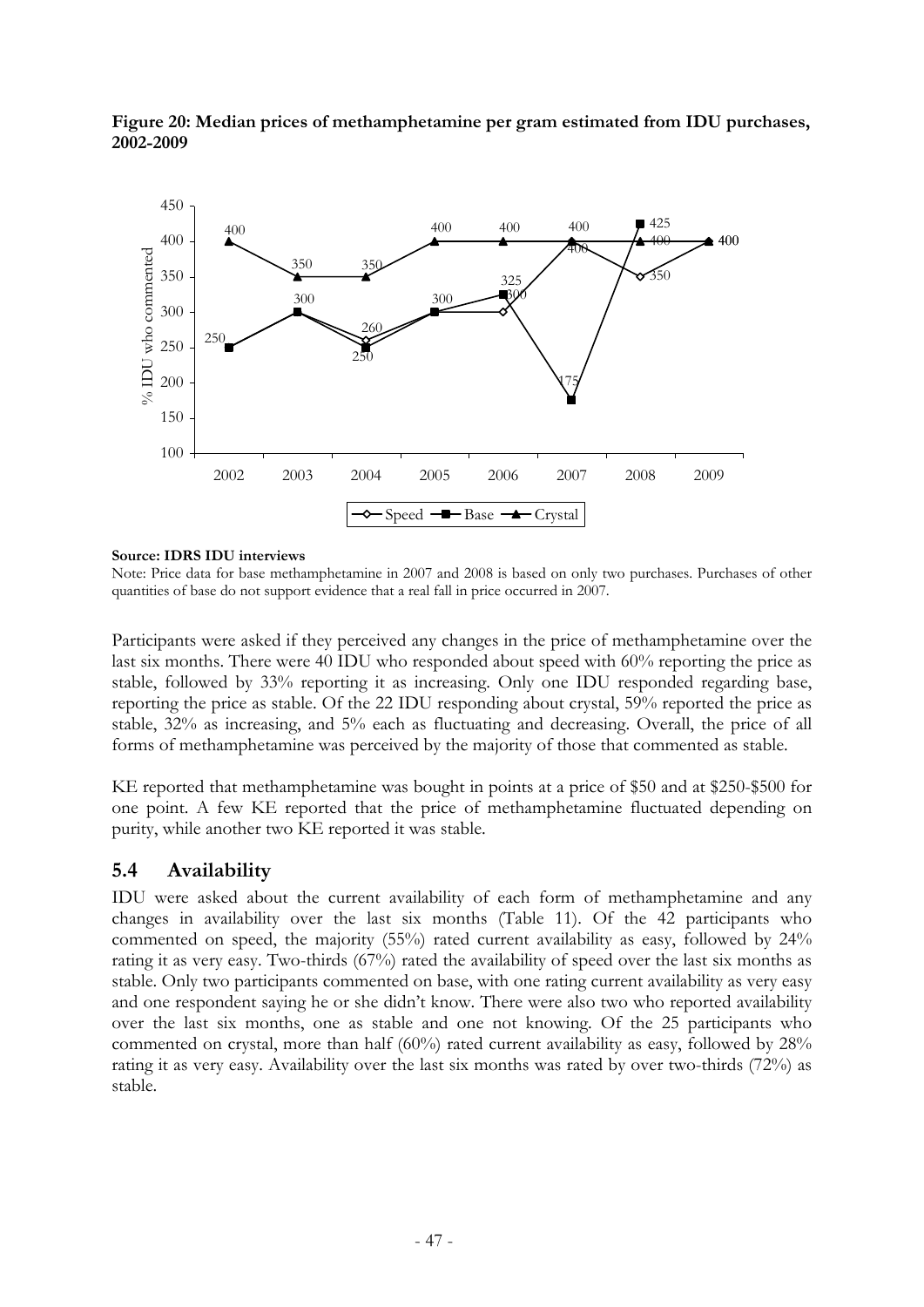|                                                    |                | Speed            |                  | <b>Base</b>    |                  | Crystal                 |
|----------------------------------------------------|----------------|------------------|------------------|----------------|------------------|-------------------------|
|                                                    | 2008           | 2009             | 2008             | 2009           | 2008             | 2009                    |
|                                                    | $(N=100)$      | $(N=100)$        | $(N=100)$        | $(N=100)$      | $(N=100)$        | $(N=100)$               |
| Current<br>availability                            |                |                  |                  |                |                  |                         |
| Did not respond*<br>$(^{0}_{0})$                   | 67             | 58               | 95               | 98             | 49               | 75                      |
| Did respond $(\%)$                                 | 33             | 42               | 5                | $\overline{2}$ | 51               | 25                      |
| Of those who<br>responded:                         |                |                  |                  |                |                  |                         |
| Very easy $(^{0}_{0})$                             | 24             | 24               | 20               | 50             | 26               | 28                      |
| Easy $(\%)$                                        | 61             | 55               | 60               | $\bf{0}$       | 55               | 60                      |
| Difficult (%)                                      | 12             | 21               | 20               | $\bf{0}$       | 10               | $\overline{4}$          |
| Very difficult<br>$(^{0}_{0})$                     | $\overline{0}$ | $\bf{0}$         | $\theta$         | $\bf{0}$       | $\theta$         | $\bf{0}$                |
| Don't know<br>$(^{0}_{0})$                         | $\overline{3}$ | $\bf{0}$         | $\theta$         | 50             | $\boldsymbol{0}$ | $\bf 8$                 |
| Availability<br>change over the<br>last six months |                |                  |                  |                |                  |                         |
| Did not respond <sup>*</sup><br>$(^{0}_{0})$       | 67             | 58               | 95               | 98             | 49               | 75                      |
| Did respond $(\%)$                                 | 33             | 42               | 5                | $\overline{2}$ | 51               | 25                      |
| Of those who<br>responded:                         |                |                  |                  |                |                  |                         |
| More difficult<br>$(^{0}_{0})$                     | 12             | $17\,$           | $\boldsymbol{0}$ | $\bf{0}$       | $22\,$           | 4                       |
| Stable (%)                                         | 64             | 67               | $80\,$           | 50             | 69               | 72                      |
| Easier (%)                                         | 15             | 5                | $\overline{0}$   | $\bf{0}$       | 6                | 12                      |
| Fluctuates (%)                                     | 6              | 10               | $20\,$           | $\bf{0}$       | $\overline{4}$   | $\overline{\mathbf{4}}$ |
| Don't know<br>$\left(^{0}\!/_{\!0}\right)$         | 3              | $\boldsymbol{2}$ | $\theta$         | 50             | $\boldsymbol{0}$ | $\bf 8$                 |

**Table 11: Participants' reports of methamphetamine availability in the past six months, 2007-2009** 

#### **Source: IDRS IDU interviews**

\* 'Did not respond' refers to participants who were not confident in their knowledge of the market

The proportion of IDU who rated current availability as easy or very easy for each form of methamphetamine across IDRS surveys is presented in Figure 21. It is evident that there has been fluctuation over the years; however, since 2006, ratings for speed and crystal have been relatively stable. Reports for base show considerable variation, but this is likely due to the small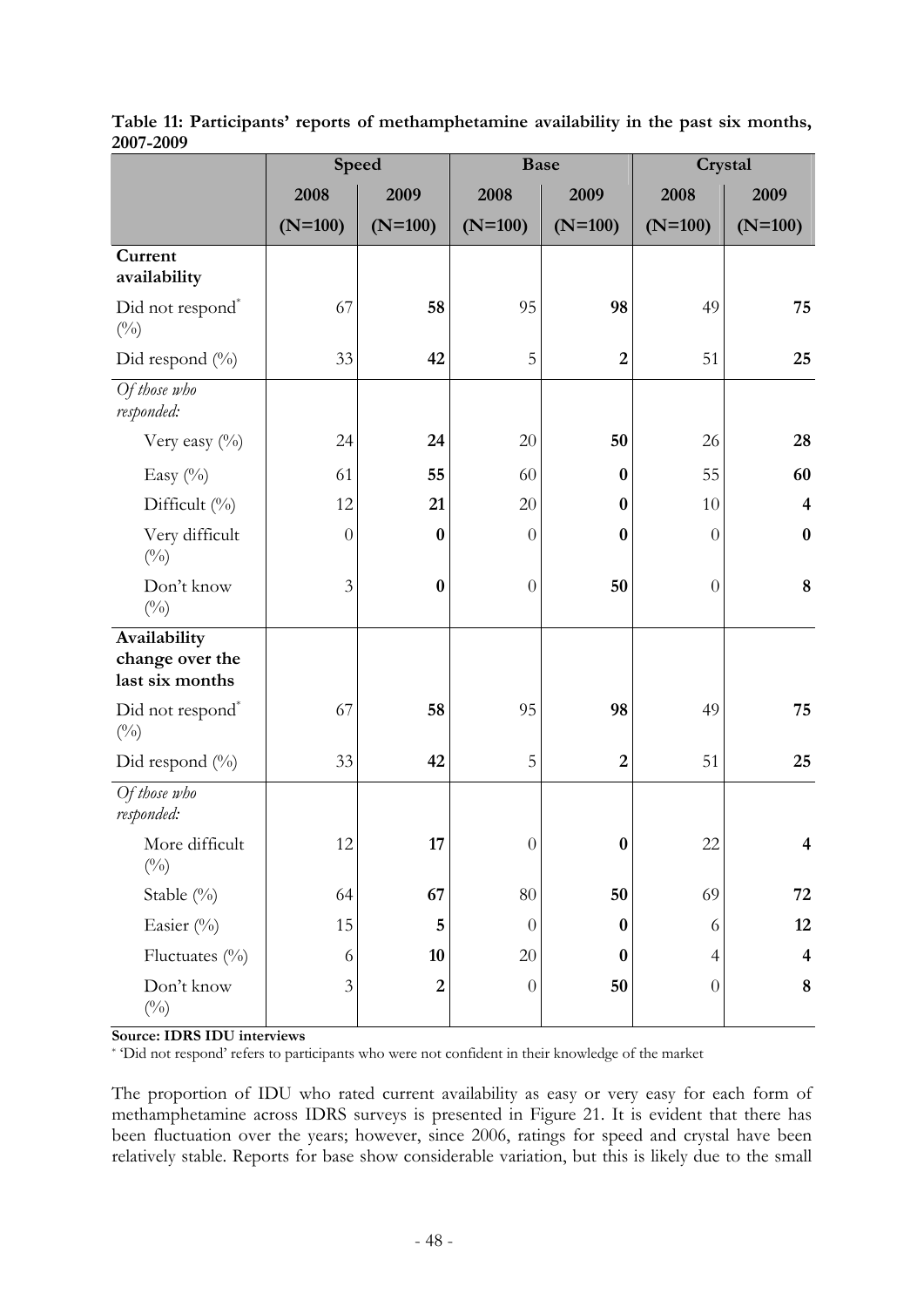number of participants who commented on base each year. There was no reported availability for base as either easy or very easy in 2009.





### **Source**: **IDRS IDU interviews**

Note: 'Don't know' responses excluded.

KE reports of availability of methamphetamine were varied, with responses including that it was easy to access, availability was stable and another that availability was decreasing.

IDU were asked about sources of each form of methamphetamine. Of the 40 participants who reported on speed, just over half (55%) nominated friends as the person from whom speed was obtained. A further one-quarter (20%) nominated known dealers, less than a quarter nominated acquaintances (18%) and smaller proportions nominated street dealers (5%) and unknown dealers (3%). With regards to locations of purchase, 25% reported home delivery, 18% each reported an agreed public location and dealers' homes, 15% each reported friends' homes and a street market, and 10% reported acquaintances' houses.

Only two participants responded for base: one nominated friends and one nominated street dealers as sources of base. With regards to locations, both participants nominated an agreed public location.

There were 24 participants who reported on source persons and locations for crystal. Of these more than half (54%) nominated friends followed by 17% nominating known dealers. Another 13% reported acquaintances as a common source of crystal and nine percent each nominated street dealers and unknown dealers. An agreed public location was reported by 25% as a common location of purchase, followed by 21% reporting home delivery; 17% reported friends' homes and street markets. Smaller proportions of 13% nominated acquaintances' houses and 8% for dealers' homes.

Overall, friends and an agreed public location were the most common persons and locations for sourcing methamphetamine.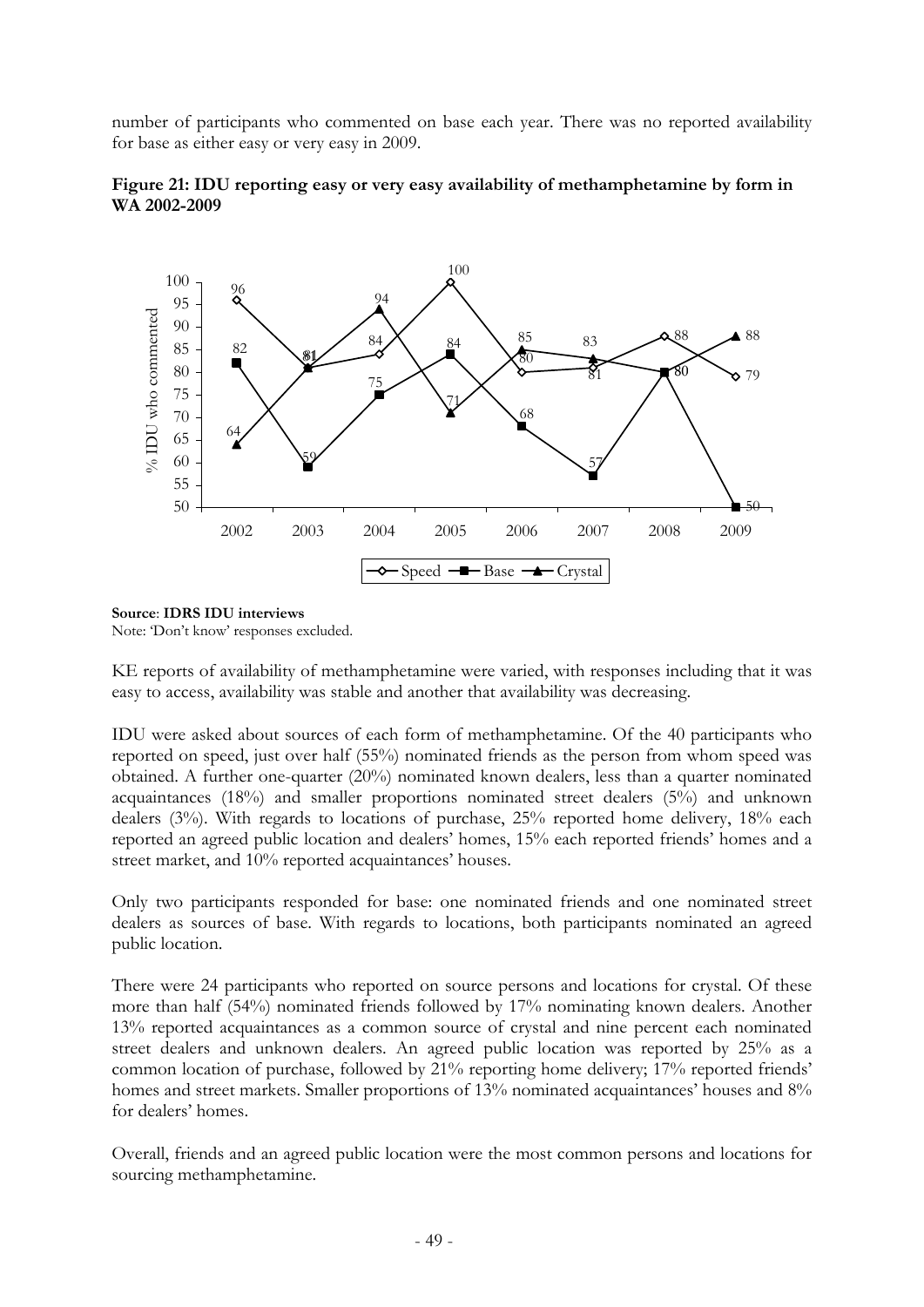Figure 22 shows the number and weight of amphetamine-type stimulants (ATS) seizures by ACS at the Australian border from 2004/05 to 2008/09, by quarter. ACS classifies amphetamine, methamphetamine and crystal methamphetamine as ATS. Across time, the number of seizures in each quarter has fluctuated, but the overall trend shows a slight increase (see linear trend-line), although there are signs of decreasing seizures in the most recent quarters. The total number of ACS ATS seizures in 2007/09 was 392 which decreased from 568 in 2007/08; the total weight of seizures for this period was 115,345.06 grams compared to 263,452.11 in 2007/08.

**Figure 22: Number and weight of methamphetamine seizures by ACS, 2004/05-2008/09** 



#### **Source**: **ACS**

Figure 23 presents the total number and combined weight of ATS seizures made by WAPS and AFP in WA from 2002/03 to 2007/08. It is evident that while the number of seizures increased across time, the weight of seizures sharply decreased from 2002/03 to 2003/04 and then stabilised. This suggests that police are making a greater number of seizures of smaller weights. In 2007/08, WAPS and the AFP made 4,023 ATS seizures in WA with a weight of 128,318 grams.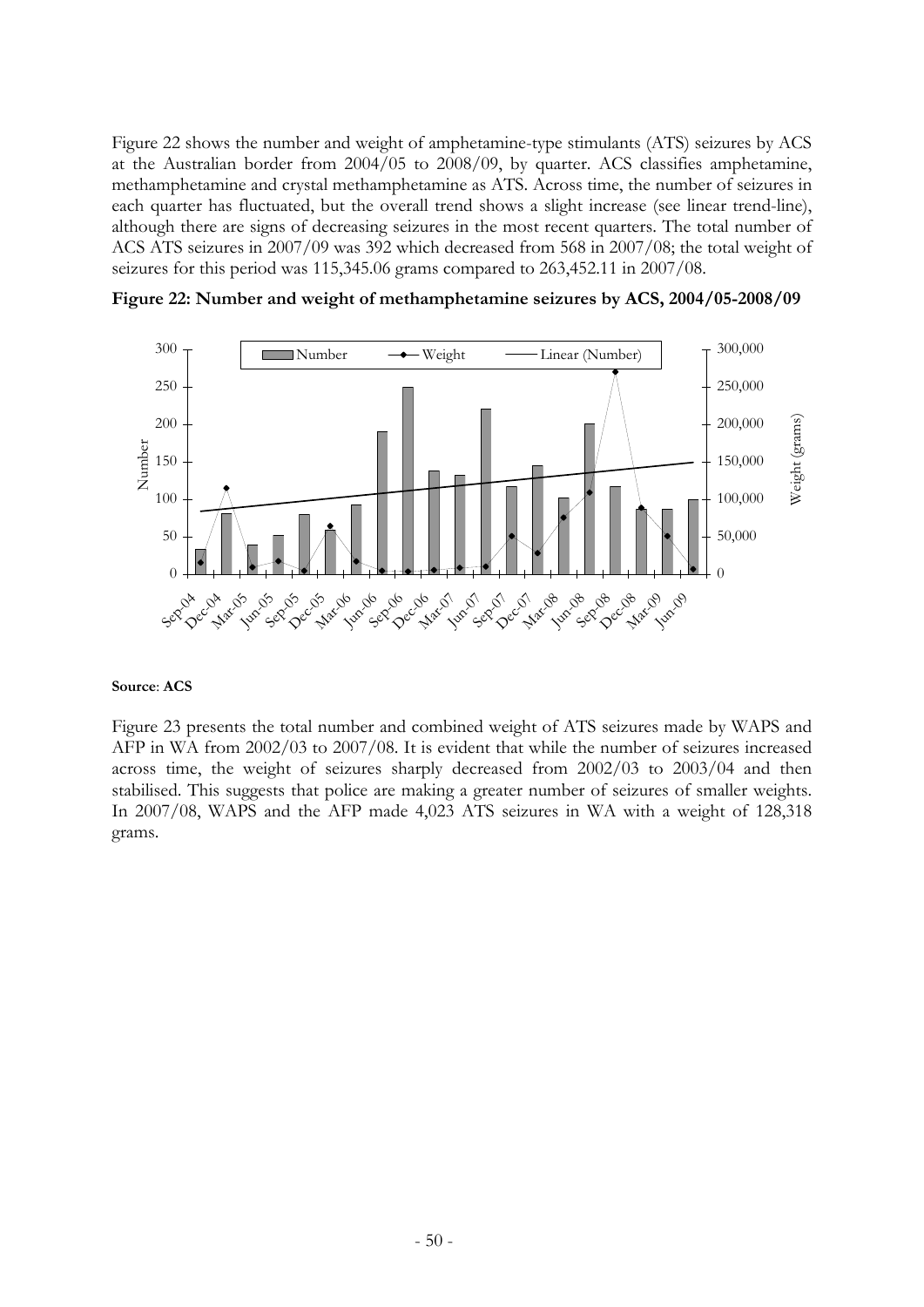

### **Figure 23: Number and weight of amphetamine-type stimulant seizures by WAPS and AFP, WA 2002/03-2007/08**

#### **Source**: **ACC**

One KE commented on changing trends in the distinctions between persons who manufacture methamphetamine, as currently an increase has been observed in the number of people who are manufacturing, i.e. cooking small amounts with high purity for personal use. These people were reported to be in their mid-20s to late-40s and of low socioeconomic and cultural backgrounds. The KE reported that methamphetamine manufacture in WA no longer tends to involve sophisticated, high level syndicates, as most of the instructions, equipment and ingredients can be sourced from the internet, from other cooks, the local hardware and from pharmacies where cold and flu medications can be purchased.

### **5.5 Purity**

IDU were asked about the current purity of each form of methamphetamine (Table 12) and perceived changes in purity over the last six months. Of the 42 participants who responded regarding speed, the greatest proportion (33%) rated current purity as low, followed by just over one-quarter (26%) rating it as high. This represents an increase in the proportion rating purity as high compared to last year (6%), with corresponding decreases in proportions rating it as medium (42% in 2008 to 21% in 2009). Only two participants responded for base, with one participant reporting 'don't know' and the other reporting purity as high. Of the 25 participants who responded for crystal, equal proportions of approximately one-quarter rated purity as high  $(28%)$ , medium  $(28%)$  and low  $(28%)$ . These ratings for crystal were mostly similar to last year with the exception of observed increases in reported low purity from 18% in 2008 to 28% in 2009 and decreases in those reporting purity as fluctuating from 14% in 2008 to 4% in 2009 (see Table 10).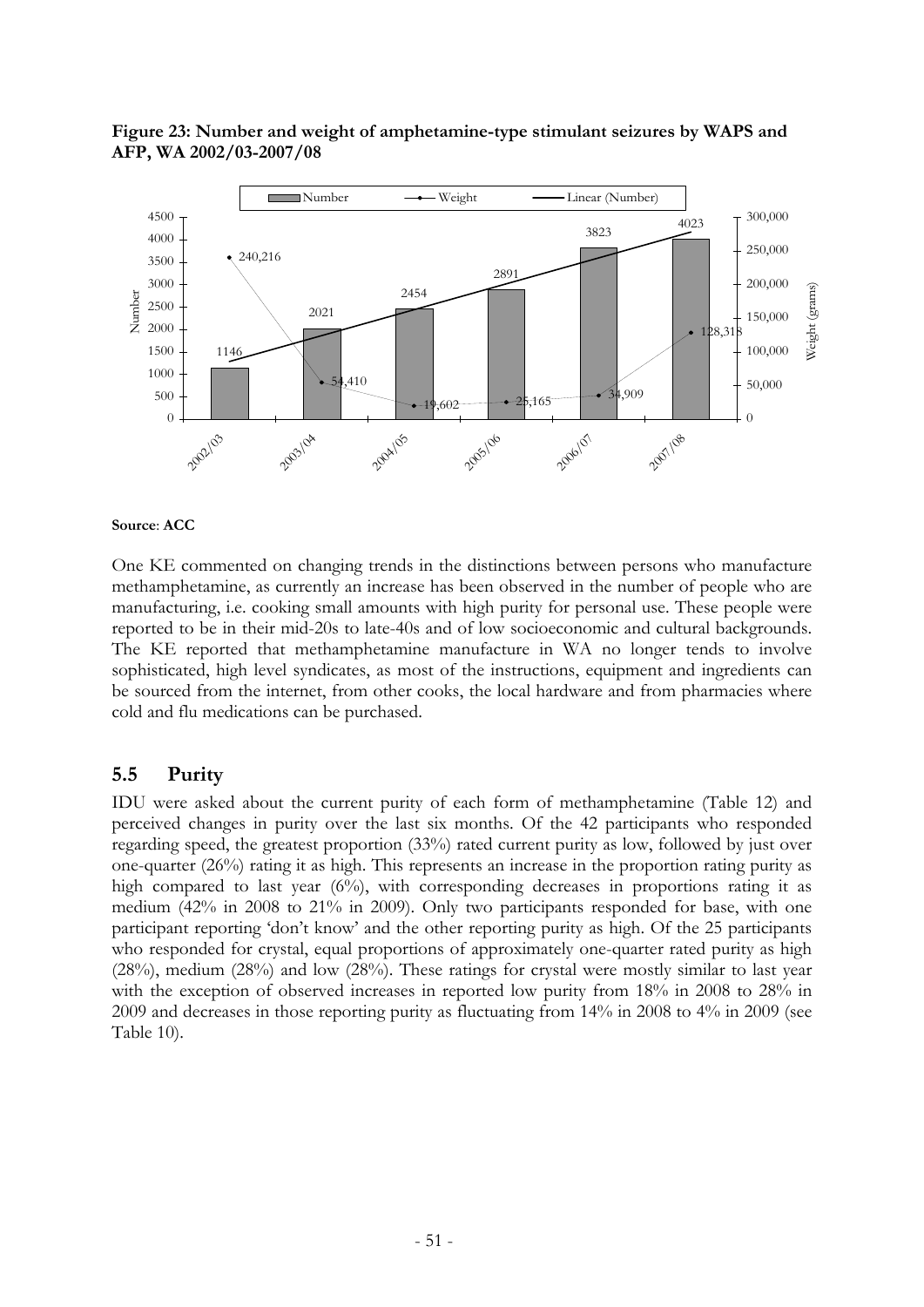|                                     | <b>Speed</b> |           | <b>Base</b>    |                | Crystal   |                |
|-------------------------------------|--------------|-----------|----------------|----------------|-----------|----------------|
|                                     | 2008         | 2009      | 2008           | 2009           | 2008      | 2009           |
|                                     | $(N=100)$    | $(N=100)$ | $(N=100)$      | $(N=100)$      | $(N=100)$ | $(N=100)$      |
| Current purity                      |              |           |                |                |           |                |
| Did not respond <sup>*</sup> $(\%)$ | 67           | 58        | 95             | 98             | 49        | 75             |
| Did respond $(\%)$                  | 33           | 42        | $5^{\degree}$  | $2^{\hat{}}$   | 51        | 25             |
| Of those who responded:             |              |           |                |                |           |                |
| High $(\%)$                         | 6            | 26        | $20^{\degree}$ | $50^\circ$     | 35        | 28             |
| Medium $(\%$                        | 42           | 21        | $40^{\degree}$ | $\overline{0}$ | 33        | 28             |
| Low $(\%)$                          | 33           | 33        | $20^{\degree}$ | $\theta$       | 18        | 28             |
| Fluctuates $(\%)$                   | 18           | 19        | $20^{\degree}$ | $\Omega$       | 14        | $\overline{4}$ |
| Don't know <sup>#</sup> $(\%)$      | $\theta$     | $\theta$  | $0^{\hat{}}$   | $50^{\degree}$ | $\theta$  | 12             |

**Table 12: Methamphetamine purity by user report 2008-2009** 

**Source: IDRS IDU interviews** 

\* 'Did not respond' refers to participants who did not feel confident enough in their knowledge of the market to respond to survey items

# 'Don't know' refers to participants who were able to respond to survey items on price and/or purity, but had

not had enough contact with users/dealers to respond to items concerning availability ^ Based on less than 10 participants

Figure 24 presents the proportion of IDU commenting on methamphetamine who rated each form as high across IDRS surveys. After decreasing sharply from 2006 to 2007, ratings of crystal purity as high have since stabilised. Ratings of both speed and base as high decreased in 2008 but have since sharply increased in 2009. Extreme caution is warranted in interpreting ratings for base, given that only one participant commented.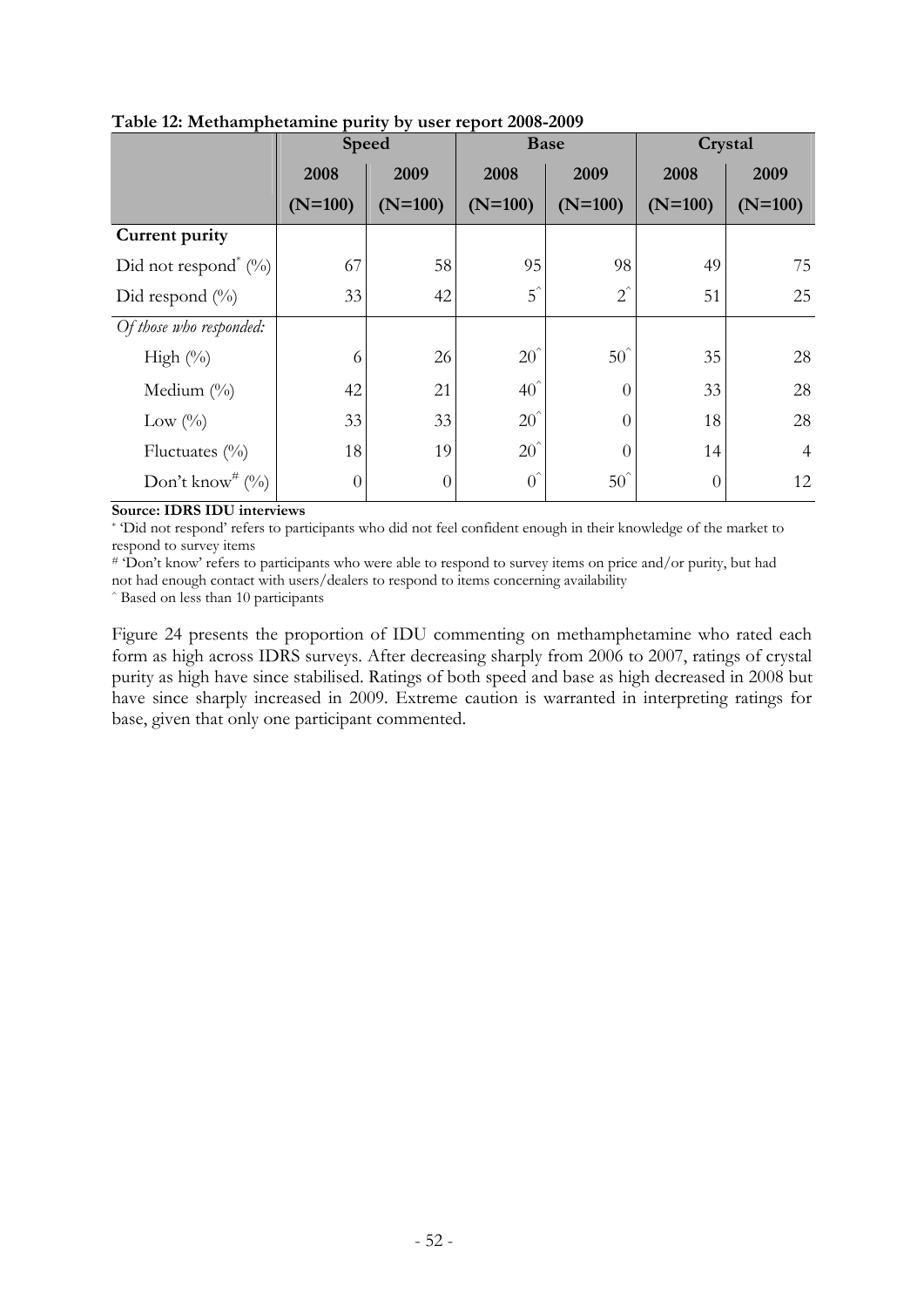



**Source: IDRS IDU interviews** 

Asked whether the purity of speed had changed in the six months prior to interview, the greatest proportion reported it was decreasing (53%). This was followed by 23% who rated it as stable and 20% as fluctuating. With regards to base, only one participant responded and rated it as stable. The greatest proportion (46%) of those who commented on crystal rated it as decreasing, followed by 23% rating it as stable. Smaller proportions rated purity of crystal over the last six months as fluctuating (14%) and increasing (18%).

As with availability, KE reports of methamphetamine purity were varied, with opinions that purity was high, medium, stable and fluctuating and that it often depended on the form.

Figure 25 presents the number of methamphetamine seizures made in WA by WAPS and AFP for which purity was analysed at a forensic laboratory from 2002/03 to 2007/08. It is apparent that WAPS are responsible for almost all methamphetamine seizures analysed in WA, with AFP only recording seizures in three quarters (October-December 2003, October-December 2006, and April-June 2007). WAPS seizures were stable from July-September 2002 to July-September 2004, but then decreased sharply. A steady increase followed until October-December 2006; since then, the number of seizures has fluctuated. In 2007/08, WAPS and AFP made a total of 4,023 methamphetamine seizures analysed in WA.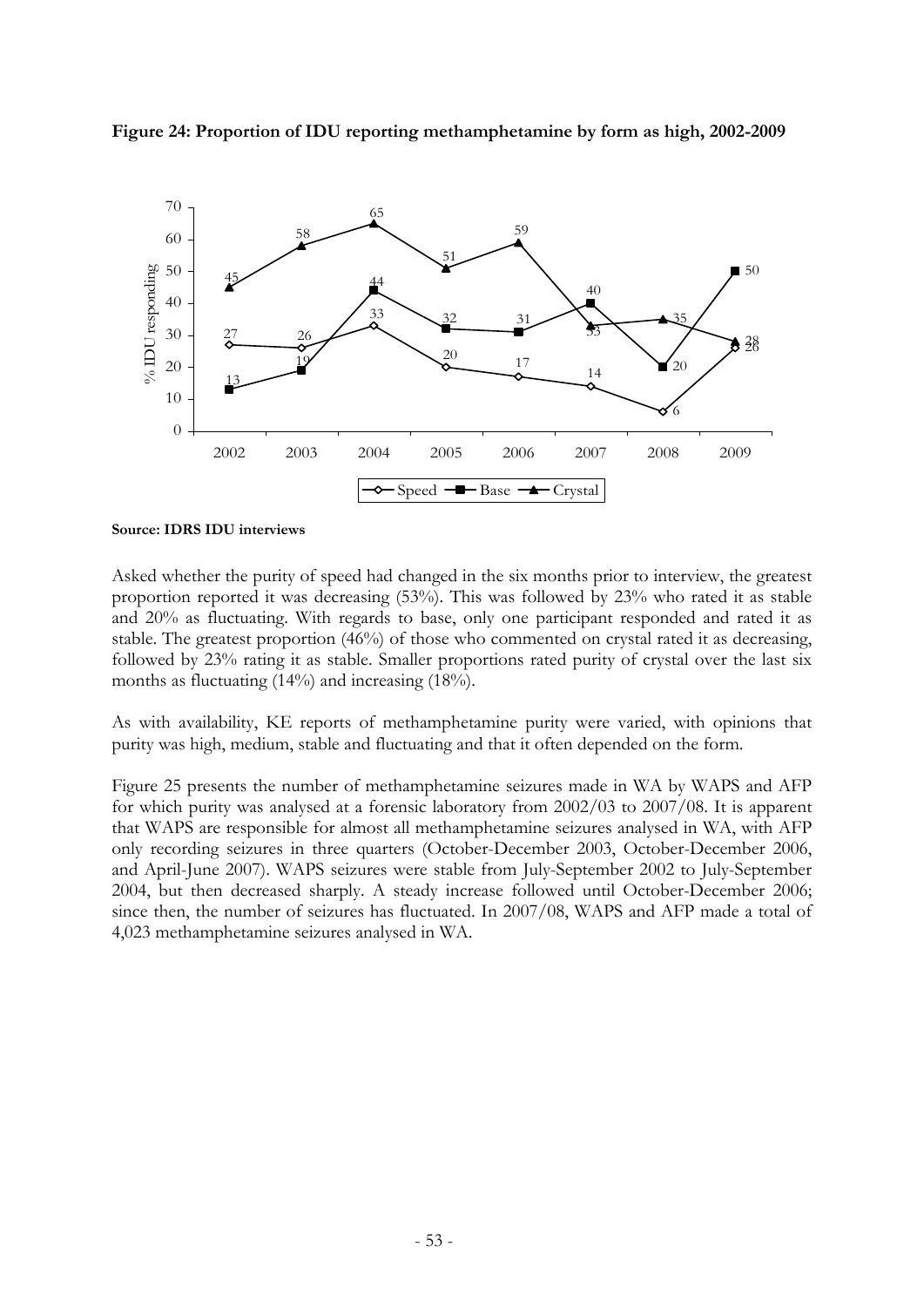

**Figure 25: Number of methamphetamine seizures analysed in WA, by quarter, 2002/03- 2007/08** 

#### **Source: ACC**

Figure 26 shows the median purity of methamphetamine seizures presented above in Figure 25. It is evident that the median purity of seizures made by WAPS fluctuated from July-September 2002 to January-March 2005, but has since stabilised. All AFP seizures from 2007/08 were of much greater purity than the WAPS seizures. From July 2007 to June 2008, the median purity across all WAPS seizures analysed was 19%, while the median purity across all AFP seizures analysed was 67%.

**Figure 26: Purity of methamphetamine seizures analysed in WA, by quarter, 2002/03- 2007/08** 



**Source: ACC**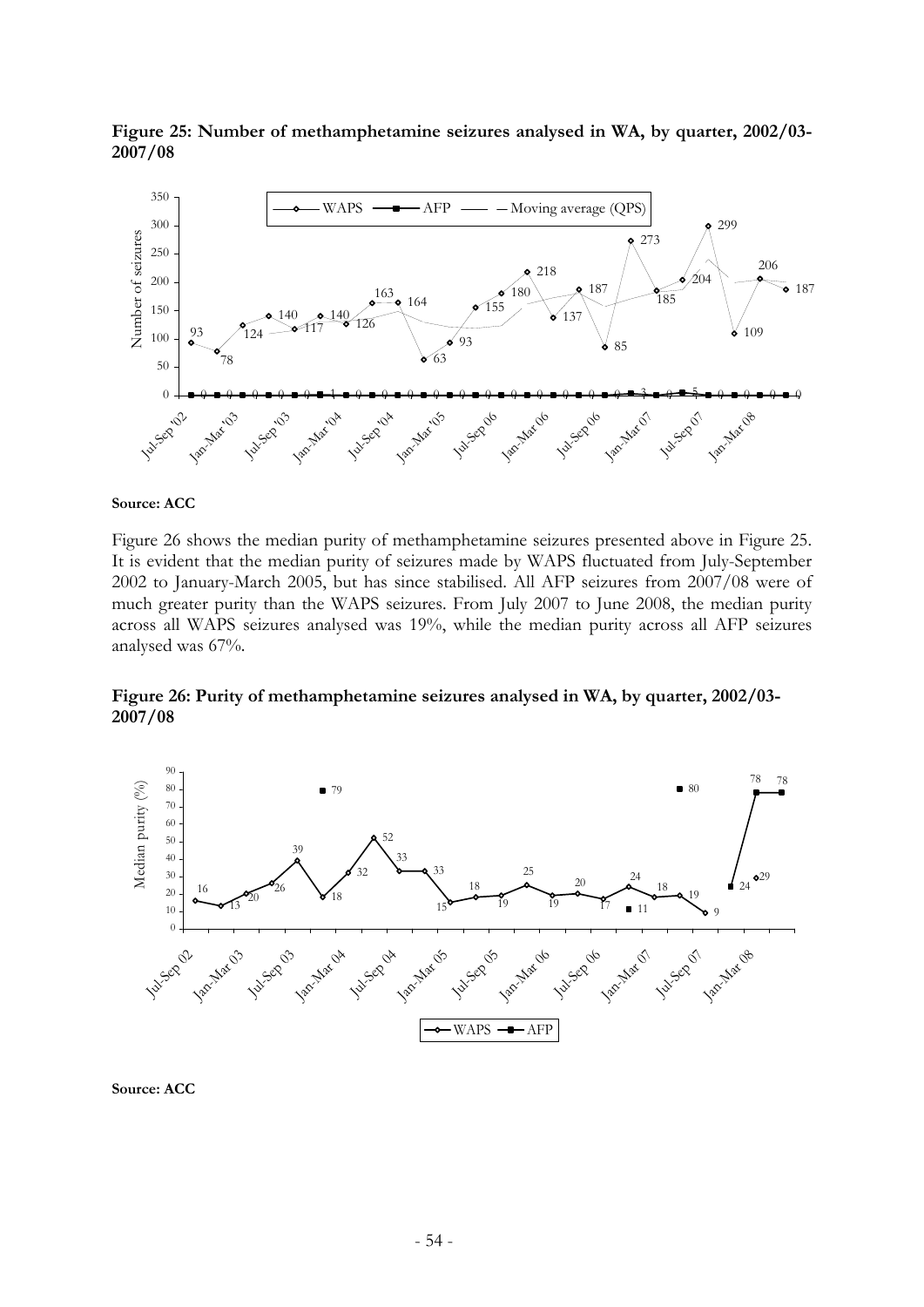# **5.6 Summary of methamphetamine trends**

- Lifetime use of speed decreased from 97% in 2008 to 93% in 2009, as did recent use; from 61% in 2008 to 56% in 2009.
- Lifetime use of crystal also decreased from 90% of IDU in 2008 to 84% in 2009; recent use also significantly decreased from 61% in 2008 to 44% in 2009.
- There was no significant change in lifetime or recent use of base between 2008 and 2000. Lifetime use was 26% in 2008 and 36% in 2009 while recent use was reported by 13% in both 2008 and 2009.
- Among those who had used methamphetamine in the last six months, the average days used for all forms of methamphetamine significantly decreased from 2008 to 2009. Speed was used an average of 21 days compared to 30 days in 2008, base was used an average of three days (although based on a small sample size) compared to 26 days in 2008 and crystal an average of 22 days compared to 37 in 2008.
- The median price for one point of all forms of methamphetamine remained \$50. The median price for one gram of speed was \$400, for crystal was also \$400 and no one reported on price for base. The greatest proportion of IDU reported the price for all forms was stable in the last six months.
- Current availability was rated as very easy or easy by 79% of those who commented on speed, 50% for base (n=1) and 88% for crystal. The greatest proportion of IDU reported availability for all forms was stable in the last six months.
- Current purity was rated as low by the greatest proportion of those who responded for speed (33%) and current purity of crystal was rated as high, medium and low by 28% each. No participant commented on availability of base.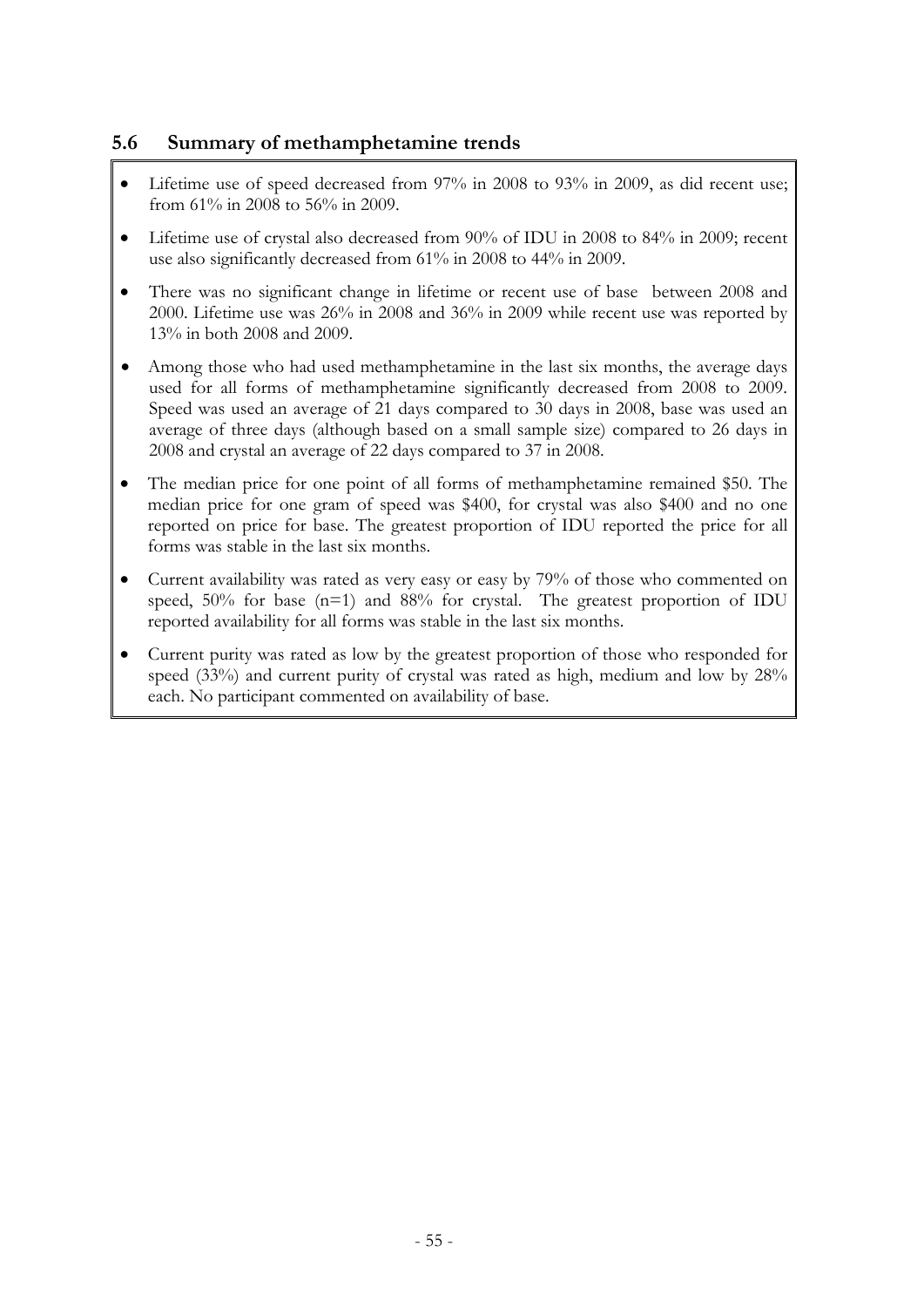# **6. COCAINE**

# **6.1 Use**

### **6.1.1 Cocaine use among IDU participants**

In 2009, lifetime use of cocaine was reported by 60% of IDU, which was comparable to 73% reported in 2008 (95%CI -0.00, 0.25). Of these participants in 2009, 59% reported lifetime injection of cocaine and 71% reported lifetime snorting of cocaine.

### **6.1.2 Current patterns of cocaine use**

Use of cocaine in the six months preceding interview was reported by 12% of IDU, which was not significantly different to the 15% who reported recent use in 2008. Of these participants, 67% reported injecting cocaine in the last six months and 33% reported snorting. Days of use ranged from one to 72, with an average of nine days (six days in 2008). Recent cocaine use by IDU across IDRS surveys is presented in Figure 27 and shows that it has remained at low prevalence since 2002.





**Source: IDRS IDU interviews** 

Of the 12 IDU who provided information on the forms of cocaine used, 83% reported that the form most used was powder cocaine, whilst two participants (17%) reported use of rock cocaine as the most commonly used form.

On KE commented on cocaine, reporting that in the 10 years of running a health service; 20,500 patients had been seen and only 25 of these people were positive for genuine cocaine use. This KE believed that it was more likely a purer cleaner form of methamphetamine that was being marketed as cocaine in Perth.

# **6.2 Cocaine use in the general population**

According to the 2007 NDSHS, 6% of the general population aged 14 years and older had ever used cocaine (AIHW, 2008). This represented a significant increase from 5% in 2004 (Figure 28). There was also a significant increase in the proportion reporting use of cocaine in the previous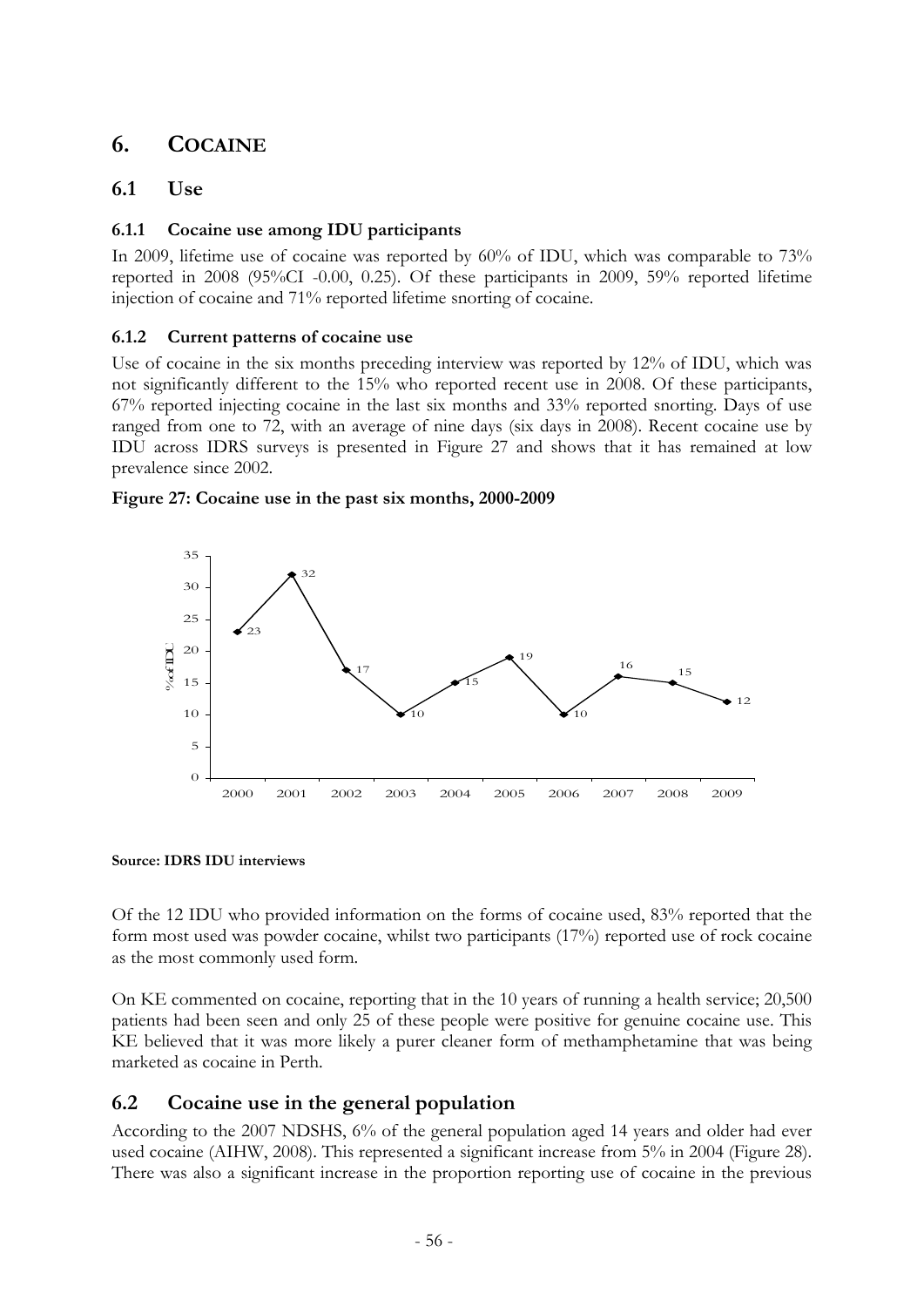12 months from 1% in 2004 to 1.6% in 2007. Males were more likely than females to have ever used cocaine (7% vs. 5%) and to have used cocaine in the last 12 months (2% vs. 1%) The 20-29 years age group was slightly more likely than the 30-39 years age group to have ever used cocaine (12% vs. 11%). However, the 20-29 years age group was most likely to report cocaine use in the previous 12 months (5%).





### **6.3 Price**

In 2009, only one participant reported on the price of cocaine. One gram of cocaine was reported to cost \$450, one-quarter gram was reported to cost \$180 and a half gram was reported to cost \$360 (Table 13).

| Table 13: Price of most recent cocaine purchases by IDU participants, 2009 |  |  |  |  |  |
|----------------------------------------------------------------------------|--|--|--|--|--|
|----------------------------------------------------------------------------|--|--|--|--|--|

| Amount                 | Median price*<br>\$ | Number of purchasers <sup>*</sup>      |
|------------------------|---------------------|----------------------------------------|
| Cap                    | $-(-)$              | $0(0)^{\hat{ }}$                       |
| Quarter gram           | 180 (100)           | $1(1)^{^{\wedge}}$                     |
| Half gram (halfweight) | 360 (220)           | $1(1)^{\hat{ }}$                       |
| Gram                   | 450 $(-)$           | $1$ (-) <sup><math>\hat{}</math></sup> |

**Source: IDRS IDU interviews** 

\* 2008 data are presented in brackets

^ Based on a small number of purchases

The one participant who commented on price change for cocaine in the last six months reported that the price was increasing.

**source**: **NDSHS 1988-2007 (AIHW)**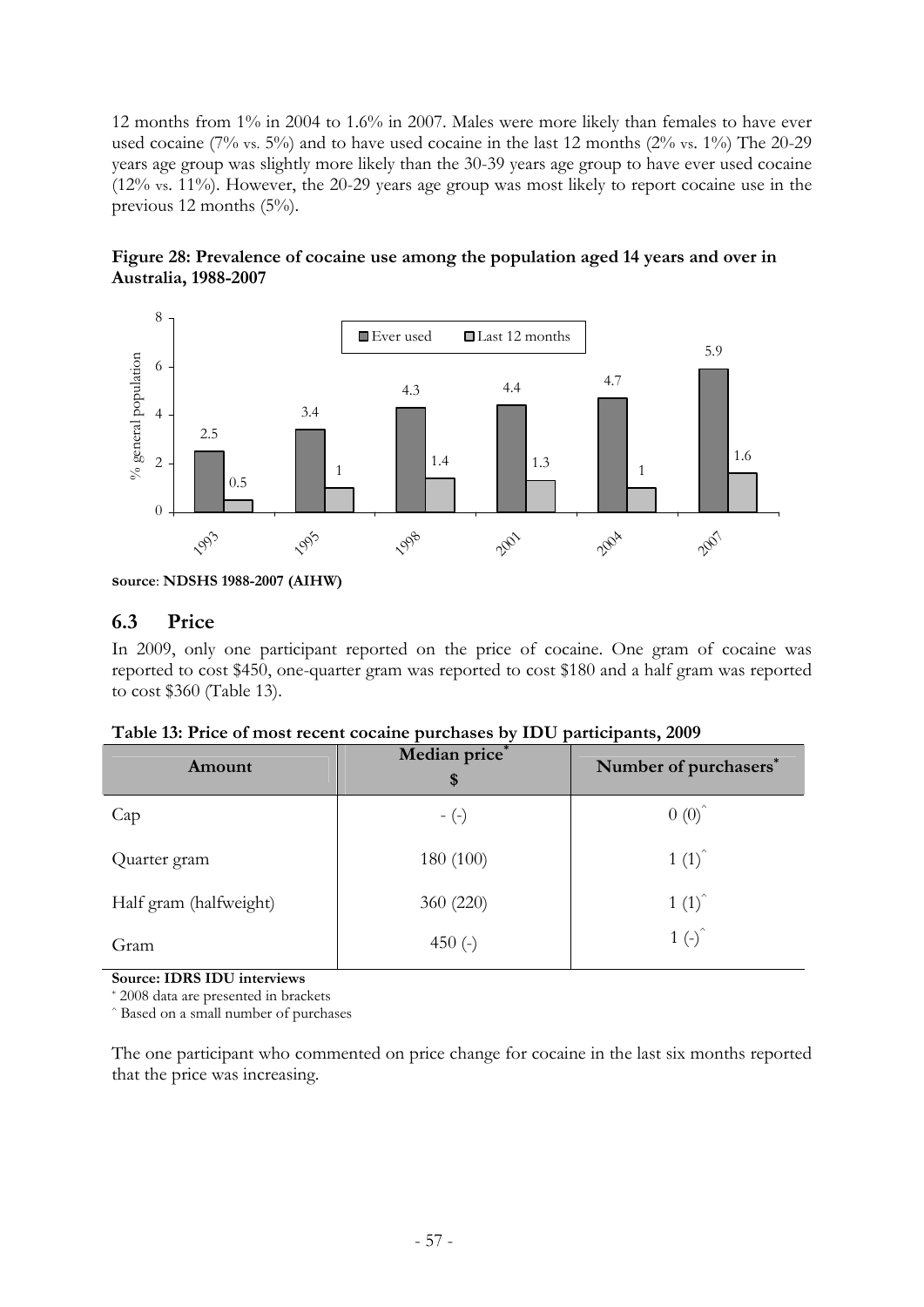# **6.4 Availability**

Only two participants commented on availability of cocaine;, both reported the current availability of cocaine as easy and one participant reported availability in the last six months was stable and the other said it was easier.

When asked about usual source of cocaine, one participant reported purchasing cocaine from friends and the other through acquaintances. This was purchases via home delivery and at an agreed public location.

These participants reported usually purchasing cocaine for themselves and others.

The number and weight of cocaine seizures by the ACS from 2003/04 to 2008/09 is shown in Figure 29. There has been considerable fluctuation in the number and weight of cocaine seizures across time. There have been three significant peaks in weight in March 2007 (332,599.06 grams), March 2008 (322,761.87 grams) and September 2008 (273,412.38 grams). The total number of cocaine seizures for 2008/09 was 359 and the total weight of seizures for this period was 506,291.97 grams.





### **Source: ACS**

Figure 30 presents the total number and combined weight of cocaine seizures made by WAPS and AFP in WA from 2002/03 to 2007/08. The number and weight of seizures have been relatively low, with the exception of 2004/05. This was due to a marked increase in AFP seizures to 109 seizures with a weight of 101,691 grams. In 2007/08, WAPS and AFP made 65 cocaine seizures in WA with a weight of 859 grams.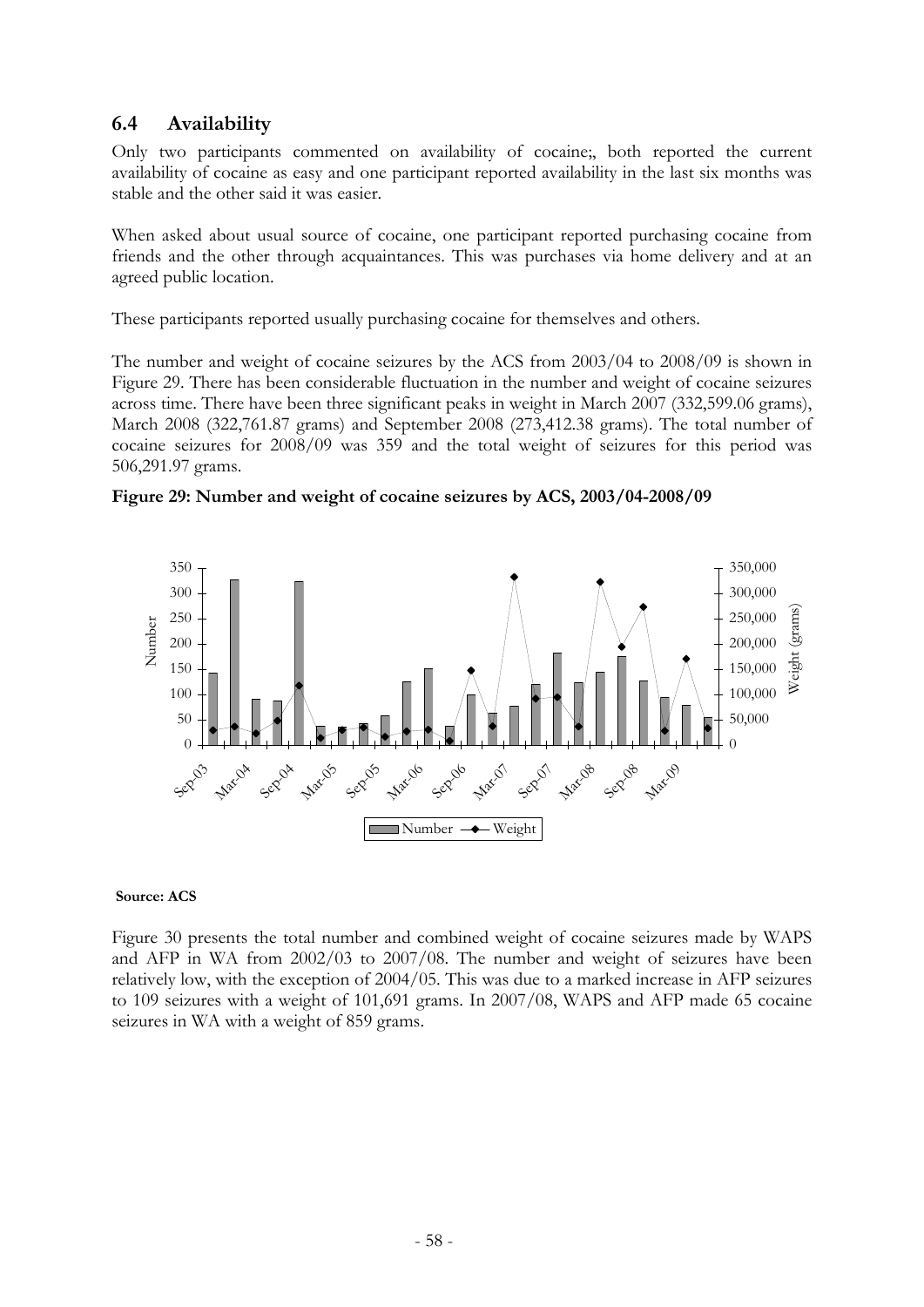

**Figure 30: Number and weight of cocaine seizures by WAPS and AFP, WA 2002/03- 2007/08** 



### **6.5 Purity**

As with price and availability, only one IDU commented on purity of cocaine. This participant reported current purity as medium and purity over the last six months as stable.

Figure 31 presents the number of cocaine seizures made in WA by WAPS and AFP for which purity was analysed at a forensic laboratory from 2002/03 to 2007/08. It is apparent that WAPS was responsible for the majority of cocaine seizures analysed in WA, with AFP recording no seizures in the majority of quarters. The number of both WAPS and AFP seizures has fluctuated over time; however, they are low in comparison to the number seizures of other drugs such as amphetamines and cannabis in WA. In 2006/07, WAPS made a total of 15 cocaine seizures and AFP made a total of two seizures analysed in WA.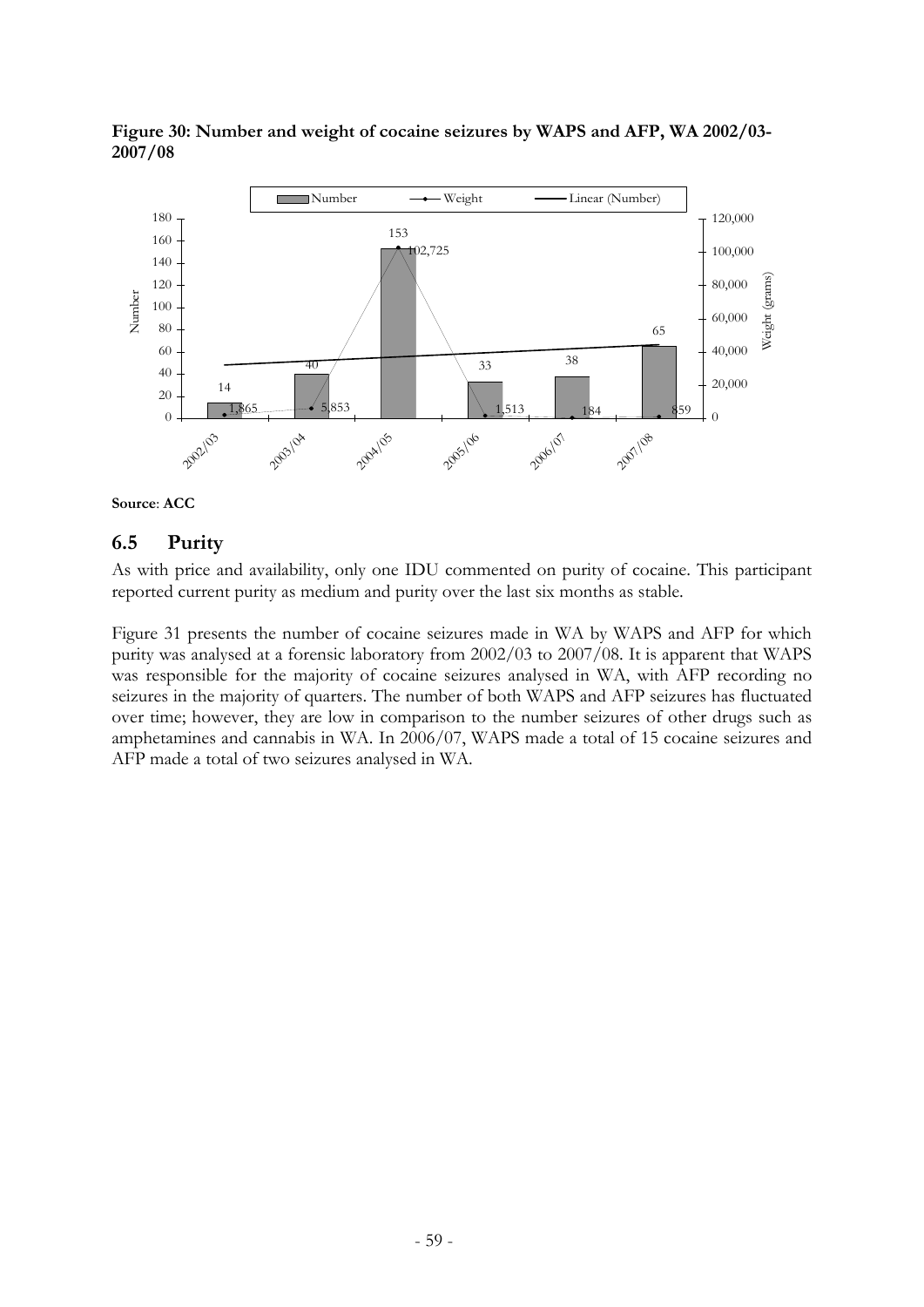

**Figure 31: Number of cocaine seizures analysed in WA, by quarter, 2002/03-2007/08** 

#### **Source: ACC**

Figure 32 shows the median purity of cocaine seizures presented above in Figure 31. It is evident that the median purity of seizures made by WAPS fluctuated from July-September 2002 to January-March 05, but has since stabilised. Two out of three of the AFP seizures were of much greater purity than the WAPS seizures. From July 2007 to June 2008, the median purity across all WAPS seizures analysed was 47%, while the median purity across all AFP seizures analysed was 69%.

**Figure 32: Purity of cocaine seizures analysed in WA, by quarter, 2002/03-2007/08** 



**Source: ACC**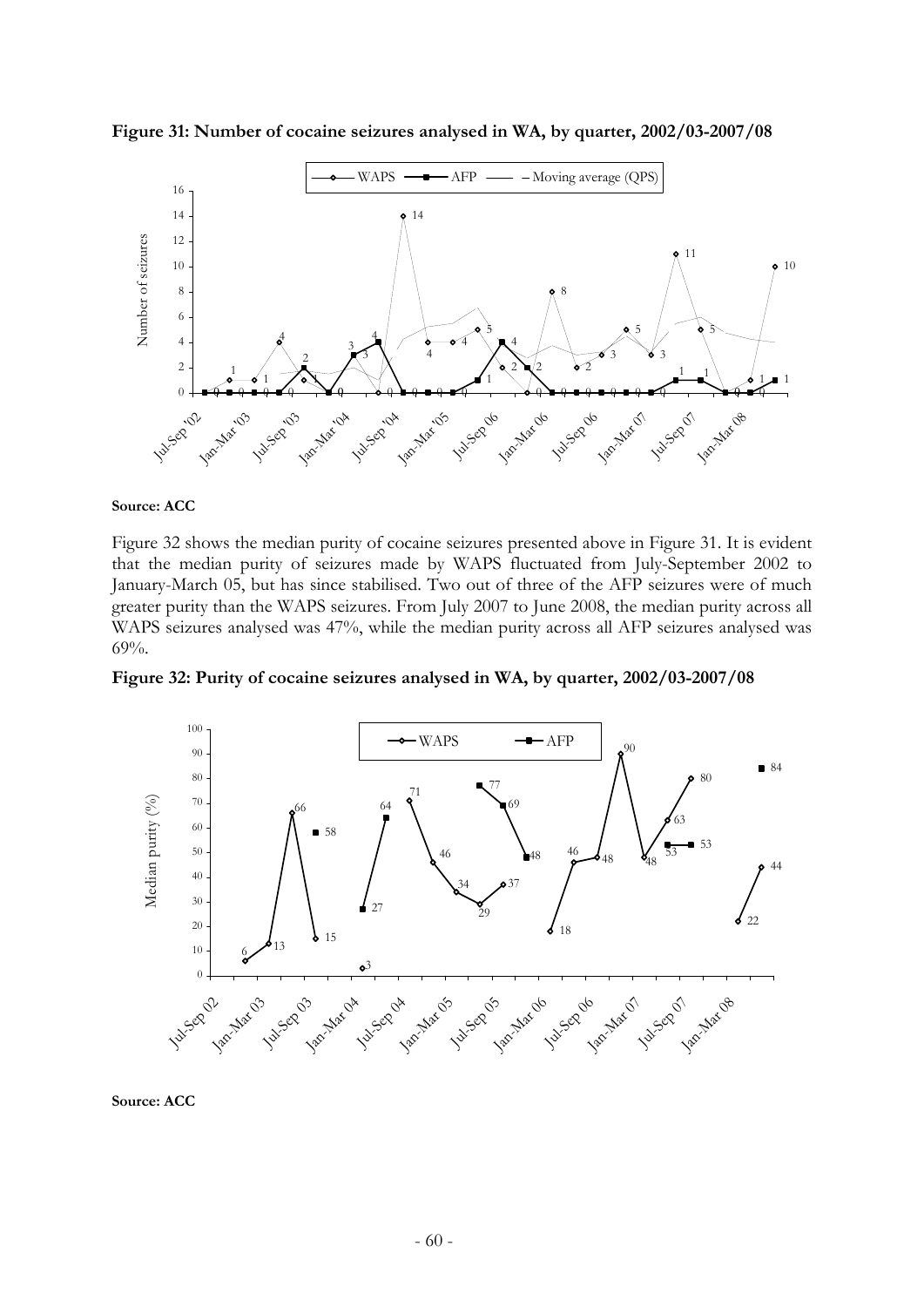# **6.6 Summary of cocaine trends**

- Lifetime use of cocaine by IDU was reported by 60% of the 2009 sample which was not significantly different from the 73% who reported lifetime use in 2008.
- Recent use was reported by 12% of the 2009 sample which was not significantly different from the 15% in 2008.
- Frequency of cocaine use was also similar, with an average of nine days among recent users in 2009 compared to six days in 2008.
- Only one participant commented on the price of cocaine, with one gram reported to cost \$450.
- Only two participants reported on availability and purity of cocaine making it difficult to draw conclusions about the market in WA.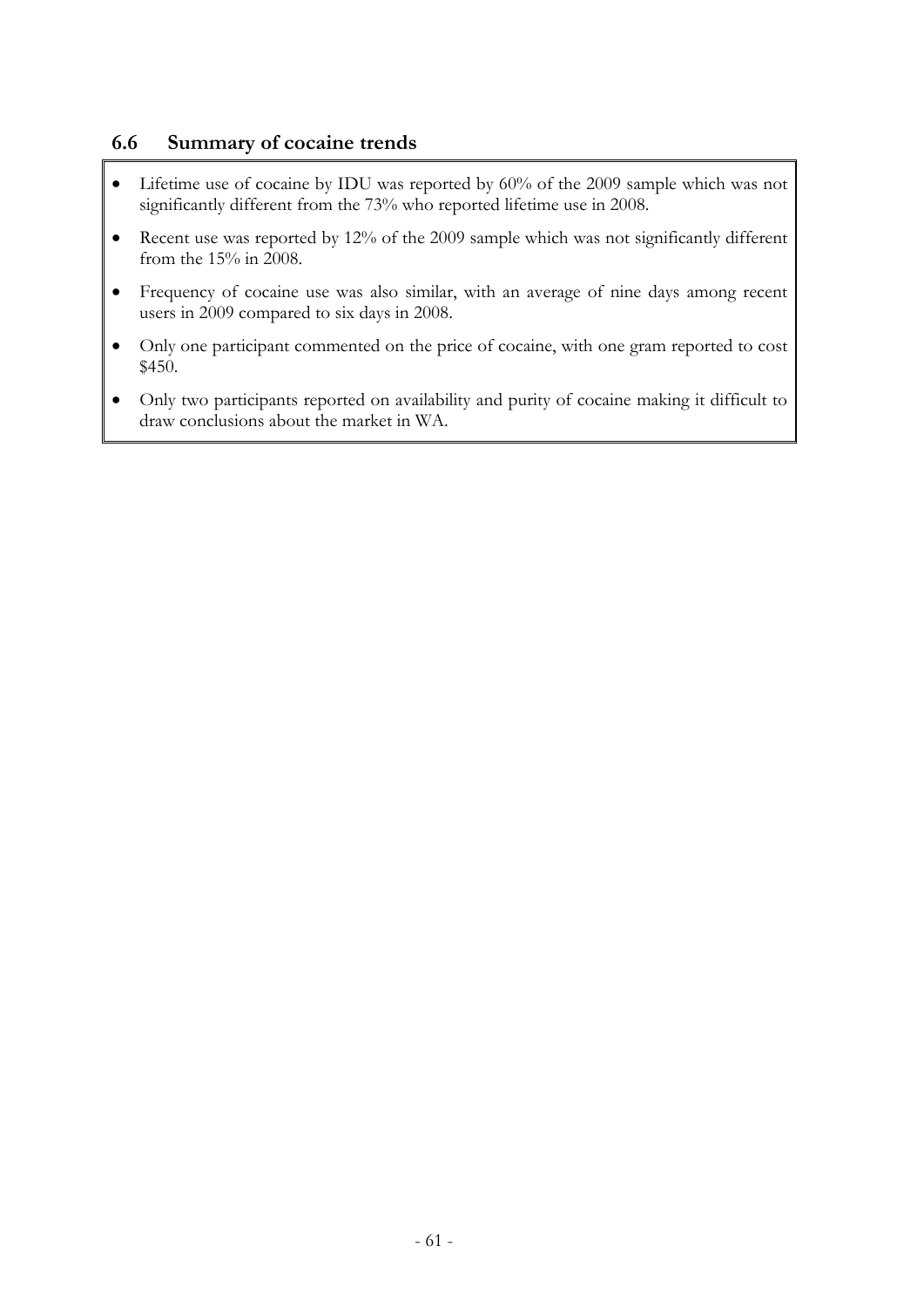# **7. CANNABIS**

# **7.1 Use**

### **7.1.1 Cannabis use among IDU participants**

In 2009, lifetime use of cannabis was reported by 96% of IDU, which was not significantly different from the 95% who reported lifetime use in 2008.

### **7.1.2 Current patterns of cannabis use**

Use of cannabis in the last six months was reported by 72% of IDU in 2009, which was not significantly different from the 63% who reported recent use in 2008. In 2009 days of use ranged from one to 180, with 45% of the total IDU sample reporting use of cannabis on a daily basis (22% in 2008); this proportion represents the highest number of daily cannabis users since IDRS data collection began. Mean days of use was 105, which was significantly greater than the average of 86 days in 2008 ( $t=-2.205$ ,  $df=68$ ,  $p=.031$ ). The proportion of IDU reporting any use and daily use of cannabis in the last six months is presented in Figure 33.





### **Source: IDRS IDU interviews**

Figure 34 shows the median days of cannabis use among IDU across IDRS surveys and again suggests that use of cannabis by IDU has been decreasing since 2005, although median number of days increased to 96 in 2009, which was more comparable to samples prior to 2008.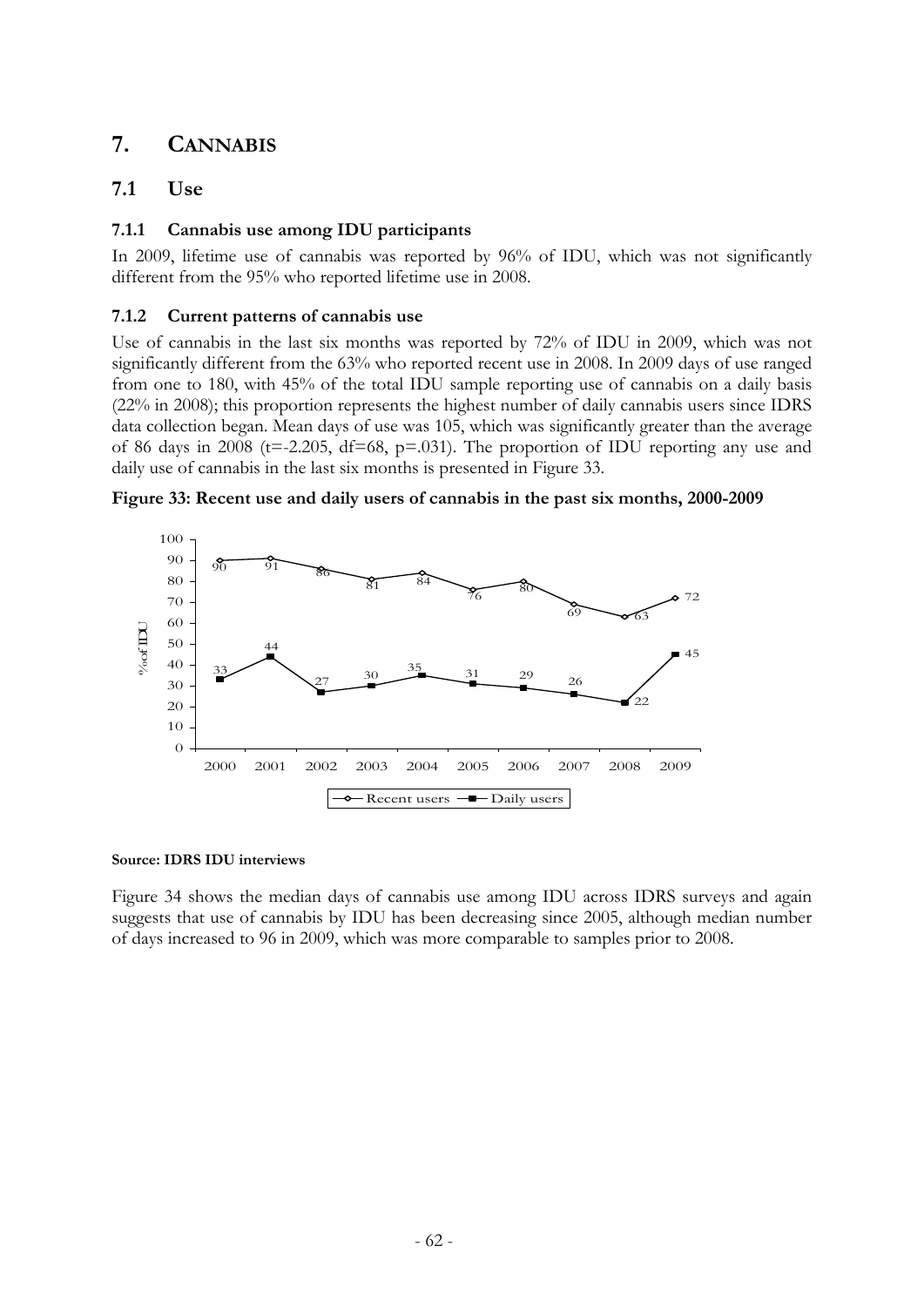

**Figure 34: Median days of cannabis use in the past six months, 2000-2009** 

### **Source: IDRS IDU interviews**

IDU who reported use of cannabis were asked about forms of cannabis used in the last six months. In the past, use of hydroponic cannabis (hydro) has consistently been more commonly reported than bush cannabis among WA IDU. In 2009, 69 participants responded, with 87% reporting that hydro was the form they mostly used while 13% reported bush.

Participants who had smoked cannabis in the last six months were asked how much cannabis they smoked on the occasion of last use. Fifty-eight participants said they used cones, with a median of three cones smoked (range=0.5-20 cones). Nine participants smoked joints, with a median of two joints smoked (range=0.5-13 joints).

KE made only a few comments regarding cannabis use among IDU. KE reported that most IDU use cannabis and no changes were observed in use patterns. One KE commented that cannabis use can often be problematic for individuals more predisposed to mental health problems such as schizophrenia and psychosis, and that often the combination between methamphetamine use and cannabis can be particularly dangerous.

# **7.2 Cannabis use in the general population**

According to the 2007 NDSHS, 34% of the Australian general population aged 14 years and older had ever used cannabis (AIHW, 2008). There was a significant decrease in the proportion reporting use of cannabis in the previous 12 months from 11% in 2004 to 9% in 2007 (Figure 35). The proportion reporting use in the previous 12 months peaked in 1998 and has steadily declined across subsequent surveys.

As with other drugs presented from the NDSHS, males are more likely than females to have ever used cannabis (37% vs. 30%) and to have used cannabis in the last 12 months (12% vs. 7%). The 30-39 years age group was the most likely group to report lifetime cannabis use (55%), while the 20-29 years age group was the most likely to report use in the previous 12 months (21%).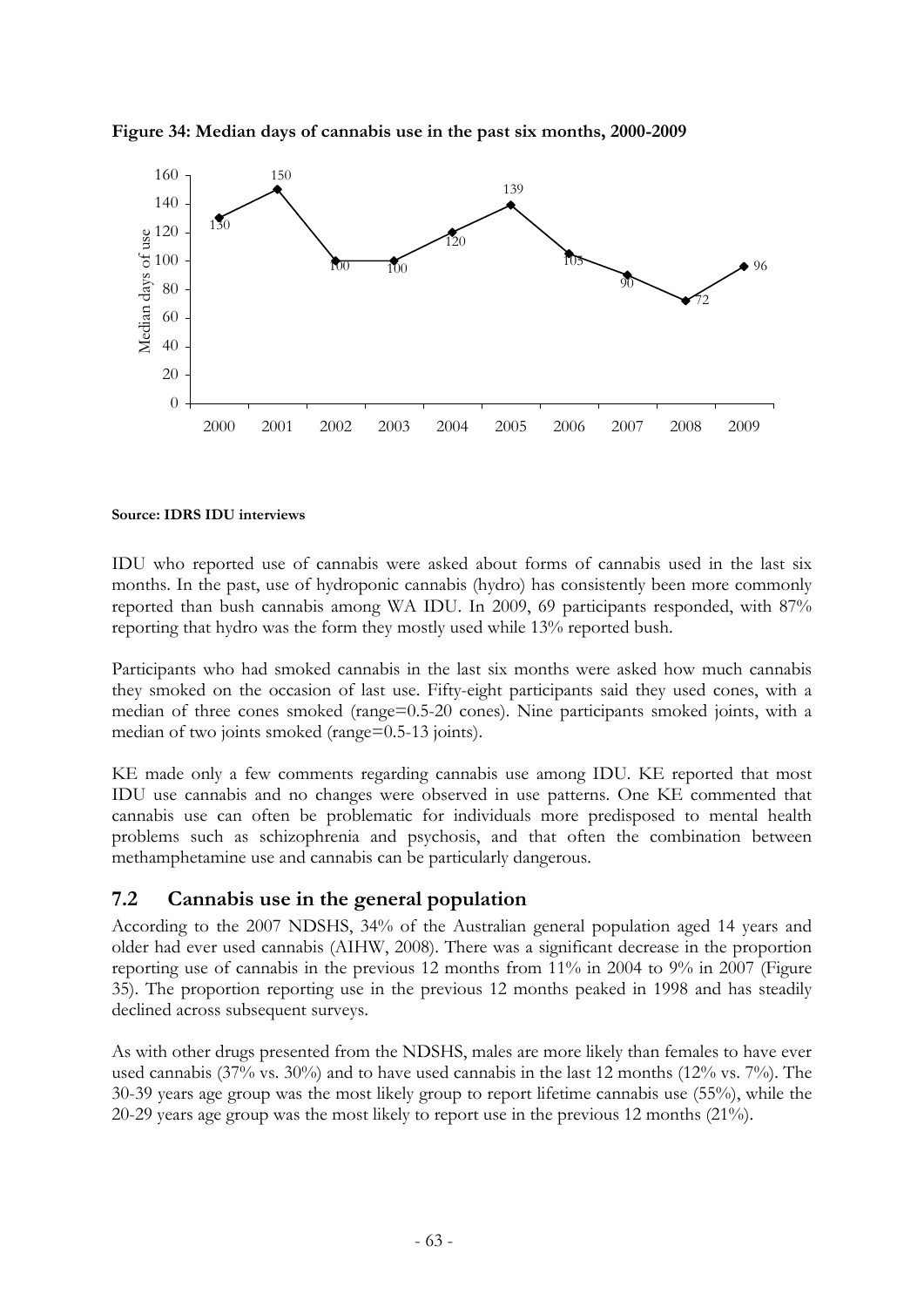



### **Source**: **NDSHS 1993-2007**

### **7.3 Price**

IDU were asked to report on the current price of cannabis and how much they paid at their most recent purchase.

### *Hydro*

Prices paid at last purchase are shown in Table 12. The greatest number of participants  $(n=30)$ reported on the last price paid for one ounce of hydro, which had a median price of \$350 (range=\$250-\$400). Eighteen participants reported on the price of one gram of hydro, with a median of \$25 (range=\$20-\$30) and 17 participants reported on the price of one half ounce of hydro, with a median of \$150 (range=\$110-\$200). These prices were comparable to those reported last year.

### *Bush*

Only a few participants reported on price at last purchase of bush (Table 14). Twelve participants reported on the current price of one ounce of bush, which had a median price of \$290 (range=\$250-\$350). Five participants reported on the price of one 'bag' of bush, with a median of \$25 (range=\$25-\$50) and five participants also reported on the price of one half of an ounce of bush, with a median of \$125 (range=\$110-\$200). However, caution must be exercised in interpreting this difference given the small number of participants who responded.

Three participants reported on the price of hash or hash oil in 2009, the median price for a gram was \$75 (range=\$55-\$300).

| Amount     | Median price* | Range     | Number of purchasers* |
|------------|---------------|-----------|-----------------------|
| Hydro      |               |           |                       |
| Gram       | 25(25)        | $20 - 30$ | 18(11)                |
| Half Ounce | 150(150)      | 110-200   | 17(5)                 |
| Ounce      | 350 (350)     | 250-400   | 30(9)                 |

### **Table 14: Price of most recent cannabis purchases by IDU participants, 2009**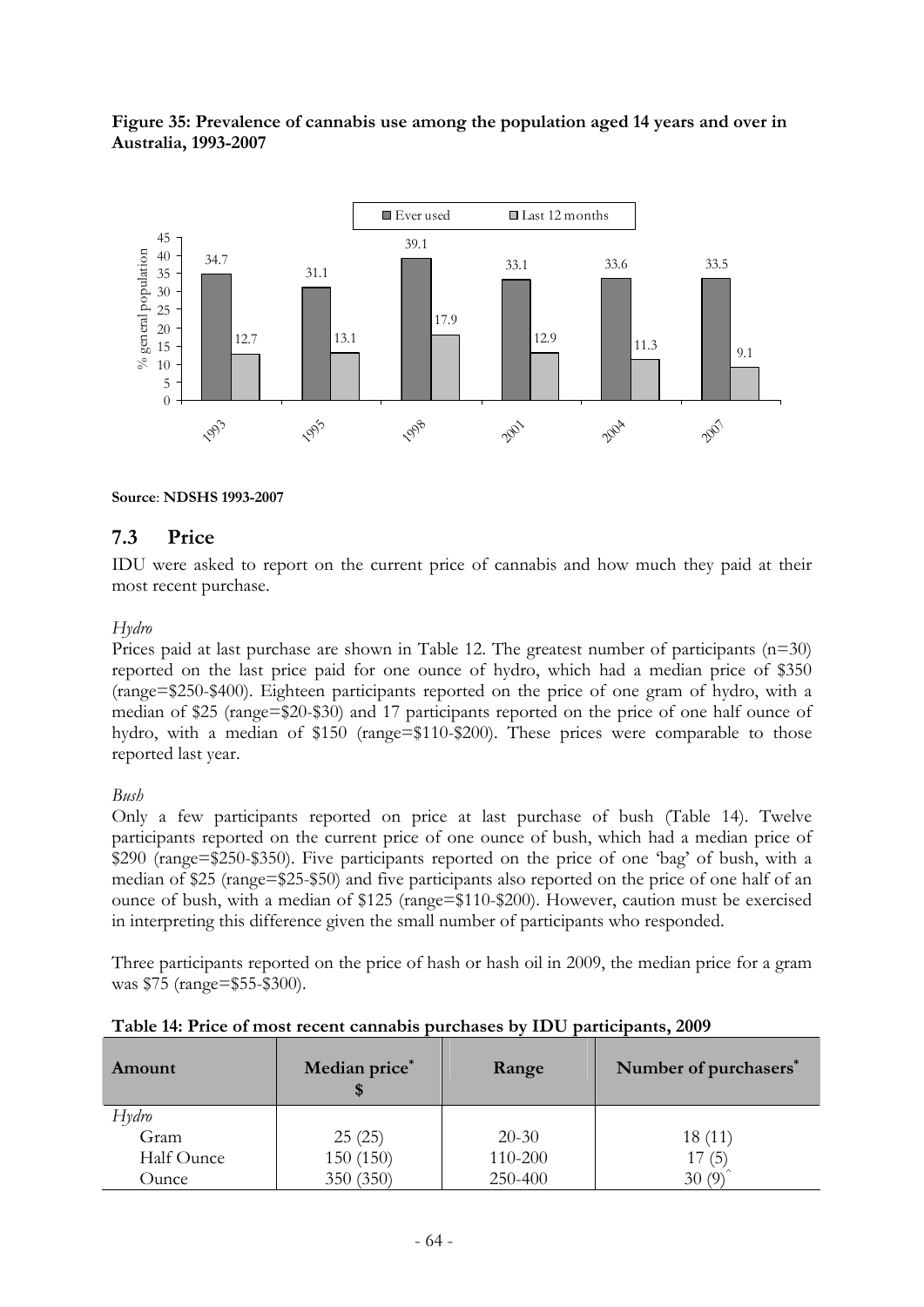| Bush       |           |           |                             |
|------------|-----------|-----------|-----------------------------|
| Gram       | 25(28)    | $20 - 25$ | $\overline{4}$<br>└         |
| Half Ounce | 125 (130) | 110-200   | $5(3)^{^{\degree}}$         |
| Ounce      | 290(200)  | 250-350   | 12. $(2)^{^{\circ}}$<br>1/2 |

**Source: IDRS IDU interviews** 

\* 2008 median prices are in brackets

 $\hat{\ }$  Based on small ( $\leq$ 10) purchases

The median price of one ounce of cannabis as reported by IDU across IDRS surveys is presented in Figure 36. Hydro has consistently been more expensive than bush across time. In previous sample years, the price of bush has remained relatively stable; however, the median price for an ounce of bush cannabis increased since 2008. Conversely, it appears that the price of hydro is stabilising.

**Figure 36: Median prices of cannabis estimated from IDU participant purchases, 2000- 2009** 



#### **Source: IDRS IDU interviews**

Note: No distinction was made between cannabis forms prior to 2003.

With regard to any change in the price of cannabis over the last six months, 44 participants responded regarding hydro and 22 reported on bush. Regarding the price of hydro, 48% reported it as increasing and 46% reported it as stable. For bush, 68% reported the price as stable and 23% reported it as increasing.

### **7.4 Availability**

IDU were asked about the current availability of cannabis and any perceived changes in availability over the last six months (Table 15).

### *Hydro*

In 2009, just less than two-thirds (61%) of participants who commented reported current availability of hydro as easy, while approximately one-quarter (27%) rated it as very easy these findings were not significantly different to 2008. Nine percent rated current availability as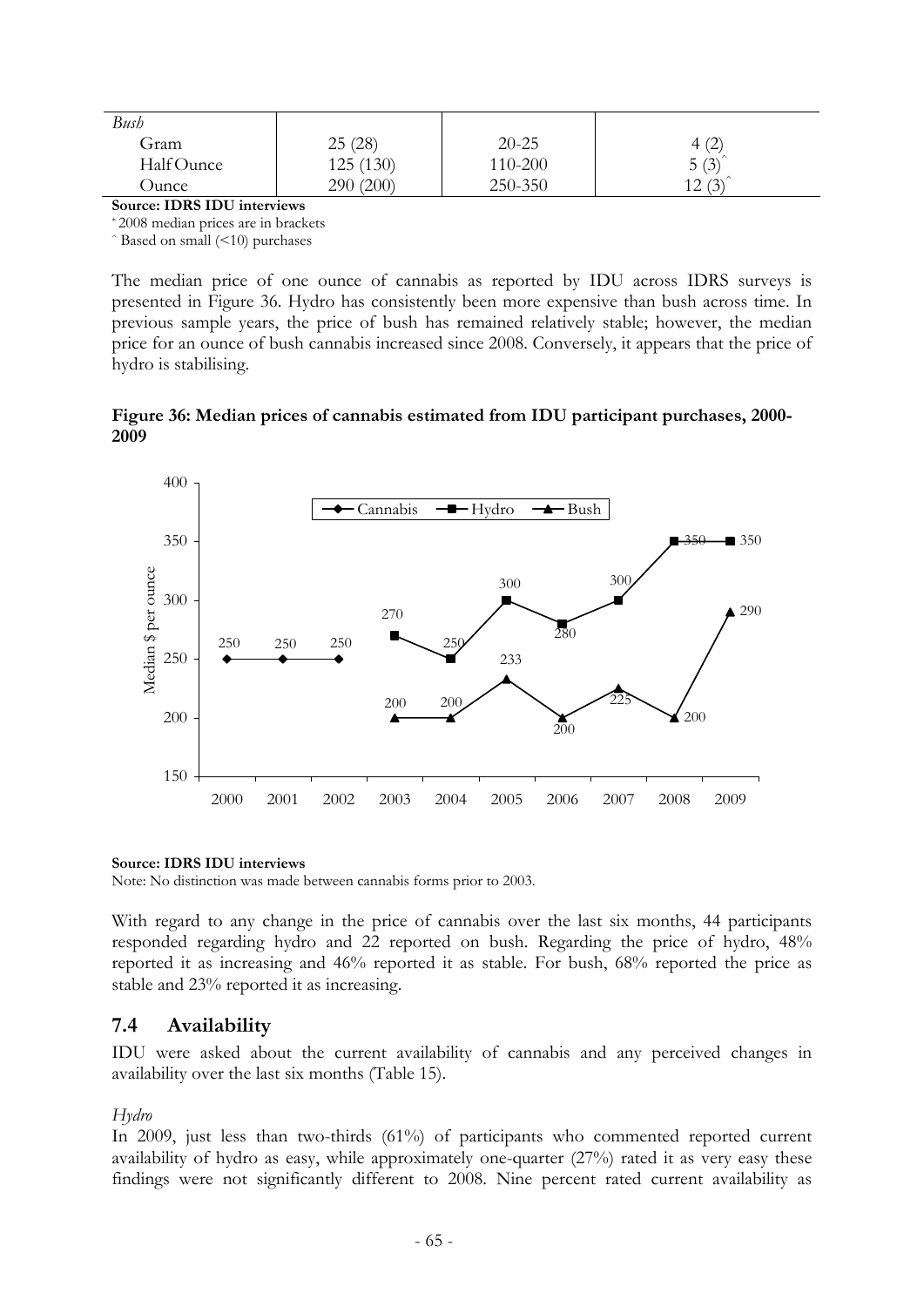difficult and 2% as very difficult. With regard to availability over the last six months, 73% rated it as stable which was significantly greater than 59% reporting in 2008. There was a decrease in the proportion rating it as easier from 15% in 2008 to 5% in 2009.

### *Bush*

In 2009, more than half (64%) of those who commented reported current availability of bush as easy. Equal proportions of 18% each rated current availability as very easy and difficult, while no respondents reporting current availability as very difficult. With regard to availability over the last six months, 62% rated it as stable, while almost one-fifth (19%) rated it as more difficult both findings were comparable to last year (54% and 17% respectively). Fourteen percent said that it had fluctuated, which was significantly greater than last year (4%) (95%CI 0.02, 0.18). Five percent reported that availability had become easier, decreasing from 25% in 2008 (95%CI 0.10, 0.29). These findings suggest that there is a perceived decrease in availability of bush cannabis and that an increase in market fluctuations have been occurring in the last six months preceding interview.

| Current availability                               | Hydro        |                | <b>Bush</b>    |                |
|----------------------------------------------------|--------------|----------------|----------------|----------------|
|                                                    | 2008 (N=100) | $2009(N=100)$  | $2008$ (N=100) | $2009$ (N=100) |
| Did not respond <sup>*</sup> $(^{0}/_{0})$         | 60           | 66             | 76             | 78             |
| Did respond $(\%)$                                 | 40           | 44             | 24             | 22             |
| Of those who responded:                            |              |                |                |                |
| Very easy $(\%)$                                   | 25           | 27             | 25             | 18             |
| Easy $(\%)$                                        | 53           | 61             | 46             | 64             |
| Difficult $(\% )$                                  | 15           | 9              | 25             | 18             |
| Very difficult (%)                                 | 5            | $\overline{2}$ | 4              | $\theta$       |
| Don't know $(\%)$                                  | 3            | $\theta$       | $\theta$       | $\theta$       |
| Availability change<br>over the last six<br>months |              |                |                |                |
| Did not respond <sup>*</sup> $(\%)$                | 61           | 66             | 76             | 79             |
| Did respond $(\%)$                                 | 39           | 44             | 24             | 21             |
| Of those who responded:                            |              |                |                |                |
| More difficult $(\%)$                              | 10           | 5              | 17             | 19             |
| Stable $(\%)$                                      | 59           | 73             | 54             | 62             |
| Easier $(\%)$                                      | 15           | 5              | 25             | 5              |
| Fluctuates $(\%)$                                  | 13           | 18             | 4              | 14             |
| Don't know $(\%)$                                  | 3            | $\theta$       | $\theta$       | $\theta$       |

**Table 15: Participants' reports of cannabis availability in the past six months, 2008-2009** 

**Source: IDRS IDU interviews** 

\* 'Did not respond' refers to participants who did not feel confident enough in their knowledge of the market to respond to survey items

^ 'Don't know' refers to participants who were able to respond to survey items on price and/or purity, but had not had enough contact with users/dealers to respond to items concerning availability

Figure 37 presents the proportion of IDU who commented that rated current availability of cannabis as very easy. It is evident that ratings of bush as very easy have been fluctuating over time but more recently gradually decreasing in very easy availability. In contrast, ratings of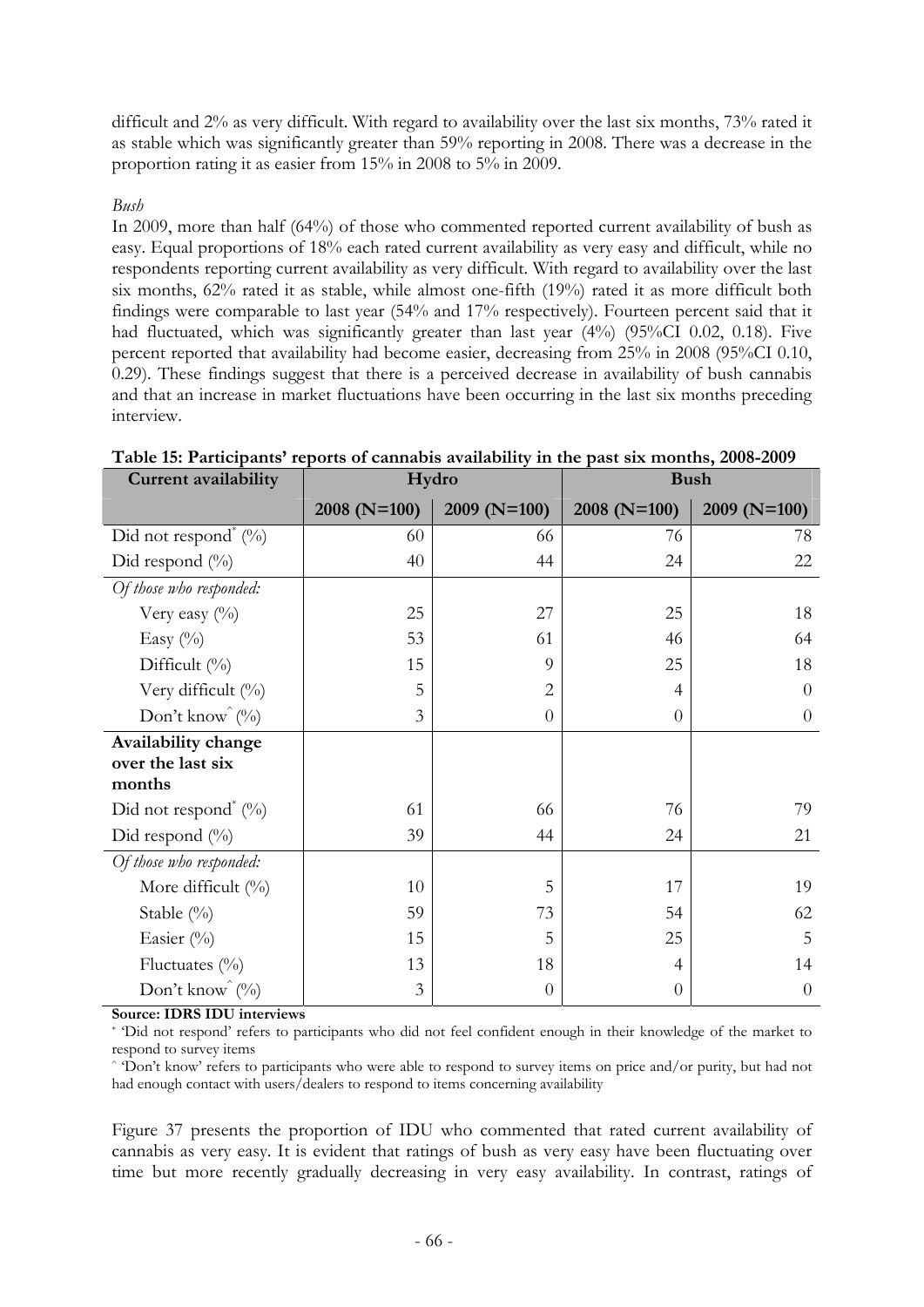hydroponic cannabis as very easy have steadily decreased over time indicating that it is becoming less easily accessible.



**Figure 37: Participant reports of current cannabis availability as very easy, 2000-2009** 

#### **Source: IDRS IDU interviews**

Note: A distinction between hydro and bush cannabis was introduced in 2004; prior to this time, survey items referred to any form of cannabis.

Of the 41 IDU responding to questions about who was the last person they obtained hydro from, 59% indicated that it came from friends which was also the most common response in previous years. Other common responses were known dealers, nominated by 20%, and acquaintances (15%). The most common location for last obtaining cannabis was friends' homes nominated by 27%, followed by home delivery by 22%. Also common were street markets (17%) and dealers' homes (15%).

There were 21 IDU who provided information concerning where they last obtained bush cannabis from. As with hydro, the most common last source was friends nominated by 67%, followed by acquaintances nominated by 14% and known dealers and unknown dealers, each nominated by 10%. The most common last location for scoring was home delivery nominated by 33%. This was followed by friends' homes (24%), dealers' homes (14%) and street markets (14%). Smaller proportions nominated acquaintances' houses (10%) and at an agreed public location  $(5\%)$ .

Figure 38 shows the number of cannabis and cannabis resin seizures by ACS from July 2003 to June 2009. The total number of cannabis importations intercepted at the Australian border has fluctuated during this period, but there is evidence of an overall increase in seizures. Seizures of cannabis resin have remained consistently low. The most common form of cannabis seized by ACS is cannabis seed. The total number of cannabis seizures for 2008/09 was 971 and the total number of cannabis resin seizures was 73.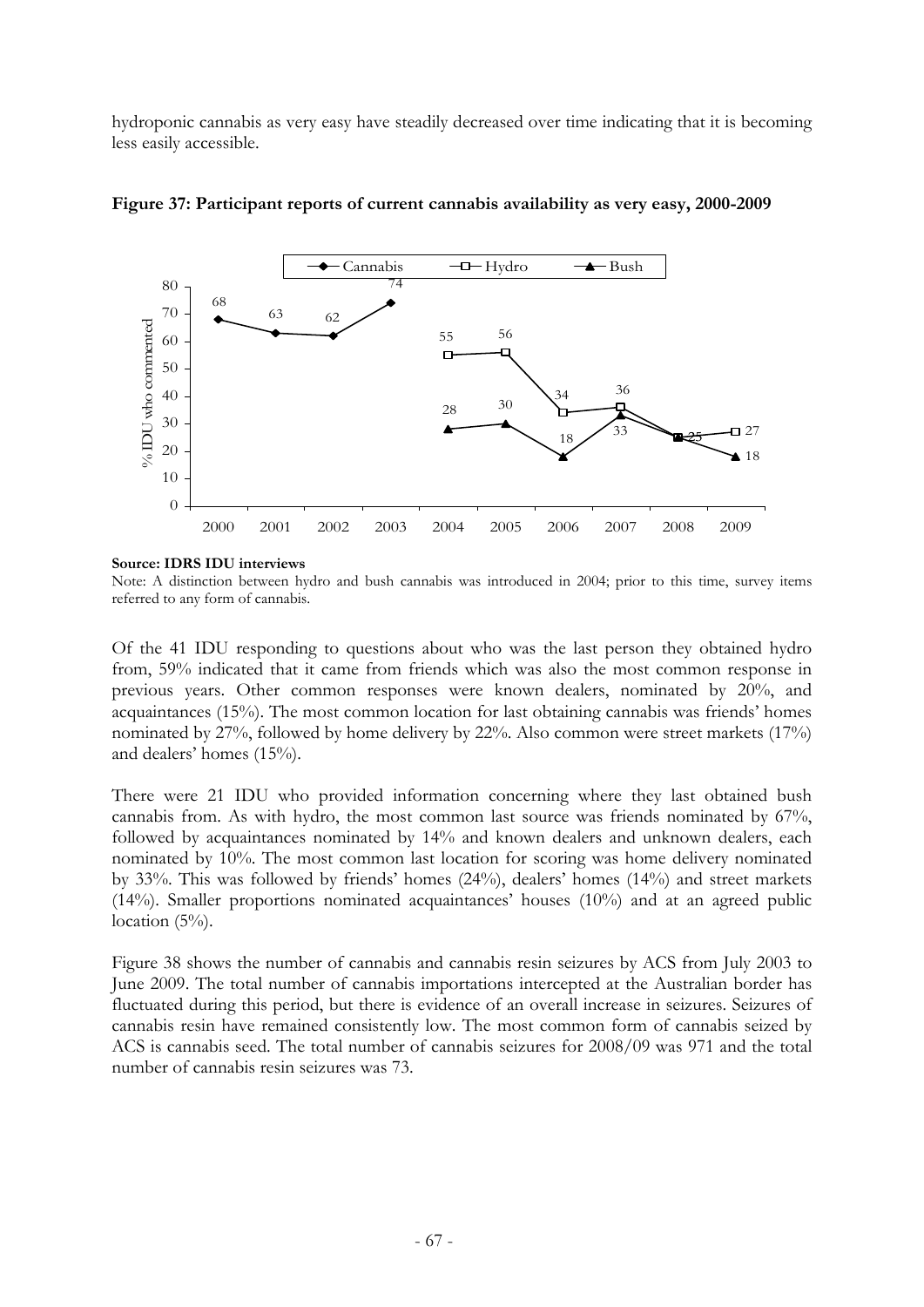**Figure 38: Number of cannabis seizures by ACS, 2003/04-2008/09** 



#### **Source**: **ACS**

Figure 39 presents the total number and combined weight of cannabis seizures made by WAPS and AFP in WA from 2002/03 to 2006/08. The number of seizures increased from 2002/03 to 2004/05 and has since stabilised. The weight of seizures increased sharply from 2002/03 to 2003/04, but has since decreased and stabilised. In 2007/08, WAPS and AFP made 8,496 cannabis seizures in WA with a weight of 302,696 grams.







### **7.5 Potency**

IDU were asked about the current potency of cannabis and any change in potency over the last six months (Table 16). Fort-two IDU commented on hydro, with the majority (69%) nominating current potency as high, followed by 21% nominating it as medium. With regard to changes in potency over the last six months, three-quarters (75%) reported potency as stable. Smaller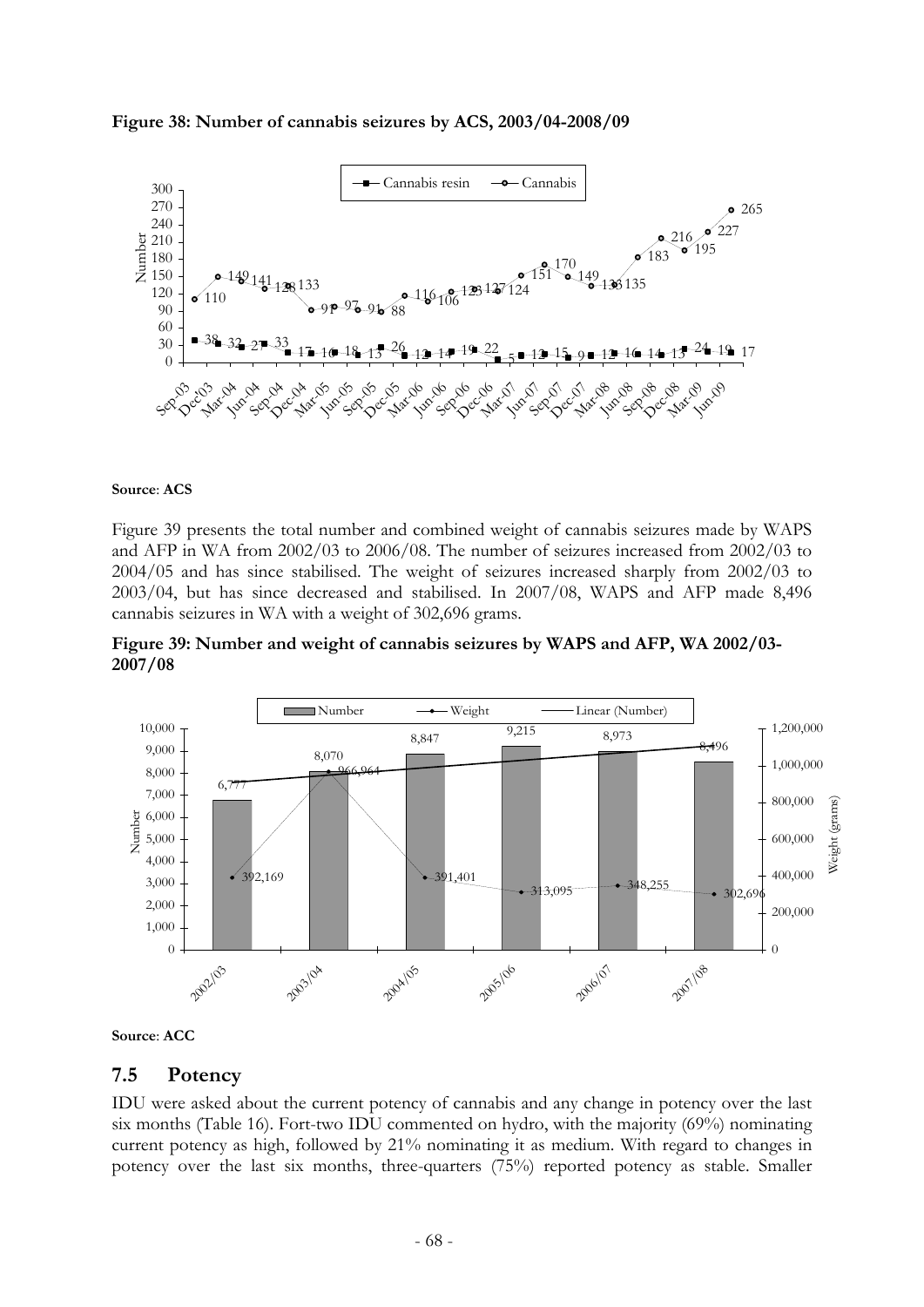proportions reported it as fluctuating  $(13\%)$ , increasing  $(10\%)$  and decreasing  $(3\%)$ , which were all comparable to last year.

Twenty-two IDU responded for bush cannabis, with the majority (55%) nominated current potency as medium, this was followed by 32% nominating current potency of bush as high, both these findings were comparable to last year. Smaller proportions nominated bush purity as low (9%) compared to last year (21%) (95%CI 0.02, 0.22) and only 5% said that bush purity had fluctuated. With regard to changes in potency of bush over the last six months, three-quarters (75%) rated it as stable. Smaller proportions rated it as decreasing (15%) and fluctuating (10%).

| <b>Current potency</b>                     | $\ddotsc$ of $\ddotsc$ of $\ddotsc$ $\ddotsc$<br>Hydro | PORTIC'S HOOD HOOD | <b>Bush</b>   |                |
|--------------------------------------------|--------------------------------------------------------|--------------------|---------------|----------------|
|                                            | $2008$ (N=100)                                         | $2009(N=100)$      | $2008(N=100)$ | $2009$ (N=100) |
| Did not respond <sup>*</sup> $(^{0}/_{0})$ | 60                                                     | 58                 | 76            | 78             |
| Did respond $(\%)$                         | 40                                                     | 42                 | 24            | 22             |
| Of those who responded:                    |                                                        |                    |               |                |
| High $(\%)$                                | 60                                                     | 69                 | 21            | 32             |
| Medium $(\%)$                              | 28                                                     | 21                 | 58            | 55             |
| Low $(^{0}_{0})$                           | 5                                                      | $\Omega$           | 21            | 9              |
| Fluctuates $(\%)$                          | 5                                                      | 10                 | $\Omega$      | 5              |
| Don't know $\hat{v}_0$                     | 3                                                      | $\theta$           | $\Omega$      | $\Omega$       |
| Potency change over                        |                                                        |                    |               |                |
| the last six months                        |                                                        |                    |               |                |
| Did not respond <sup>*</sup> $(\%)$        | 60                                                     | 60                 | 76            | 80             |
| Did respond $(\%)$                         | 40                                                     | 40                 | 24            | 20             |
| Of those who responded:                    |                                                        |                    |               |                |
| Increasing (%)                             | 10                                                     | 10                 | 13            | $\Omega$       |
| Stable (%)                                 | 65                                                     | 75                 | 54            | 75             |
| Decreasing (%)                             | 10                                                     | 3                  | 17            | 15             |
| Fluctuating (%)                            | 13                                                     | 13                 | 17            | 10             |
| Don't know<br>(0/0)<br>TDDQTDTI            | 3                                                      | $\overline{0}$     | $\Omega$      | $\Omega$       |

**Table 16: IDU estimates of cannabis potency 2008-2009** 

**Source: IDRS IDU interviews** 

Figure 40 presents the proportion of IDU who commented that rated current cannabis potency as high across IDRS surveys. It is evident that more recent ratings of hydro potency as high have been stable, with a slight decrease in 2008. Ratings for bush show greater variation with a range of 16%-32% of participants rating its current potency as high across years. The proportion of the sample reporting current bush purity as high (32%) was the greatest since data collection for bush cannabis began.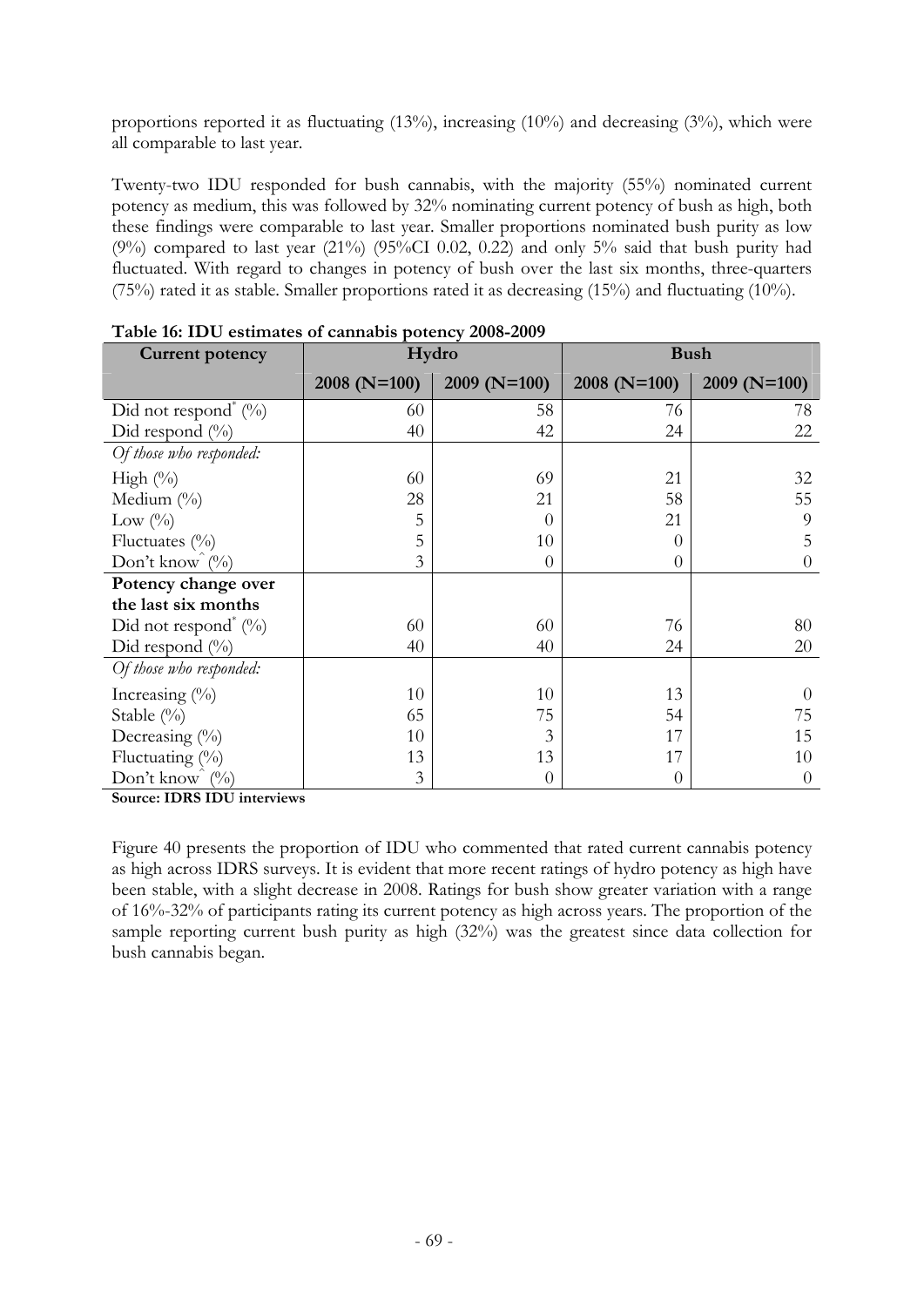

**Figure 40: Participant reports of current cannabis potency as high, 2000-2009** 

#### **Source: IDRS IDU interviews**

Note: A distinction between hydro and bush cannabis was introduced in 2004; prior to this time, survey items referred to any form of cannabis.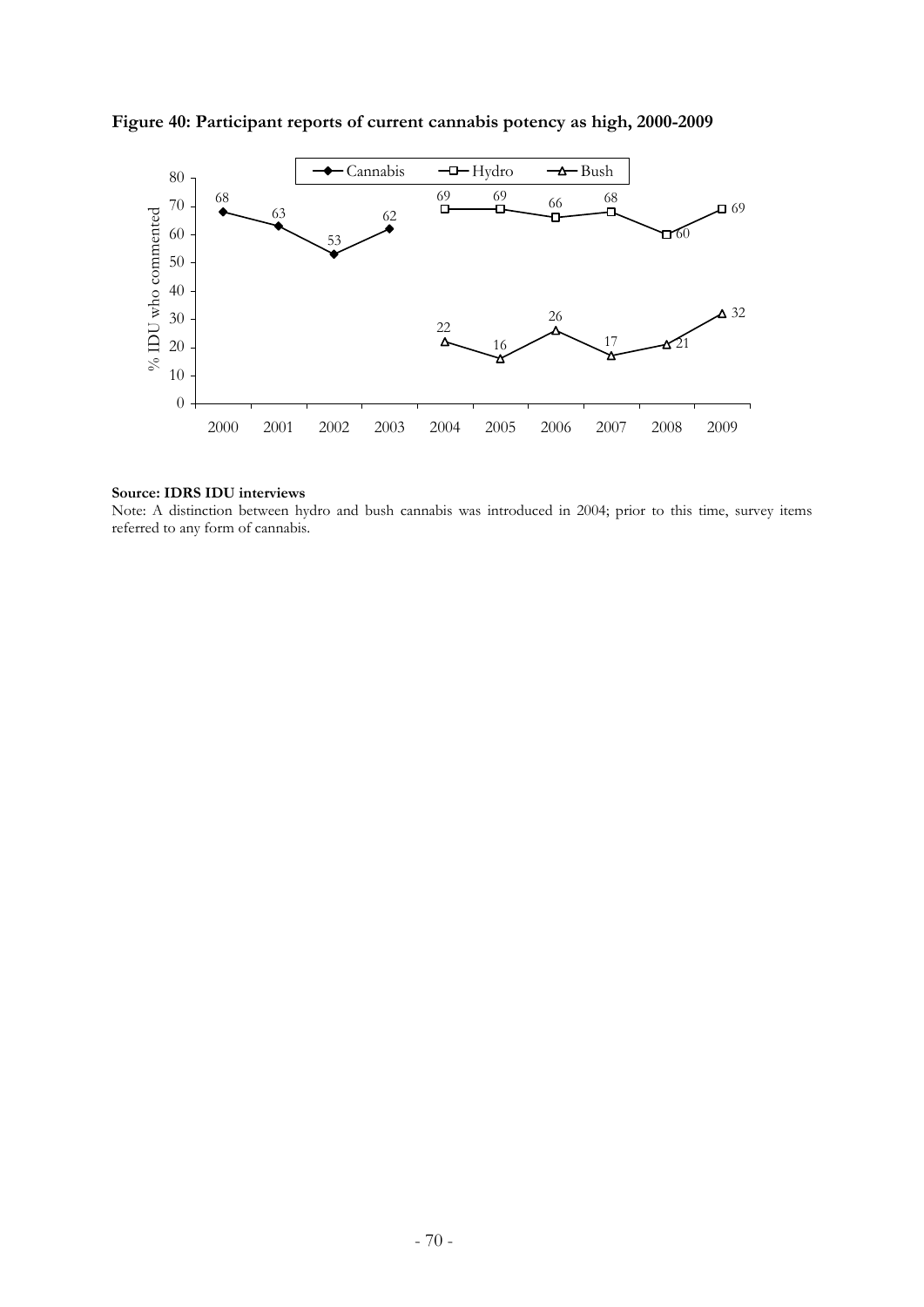# **7.6 Summary of cannabis trends**

- Similar to previous years, the vast majority of IDU (96%) reported lifetime use of cannabis.
- Recent use of cannabis was not significantly different to last year: 72% in 2009 and 63% in 2008. While frequency of use among recent cannabis users increased from an average of 86 days in 2008 to 105 days in 2009, the number if participants reporting daily use of cannabis also significantly increased from 22% to 45% in 2009.
- The reported price of hydro was comparable to last year, with the median price for an ounce being \$350 in both 2008 and 2009. The median price of one ounce of bush increased from last year, with a median price of \$200 in 2008 compared to \$290 in 2009.
- Current availability was rated as very easy or easy by 88% in 2009 (78% in 2008) for hydro and by 82% in 2009 (71% in 2008) for bush.
- Current potency of hydro was rated as high by 69% of those who responded in 2009 (60% in 2008). Current potency of bush was rated as medium by 55% of those who responded in 2009 (58% in 2008).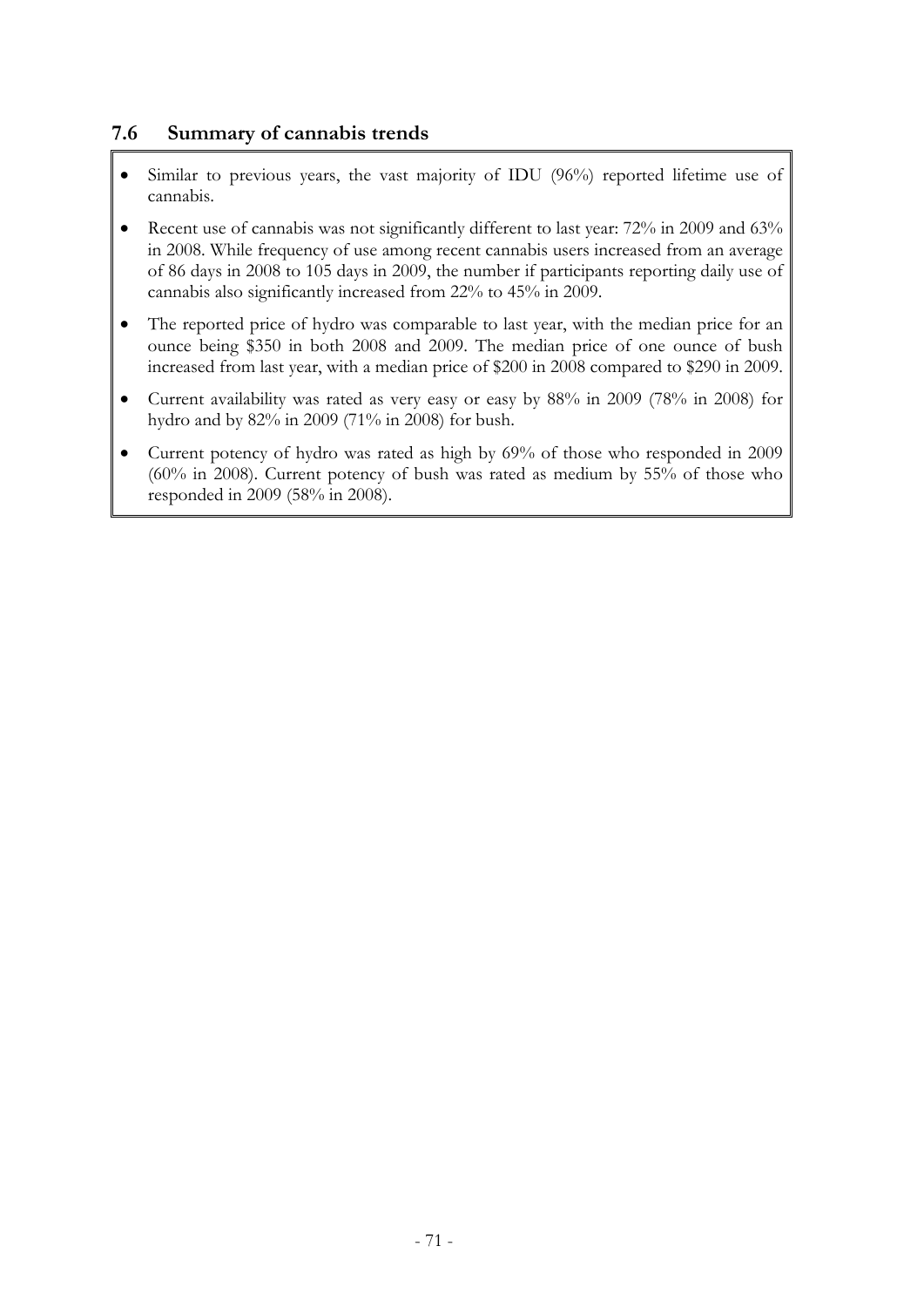# **8. OPIOIDS**

The IDRS monitors illicit (non-prescribed) use patterns and market characteristics of opioid pharmaceutical medications. This includes those typically prescribed for opioid substitution treatment (i.e. methadone, buprehorphine, buprenorphine-naloxone) and for pain relief (i.e. morphine, oxycodone). For information on data relating to licit use of methadone, buprenorphine and buprenorphine-naloxone, please see section 10.3, Drug Treatment.

# **8.1 Illicit use of methadone**

Methadone is prescribed for the treatment of opioid dependence and is usually administered in syrup form or, less commonly, as tablets, called Physeptone.

# **8.1.1 Use patterns**

Lifetime illicit use of methadone was reported by 36% of IDU; of these 47% reported ever injecting and 61% reported ever swallowing illicit methadone. The proportion reporting illicit use of methadone in the last six months was 10% in 2009, not significantly different to the 14% in 2008. Of these participants, 70% reported injecting and 20% reported swallowing in the last six months. Days of use ranged from one to 24, with two median days use. There was a significant decrease in mean days of use from 18 in 2008 to five in 2009 ( $t=$ -5.147,  $df=8$ ,  $p=$ .001). Mean days of injection in the last six months also significantly decreased from 23 in 2008 to six in 2009  $(t=-5.385, df=6, p=.002)$ .

Lifetime illicit use of physeptone was reported by 21% of IDU; of these, 67% reported ever injecting and 43% reported ever swallowing. The proportion reporting illicit use of physeptone in the last six months was 5% which was not significantly different to the 7% in 2008. Of these participants, 80% reported injecting and no participants reported swallowing in the last six months. Days of use ranged from one to two days, with a median of two days used. Mean days of use was approximately two  $-a$  significant decrease from eight days in 2008 (t=-25, df=3, p=.000). Mean days of injection also significantly decreased from 13 days in 2008 compared to approximately two in 2009 (t=-45.00, df=3,  $p=000$ ).

In 2009, IDU were asked about the reasons for illicitly using methadone and four IDU responded. The most commonly reported reason was as a substitute for heroin/opiates (n=4). Three participants also nominated self treatment as a reason for illicitly using methadone.

## **8.1.2 Market characteristics**

Price data per ml of methadone syrup were not commonly provided by IDU in 2009, as in previous years. Of the four participants who provided information, the illicit price of methadone was reported to be approximately \$1.00 per one millilitre, which reflects the findings of previous years. Two of these four participants reported changes in methadone price to be stable (50%), the remaining two participants reported that they didn't know. No participants reported on the illicit price of 5mg or 10mg physeptone tablets.

There were three participants also reported on the availability of illicitly obtained methadone. Current availability was rated by two participants as very easy and by one participant as difficult. Availability over the last six months was rated by two participants as stable and one participant as more difficult.

Of the four participants who reported that they illicitly bought methadone in the last six months, three nominated friends as the source and the remaining participant nominated acquaintances.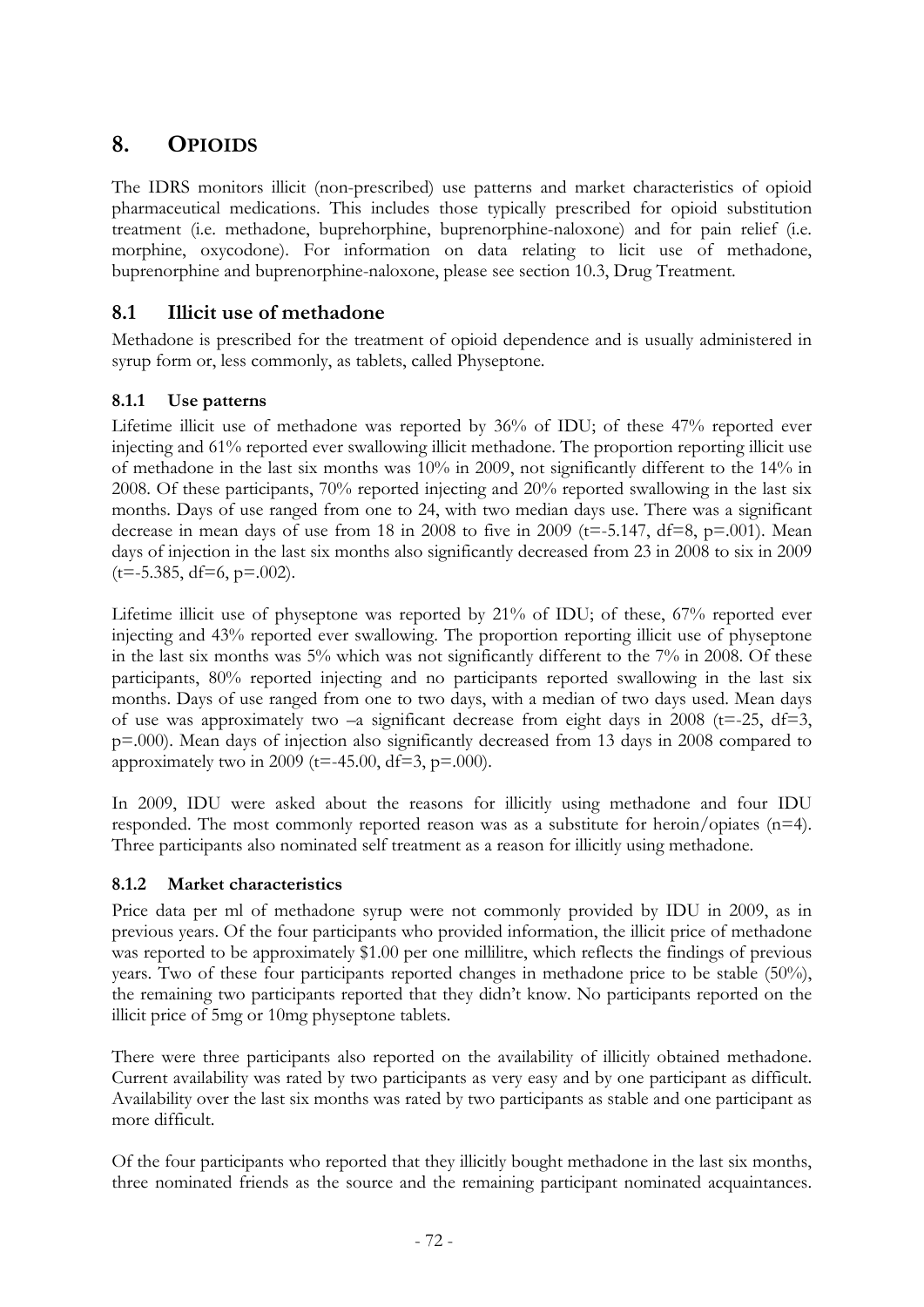There were four participants who reported on last location for illicitly sourcing methadone, two nominated friends' homes, one nominated home delivery and one nominated an agreed public location.

# **8.2 Use of illicit buprenorphine**

Buprenorphine is sold under the brand name of Subutex and buprenorphine-naloxone as Suboxone.

# **8.2.1 Use patterns**

Lifetime illicit use of Subutex was reported by 36% of IDU; 34% reported ever injecting and 8% reported ever swallowing. Illicit use in the last six months was reported by 16%, which was not significantly different to 18% reported in 2008. Of these participants, all reported injecting which was not significantly different to 2008 (89%) and 19% reported swallowing in the last six months, which significantly decreased from 50% in 2008. Days of use ranged from one to 120, with a median of 11 days, which was significantly greater than six days in 2008. The mean number of days of use was 23 days which was not significantly different to the 16 in 2008. Mean days of injection was 23 days in 2009 which was not significantly different to 17 days in 2008.

Lifetime illicit use of Suboxone was reported by 38% of IDU; 35% reported ever injecting and nine percent reported ever swallowing. Illicit use in the last six months was reported by 28%, which was significantly greater than 12% in 2008 (95%CI -0.27, -0.05). Of these participants, 96% reported injecting in the last six months. Days of use ranged from one to 180, with a median of 20 days use. Mean days of use was 50, which was not significantly different from 52 days in 2008. Mean days of injection was 40 days in 2009 which was not significantly different to the 36 days in 2008.

In 2009, IDU were asked about the reasons for illicitly using Subutex and seven participants responded. The most commonly reported reasons were self treatment (n=4), being away from home (n=3) and as a substitute for heroin/opiates (n=2). Reasons for illicit use of Suboxone were provided by 14 IDU and the most common reason was being away from home  $(n=10)$ followed by self treatment  $(n=9)$ . More than one response could be chosen for this question.

## **8.2.2 Market characteristics**

There were two participants who reported on the illicit price of 2mg Subutex, with a median of \$7.50 (range=\$5-\$10). Seven participants reported on the illicit price of 8mg Subutex, with a median of \$40 (range=\$20-\$50). Four participants reported on the illicit price of 2mg Suboxone and both reported \$15. Twelve participants reported on the illicit price of 8mg Suboxone, with a median of \$50 (range=\$35-\$50).

In 2009, seven participants reported on availability of illicitly obtained Subutex. Current availability was reported by four participants as easy, two participants as difficult and one participant as very easy. Availability over the last six months was rated by four participants as stable and by three participants as more difficult. Fourteen participants reported on availability of illicitly obtained Suboxone. Current availability was rated by nine participants as very easy, three as easy and one each as difficult and 'don't know'. Availability over the last six months was rated by 10 participants as stable, two participants as easier and one participant each as more difficult and 'don't know'.

Two KE reported as that Suboxone had replaced Subutex in WA, the use of Suboxone was increasing among IDU; these findings were observed in the currently sample. One KE reported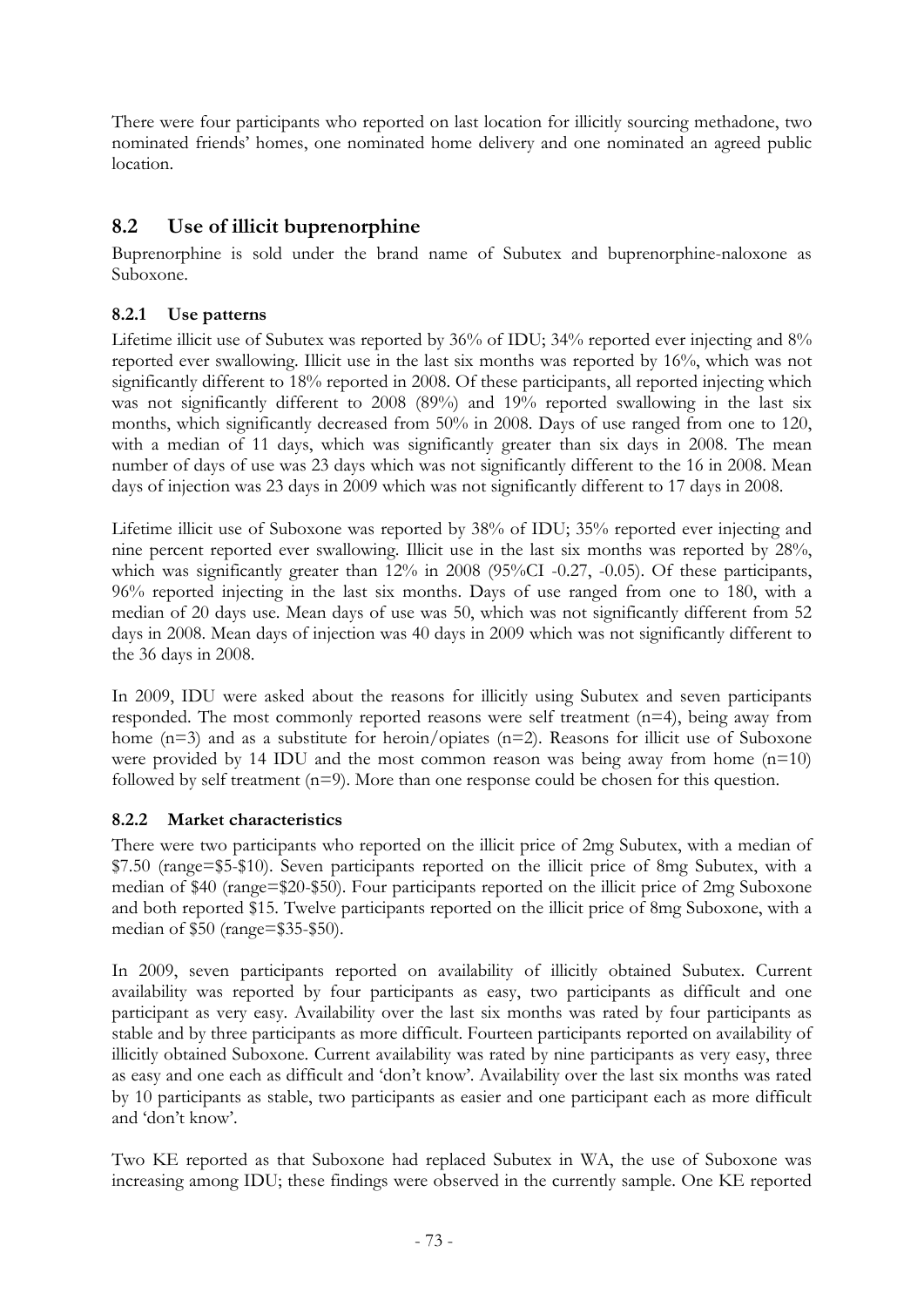that selling of pharmaceuticals, even diverted, was very common practice, often occurring inside health and treatment services.

Of those participants that reported on the source of their illicitly obtained Subutex  $(n=7)$ , five nominated friends as the last source person followed by acquaintances (n=1) and unknown dealers (n=1). Fourteen participants reported on the main way they had illicitly obtained Subuxone in the last six months. Of those participants that reported on the last source person, eight nominated friends as the source person, followed by acquaintances (n=4) and known dealers (n=2).

## **8.3 Morphine**

### **8.3.1 Use patterns**

Lifetime illicit use of morphine was reported by 71% of the 2009 IDRS sample which was not significantly different to the 58% of IDU in 2008; of the current sample, 68% reported ever injecting which was significantly greater than 50% in 2008 (95%CI -0.31, -0.04) and 9% reported ever swallowing which was not significantly different to the 13% in 2008. The proportion reporting illicit use of morphine in the last six months was 33% which was not significantly different to the 31% in 2008. Of these participants, 97% reported injecting (same proportion in 2008) and 6% reported swallowing in the last six months which was significantly less than 42% in 2008 (95%CI 0.24, 0.46). Days of use ranged from one to 180, with a median of six days. Mean days of use was 28, which was comparable to 35 days reported in 2008. Mean days of injection was 29 days, which was again comparable to last year's average of 34 days.

Figure 41 presents the proportion of IDU who reported illicit use of morphine in the last six months and daily illicit use across IDRS surveys. It is evident that the proportion of IDU reporting illicit use of morphine has steadily decreased since 2006 but has since stabilised from 2008. The proportion reporting daily use has remained low and also stabilised in the last year.

### **Figure 41: Proportion of IDU reporting recent and daily illicit morphine use in the past six months 2001-2009**



**Source: IDRS IDU interviews**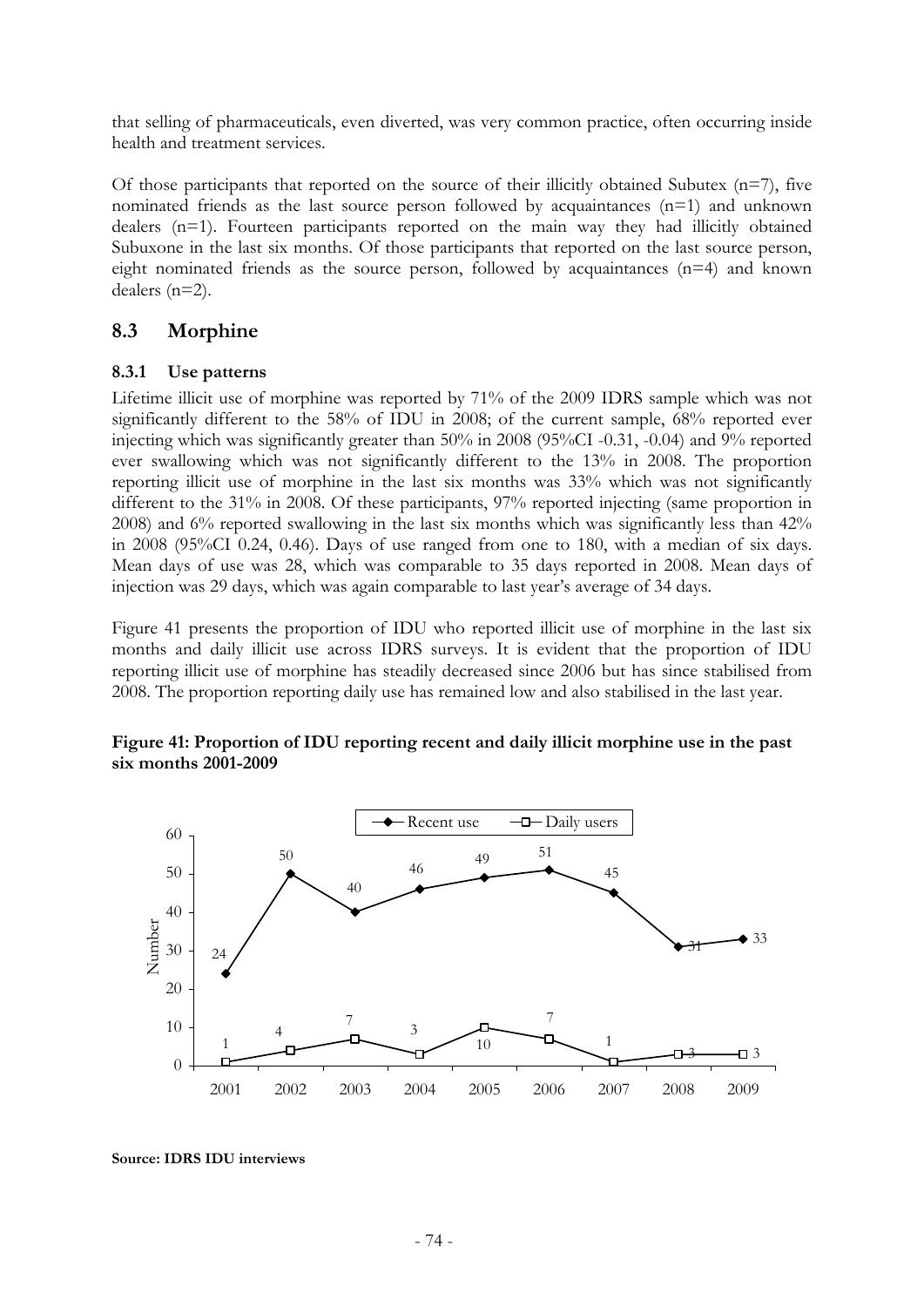Thirteen participants reported on the reasons for illicitly using morphine. The two most common reasons were self treatment (n=10) and intoxication (n=8).

Thirty-seven IDU reported any use of morphine in the last six months and of these, 89% reported illicit use was the more common type of use compared to 79% in 2008. Of these participants, MS Contin was the most common brand used, reported by 87% (n=32). This was also the most common brand reported in previous years.

# **8.3.2 Market characteristics**

As in previous years, the most commonly reported form of illicitly purchased morphine was MS Contin. Sixteen participants reported on the price of a 100mg tablet, with a median of \$50 (range=\$30-\$100). Eight participants reported on the price of 60mg, with a median of \$30 (range=\$20-\$40). Twenty-one participants reported on any perceived change in the illicit price of morphine in the last six months. Of these participants,  $67%$  rated it as stable (n=14),  $19%$  as increasing (n=4),  $10\%$  as fluctuating (n=2), and  $5\%$  didn't know (n=1).

Twenty-one participants also reported on the availability of illicitly obtained morphine in the last six months. Current availability was rated by  $38\%$  as difficult (n=8), followed by  $29\%$  as easy  $(n=6)$  and 24% as very easy  $(n=5)$  and 10% didn't know  $(n=2)$ . Availability over the last six months was rated by 57% as stable ( $n=12$ ). Nineteen percent rated it as more difficult ( $n=4$ ) and 14% said that it fluctuates ( $n=3$ ). Two of these respondents (10%) reported that they didn't know.

Twenty-one participants reported on the last source person and last location of illicitly obtained morphine. Friends were the most commonly reported source person (38%) and an agreed public location (43%) was the most commonly reported last source location.

# **8.4 Oxycodone**

## **8.4.1 Use patterns**

Lifetime illicit use of oxycodone was reported by 60% of the 2009 IDRS sample which was a significant increase from 42% in 2008 (95%CI -0.30, -0.04); 58% reported ever injecting and 7% reported ever swallowing. The proportion reporting use in the last six months was 29% in 2009 which was not significantly different to the 23% in 2008. Of these participants, 97% reported injecting compared to 100% in 2008 and 10% reported swallowing in the last six months compared to 26% in 2008. Days of use ranged from one to 180, with a median of 10 days. The mean days of use were 23, which was comparable to a mean of 24 days in 2008. Mean days of injection was 24, which was only slightly higher than a mean of 22 days in 2008.

Nineteen participants reported on the reasons for illicitly using oxycodone. The most common reasons were being away from home  $(n=11)$ , as a substitute for heroin/opiates  $(n=9)$  and self treatment (n=5).

Thirty-three participants reported any use of oxycodone in the last six months and of these, 88% reported illicit use was the most common type of use. Of those that had mostly used oxycodone illicitly, Oxycontin was the most common brand, reported by 94%. The remainder reported using generic oxycodone.

One KE reported that drug dealers are currently manipulating and preying on weak people who get prescribed pain medications, such as oxycodone. This KE reported that, often, a circle of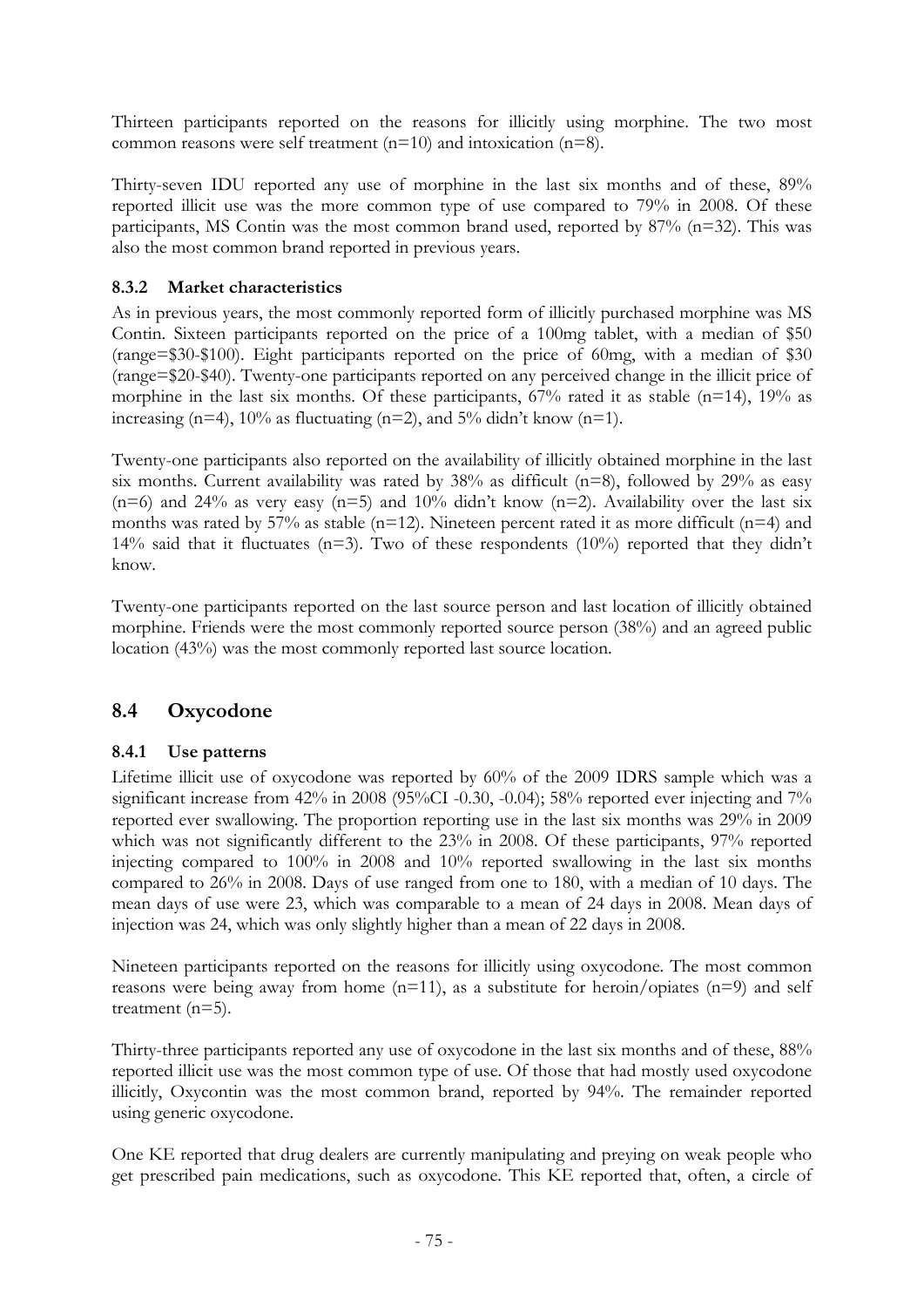IDU gets infiltrated by one main dealer who convinces IDU to exchange their prescriptions for a much lower cost drug. The dealer will then sell on the original prescriptions.

# **8.4.2 Market characteristics**

In 2009, 10 participants reported on the price of 40mg, with a median of \$30 (range=\$20-\$45). Sixteen participants reported on the price of 80mg, with a median of \$50 (range=\$40-\$100). Of the 19 participants who were able to comment on any perceived change in price over the last six months, 13 participants rated it as stable (68%), four as increasing (21%), and one each for fluctuating and 'don't know' (5% each).

Nineteen participants were able to report on the current availability of illicitly obtained oxycodone. Eleven participants reported it was easy (58%), while six reported it was difficult (32%) and two as very easy (11%). Nineteen participants were also able to report on availability over the last six months, with thirteen rating it as stable (68%), three as more difficult and fluctuating (16% each).

Eighteen participants reported on the last source person and last location for illicitly obtained oxycodone. The most common source person was friends with  $47\%$  (n=9) and the most common location was friends' homes with 26% (n=5).

# **8.5 Other opioids**

Other opioids typically refer to the use of analgesic medications, such as codeine-based preparations. Lifetime use of other opioids was reported by 25% of the 2009 IDRS sample which increased significantly from 9% in 2008 (95%CI -0.26, -0.06). Four percent reported ever injecting and 23% percent reported ever swallowing. Use in the last six months was reported by 15% which was significantly greater than the 1% recorded in 2008 (95%CI -0.22, -0.07). Of those participants who had used in the last six months  $(n=15)$ , 14 participants reported swallowing and two reported injecting other opioids in the last six months.

Figure 42 presents the proportion of IDRS samples across survey years that reported illicit use of the various opioid drugs other than heroin in the six months preceding interview. It is evident that the proportion reporting illicit use of all other opioid drugs decreased in 2008. With the exception of Suboxone, the proportions in 2008 were the lowest reported since 2004.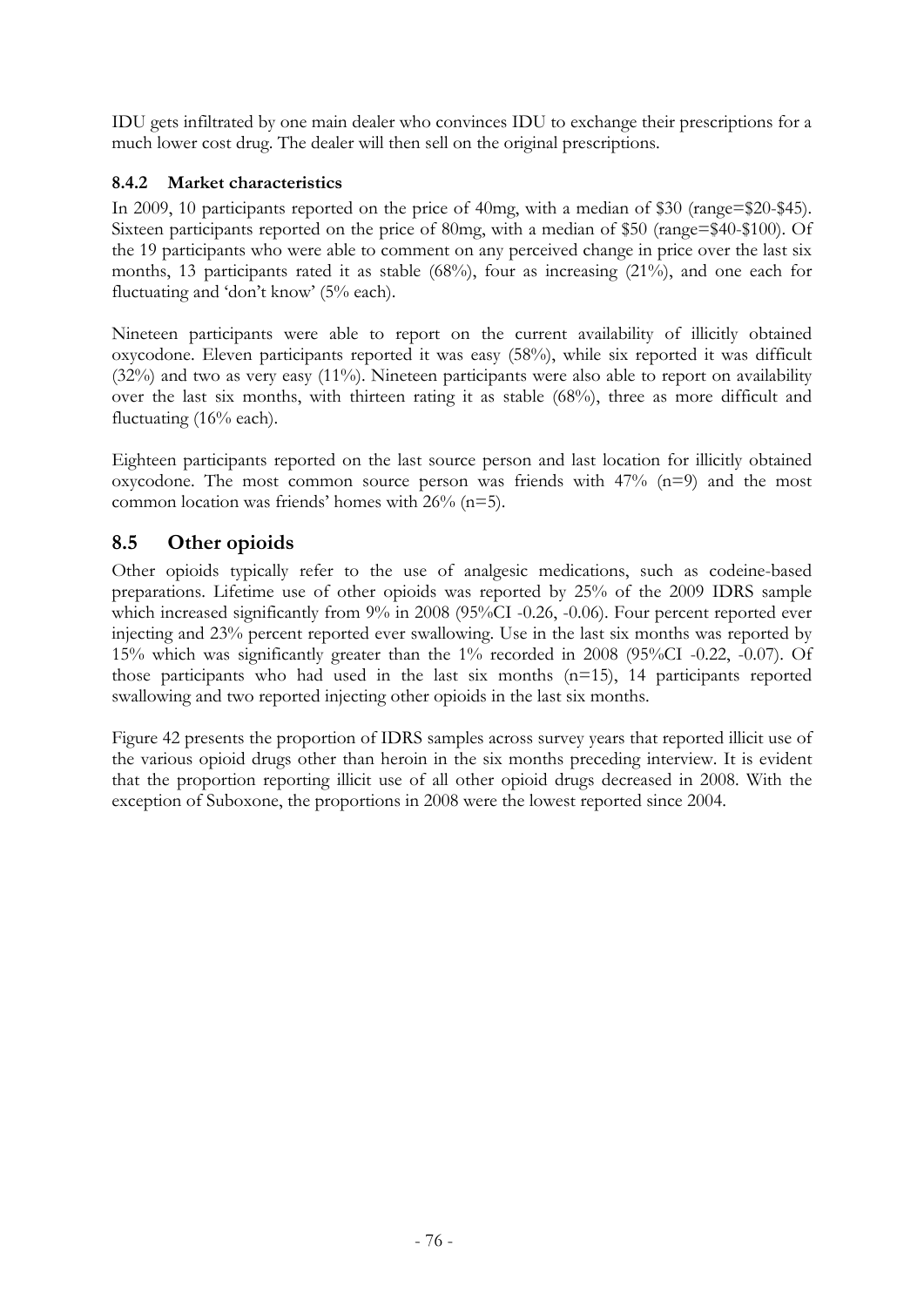



**Source: IDRS IDU interviews**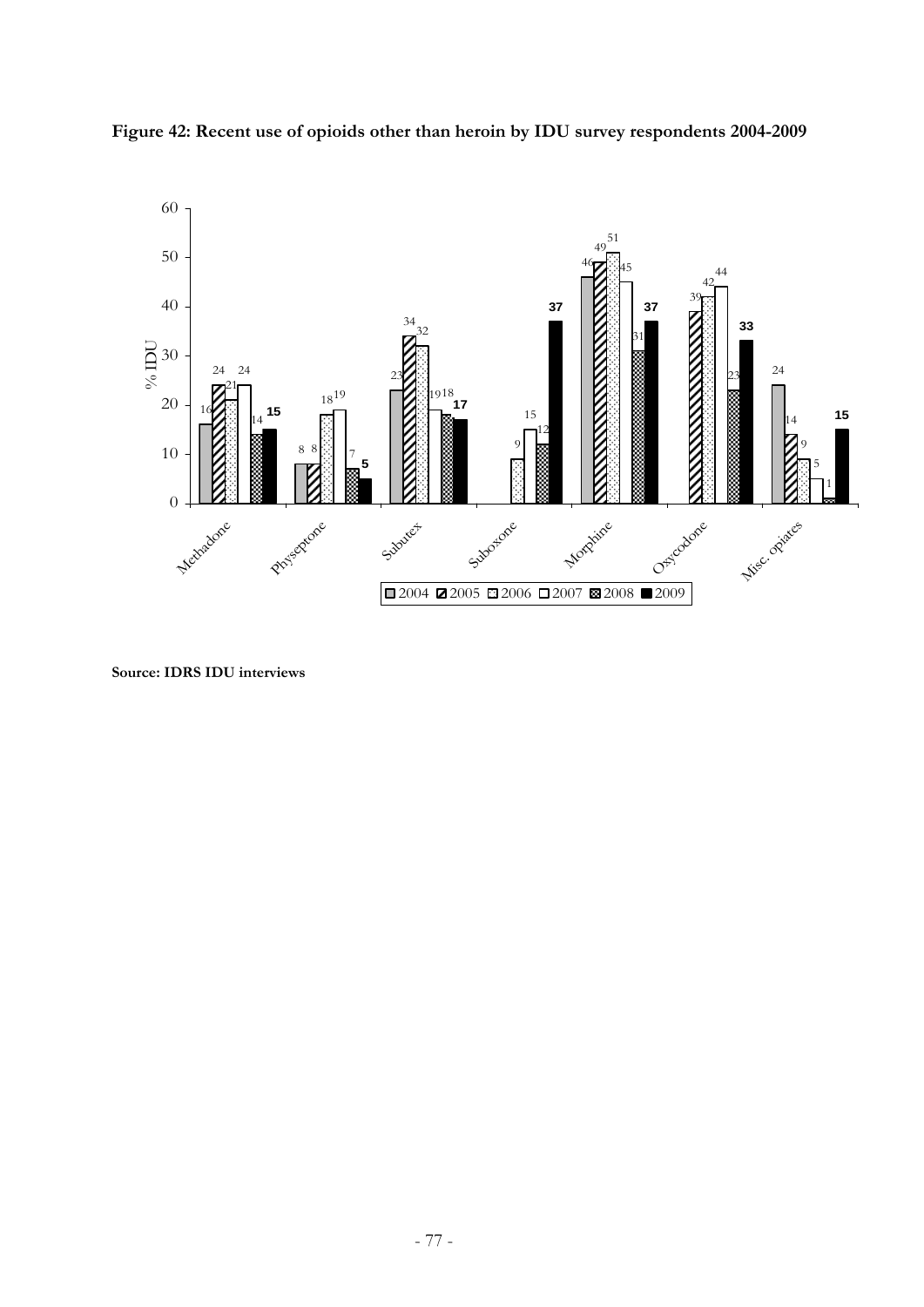# **8.6 Summary of opioid trends**

- Recent illicit use of methadone was reported by 10% of the sample in 2009, not significantly different to the 14% in 2008. However, average days of use significantly decreased from 18 days in 2008 to five days in 2009.
- Recent illicit use of physeptone was reported by 5% of the sample in 2009, not significantly different to the 7% in 2008. The average days of use decreased from eight days in 2008 to two in 2009.
- Recent illicit use of Subutex was not significantly different across the last 2 years: 16% in 2009 and 18% in 2008. In 2009 the average days of use were 23 days, not significantly different from 16 days in 2008.
- Recent illicit use of Suboxone significantly increased from 12% in 2008 to 28% in 2009, the average days of use were not significantly different across the years: 50 in 2009 and 52 days in 2008..
- Recent illicit use of morphine was reported by 33% of the sample in 2009, not significantly different to the 31% in 2008. In 2009 the average days of use were 28 , not significantly different to the 35 days in 2008.
- Recent illicit use of oxycodone not significantly different across the last 2 years: 29% in 2009 and 23% in 2008. In 2009 the average days of use were 23 days compared with: 24 days in 2008.
- In sum, recent illicit use of other opioids have remained relatively stable, except for significant increases in recent illicit use of Suboxone, and decreased prevalence and/or frequency of use of illicit methadone and physeptone.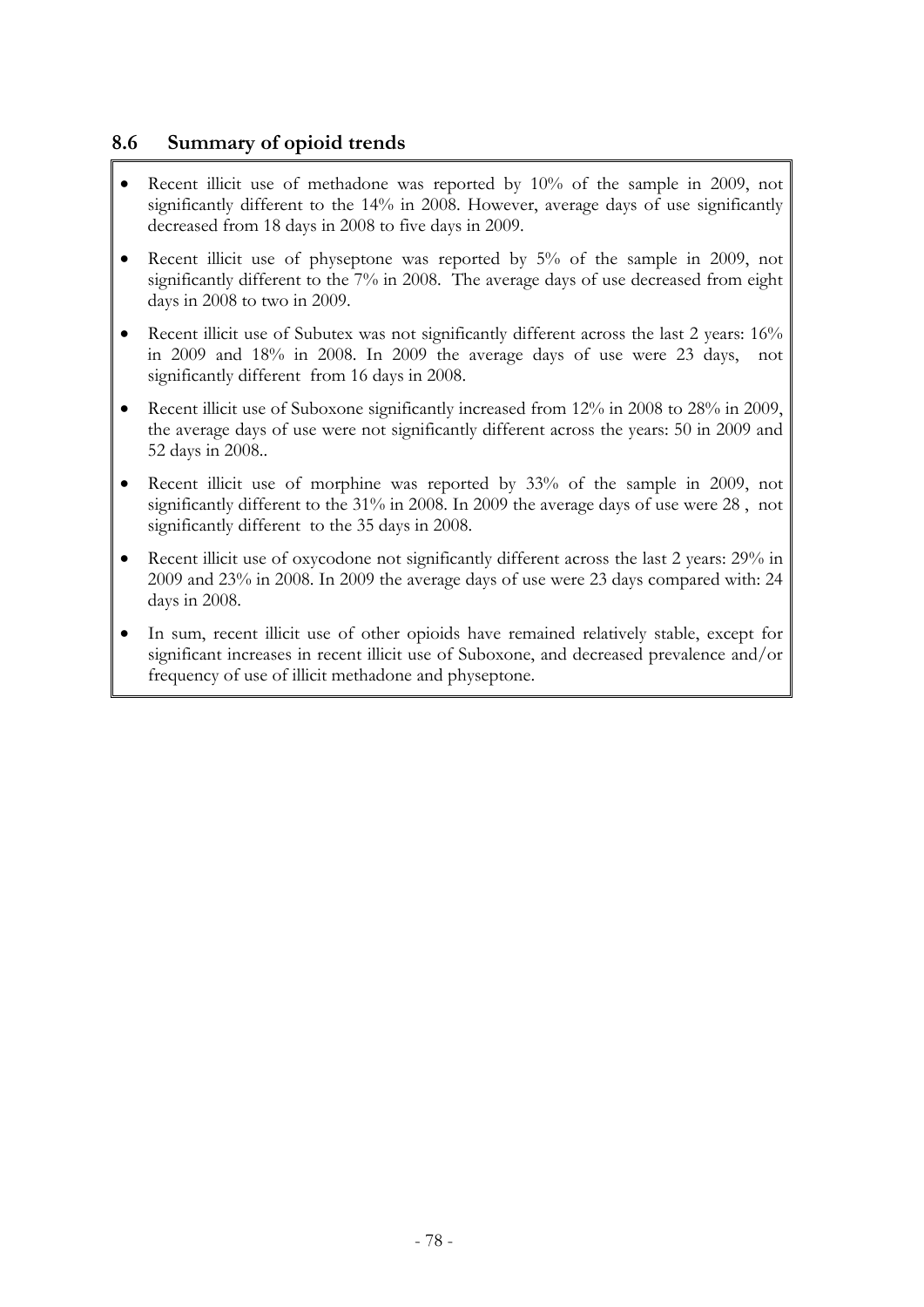# **9. OTHER DRUGS**

# **9.1 Benzodiazepines**

Lifetime use of either prescribed or illicitly obtained benzodiazepines was reported by 79% of the 2009 sample, which was not significantly different to the 67% in the 2008 sample. Of these participants in 2009,  $80\%$  reporting swallowing, while injection was rare  $(7\%)$ . Use of any benzodiazepine in the last six months was reported by 64% of the 2009 sample, which was not significantly different to 56% in 2008. Of those that reported recent use in 2009, 65% reported swallowing.

Figure 43 shows the median days of use across IDRS surveys. Days of use among recent users in 2009 ranged from one to 180 days, with a median of 93 days. In 2009, 29 IDU reported daily benzodiazepine use which was greater than 19 IDU in 2008.



**Figure 43: Median days use of any benzodiazepines in the past six months, 2000-2009** 

## **Source: IDRS IDU interviews**

Participants who had used benzodiazepines in the last six months were asked about the main brand used. As in previous years, the most commonly used benzodiazepine was diazepam (Valium), reported by 74%. Following this was Oxazepam (Serepax) reported by 7% and Alprazolam (Xanax) and Diazepam both reported by 5%.

Of those that reported any use of benzodiazepines in the last six months  $(n=62)$ , licit use was more common, reported by 81%. Of these participants, all reported swallowing as the ROA. The median days of use was 180 and 30 participants reported daily use (compared to 16 participants in 2008).

Illicit use of benzodiazepines was not specifically asked about prior to 2007. In 2009, 19% reported illicit use of benzodiazepines in the last six months, which significantly decreased from 35% in 2008 (95%CI 0.04, 0.28). Of these participants in 2009, all but two reported swallowing as the ROA. The median days of use was 10 and no participants reported daily illicit use.

Figure 44 presents the proportion of IDU reporting any use of benzodiazepines in the six months preceding interview across IDRS surveys. This data includes both licit and illicit use,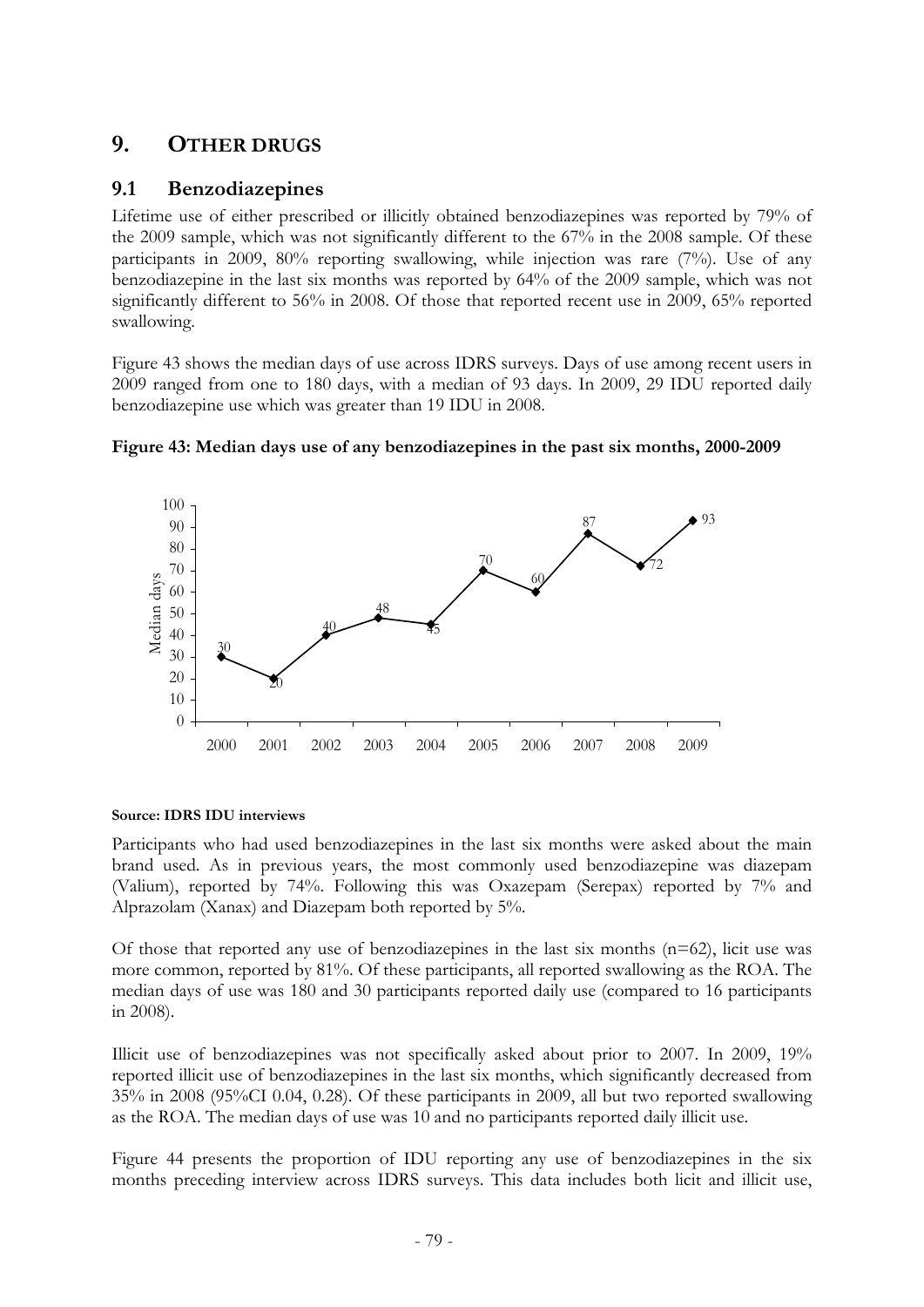which was not explicitly asked about prior to 2007. Thus, caution is warranted in interpreting the figure since it cannot be known what types of use IDU were referring to in previous survey years. Nevertheless, it is evident that the proportion of IDU reporting use of benzodiazepines has increased in the 2009 sample, particularly in the number of participants reporting daily use from 19% in 2008 to 47% in 2009.





**Source: IDRS IDU interviews** 

Two KE reported that most IDU use benzodiazepines, both licitly and illicitly. One KE reported that there are more people seeking benzodiazepines to alleviate withdrawal symptoms due to an increased difficulty in obtaining opiates because of current high demand.

# **9.2 Pharmaceutical stimulants**

Pharmaceutical stimulants refer to prescription medication such as dexamphetamine and methylphenidate (Ritalin), commonly prescribed for psychiatric disorders such as attention deficit hyperactivity disorder (ADHD).

Lifetime use of either prescribed or illicitly obtained pharmaceutical stimulants was reported by 50% in 2009 which was not significantly different from 63% in 2008. Of these participants in 2009, lifetime swallowing was reported by 83% and lifetime injection by 38%. Eighteen percent reported any use of pharmaceutical stimulants in the last six months, which was not statistically significant to the 22% in 2008. All but one of these participants in 2009 reported illicit use (94%) compared to 100% reporting illicit use in 2008. Swallowing was reported by 82% and 47% reported injecting. Days of use ranged from one to 24 days, with a median of three days use in the last six months. This was not significantly different from the median of five days use among those reported illicit use in 2008. In 2009, the majority of those who reported use of pharmaceutical stimulants in the last six months reported dexamphetamine as the form of stimulant most used (77%), followed by Ritalin (15%) and Attenta (8%). In 2008, all users reported dexamphetamine as the most common form used of pharmaceutical stimulant used.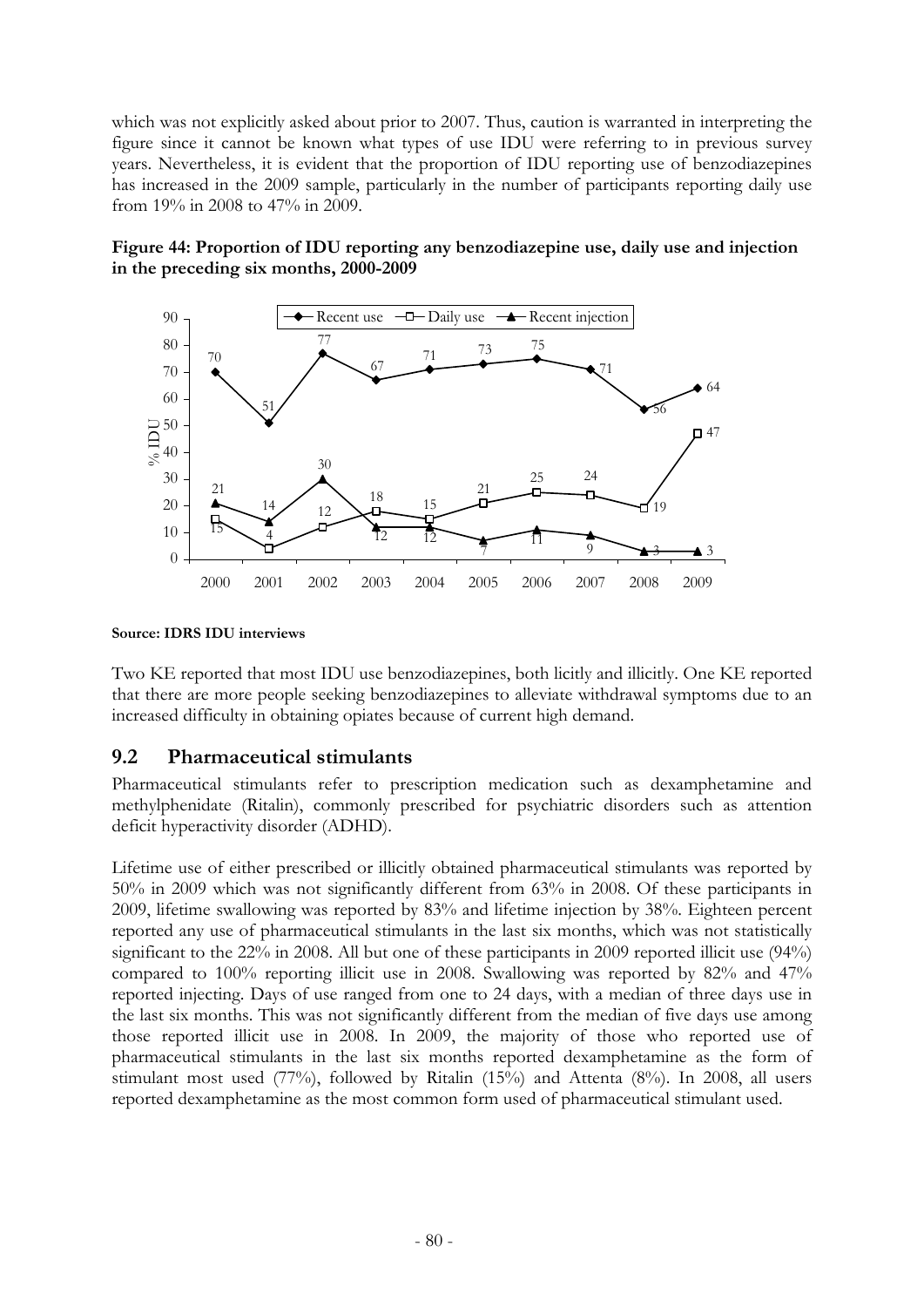# **9.3 Hallucinogens**

Lifetime use of hallucinogens was reported by 73% of IDU, which was the same proportion in the 2008 IDU sample. Recent use was not statistically significant. Across the two years: 13% in 2009 compared to 8% in 2008. Among participants who reported recent use of hallucinogens in 2009, days of use ranged from one to 10, with a median of one day. Participants were asked what hallucinogen was most used in the last six months; 11 reported LSD and two reported mushrooms.

# **9.4 Ecstasy**

Lifetime use of ecstasy was reported by 77% of IDU in both 2009 and 2008. Of the 2009 participants that reported lifetime use, 93% reported ever swallowing, 40% reported ever injecting ecstasy and 11% reported ever snorting. Just over one-quarter (29%) of the sample reported use of ecstasy in the last six months, this was comparable to 25% in 2008. Of these participants in 2009, 96% reported swallowing and 68% reported injecting. Days of use ranged from one to 40, with a median of six days use in the last six months. Days of injection ranged from one to 15, with a median of three days injection in the last six months. All participants reported use of ecstasy pills and no participant reported use of ecstasy powder.

# **9.5 Inhalants**

Lifetime use of inhalants was reported by 25% of IDU in 2009 which was significantly greater than  $6\%$  in 2008 of IDU (95%CI -0.28, -0.09) and use in the last six months was reported by 7% which was not statistically significant from the 1% recorded in 2008. Days of use ranged from one to 10, with a median of two days in the last six months. The majority of participants reported using nitrous oxide (n=4) as the main form used in the last six months. Amyl nitrate, glue and butane gas were reported as the main form used by one participant each.

# **9.6 Alcohol and tobacco**

Lifetime use of alcohol was reported by 98% of IDU and 71% reported use in the last six months. These proportions were similar to last year: 98% reported lifetime use and 65% reported recent use. Of participants in 2009, 4% reported injecting alcohol in their lifetime, while no participant reported injecting alcohol in the last six months. Days of use ranged from one to 180, with a median of 24 days use. Fifteen participants reported daily use of alcohol.

Prevalence of tobacco use was also comparable across years. In 2009, lifetime use of tobacco was reported by 94% of IDU (93% in 2008) and 85% reported use in the last six months (87% in 2008). Days of use ranged from 24 to 180, with a median of 180 days. Daily tobacco use was reported by 81% of IDU.

KE generally reported that most IDU use alcohol and tobacco. However, one KE reported that alcohol is particularly problematic among Indigenous injectors, as often these individuals are bought into emergency unconscious with very shallow breathing.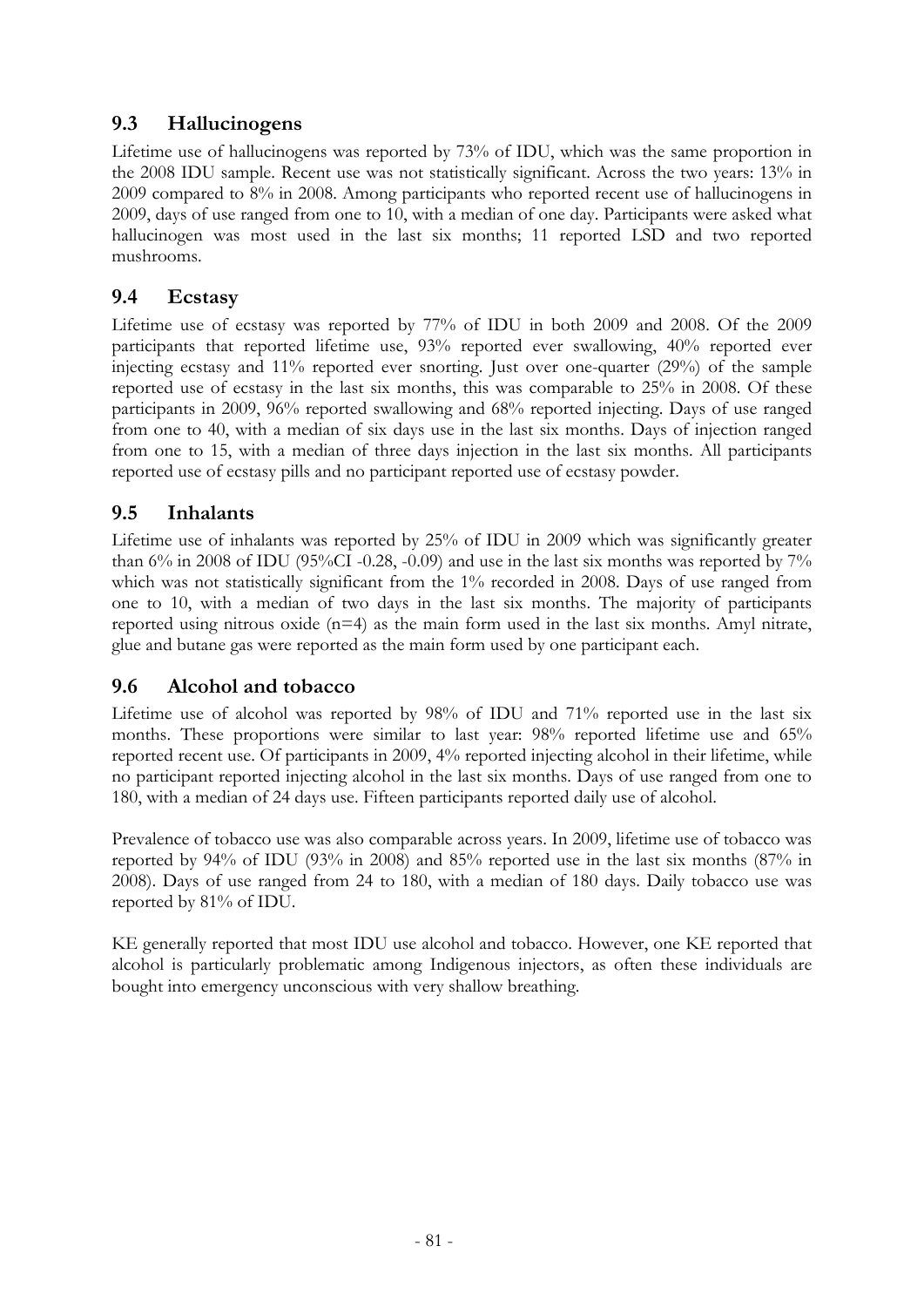# **9.7 Summary of other drug trends**

- Lifetime use of benzodiazepines was reported by 79% in 2009 which was not statistically significant. to 67% in 2008; The proportion reporting recent use was also not significantly changed being 64% in 2009 compared to 56% in 2008
- Of those who reported recent benzodiazepine use in 2009, the majority reported licit use.
- Lifetime use of pharmaceutical stimulants was reported by 50% in 2009 which was not significantly different from 63% in 2008, Recent use was reported by 18% of the 2009 sample not significantly different from 22% in 2008.
- Of those that reported recent pharmaceutical stimulant use in 2009, the majority reported illicit use.
- Some 73% of the samples reported lifetime use of hallucinogens in both 2008 and 2009. Recent use was also not significantly changed being 13% in 2009 and 8% in 2008.
- Lifetime use of ecstasy was reported by 77% of both the 2008 and 2009 samples. Recent use was also not significantly changed across the years being: 29% in 2009 versus 25% in 2008.
- Lifetime and recent use of inhalants has been uncommon across years.
- The majority of IDU across years reported lifetime and recent use of alcohol and tobacco.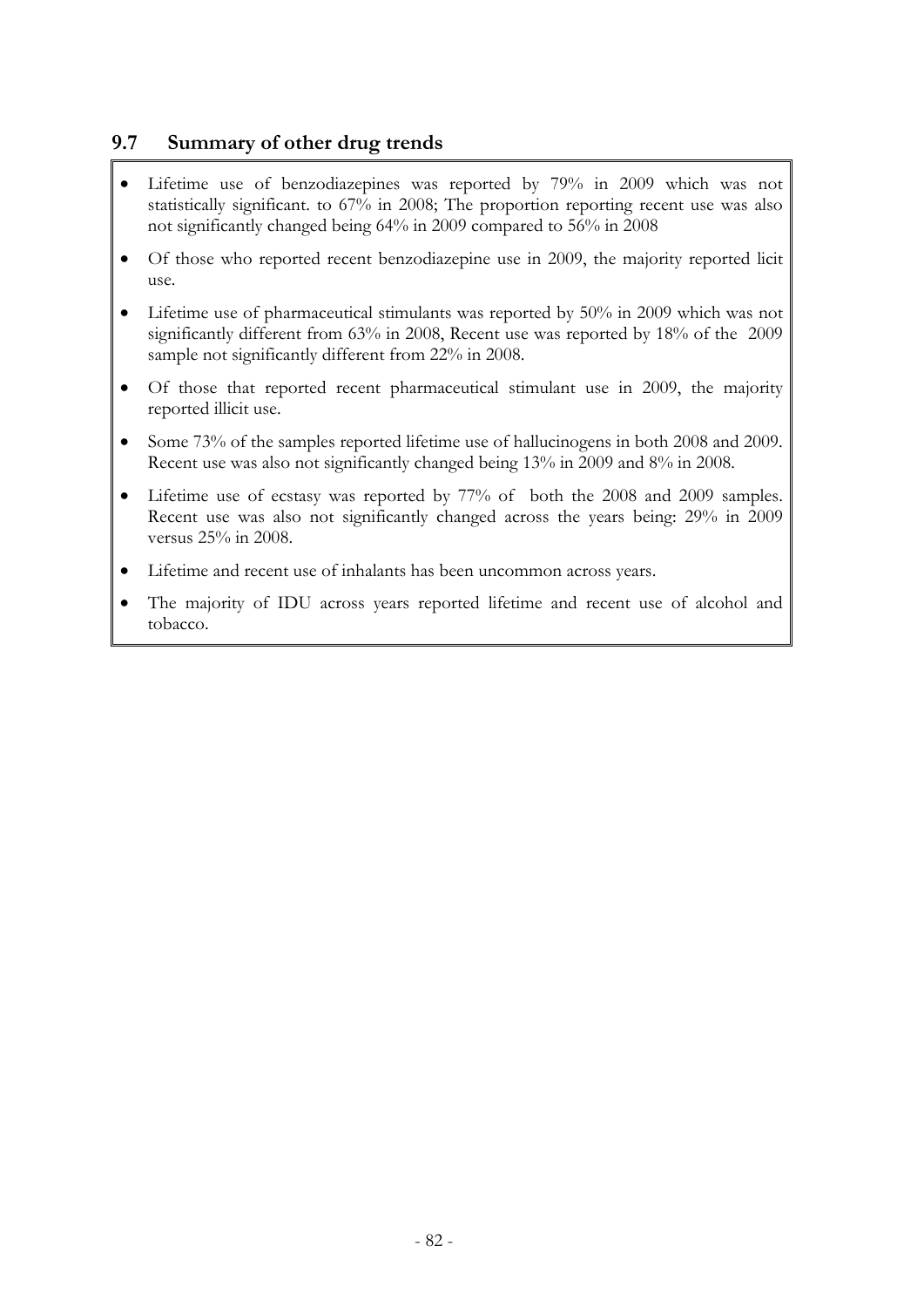# **10. HEALTH-RELATED HARMS ASSOCIATED WITH DRUG USE**

## **10.1 Overdose and drug-related fatalities**

### *Non-fatal overdose*

A lifetime history of heroin overdose was reported by 45% of IDU in 2009, which was not significantly different to  $44\%$  in 2008. Some  $11\%$  (n=11) of the 2009 sample reported overdose on heroin in the last 12 months was not significantly different to the 12% in 2008 (n=12). A slight increase was seen in the proportion of IDU who had overdosed in the past month prior to interview, from no participants in 2008 to two participants in 2009. Figure 45 presents the proportion of IDU across IDRS surveys that had overdosed on heroin.

### **Figure 45: Proportion of WA IDU participants who had ever overdosed, overdosed in the past 12 months and in the past month on heroin, 2000-2009**



**Source: IDRS IDU interviews** 

In 2009, participants who had overdosed on heroin in the last 12 months were asked what treatment they received at last overdose. Twelve participants responded to this question, with the most commonly reported treatment was receiving narcan (n=7), followed by going to the hospital emergency department (n=6), calling an ambulance (n=5), receiving CPR from a health professional (n=3), receiving CPR from a friend/partner/peer (n=2) and seeing a psychologist (n=1). Multiple treatment responses were allowed for this question.

Three KE reported on an increase in heroin overdoses, including an increase in fatal overdoses in WA over the last 12 months. One KE commented that overdoses are due to fluctuating purity of heroin, as currently there is a fluctuating amount of purer 'China white' heroin available.

A lifetime history of overdose on any other drug was reported by 22% of IDU in 2009 with 8% reporting overdosing on another drug in the last 12 months. No participant report overdosing on another drug in the last month. Of these participants who had overdosed in the last 12 months (n=8), four had reported overdosing on benzodiazepines, two had overdosed on ecstasy,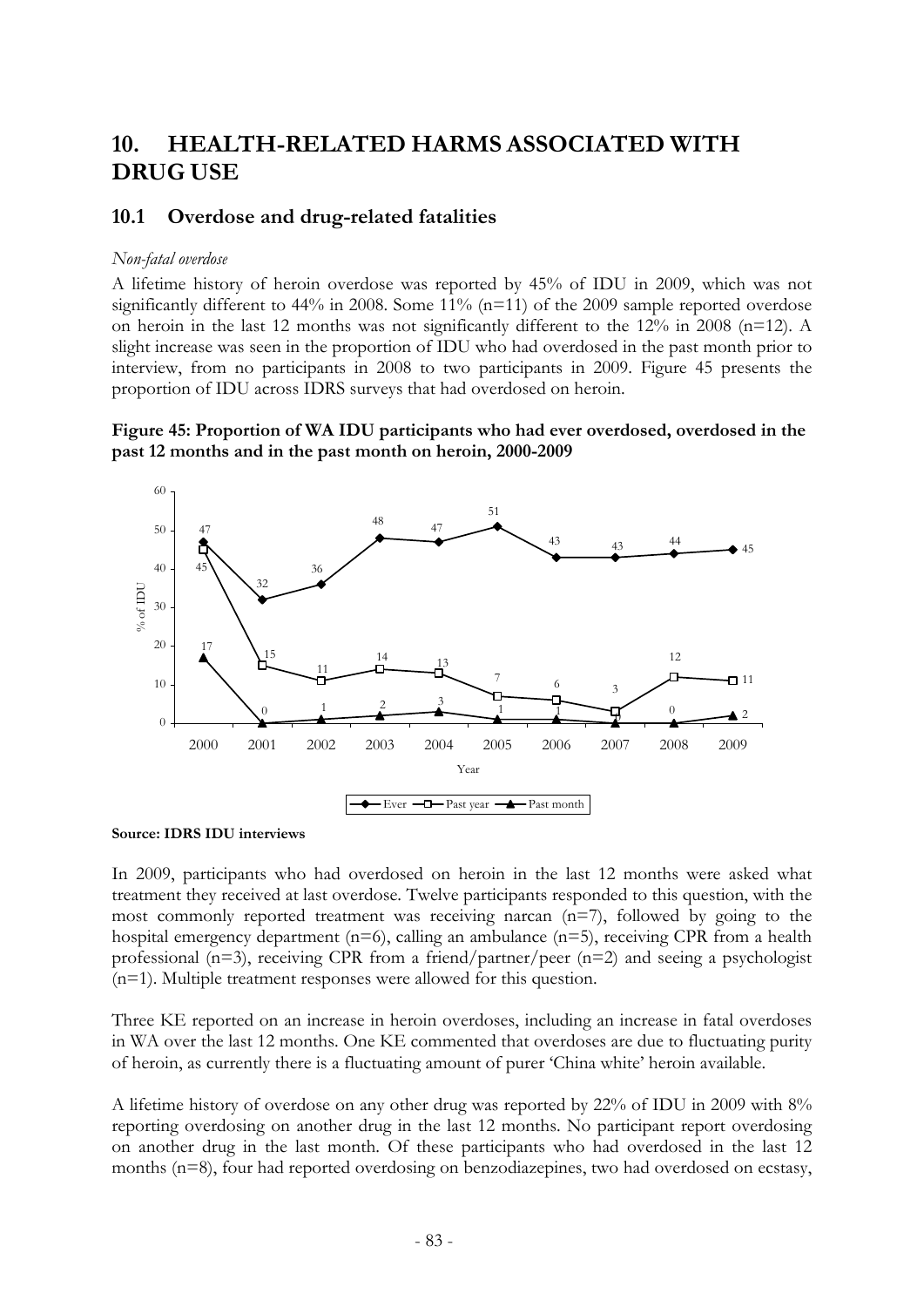one on morphine and one reported overdosing on anticonvulsive medication. Of these participants, the median number of overdoses was one (range=1-20). Of these participants who had overdosed in the last 12 months, the median length of time since last overdose was seven months (range=2-12 months).

In 2009, participants who had overdosed on other drugs in the last 12 months were asked what treatment they received at last overdose. Only eight participants responded to these questions, with three reporting they received no treatment, three reporting they attended hospital emergency department, two each also reported calling an ambulance, and receiving CPR from a health professional and receiving CPR from a friend/partner/peer.

One KE reported an increasing number of overdoses on benzodiazepines, and that these overdoses are occurring daily. This KE suggested that more safeguards need to be put in place to avoid high amount of doctor shopping<sup>[1](#page-86-0)</sup> that occurs in WA.

Figure 46 presents the number of narcotic overdoses attended by St John Ambulance from April 2002 to June 2009. It is evident that apart from a peak  $(n=70)$  in the final quarter of 2002, the number of overdoses remained relatively stable to the third quarter in 2005 (n=44). Following this, there was a decline in the number of overdoses until the third quarter of 2006 ( $n=49$ ) at which time the number of overdoses returned to previous levels. Commencing in the third quarter 2007 (n=62), the number of overdoses began to increase and reached 98 overdoses in the first quarter 2008 and 93 overdoses in the second quarter 2008. During the fourth quarter of 2008, these numbers temporarily decreased to those found prior to 2008 (n=42), since then numbers have been gradually increasing and have peaked again in the second quarter on 2009  $(n=97)$ .

Overall these findings indicate that the number of ambulance callouts to narcotic overdoses in WA has increased in the last two years (see Figure 46); however, these findings remain far lower than those prior to the heroin shortage.

1

<span id="page-86-0"></span><sup>1</sup> Doctor shopping refers to the practice of a patient requesting care from multiple physicians, often simultaneously, without making efforts to coordinate care or informing the physicians of the multiple caregivers. This usually stems from a patient's addiction to, or reliance on, certain prescription drugs or other medical treatment (Wikipedia, 2010).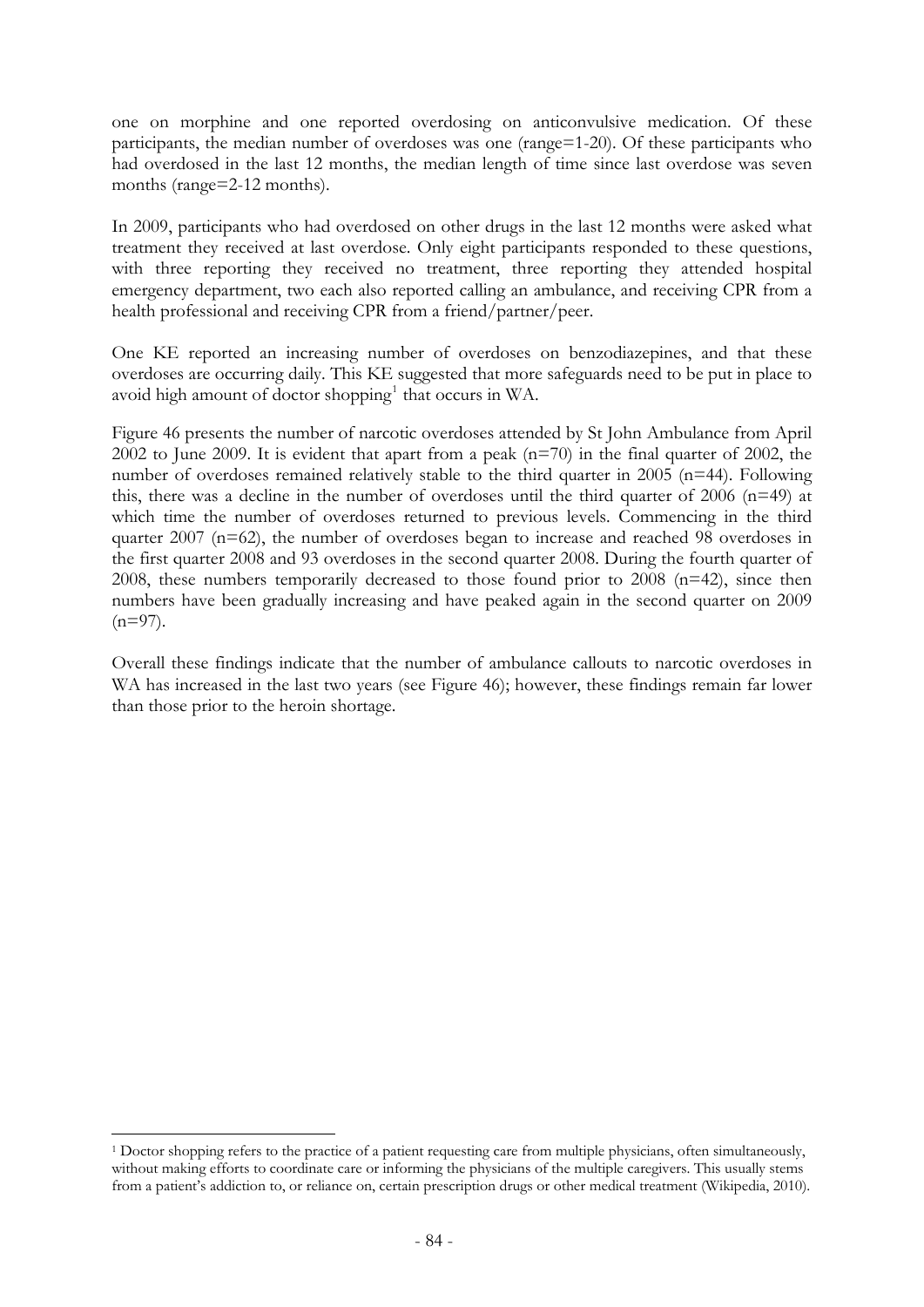### **Figure 46: Number of ambulance callouts to narcotic overdoses, WA, 2nd quarter 2002- 2nd quarter 2009**



#### **Source: St John Ambulance, WA**

Note: Due to missing data for September 2005, that month was allocated a data value equal to the average for the 3rd quarter 2005.

#### *Fatal overdose*

The ABS collates drug-related death data and, from 2006, it relied solely on data contained on the National Coronial Information System (NCIS). Because of this change in methods of collating death data, comparisons to earlier overdose bulletins by NDARC (Degenhard and Roxburgh, 2007a; Degenhard and Roxburgh, 2007b) are not possible. Prior to 2006, coronial offices were also visited to manually update causes of deaths. One consequence of this difference is that, since 2006, there were higher numbers of deaths coded as cause unknown. For this reason, data since 2006 cannot be compared with previous deaths data for 1988 to 2005. Accordingly, only drug-related deaths for 2007 are reported here. Further, the following data should be interpreted in conjunction with the ABS Technical Note 2: Coroner Certified Deaths, 3303.0 2007 (Roxburgh and Burns, 2009).

In 2007, the number of open coronial cases coded as unknown cause was 40 in WA and 1027 nationally. The number of accidental deaths due to opioids among those aged 15 to 54 years in WA was 22 (compared to 29 in 2006), representing 8% of the national total (n=266). In WA, these fatalities comprised of 17 males and five females.

## **10.2 Calls to telephone helplines**

Figure 47 presents the number of telephone calls to WA Alcohol and Drug Information Service (ADIS) regarding heroin for each quarter from January 2000 to June 2009. The highest number of calls was in the first quarter of 2001 ( $n=516$ ), following which there was a sharp decrease to the lowest number of calls in July-September 2002 (n=64). There was a subsequent increase in calls, then, since July-September 2006, the number of ADIS calls enquiring about heroin stabilised. In the 2008/09 financial year, heroin-related calls fluctuated, with both increases and decreases occurring, particularly in the last quarter of 2008 when the highest number of calls (n=139) was recorded since 2004; conversely in the first quarter of 2009, the lowest number of calls to ADIS regarding heroin (n=46) was recorded.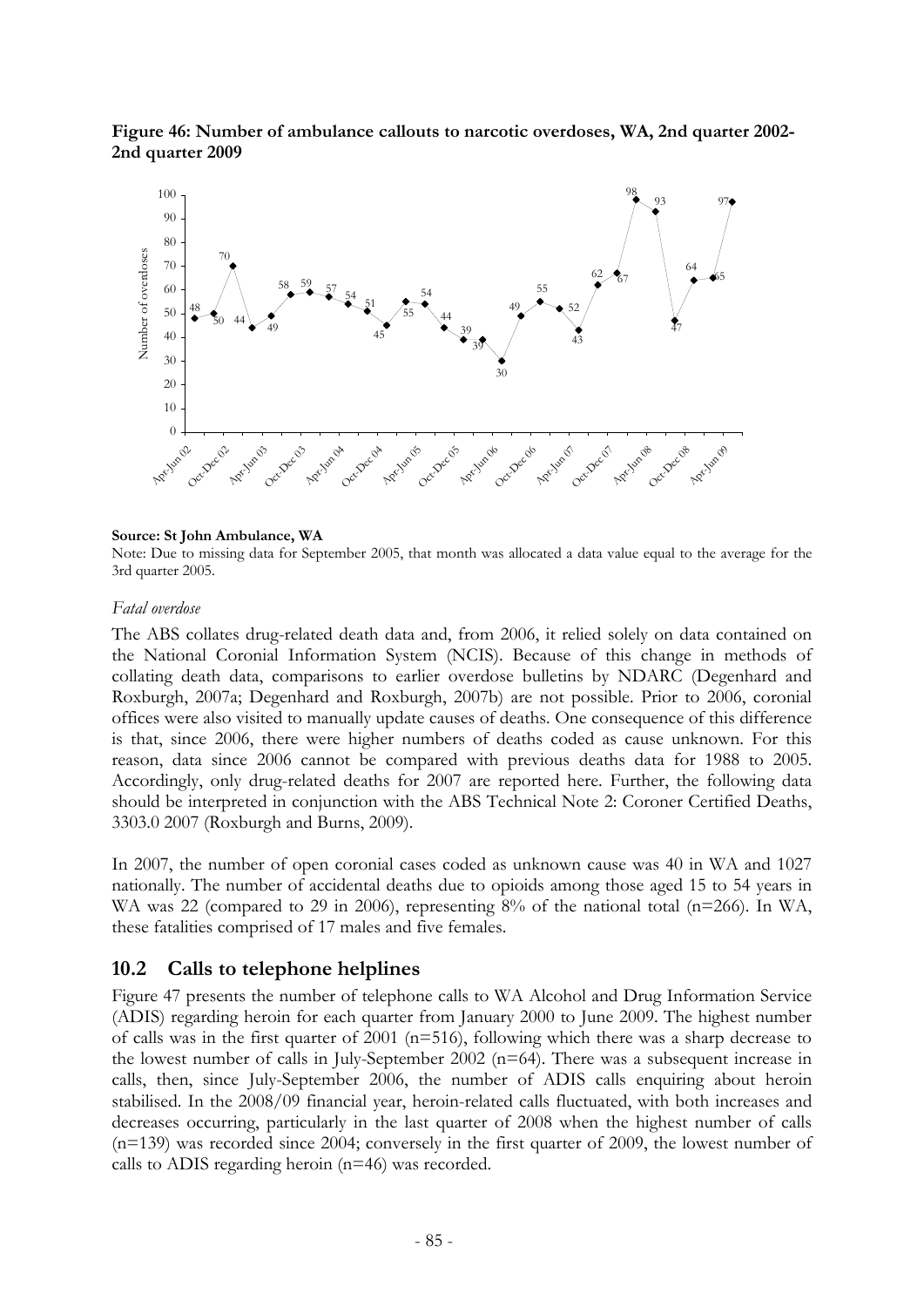



#### **Source: ADIS**

Figure 48 presents the number of telephone calls to WA ADIS enquiring about amphetamines for each quarter from January 2001 to June 2009. It is evident that the number of calls regarding amphetamines has fluctuated over time. The highest number of calls was in the last quarter of 2000 (n=808) and the lowest number of calls was in the first quarter of 2009 (n=178). The latest data for the 2008/09 financial year shows a sharp decline in the number of ADIS calls regarding amphetamines, with the most recent two quarters representing the lowest number of enquiries regarding amphetamine since ADIS data was collected for the IDRS.



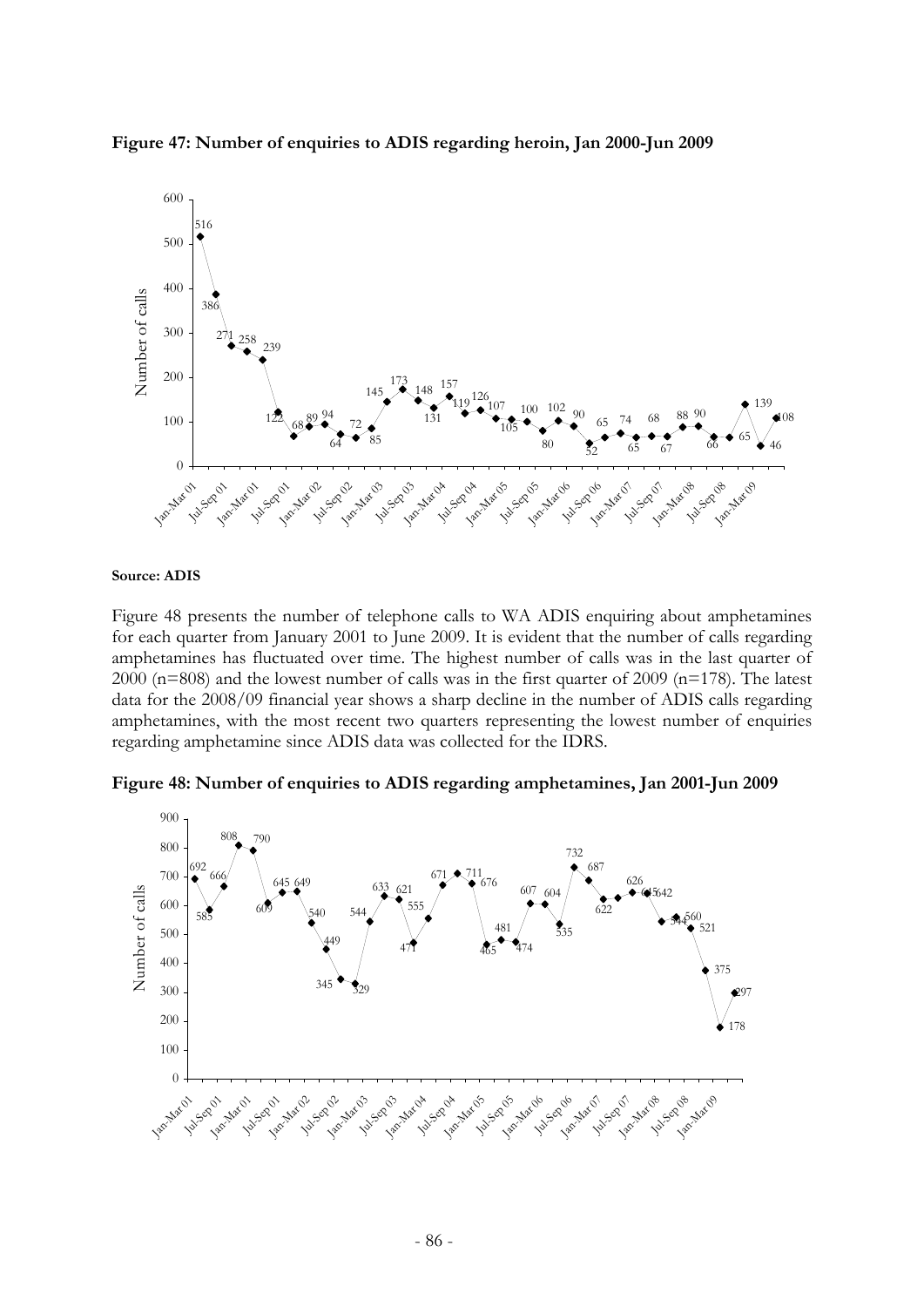#### **Source: ADIS**

Calls to WA ADIS concerning the use of cocaine for each quarter from January 2000 to June 2009 are shown in Figure 49. While there has been fluctuation in cocaine-related calls, the numbers remain low. The highest number of calls was in April-June 2004, July-September 2004 and April-June 2008 (n=20). The lowest number of calls was in July-September 2002 (n=2) and more recently in January-March 2009 (n=3). In the 2008/09 financial year, cocaine-related calls accounted for less than 0.1% of total calls to ADIS.





**Source: ADIS**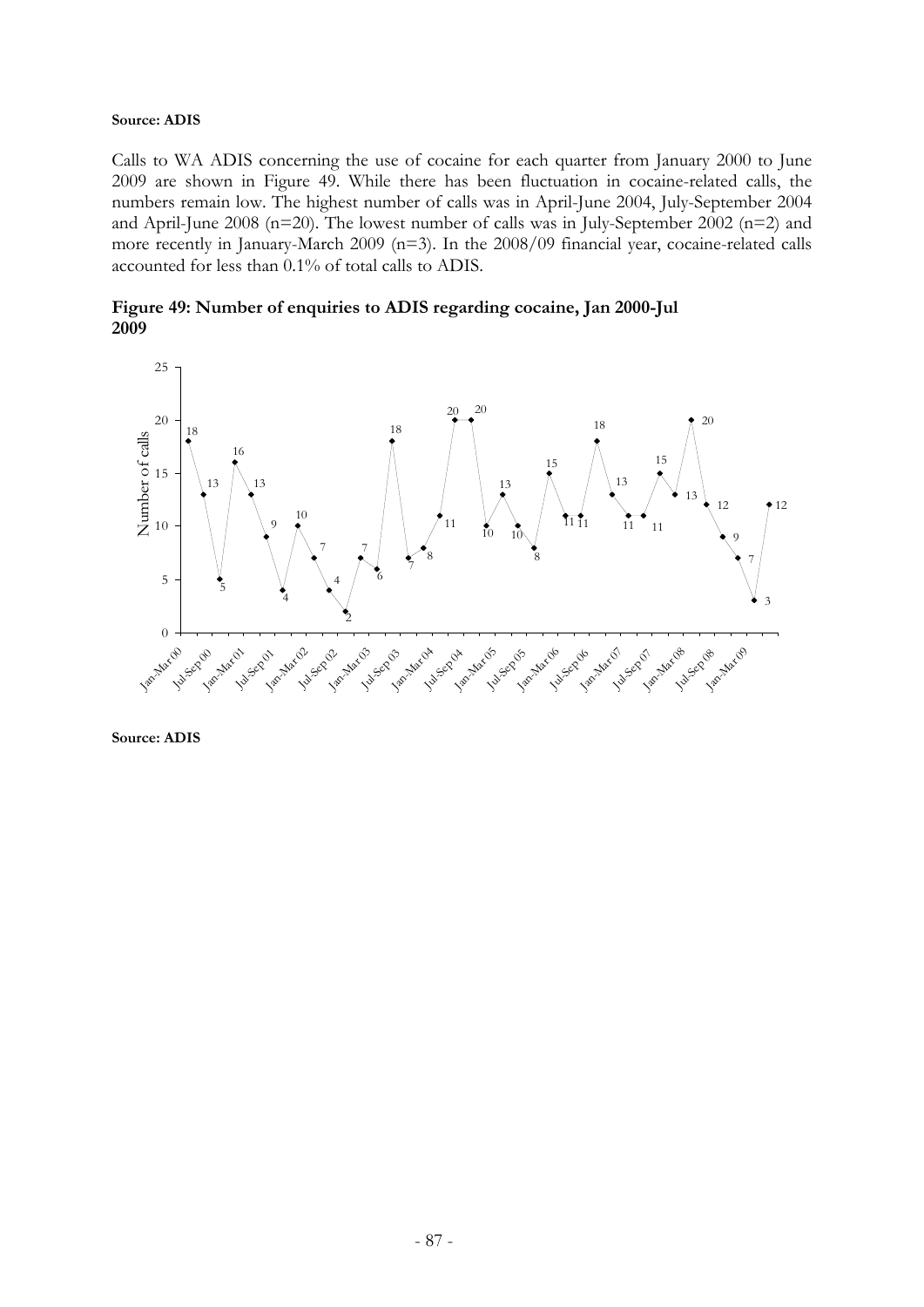Figure 50 presents the number of cannabis-related calls received by ADIS for each quarter from January 2000 to June 2009. The highest number of calls was in July-September 2004 (n=573), following which there has been a decreasing number of calls regarding cannabis, particularly observed in the most recent financial year. The lowest number was in the most recent quarter of January-March 2009 (n=183). In the financial year 2008/09, cannabis-related calls accounted for 10-14% of total calls to ADIS.



**Figure 50: Number of enquiries to ADIS regarding cannabis, Jan 2000-Jun 2009** 

**Source: ADIS** 

## **10.3 Drug treatment**

## **10.3.1 WA IDRS sample**

#### *Pharmacotherapy treatment*

In 2009, 30% (n=30) of participants reported currently being in drug treatment. Of these, 83% (n=25) were receiving pharmacotherapies for opioid dependence. Methadone remained the most common pharmacotherapy and was reported by 43% of those in current treatment, followed by Suboxone which was reported by 40% of those in treatment. The proportion of IDU in pharmacotherapy treatment for opioid dependence across IDRS surveys is displayed in Figure 51. It is evident that the proportion of participants reporting current methadone treatment has remained stable since 2008, while the proportion reporting current Suboxone treatment has increased. Caution is warranted in interpreting this figure as the number of participants recruited through pharmacies has decreased in recent years, which may impact on the data regarding pharmacotherapies. The fact that no IDU interviewed in the IDRS in 2008 and 2009 reported recent Naltrexone treatment may in part be due to the large proportion of the sample that have been recruited through the needle exchange in the past 2 years.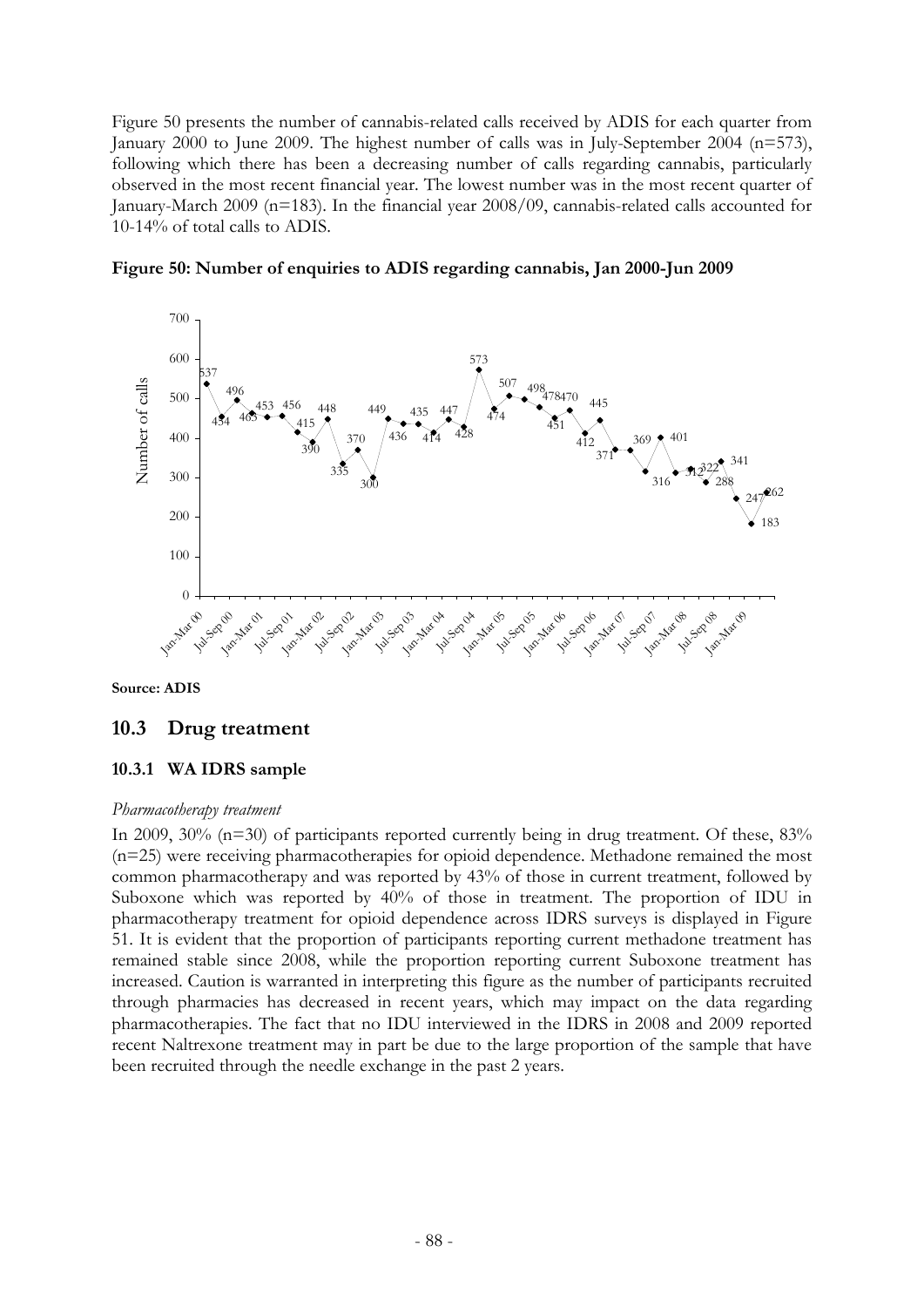

**Figure 51: Proportion of participants reporting current pharmacotherapy, 2000-2009** 

#### **Source: IDRS IDU interviews**

Note: Suboxone was not asked about prior to 2006.

Of the total sample in 2009, 15% reported licit use of methadone in the last six months, with a median of 180 days used/in treatment (range=7-180 days). No participant reported licit use of physeptone in the last six months. One participant reported licit use of Subutex with this participant using daily. Licit use of Suboxone was reported by 12%, with a median of 180 days used/in treatment (range=3-180 days).

Two KE reported an increase in pharmaceutical treatment among IDU users, with one KE nominating an increasing number of IDU obtaining benzodiazepines for treatment. One KE noted an increase in IDU seeking information regarding naltrexone implants (naltrexone is an opioid receptor antagonist that blocks the effects of opioids) and Suboxone.

### **10.3.2 Drug treatment in WA**

In 2007/08, there were 18,705 closed treatment episodes in WA (based on the date of commencement), representing an increase of seven treatment agencies and around 1,000 treatment episodes compared to 2006/07. Treatment episodes by principal drug of concern, where relevant to the IDRS, are presented below.

### *Heroin*

Figure 52 presents the percentage of closed treatment episodes for heroin in WA from 2001/02 to 2007/08. Following a peak in 2004/05 (12%), the percentage of closed treatment episodes where heroin was the principal drug of concern steadily decreased then stabilised to the lowest percentage (8%) reported from 2001/02 to 2007/08. As in 2006/07, in 2007/08, heroin represented 8% of closed treatment episodes in WA compared to 11% nationally.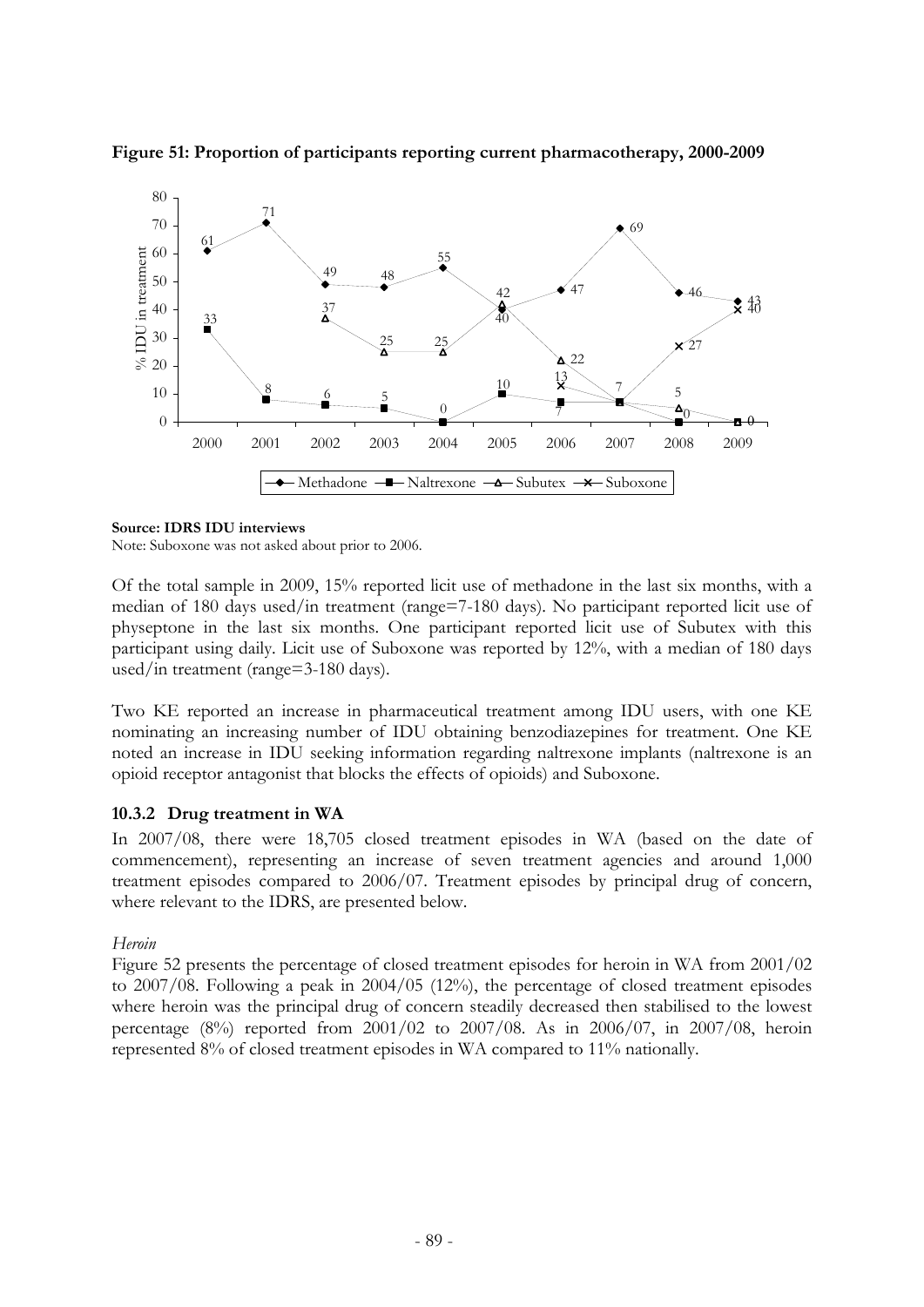**Figure 52: Percentage of closed treatment episodes where heroin was the principal drug of concern, WA 2001/02-2007/08** 



**Source: 2007/08 National Minimum Data Set, AIHW and WA Drug and Alcohol Office**

#### *Amphetamines*

Figure 53 presents the percentage of closed treatment episodes for amphetamines in WA from 2001/02 to 2007/08. It is evident that the percentage attributed to amphetamines has shown little variation across time, accounting for around one-quarter of closed episodes in each year. In 2007/08, amphetamines represented 26% of closed treatment episodes in WA compared to 11% nationally.

#### **Figure 53: Percentage of closed treatment episodes where amphetamines was the principal drug of concern, WA 2001/02-2007/08**



**Source: 2007/08 National Minimum Data Set, AIHW and WA Drug and Alcohol Office**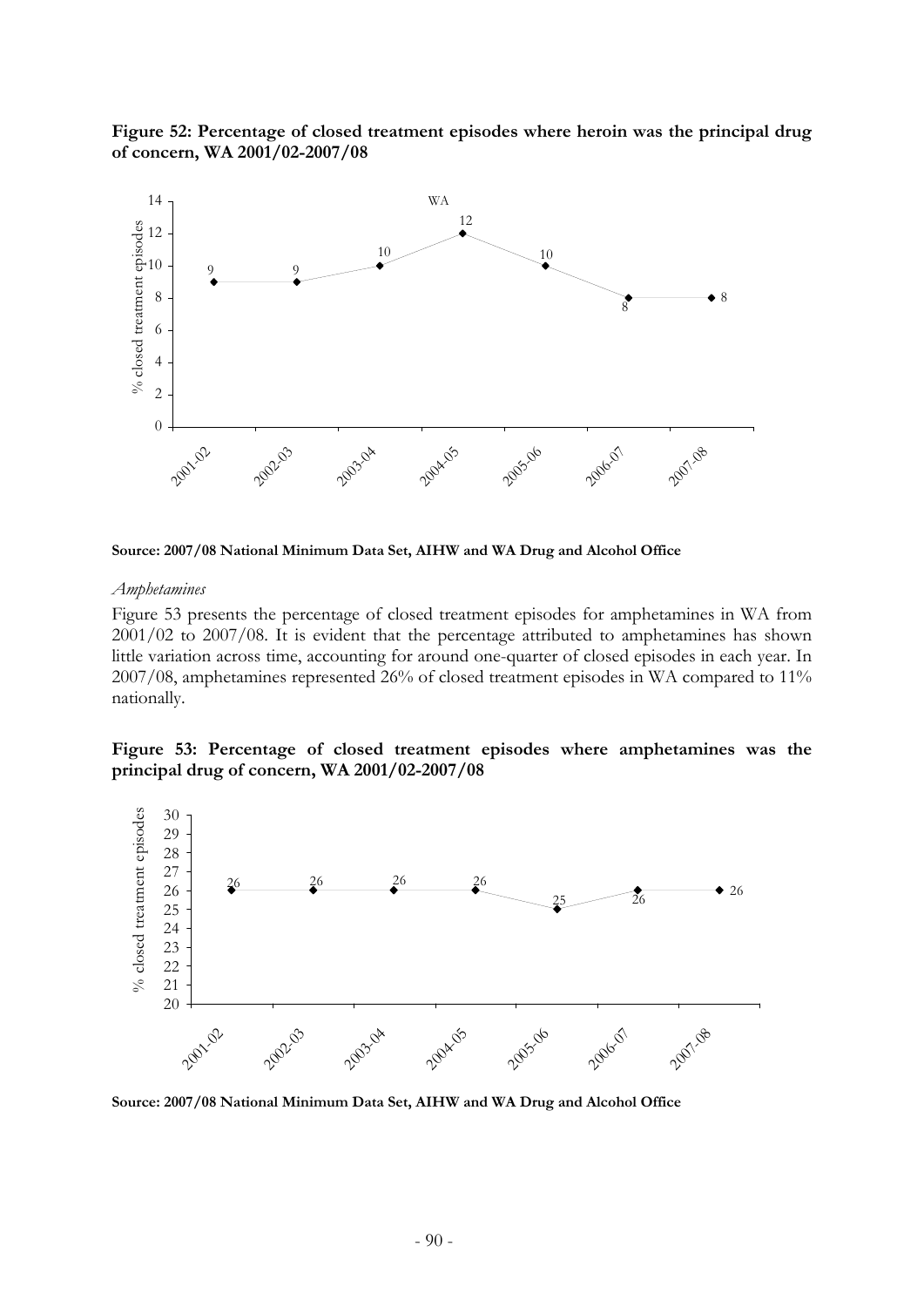#### *Cocaine*

Figure 54 presents the percentage of closed treatment episodes for cocaine in WA from 2001/02 to 2007/08. It is evident that cocaine-related treatment episodes have been consistently below  $1\%$ .





**Source**: **2007/08 National Minimum Data Set, AIHW, and WA Drug and Alcohol Office**

### *Cannabis*

Figure 55 presents the percentage of closed treatment episodes for cannabis in WA from  $2001/02$  to  $2007/08$ . Following an initial increase from  $2001/02$  to  $2002/03$ , the percentage of closed episodes attributed to cannabis has steadily decreased over time. In 2007/08, cannabis represented 14% of closed treatment episodes in WA compared to 22% nationally.





**Source: 2007/08 National Minimum Data Set, AIHW and WA Drug and Alcohol Office**

#### *Pharmacotherapy treatment*

With regards to pharmacotherapy treatment, the National Opioid Pharmacotherapy Statistics Annual Data Collection conducted in 2008 provides information about clients accessing this form of treatment. Figure 56 presents the estimated number of pharmacotherapy clients by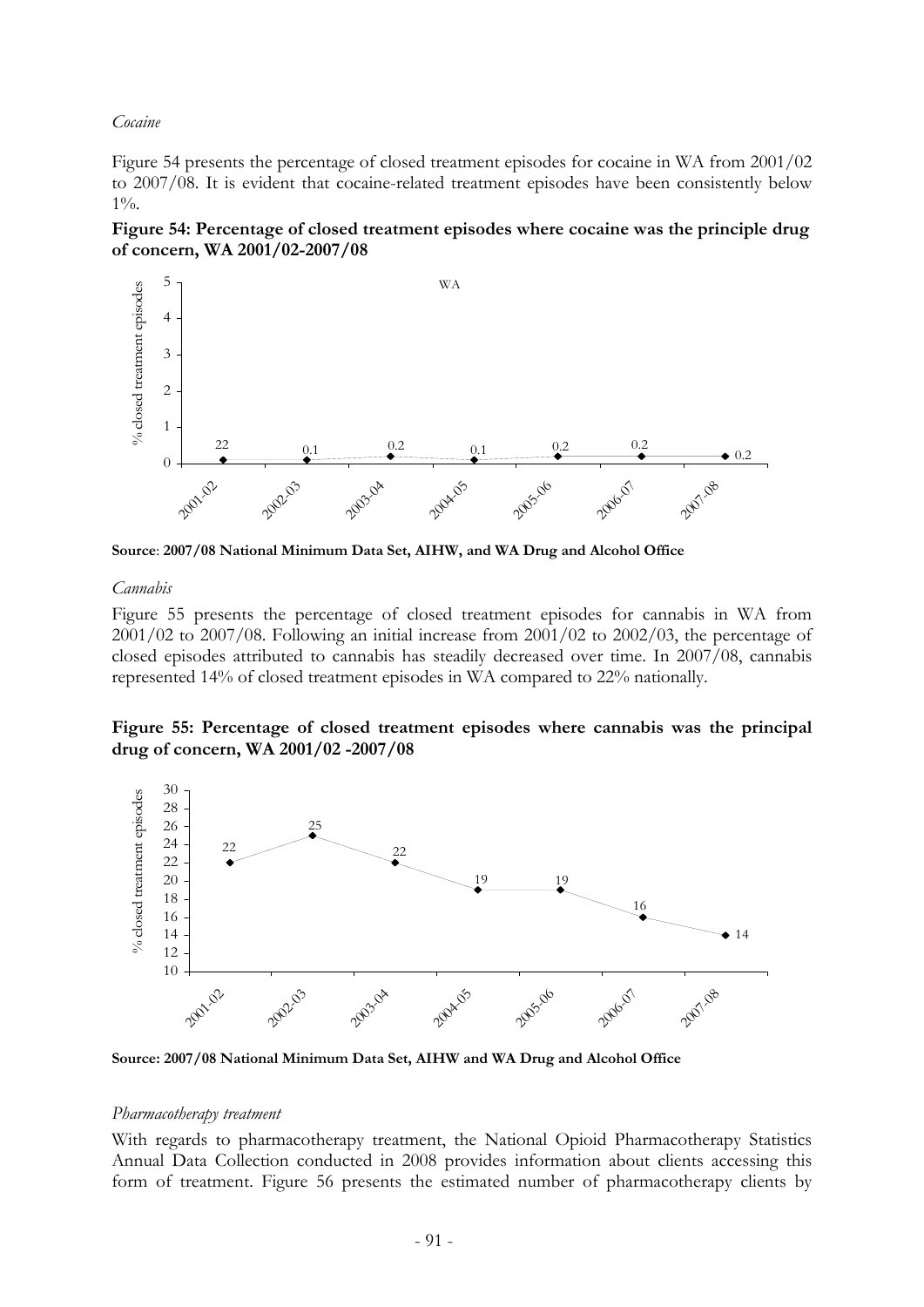pharmacotherapy drug type and dosing site in WA. It is evident that the most common form of pharmacotherapy treatment in WA is methadone administered at a pharmacy (n=1,054). Following this is methadone administered at a public clinic  $(n=717)$ , then correctional facility  $(n=224)$  and Subutex administered at a public clinic  $(n=208)$ . Small numbers were reported for Subutex.





**Source: National Opioid Pharmacotherapy Statistics annual data collection (2008), AIHW** 

# **10.4 Hospital admissions**

### **10.4.1 Opioids**

The rate per million persons aged 15-54 years of hospital admissions in which the principle diagnosis was opioid related is shown in Figure 57. A principle diagnosis that is opioid-related is recorded where opioids are established (after discharge) to be chiefly responsible for occasioning the person's episode of care. It is evident that WA has followed a similar trend to the national rate, with the exception of 1995/96 (n=602) to 1996/97 (663) when WA overtook national rates. National rates peaked in 1998/99 (832) to 1999/00 (820) and decreased sharply in 2001/02 (405). Since this time, both WA and national rates have stabilised.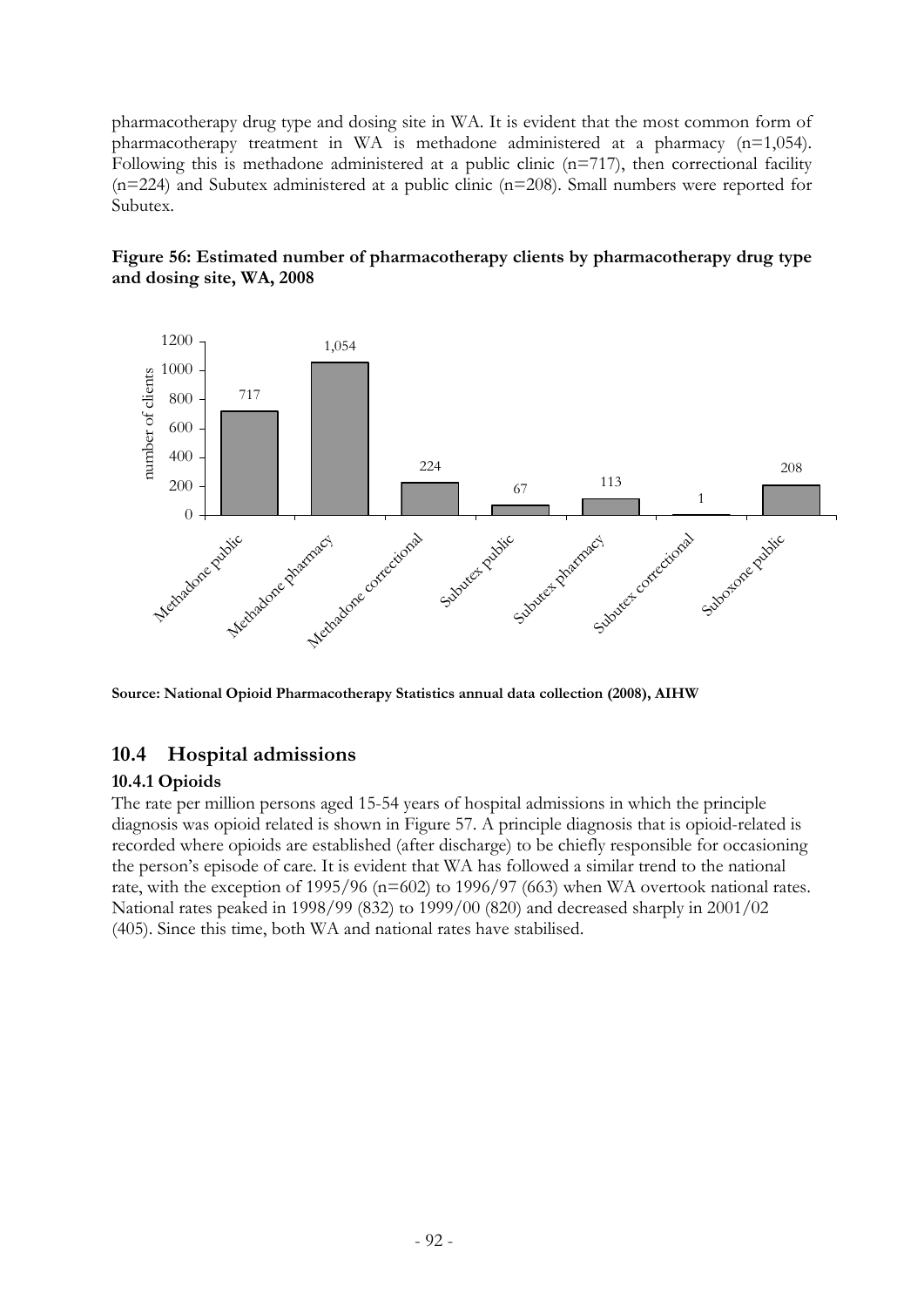**Figure 57: Rate per million persons of principle opioid-related hospital admissions among people aged 15-54 years, WA and nationally, 1993/94-2007/08** 



**Source: National Hospital Morbidity Database**

### **10.4.2 Amphetamines**

The rate per million persons aged 15-54 years of hospital admissions in which the principle diagnosis was amphetamine related is shown in Figure 58. While national rates have followed a steady, increasing trend over time, rates for WA have fluctuated. WA rates have consistently been higher than national rates with the exception of 1995/96 (44 vs. 55) to 1996/97 (54 vs. 59). WA rates increased from this time to peak in 2001/02 (293). Since this time, WA rates have decreased and showed some stability from 2004/05 to 2006/07. Increases have been observed in the most recent data collection with WA hospital admission rates increasing and national hospital admissions rates decreasing.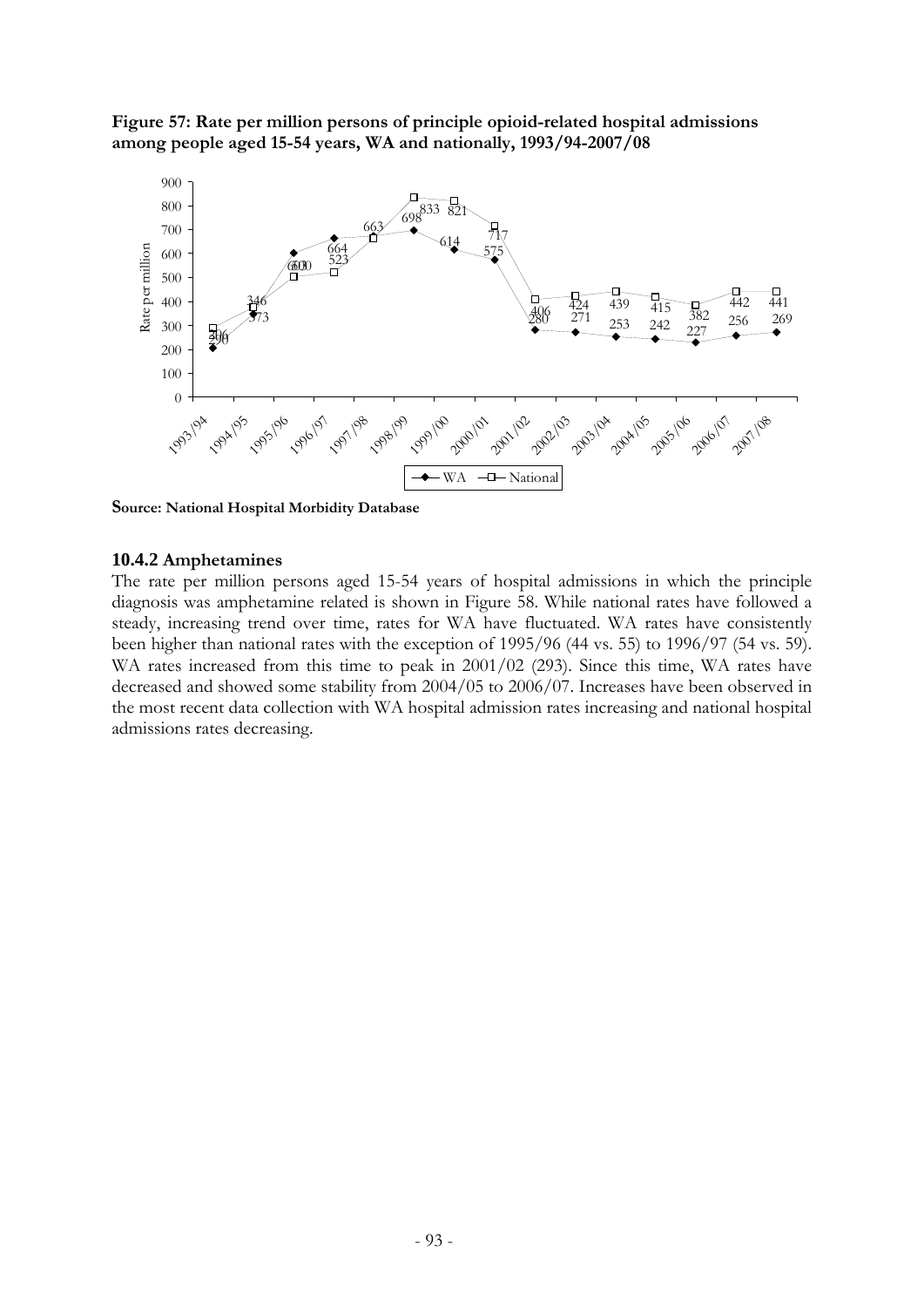**Figure 58: Rate per million persons of principle amphetamine-related hospital admissions among people aged 15-54 years, WA and nationally, 1993/94- 2007/08**





### **10.4.3 Cocaine**

The rate per million persons aged 15-54 years of hospital admissions in which the principle diagnosis was cocaine related is shown in Figure 59. WA rates have been consistently low across time, with the exception of 1998/99 when the rate peaked at 30. National rates have fluctuated across time and have been consistently higher than WA rates, with the exception of the WA peak in 1998/99.

**Figure 59: Rate per million persons of principle cocaine-related hospital admissions among people aged 15-54 years, WA and nationally, 1993/94-2007/08** 



**Source: AIHW**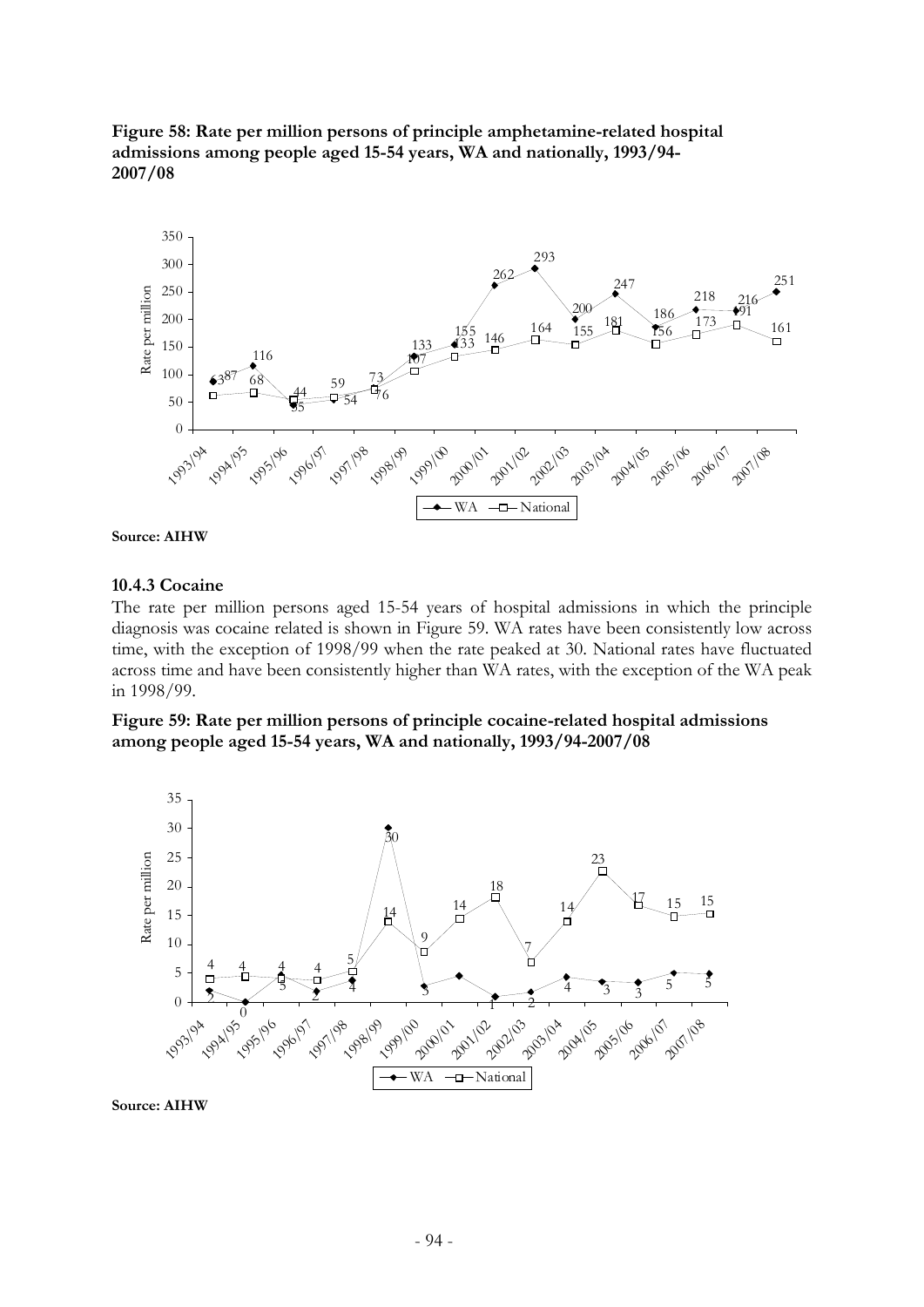### **10.4.4 Cannabis**

The rate per million persons aged 15-54 years of hospital admissions in which the principal diagnosis was cannabis related is shown in Figure 60. Both national and WA rates have shown an increasing trend over time, with national rates consistently higher than those for WA. WA rates have been gradually increasing reaching a peak of 105 in 2006/07; however, a decrease was observed in the most recent financial year.

**Figure 60: Rate per million persons of principle cannabis-related hospital admissions among people aged 15-54 years, WA and nationally, 1993/94 -2007/08** 



**Source: AIHW**

# **10.5 Injecting risk behaviours**

### **10.5.1 Sharing of injecting equipment by IDU participants**

Participants were asked from what sources they obtained their needles in the last six months (more than one response was allowed). The majority (86%) reported obtaining needles from a NSP; chemist was reported by 21%, 15% reported from friends and 6% reported from their dealer. The high proportion of respondents reporting NSP as their source of needles may in part be affected by the large proportion of the IDRS sample recruited through NSP. NSP was also the most common source of needles/syringes in the last month in the NSP Survey in WA, reported by 66% (NCHECR, 2008). Proportions in the NSP survey that reported obtaining needles/syringes from a chemist/pharmacy or from a friend/dealer were greater than the 2009 IDRS sample; 46% and 44% respectively.

With regard to sharing needles, the vast majority (90%) reported that they had not used a needle after someone else in the last month. Of those that did  $(n=10)$ , three participants each reported using a needle once, twice and three to five times after someone else and one participant reported doing so more than 10 times in the last month. The majority reported only one person had used the needle before them (n=8), with two participants reporting two different people had used a needle before them in the last month. The most common people to use a needle before were a regular sex partner and a close friend (n=5 each).

In 2009, 29% of IDU reported that someone else had used a needle after them in the last month, this was significantly greater than the 15% reported in 2008 (95%CI -0.25, -0.02). All participants were asked how many times in the last month they had re-used their own needles and 44%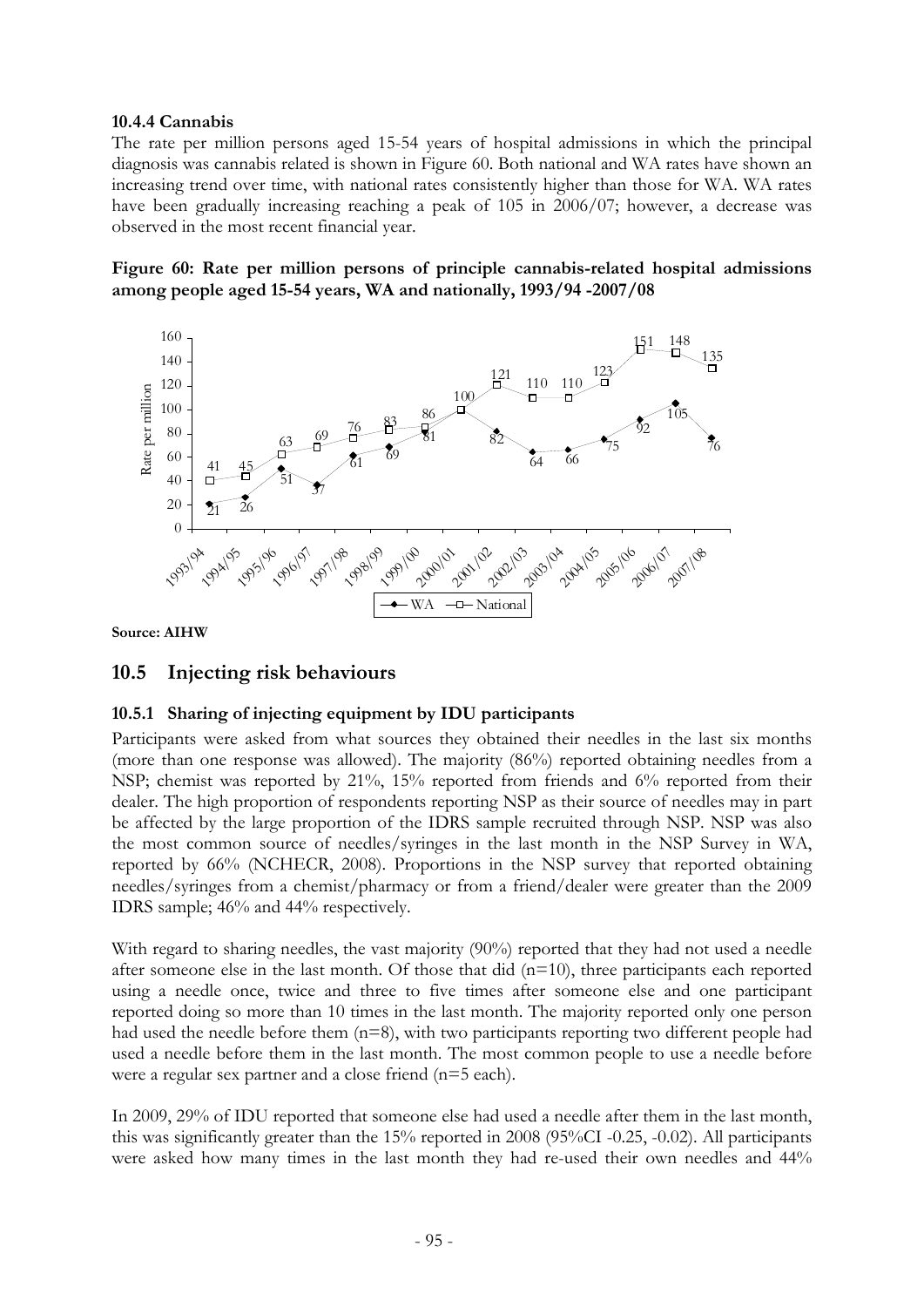reported never. Re-use of own needle once was reported by 18%, twice by 32%, three to five times by 27%, six to 10 times by 9% and more than 10 times by 14%.

Figure 61 presents the proportion of IDU across IDRS surveys that reported sharing needles and injecting equipment in the month before interview. Those that used a needle after someone else are referred to as 'borrowed needles' and those who had someone else use a needle after them are referred to as 'lent needles'. It is evident that proportions in the categories lent needles and shared equipment have increased from 2008.

### **Figure 61: Proportion of IDU reporting sharing injecting equipment in the month preceding interview, 2000-2009**



**Source: IDRS IDU interviews**

Participants were also asked if they had used injecting equipment after someone else in the last month and almost one-third (32%) of the sample reported that they had. Of these participants, 88% reported using spoons/mixing containers, 47% reported using filters, 34% reported using tourniquets, 38% reported using water and 3% reported using other equipment. Figure 62 presents the proportions sharing each type of equipment among those that reported sharing equipment across IDRS surveys.

A number of KE from health care backgrounds have observed increasing unsafe and poor injecting practices among IDU, with abscesses and infections from injection being more frequently treated in hospitals and treatment services. Another KE reported on the increasing amount of skin/vein and heart problems caused by injecting without using a filter. One KE reported that for IDU, access to clean needles and filters can be challenging both geographically (for those who live in the outer suburbs) and financially, as clean needles and filters are sometimes costly.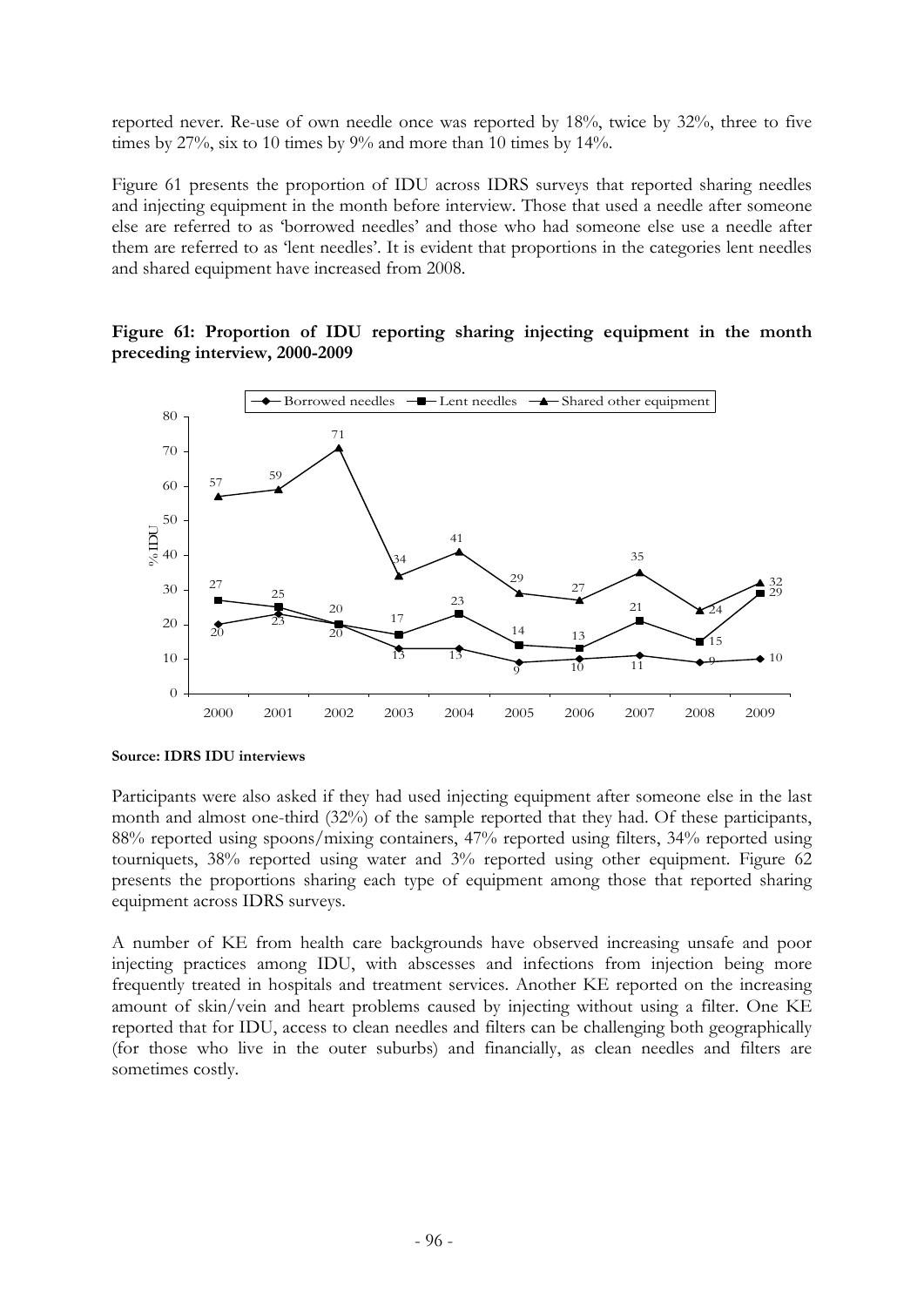

**Figure 62: Proportion of IDU reporting sharing each type of injecting equipment among those that shared equipment, 2000-2009** 

#### **Source: IDRS IDU interviews**

### **10.5.2 Blood-borne viral infections**

Figure 63 presents' data from the National Notifiable Diseases Surveillance System (NNDSS) for cases of unspecified and incident HBV and HCV for WA from 1999 to 2008. It is evident that unspecified cases far exceed incident cases for both types of BBV. There was a peak in both HBV and HCV in 2000, following which cases decreased and stabilised. From 2005, there is some indication of an increase in notifications of both HBV and HCV; however, these stabilised from 2007 to 2008. In 2009, the number of HCV unspecified cases decreased slightly from 1,236 in 2008 to 1,150 in 2009, whilst the number of HBV unspecified cases increased to 747, representing the greatest number of cases since 2000. However, these fluctuations in unspecified cases are more likely the result of a push for people to get tested. The number of HBV  $(n=0)$ and HCV (n=2) incident cases in 2009 was the lowest recorded since NNDSS data collection began.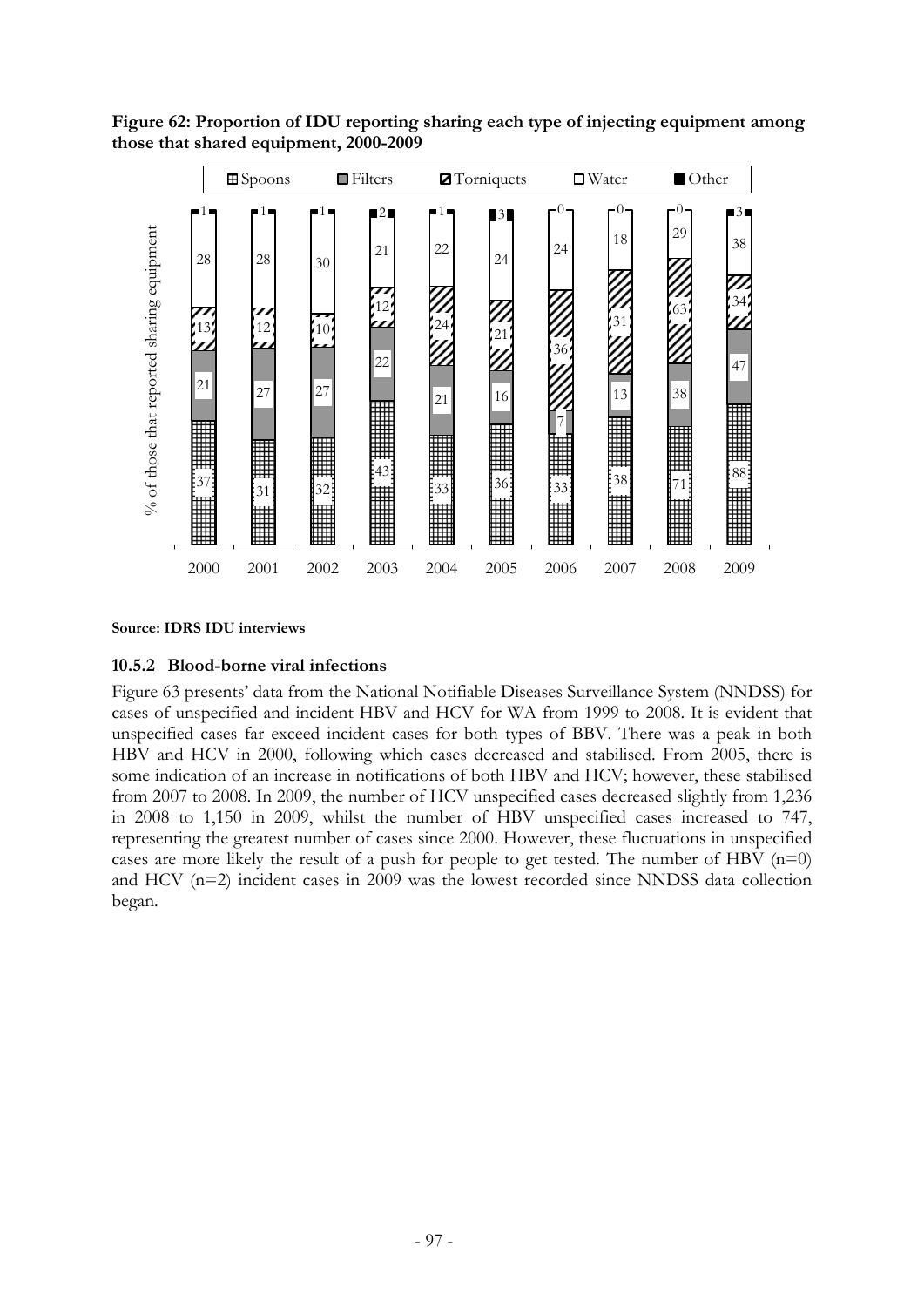

**Figure 63: Total notifications for unspecified and incident HBV and HCV infection, WA 1999-2009** 

**Source: Communicable Diseases Network – Australia – NNDSS**[2](#page-100-0) Note: Data for HCV incident for WA was not available prior to 2005.

Figure 64 presents the percentage of NSP participants in WA from 2003 to 2008 reporting HCV infection. It is evident that the proportion of participants reporting HCV antibodies was stable at 58% from 2003 to 2006; there was then a decrease in 2007 to 44% followed by an increase in 2008 to 57% which was comparable to findings prior to 2007.



**Figure 64: Percentage of NSP participants in WA reporting HCV antibody, 2003-2008** 

**Source**: **NCHECR** 

1

<span id="page-100-0"></span><sup>&</sup>lt;sup>2</sup> There are several caveats to the NNDSS data that need to be considered. As no personal identifiers are collected, duplication in reporting may occur if patients move from one jurisdiction to another and are notified in both. In addition, notified cases are likely to represent only a proportion of the total number of cases that occur, and this proportion may vary between diseases, between jurisdictions, and over time.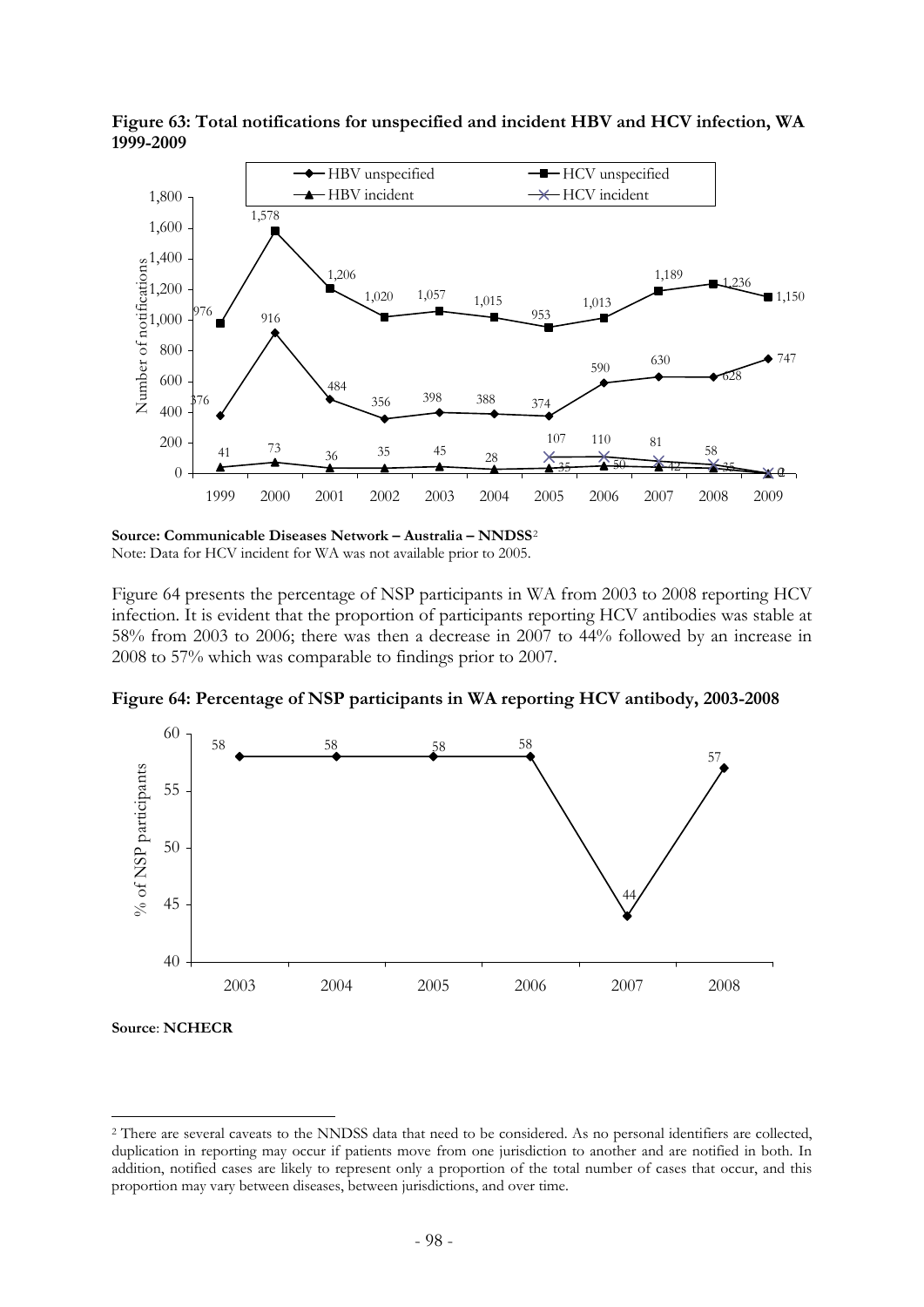Figure 65 presents human immunodeficiency virus (HIV) prevalence among NSP participants in WA from 2003 to 2008. Following two years of no reports of HIV, three participants reported HIV in 2005, and one participant reported HIV in 2006, 2007 and 2008.



**Figure 65: Percentage of NSP participants in WA reporting HIV antibody, 2003-2008** 

**Source**: **NCHECR**

## **10.5.3 Locations of injection**

Participants were asked about the location of last injection (Table 17). The most commonly nominated last location of injection was at a private home, reported by 74% in 2009 which was not significantly different to 75% in 2008. Following this, 10% nominated a car as last location of injection compared to 14% in 2008. Smaller proportions nominated a public toilet (8%), a street/car park/beach (5%) and 'other' (2%).

**Table 17: Proportion of IDU participants reporting the last location for injection, 2008- 2009** 

| Location              | 2008 | 2009      |  |
|-----------------------|------|-----------|--|
| Private home          |      | <b>75</b> |  |
| Street/car park/beach |      |           |  |
| Car                   |      | 14        |  |
| Public toilet         |      |           |  |
| Other                 |      |           |  |

**Source**: **IDRS IDU interviews**

In 2009, participants were asked about injecting behaviour while in prison. Around half of the WA sample reported a prison history in their lifetime. Of those with a prison history, 49% reported ever injecting while in prison. Seventeen percent of participants with a history of injecting while in prison reported injecting in the last year while in prison.

## **10.5.4 Injection-related health problems**

Participants were asked about injection-related health problems they experienced in the month prior to interview. In 2009, three participants reported overdose in this time compared to no participants in 2008. Seventeen percent of the 2009 sample reported experiencing a dirty hit, which was not significantly different to the 10% in 2008. The most commonly reported injection problem remained prominent scarring/bruising; however, the proportion reporting this problem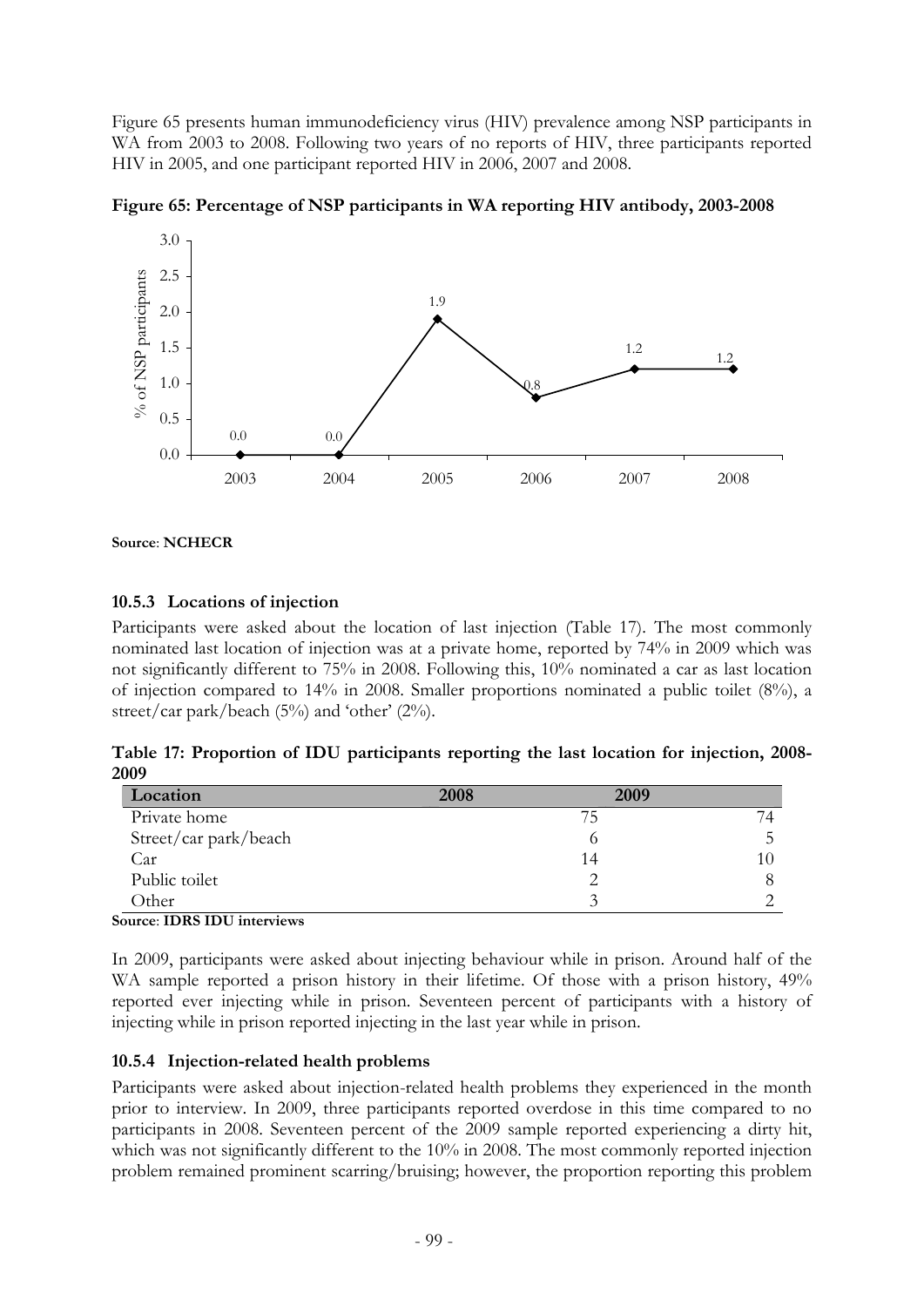decreased from 72% in 2008 to 49% in 2009 (95%CI 0.13, 0.39). This was followed by difficulty injecting, reported by 38% in 2009 which was significantly less than 55% in 2008 (95%CI 0.29, 0.03). Smaller proportions in 2008 reported abscesses/infections from injecting (8%) and thrombosis (4%).

Figure 66 presents the proportion of IDU who reported injection-related problems across IDRS surveys. It is evident that scarring/bruising has consistently been the most commonly reported problem (with the exception of 2006) and increased to its highest level in 2008; it has since stabilised to rates more comparable to samples prior. Difficulty injecting has consistently been the second most common problem (with the exception of 2006). Reports of a dirty hit had been stable across survey years, but decreased to the lowest proportion recorded in 2008 and has since increased to rates more comparable to previous years samples in 2009.





**Source: IDRS IDU interviews** 

Of the 16 participants in 2009 that reported experiencing a dirty hit, six each nominated heroin and Suboxone as the main drug, two nominated methamphetamine and one each nominated cocaine and Subutex. Figure 67 presents the main drugs nominated by participants who reported a dirty hit across IDRS surveys. There was an apparent increase in the proportion nominating buprenorphine in 2009; however, this is based on a very small number of participants.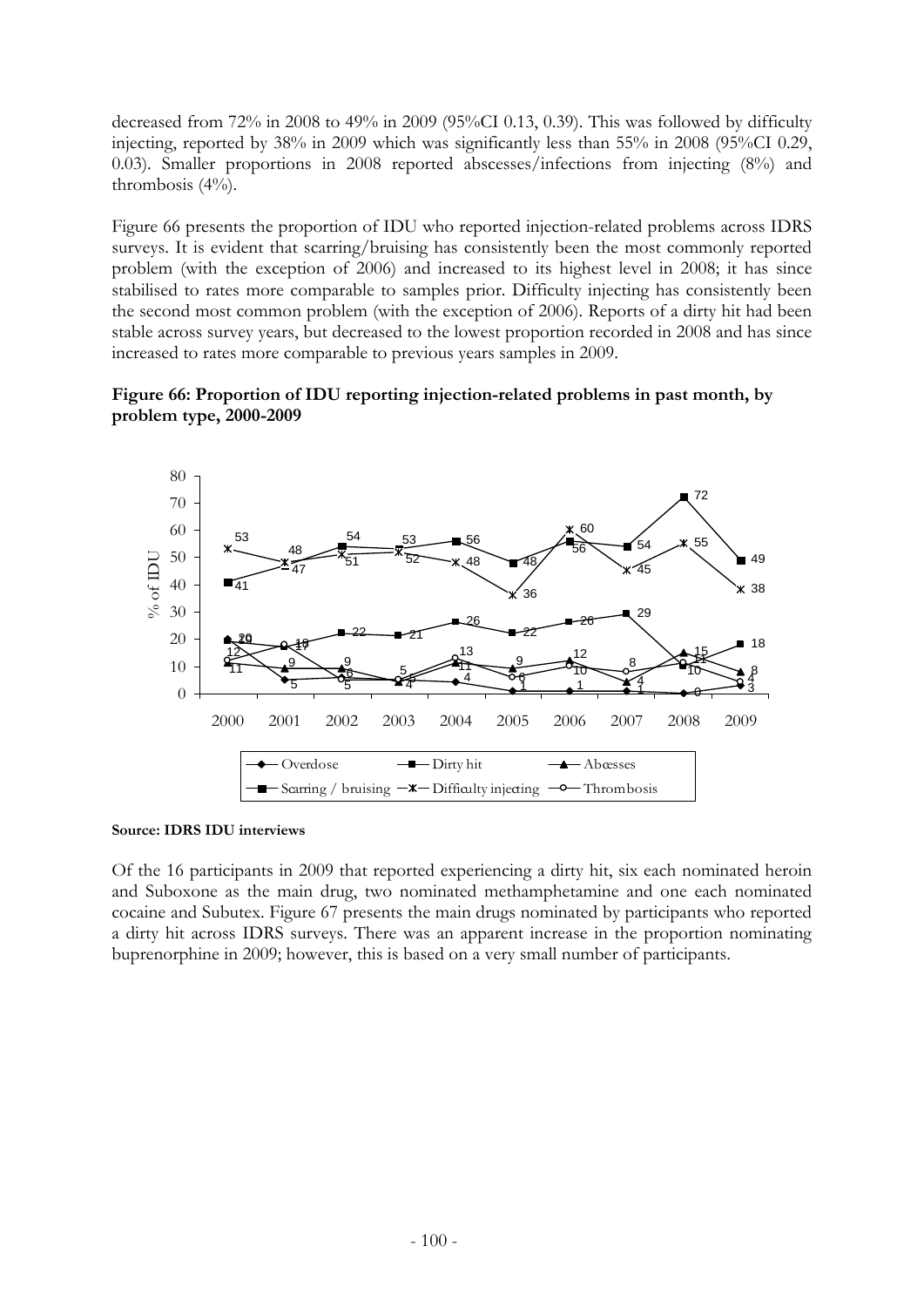**Figure 67: Main drug causing dirty hit of those that reported a dirty hit in last month, 2005-2009**



#### **Source**: **IDRS IDU interviews**

\* Buprenorphine includes both Subutex and Suboxone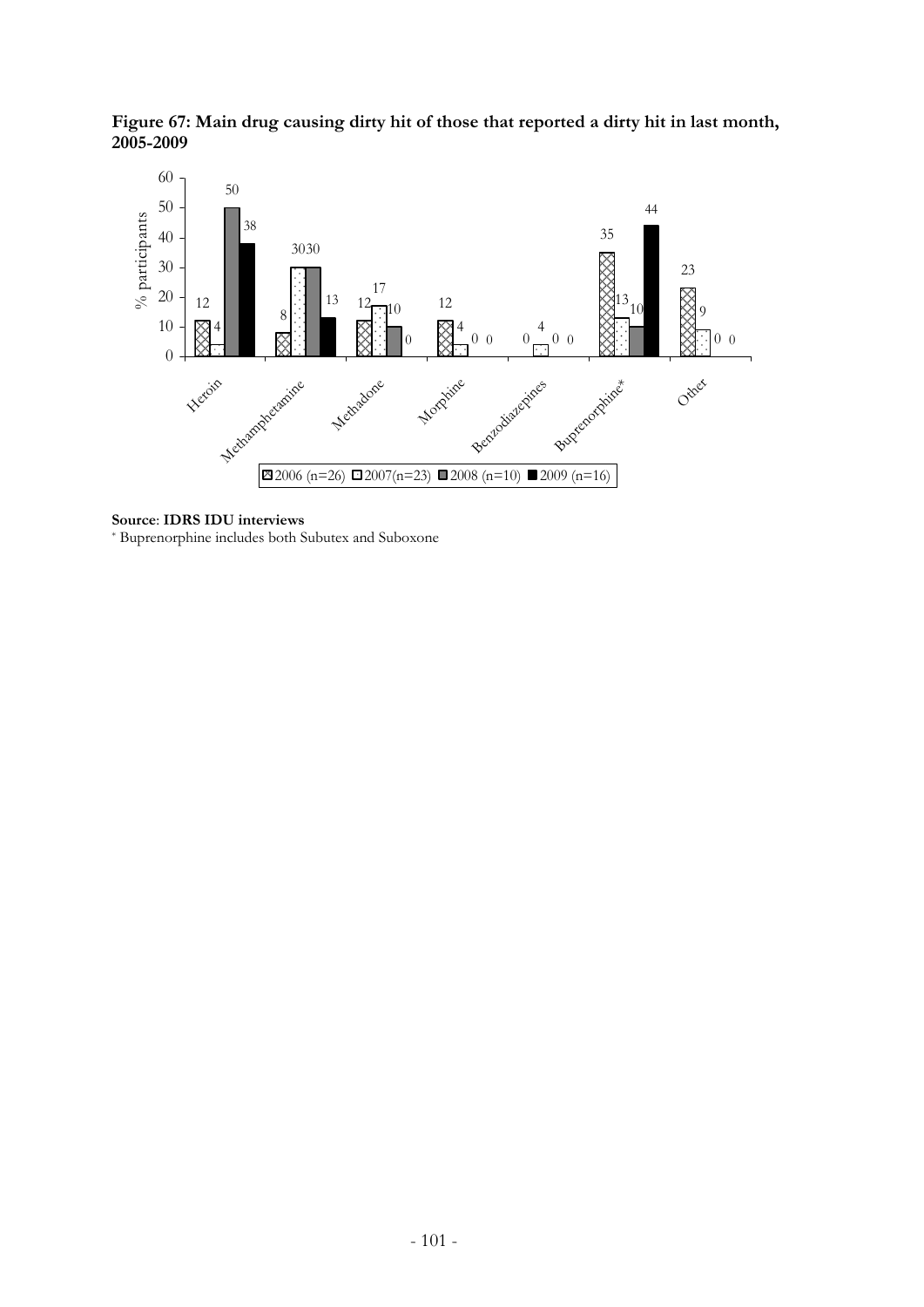# **10.7 Mental and physical health problems and psychological distress**

# **10.7.1 Self-reported mental health problems**

In 2009, the IDRS included items regarding self-reported experience of mental health problems and health service utilisation for such problems, including obtaining prescription medications. It is important to note that the following data refer to participants' perception of their mental health and were not confirmed by a formal diagnosis (although the participant may have received such a diagnosis from a health professional in the course of treatment).

In 2009, 37% of IDU reported experiencing a mental health problem in the last six months, which was not significantly different to the 40% who did so in 2008. As in previous years, the most commonly reported mental health problems were depression (n=28) and anxiety (n=14). Three participants reported schizophrenia and PTSD and two each reported bipolar disorder, panic, OCD, paranoia, personality disorder, and psychosis. One each reported drug induced psychosis, phobias and mania.

Of those reporting a mental health problem (n=36), 78% reported attending a professional in relation to the problem. These participants (n=28) were asked about prescription medications and five reported taking no medication. Of the remaining participants (n=23), 95% reported taking an antidepressant of which the most common were Efexor (venlafaxine) (n=4) and Avanza (mirtazapine) (n=3). Twenty-two percent reported taking benzodiazepines and the most common was Xanax (alprazolam). Eight participants reported taking antipsychotics (35%); the most common was Seroquel (quetiapine) and Zyprexa (olanzepine).

Numerous KE reported a large proportion of IDU have mental health and behavioural issues. Two KE reported an increase in mental health problems among methamphetamine users, with problems observed to be severe and increasing, often leading to a psychotic episode which can be traumatic for the individual but also dangerous for hospital staff and health care workers. Other mental health problems identified were schizophrenia, depression and anxiety.

## **10.7.2 The K10 psychological distress scale**

The Kessler Psychological Distress Scale or K10 (Kessler & Mroczek, 1994) was designed as a screening tool for assessing psychological distress. It is comprised of 10 items measuring the level of anxiety and depressive symptoms a person may have experienced during the previous four weeks. A five-point Likert scale is used to measure responses from all of the time to none of the time with a maximum possible score of 50. The K10 can be scored according to four distress categories: low=10-15, moderate=16-21, high=22-29, and very high=30-50. The K10 has been shown to have sound psychometric properties and demonstrated validity in identifying anxiety and affective disorders, as assessed by the Composite International Diagnostic Interview (CIDI) (Andrews and Slade, 2001).

In 2009, 75 participants completed the K10 and scores are presented by risk category in Figure 68. The median total score in 2009 was 21 (range=10-40). In 2009, 24% scored at low risk, 29% scored at moderate risk, 27% scored at high risk and 20% scored at very high risk.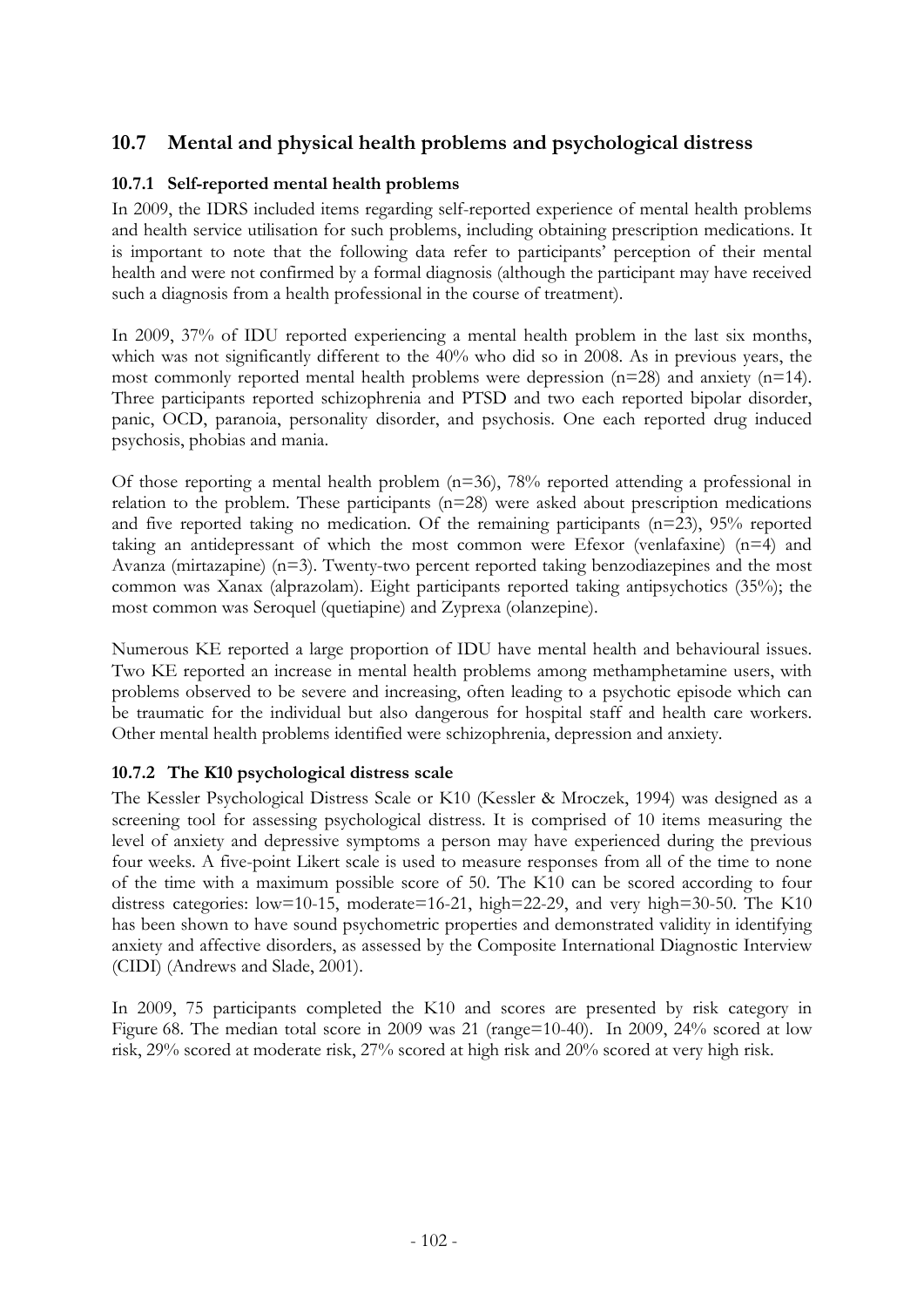



**Source: IDRS IDU interviews** 

K10 scores for IDU in 2009 can be compared to the general population using data from the 2007 NDSHS (AIHW, 2008). Persons aged 18 years or older completed the K10 as part of the 2007 NDSHS. Low risk was obtained by 69%, moderate risk by 21%, high risk by 8% and very high risk by 2%. Thus, compared to the general population, IDU are substantially more likely to be at risk of psychological distress, with 47% scoring at high or very high risk compared to 10% of the general population scoring at these levels.

K10 results for the 2007 NDSHS can also be interpreted according to drug use in the last month. The proportions scoring in each risk category for drugs of relevance to the IDRS are presented in Figure 69. The proportions for IDRS IDU and NDSHS past month heroin users are mostly comparable: 24% IDU versus 21% heroin users in low category, 29% IDU versus 14% heroin users in moderate category, 27% IDU and 54% heroin users in high category and 20% IDU versus 11% heroin users in very high category. It is evident that the proportion of past month heroin users in the high risk category is far greater than the proportion of users of other drugs.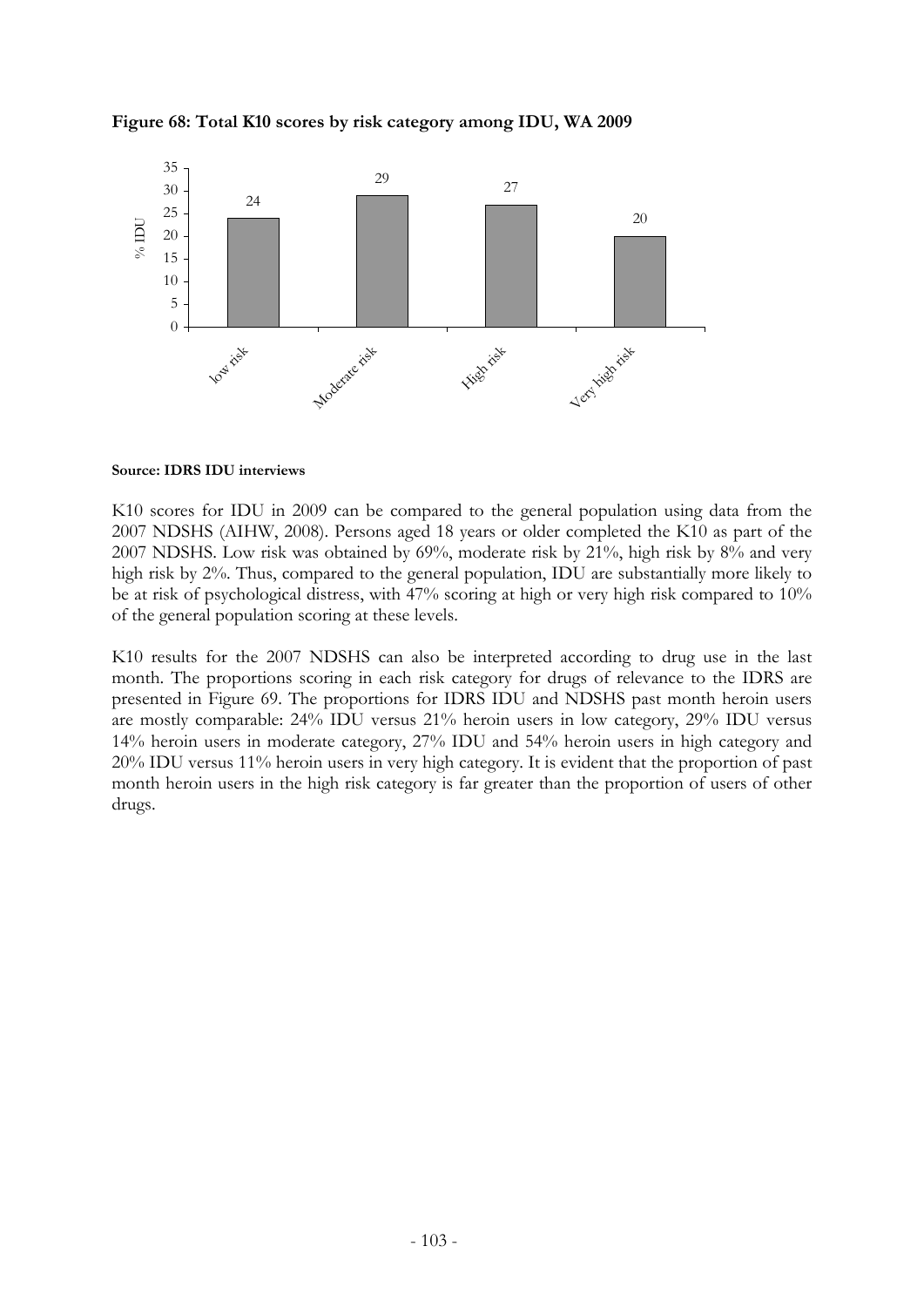

**Figure 69: Total K10 scores by risk category among general population aged 18 years and older according to past month drug use, 2007 NDSHS** 

**Source**: **2007 NDSHS**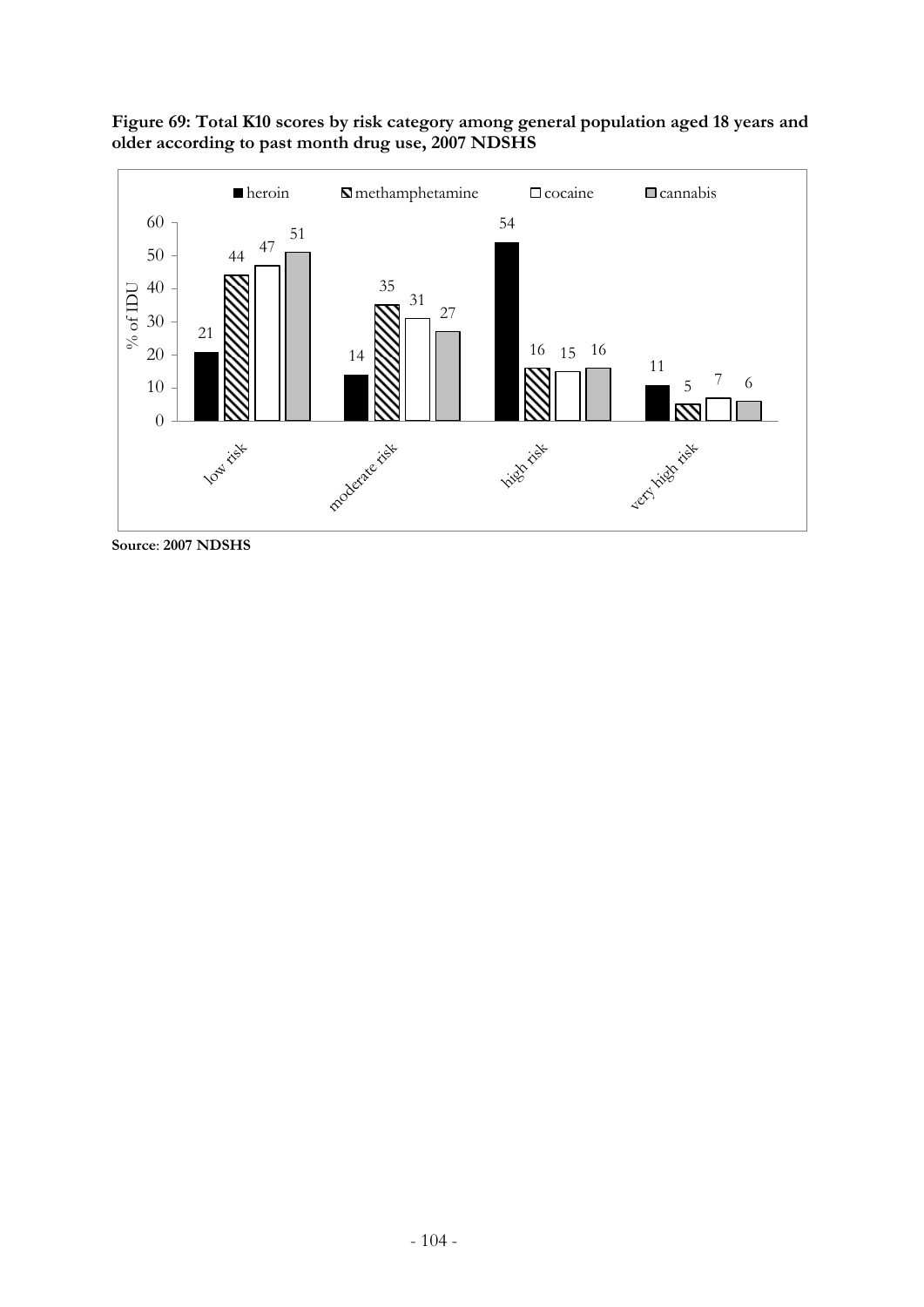# **10.8 Driving risk behaviour**

# **10.8.1 Driving and alcohol**

In 2009, 56% of the sample reported driving a vehicle in the six months preceding interview (65% in 2008). Of these participants, 30% reported driving under the influence of alcohol during that time, which was not significantly different to the 31% who did so in 2008. In 2009, 10 participants reported driving over the legal limit for blood alcohol content. The median number of times these participants had driven over the legal limit was seven (range=1-20).

# **10.8.2 Driving and illicit drugs**

In 2009, 87% of those who had driven a vehicle in the last six months reported driving after consuming illicit drugs (83% in 2008). The median number of times these participants had driven after taking drugs was 24 (range=1-180). Participants were asked how many minutes after consuming drugs they had driven on the last occasion, with a median of 10 minutes (range=1- 360 minutes).

The most common drug after which these participants had driven after consuming was heroin, reported by 64%. This was followed by cannabis (38%), speed (28%) and benzodiazepines (23%). Smaller proportions reported crystal (15%), Suboxone (9%), morphine (9%), ecstasy (9%) and methadone  $(6\%)$ . Heroin was also the drug reported by the greatest proportion as the drug last driven under the influence of, reported by 57%. Cannabis was reported by 26%, speed by 17%, crystal by 13%, benzodiazepines by (11%), morphine by (4%) and Suboxone, methadone, cocaine and ecstasy by 2% each. Figure 70 presents the proportion of IDU that drove after consuming each drug type in the last six months and on the last driving occasion.



**Figure 70: Driving under the influence of illicit drugs by drug type, WA, 2009** 

**Source: IDRS IDU interviews**

Participants who had driven after taking illicit drugs were asked how impaired they believed their driving ability to have been the last time they drove under the influence. The majority of participants (57%) reported it had had no impact. Following this, 26% reported that they were slightly impaired and smaller proportions reported that they were quite impaired (11%), slightly improved (4%) and quite improved (2%).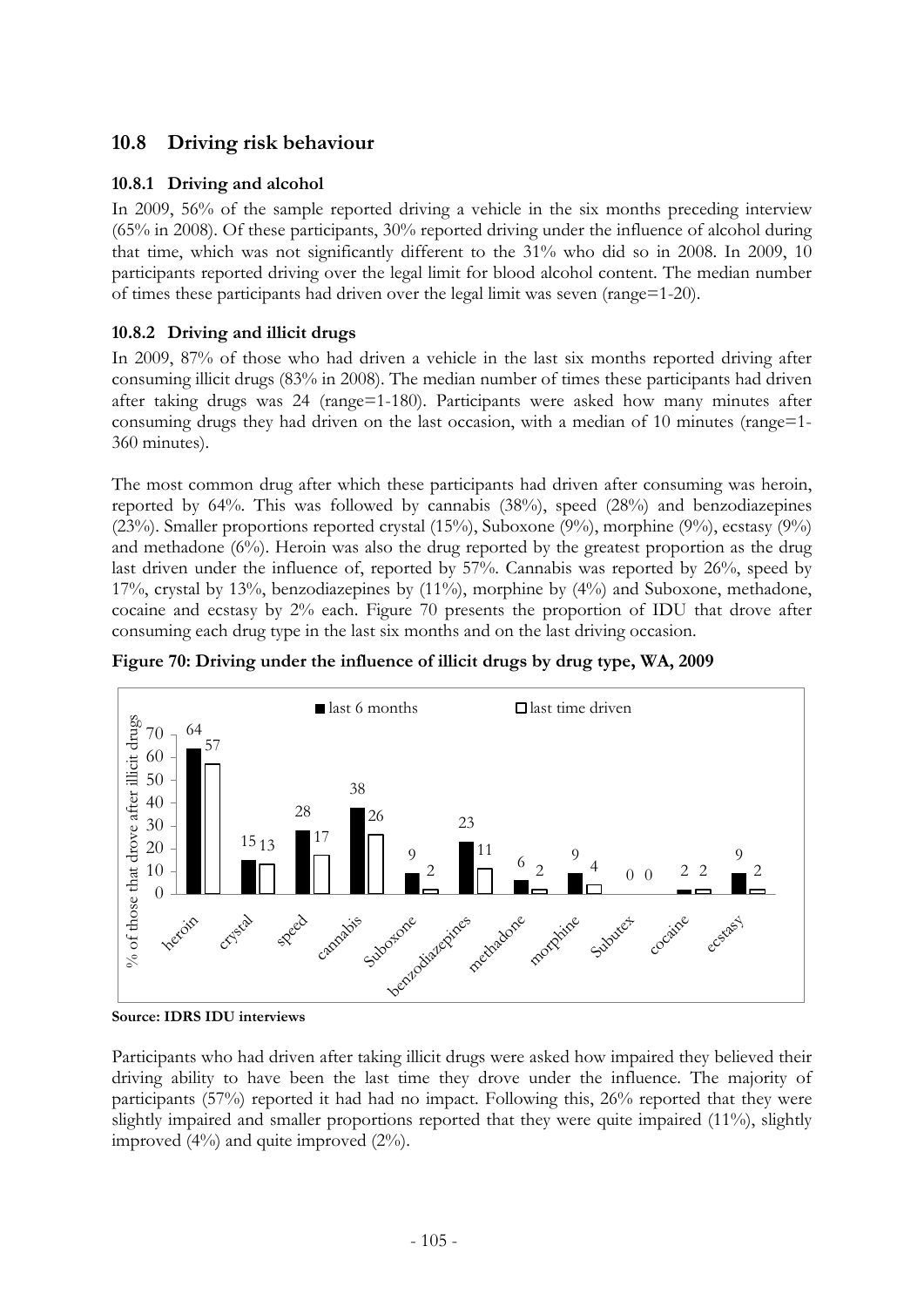Six participants in 2009 reported they had been drug driving tested before, four participants had been tested once and two had been tested for drug driving twice before.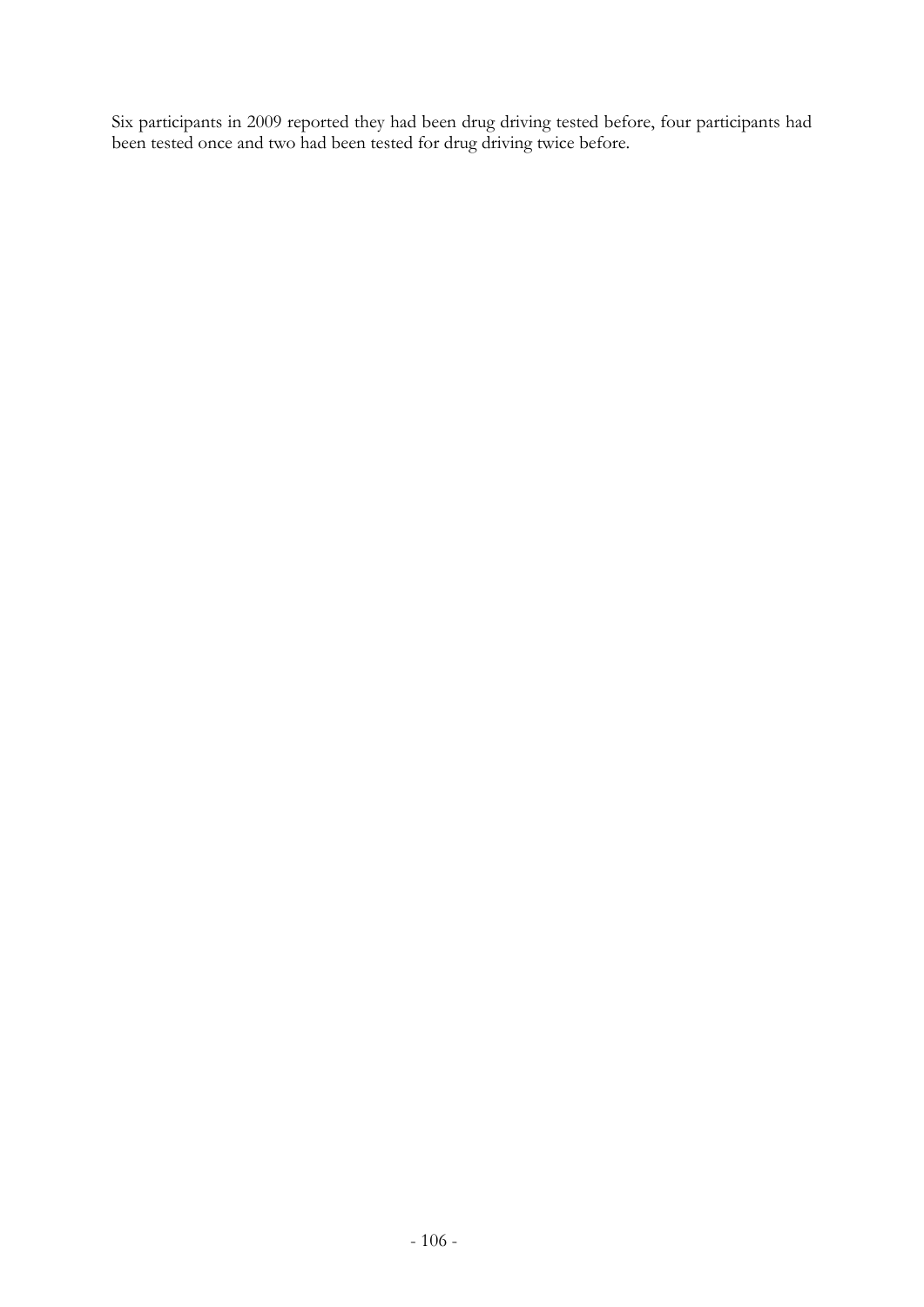# **11. LAW ENFORCEMENT-RELATED TRENDS ASSOCIATED WITH DRUG USE**

## **11.1 Reports of criminal activity among IDU participants**

## **11.1.1 Criminal activity**

In 2009, 33% of the sample reported they had been arrested in the last 12 months, which was not significantly different to the 28% who did so in 2008. Unlike previous years' samples when use/possession of drugs was the most commonly reported reason for arrest, in 2009, the greatest proportion of those who had been arrested in the last 12 months was for property crime (47%). This was followed by four participants reporting use/possession drugs.

Participants were asked what crimes they had engaged in during the last month (Table 18). In 2009, 43% of IDU reported involvement in any crime in the last six months, which was significantly greater than the 26% reported doing crime in 2008 (95%CI -0.29, -0.03). As in previous years, the most common type of criminal activity was drug dealing, reported by 37 participants in 2009. Of those that reported dealing, 13 participants reported engaging in this activity less than once a week, two participants reported once a week, 12 participants reported more than once a week-but not daily, and 10 participants reported daily. Twenty-one participants reported engaging in property crime in the last month, with 13 reporting less than once a week, one reporting once a week, three reporting more than once a week, less than daily and four reporting daily. Six participants reported engaging in fraud, with four of these participants reporting doing so less than once a week and two reporting daily. Five participants reported engaging in violent crime, three reporting doing so less than once a week, one participant once a week and one participant daily.

| Criminal activity $(\%)$         | 2007<br>$N=80$ | 2008<br>$N=100$ | 2009<br>$N=100$ |
|----------------------------------|----------------|-----------------|-----------------|
| Criminal activity in last month: |                |                 |                 |
| Dealing                          | 44             | 18              | 38              |
| Property crime                   | 22             |                 | 22              |
| Fraud                            | 4              | ◠               | 6               |
| Violent crime                    | 5              |                 |                 |
| Any crime                        | 48             | 26              | 43              |
| Arrested in last 12 months       | 41             | 28              | 33              |

**Table 18: Criminal activity as reported by IDU participants, 2007-2009** 

**Source: IDRS IDU interviews** 

KE reports of criminal activity varied from some to all IDU being involved in criminal activity of some kind. One KE observed an increase in drug dealing and drug manufacturing.

## **11.2 Arrests**

### **11.2.1 Heroin**

The number of heroin arrests made in WA by WAPS and AFP from 2002/03 to 2006/07 is shown in Figure 71. It is evident that the number of heroin arrests steadily decreased over time until the most recent data in 2006/07 and 2007/08, which showed a sharp increase in arrests  $(n=149)$  followed by a decrease in 2007/08  $(n=131)$ . Heroin arrests in WA for 2006/07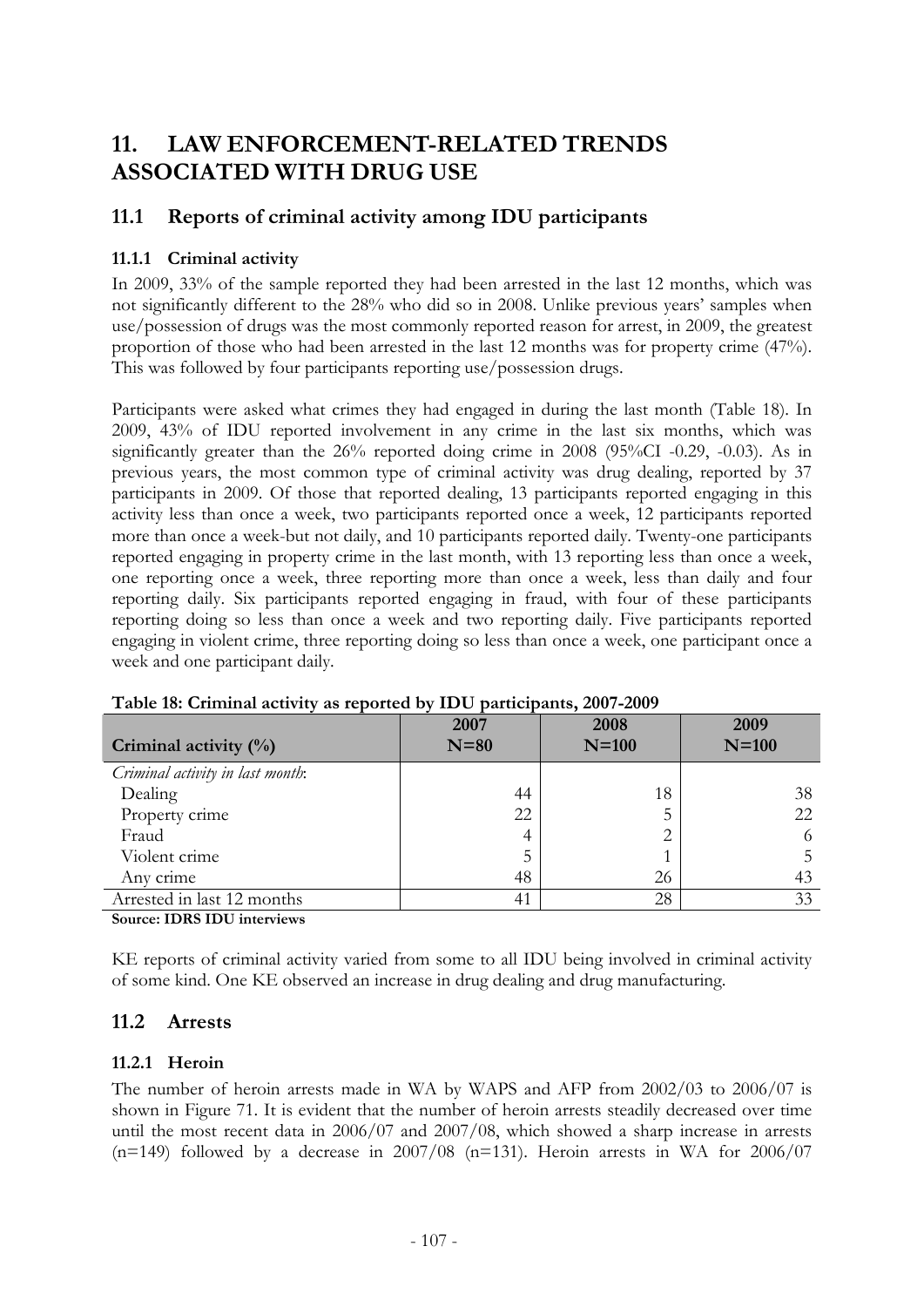represented 6% of the national total, with the greatest proportion of heroin arrests occurring in Victoria (51%).







### **11.2.2 ATS**

The number of ATS arrests made in WA by WAPS and AFP from 2002/03 to 2007/08 is shown in Figure 72. It is evident that the number of ATS arrests steadily increased over time, then stabilised from  $2004/05$  (n=2,045) to  $2005/06$  (n=1,903). Following this, there was a sharp increase in both  $2006/07$  (n=3,011) and  $2007/08$  (n=3,302) to over double the number of arrests made in  $2002/03$  (n=1,300). ATS arrests in WA for  $2007/08$  represented 21% of the national total, with the greatest proportion of ATS arrests occurring in Queensland (27%).

**Figure 72: Number of ATS consumer/provider arrests, WA 2002/03-2007/08** 



**Source**: **ACC**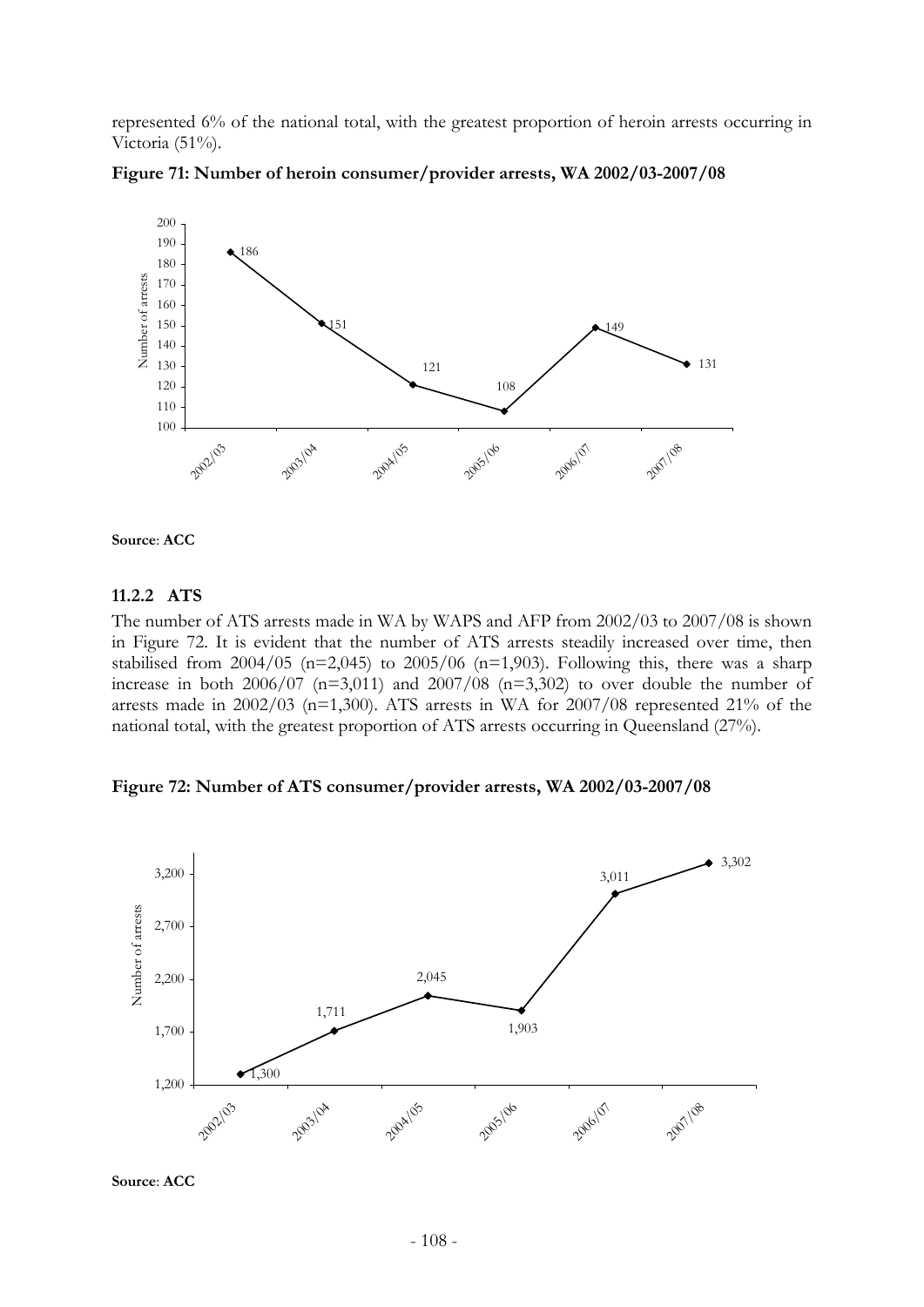### **11.2.3 Cannabis**

The number of cannabis arrests made in WA by WAPS and AFP from 2002/03 to 2007/08 is shown in Figure 73. The number of cannabis arrests was initially stable then decreased until the most recent data in 2006/07 (n=5,773), which returned to numbers similar to those obtained in 2002/03 (n=6,028), more recently the number of cannabis arrests has decreased in WA (n=5,371). Cannabis infringement notices were introduced in 2004/05 and have continued to decrease over time and have not been used since the election of the Barnett Liberal Government in October 2008, which has pledged to repeal the Cannabis Control Act 2003 which enacted the CIN scheme. Cannabis arrests in WA for 2007/08 represented 10% of the national total, with the greatest proportion of arrests occurring in Queensland (33%).





### **Source**: **ACC**

### **11.2.4 Cocaine**

The number of cocaine arrests made in WA by WAPS and AFP from 2002/03 to 2007/08 is shown in Figure 74. It is evident that the number of cocaine arrests has remained low across time, but increased to the highest level at the two most recent data points in 2006/07 and  $2007/08$  (n=43). Cocaine arrests in WA for  $2007/08$  represented 6% of the national total, with the greatest proportion of cocaine arrests occurring in NSW (57%).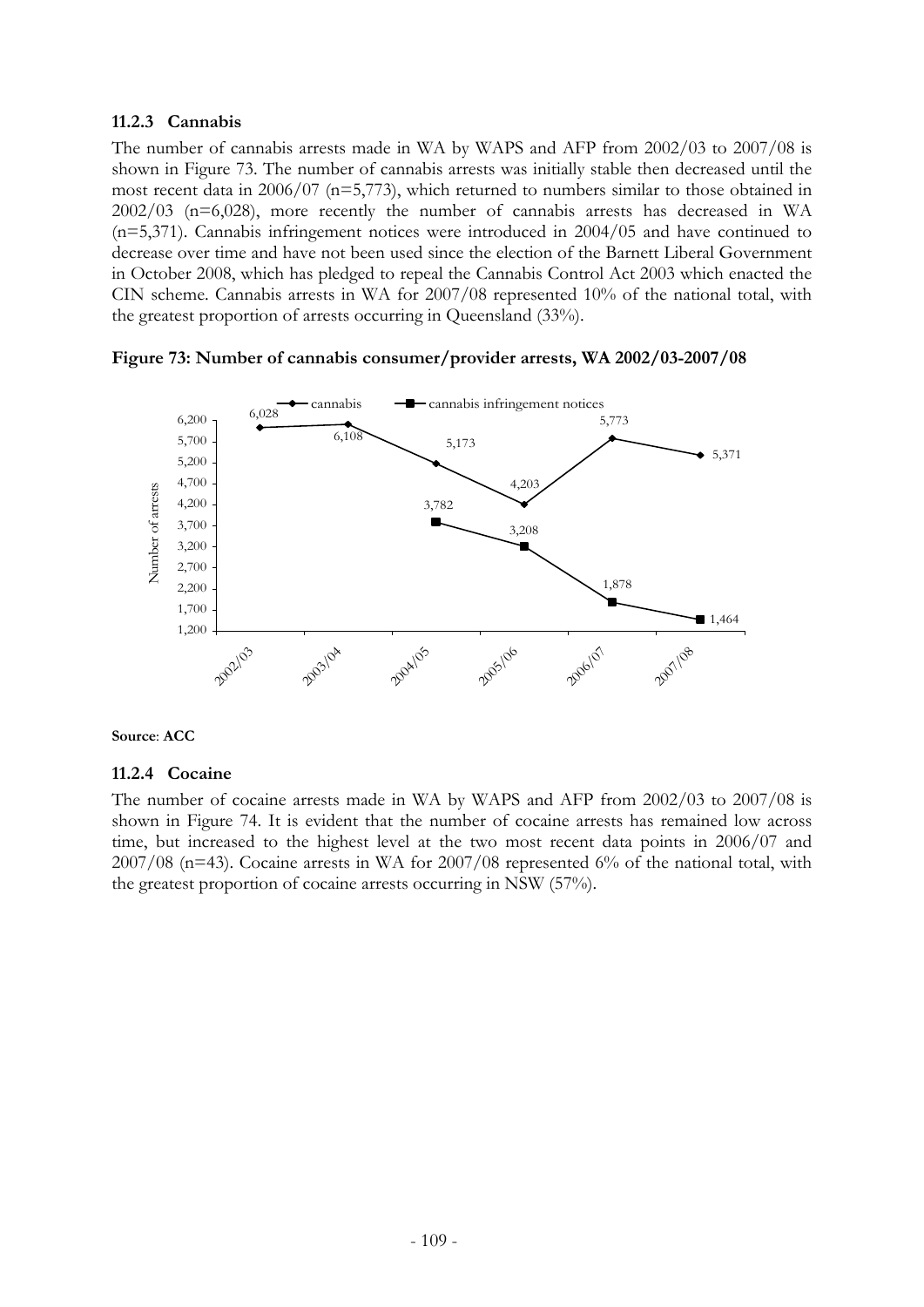



**Source**: **ACC**

### **11.3 Expenditure on illicit drugs**

IDU were asked how much money they had spent on drugs the day before interview. Forty-one IDU reported spending no money on drugs the previous day, while one IDU did not respond. Of the remaining 58 IDU, the mean amount spent was \$107 (range=\$10-\$500), which was not significantly different to the average of \$98 spent on drugs the day before interview in 2008. The median amount spent in 2009 was \$60. Figure 75 presents the average amount spent on drugs among IDU who had spent some money on drugs the day before interview across IDRS surveys.





 **Source: IDRS IDU interviews**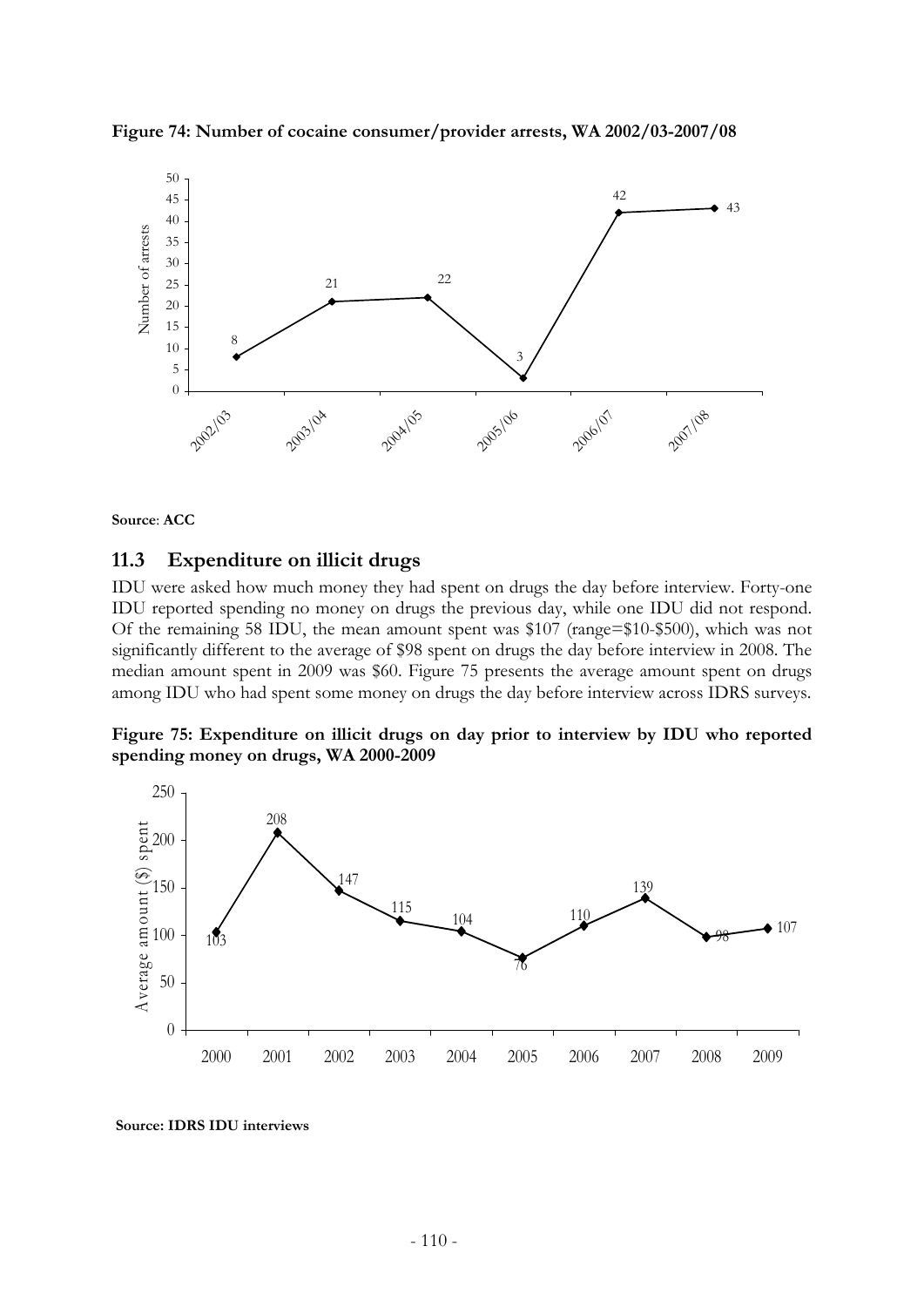# **12 SPECIAL TOPICS OF INTEREST**

## **12.1 Personal Wellbeing Index**

The Personal Wellbeing Index (PWI) (Cummins et al., 2007) was included in the IDRS survey in 2009. It consisted of questions asking participants how satisfied they were with various aspects of their life, including standard of living, health, personal achievement, personal relationships, personal safety, feeling a part of the community, future security, and life as a whole. Participants were asked to answer on a 0-10 scale of satisfaction (0=very unsatisfied and 10=very satisfied). Scores were then combined across the seven domains to produce an overall index score and adjusted to have a range between 0-100 points (Cummins et al., 2007). Table 18 shows the mean WA IDRS scores compared to the Australian general population.

Overall it appears that IDU participants' scores were lower than the general population on each domain (Table 19). In addition, the total PWI mean score for the WA IDRS sample (59%) was significantly less than the 2008 national mean  $(75%)$  (t=-7.510, df=65, p=.000). Cummins et al. (2007) reported that at normal levels of wellbeing (average scores lie between 70 and 80 points), people often feel good about themselves, are motivated to conduct their lives and have a strong sense of optimism. In comparison individuals with scores below 50 points are at higher risk of depression.

| <b>Personal Wellbeing Index</b> | <b>2009 WA IDRS</b><br><b>Mean scores</b><br>$N=66$ | 2008 General<br>Populations mean<br>scores |
|---------------------------------|-----------------------------------------------------|--------------------------------------------|
| 1. Standard of living           | 59                                                  | 77                                         |
| 2. Health                       | 55                                                  | 74                                         |
| 3. Achieving in life            | 49                                                  | 72                                         |
| 4. Personal relationships       | 63                                                  | 80                                         |
| 5. How safe you feel            | 74                                                  | 80                                         |
| 6. Community connect            | 59                                                  | 71                                         |
| 7. Future security              | 55                                                  | 70                                         |
| 8. Life as a whole              | 58                                                  | 77                                         |
| <b>TOTAL</b>                    | 59                                                  | 75                                         |

**Source: IDRS IDU interviews**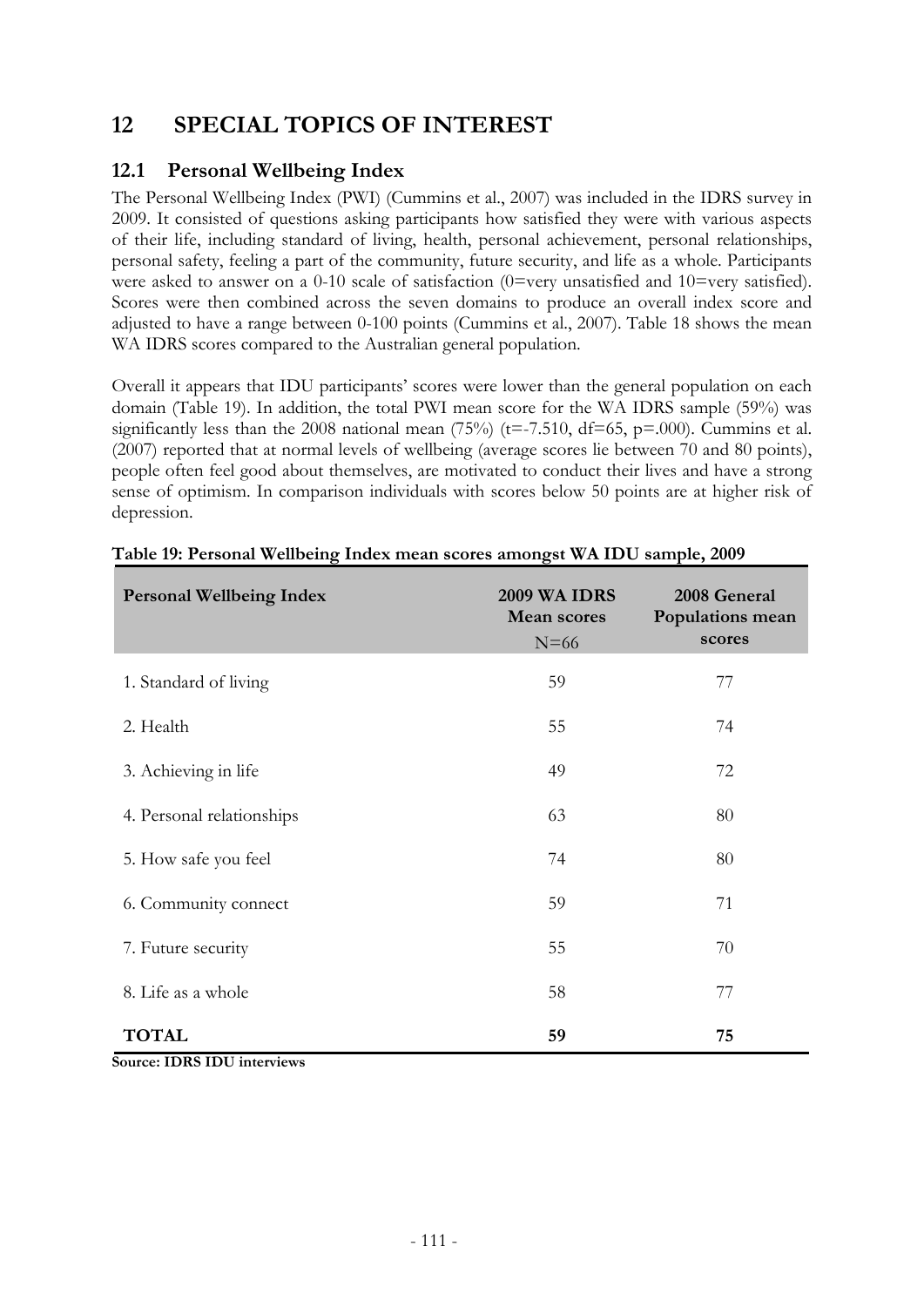# **12.2 Chronic physical health**

In 2009, participants in the IDRS were asked whether they had ever been diagnosed with a range of physical conditions, how old they were when diagnosed and if they had received treatment in the previous 12 months. Among the WA sample, more than one-third reported a lifetime diagnosis (by a doctor) for liver disease (38%), followed by migraine (32%) then asthma (20%). The median age of first diagnosis and percent of those receiving treatment for each condition is displayed in Table 20 below.

When comparing IDU physical health problems with the 2007/08 NDSHS findings, the proportion of the IDU sample with asthma was significantly greater than the national sample. However, IDU respondents diagnosed with circulatory problems (stroke and other heart conditions) was significantly lower than the national sample. The decreased proportion of the national sample with these conditions may be explained by the more diverse age range of the NHS, as older people are more predisposed to such conditions, whereas the IDU sample is typically younger (with a mean age 35 years) and therefore has less age-related health problems. Comparisons between the proportions of respondents diagnosed with cancer, high blood pressure, joint/muscular/skeletal conditions did not significantly differ across IDRS and national samples. This data is shown in Table 19 below.

| Condition                         | $\frac{0}{0}$                    | Median age    | $\frac{0}{0}$             | $%$ NHS                  | Comparisons               |  |
|-----------------------------------|----------------------------------|---------------|---------------------------|--------------------------|---------------------------|--|
|                                   | Participants                     | (years) first | Participants              | Participants             | of % diagnosed            |  |
|                                   | ever                             | diagnosed*    | receiving<br>treatment in | ever diagnosed           | in EDRS and<br><b>NHS</b> |  |
|                                   | diagnosed                        |               | past 12                   | $(N=$<br>Approx.         |                           |  |
|                                   |                                  |               | months*                   | 20,800)                  |                           |  |
| Asthma                            | 20                               | 10            | 42                        | 10                       | 95%CI -0.28, -            |  |
|                                   |                                  |               |                           |                          | $0.13*$                   |  |
| Cancer                            | $\overline{2}$                   | 24            | $\overline{0}$            | $\overline{2}$           | 95%CI -0.06, -            |  |
|                                   |                                  |               |                           |                          | 0.00                      |  |
| Stroke                            | $\overline{2}$                   | 32            | 50                        |                          | 95%CI -0.12, -            |  |
| Other heart or                    |                                  |               |                           | 16                       | $0.02*$                   |  |
| circulatory                       | $\overline{4}$                   | 15            | 25                        |                          |                           |  |
| condition                         |                                  |               |                           |                          |                           |  |
| Gout, rheumatism,                 |                                  |               |                           |                          |                           |  |
| or arthritis                      | $\overline{4}$                   | 22            | 75                        |                          |                           |  |
| high<br>Diabetes<br><sub>or</sub> |                                  | 22            |                           |                          |                           |  |
| blood sugar levels                | $\mathfrak{Z}$<br>$\overline{2}$ | 24            | 33<br>$\overline{0}$      |                          |                           |  |
| Epilepsy                          |                                  |               |                           |                          |                           |  |
| Skin problems                     | 16                               | 15            | $\overline{33}$           |                          |                           |  |
| Vision problems                   | 16                               | 14            | 56                        | $\overline{\phantom{0}}$ |                           |  |
| Hearing problems                  | $\overline{7}$                   | 41            | 20                        |                          |                           |  |
| <b>Diabetes</b>                   | $\overline{2}$                   | 18            | $\overline{2}$            | $\overline{4}$           |                           |  |
| High blood pressure               | 13                               | 32            | 14                        | 9                        | 95%CI -0.20, -            |  |
|                                   |                                  |               |                           |                          | 0.07                      |  |
| Liver disease                     | 38                               | 26            | 24                        |                          |                           |  |
| Respiratory disease               | $\overline{2}$                   | $30\,$        | $\overline{0}$            |                          |                           |  |

**Table 20: Chronic Physical Health, 2009**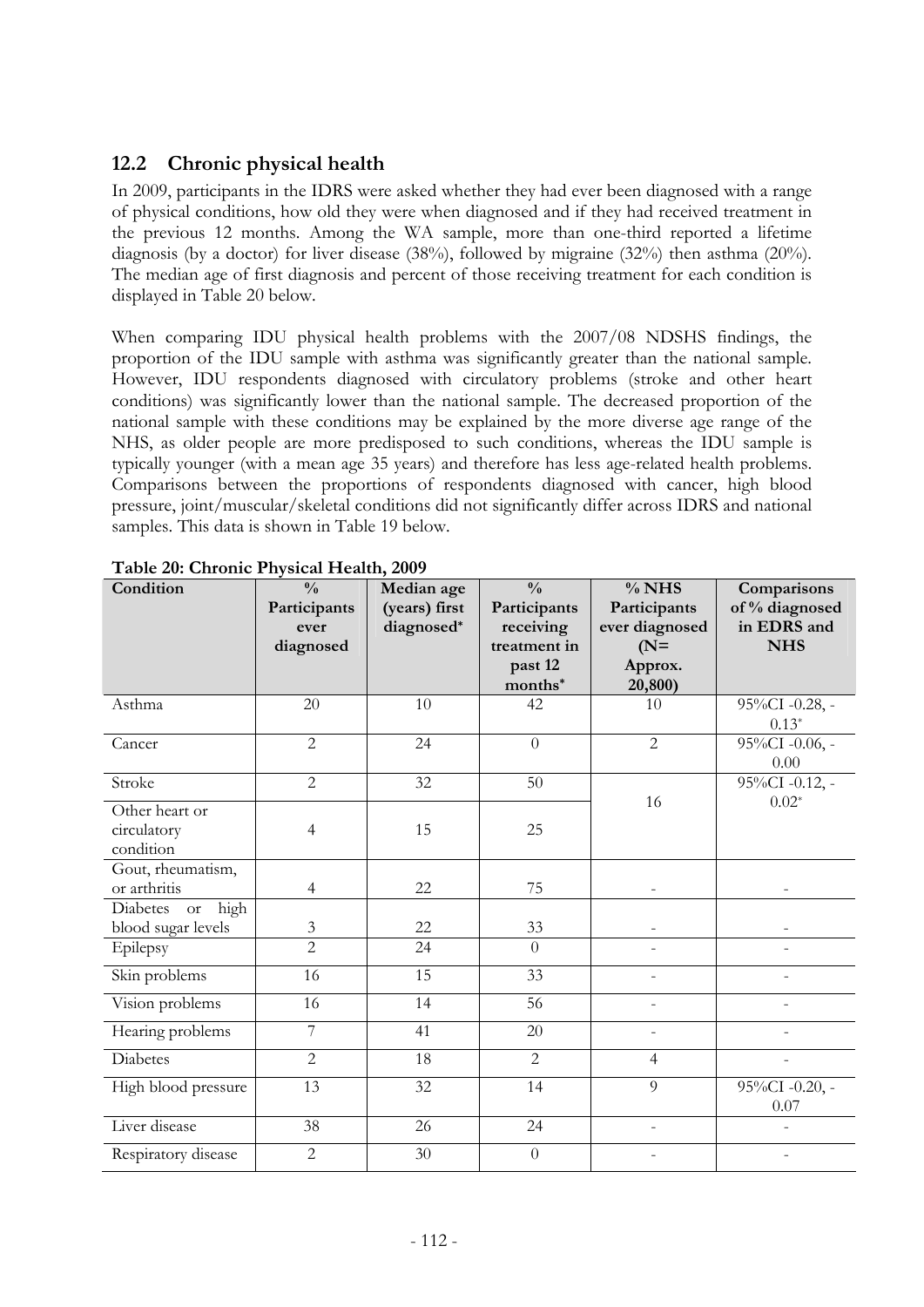| Joint/muscular/skel                                    |                |                 |                  | 15 - Arthritis           | 95%CI -0.18, - |
|--------------------------------------------------------|----------------|-----------------|------------------|--------------------------|----------------|
| etal                                                   | 11             | 19              | 67               | $3 -$                    | 0.06           |
|                                                        |                |                 |                  | Oesteoporosis            |                |
| Human papilloma                                        | $\overline{2}$ | 30              | $\overline{0}$   |                          |                |
| virus                                                  |                |                 |                  |                          |                |
| Septacemia                                             | $\overline{4}$ | $\overline{25}$ | $\overline{50}$  | L                        |                |
| Cellulitis                                             | $\overline{5}$ | 30              | 33               |                          |                |
| Hay fever                                              | 13             | 15              | 29               | L,                       |                |
| Sinus or sinus<br>allergy                              | 7              | 11              | 25               | $\overline{\phantom{a}}$ |                |
| Emphysema                                              | $\overline{4}$ | $\overline{36}$ | $\overline{0}$   |                          |                |
| <b>Bronchitis</b>                                      | 11             | 16              | $\overline{17}$  |                          |                |
| Anaemia                                                | $\overline{9}$ | $\overline{19}$ | 40               | $\overline{a}$           |                |
| Fluid<br>problems/fluid<br>retention/oedema            | $\overline{0}$ | $\theta$        | $\boldsymbol{0}$ |                          |                |
| Hernias                                                | $\overline{0}$ | $\theta$        | $\overline{0}$   | $\overline{\phantom{m}}$ |                |
| Kidney problems                                        | $\overline{4}$ | 34              | 50               | $\overline{\phantom{a}}$ |                |
| Psoriasis                                              | 5              | 30              | 33               | $\overline{a}$           |                |
| Stomach ulcer or<br>other<br>gastrointestinal<br>ulcer | 9              | 18              | $80\,$           |                          |                |
| Thyroid<br>trouble/goiter                              | $\overline{2}$ | 29              | $100\,$          |                          |                |
| Tuberculosis                                           | $\theta$       | $\overline{0}$  | $\overline{0}$   | $\overline{a}$           |                |
| Back or neck pain<br>or back or neck<br>problems       | $30\,$         | $26\,$          | 65               |                          |                |
| Migraine                                               | 32             | $18\,$          | 44               |                          |                |

**Source: IDRS IDU interviews** 

### **12.3 Dental care**

In 2009, among the IDRS WA sample who reported visiting a dentist in the last 12 months (n=27) (Table 21), the vast majority of the sample (93%) reported visiting for an extraction, followed by 85% each reporting visiting for check ups and for fillings. Almost half (46%) reported visiting a dentist for relief of pain.

Among the WA sample who commented, more than half (55%) reported paying for their last dental visit. The medium number of teeth lost was two ranging from zero to 28 (all teeth excluding wisdom teeth). Almost two-thirds (65%) reported not visiting a dentist when required in the last year. The median number of visits to a dentist in the last 12 months was zero.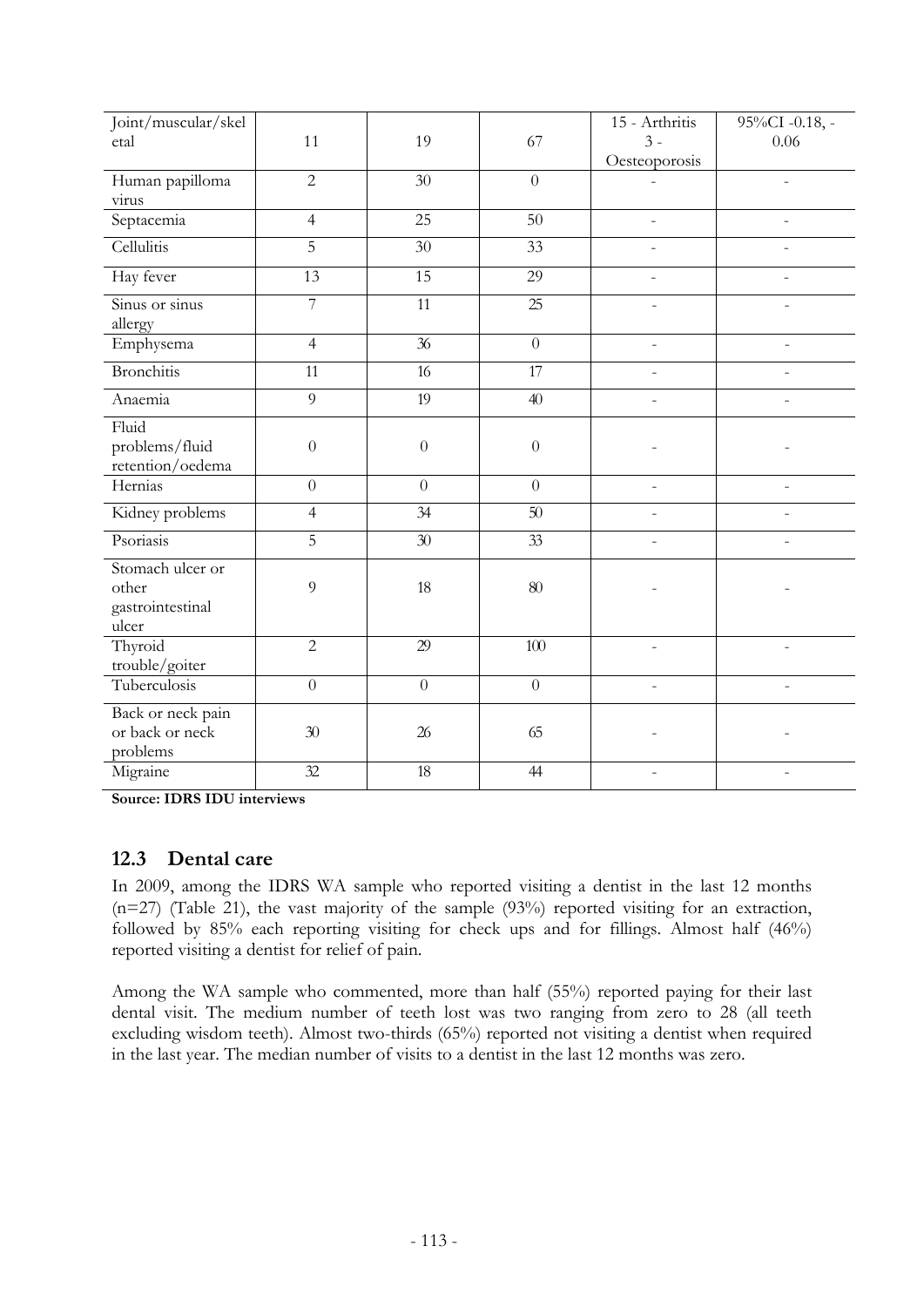| which are completed to the notation notice in the preceding | $\ldots$ |
|-------------------------------------------------------------|----------|
|                                                             | $N=27$   |
|                                                             |          |
|                                                             |          |
| Reason for last dentist visit $(\%)$                        |          |
| Check up                                                    | 85       |
| Relief of pain                                              | 46       |
| Fillings                                                    | 85       |
| Extractions                                                 | 93       |
| Other procedure                                             | 65       |
|                                                             |          |
| Paid for last visit $(n, \frac{9}{6})$                      | 55       |
|                                                             |          |
| Median number of teeth lost (range)*                        | 2        |
|                                                             | $(0-28)$ |
|                                                             |          |
| Did not attend a dentist when required last 12              | 65       |
| months $(\%)$                                               |          |
|                                                             |          |
| Median number of visits to dentist in last 12               | $\theta$ |
| months (range)                                              | $(0-15)$ |
|                                                             |          |

## **Table 21: Self reported dental health issues in the preceding 12 months, 2009**

**Source: IDRS IDU interviews** 

\* Maximum number of teeth (not including wisdom teeth) is 28

# **12.4 Gambling**

For the first time in 2009, participants were asked about their gambling experiences in the month prior to interview (Table 22). A small proportion of the WA IDU sample (9%) had gambled on a median of three times (range=1-25) in the month prior to interview. Forty-four percent had gambled one time in last month preceding interview, with no participants gambling daily.

Among those who had recently gambled, usual forms of gambling were horse/dog racing (78%), followed by smaller proportions reporting casino (22%), poker machines (11%) and other forms of gambling (22%).

Of those who had gambled in the last month, nearly one-quarter reported gambling while under the influence of alcohol. Whilst the majority (89%) reported gambling while under the influence of an illicit drug, mainly crystal methamphetamine (38%), followed by cannabis and speed (25% each). The median amount of money spent on gambling on the last occasion was \$12 among those who commented.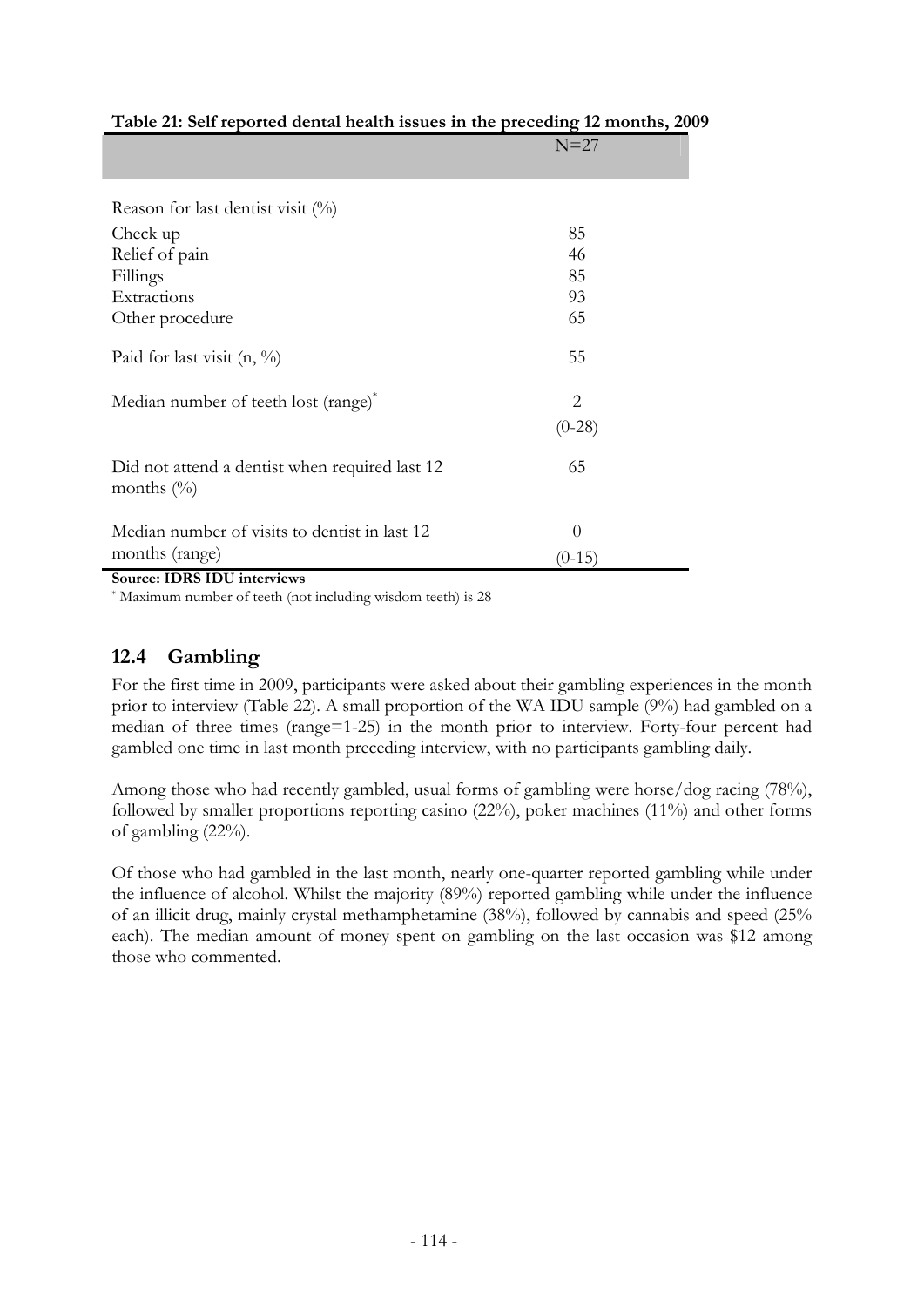| Table 22: Gambling behaviour amongst IDU, 2009                   |          |
|------------------------------------------------------------------|----------|
| Gambling                                                         | 2009     |
|                                                                  | $N=96$   |
| Gambled in the last 30 days                                      | 9        |
| Usual form of gambling                                           | $n=9$    |
| Casino                                                           | 22       |
| Horse/dog racing                                                 | 78       |
| Poker machines                                                   | 11       |
| Other                                                            | 22       |
| Last form of gambling                                            |          |
| Casino                                                           | 22       |
| Horse/dog racing                                                 | 56       |
| Poker machine                                                    | $\Omega$ |
| Other                                                            | 22       |
| Median number of days gambled in last 30 days                    | 3        |
| Under the influence of alcohol when last gambled $(\%)$          | 22       |
| Under the influence of illicit drugs when last gambled<br>$(\%)$ | 89       |

**Source: IDRS IDU interviews** 

\* Under the influence

## **12.5 Aggression**

In 2009, the IDRS included a new module investigating the presence of trait aggression among IDU. Involvement in obtaining/using drugs, the use of other illicit substances such as cocaine and other stimulants as well as the high prevalence of cannabis use have all been associated with aggression (Murray et al., 2008). To investigate aggression amongst IDU, sample participants were administered the Buss-Perry Aggression Questionnaire – Short Form (BPAQ-SF). This self-report measure addresses three major components of aggression: the motor components (physical and verbal aggression), the emotional component (anger), and the cognitive component (hostility). This questionnaire provides a valid and reliable measure of dispositional aggression which correlates well with the original 29-item Buss-Perry Aggression Questionnaire (Bryant and Smith, 2001).

In 2009, participants were administered the BPAQ-SF. The measure consists of four domains: physical aggression, verbal aggression, anger, and hostility. IDU were asked to report on a Likert scale from one (very characteristic of me) to six (very un-characteristic of me). Each domain consists of three questions used to measure the specific domain of aggression. Figure 76 shows the proportion of participants who answered each of the three questions related to a domain as characteristic of them  $(n=57)$ . The greatest proportions were reported for physical aggression and verbal aggression with 12% each ( $n=7$ ) of IDU in the WA sample. This was followed by 9% (n=5) of the IDU sample answering all three questions in both the anger and hostility aggression domain.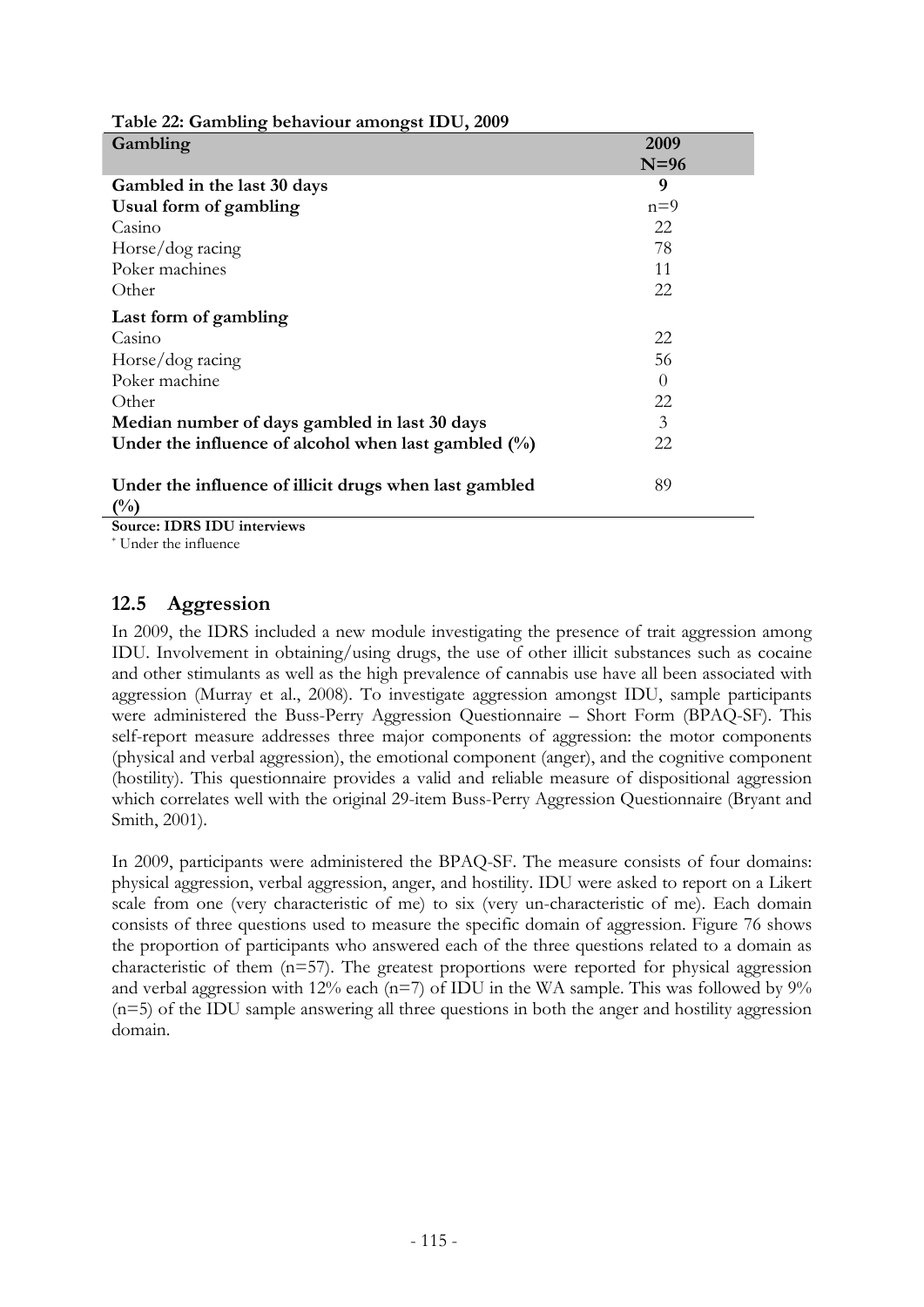



#### **Source: IDRS IDU interviews 2009**

Note: Results represent those participants who endorsed all three questions within each domain.

Respondents were also asked to report on whether they would have answered the BPAQ-SF any differently if they were under the influence of any drugs (Table 23). Of the WA IDRS sample, 26% believed they would have answered differently if under the influence of any drugs, with heroin the most common drug reported to alter aggression responses (40%, n=6). Of those who felt their responses would have changed if under the influence of any drugs, half believed their level of aggression would have been the same (54%, n=31).

| Aggression                                                             | 2009     |  |
|------------------------------------------------------------------------|----------|--|
|                                                                        | $(n=57)$ |  |
| Under the influence of drugs would have answered differently?          | 26       |  |
| Under the influence of which drugs would have answered<br>differently? | $N = 15$ |  |
| Heroin                                                                 | 40       |  |
| Alcohol $(\% )$                                                        | 13       |  |
| Speed $(\%)$                                                           | 33       |  |
| Ice/crystal $\binom{0}{0}$                                             | 13       |  |
| Aggression level if under the influence of any drug                    | $N=57$   |  |
| Lower $(\%)$                                                           | 21       |  |
| The same $(\%)$                                                        | 54       |  |
| Higher $(\%)$                                                          | 25       |  |

|  | Table 23: Aggression under the influence of other drugs, WA, 2009 |  |  |
|--|-------------------------------------------------------------------|--|--|
|  |                                                                   |  |  |

**Source: IDRS IDU interviews**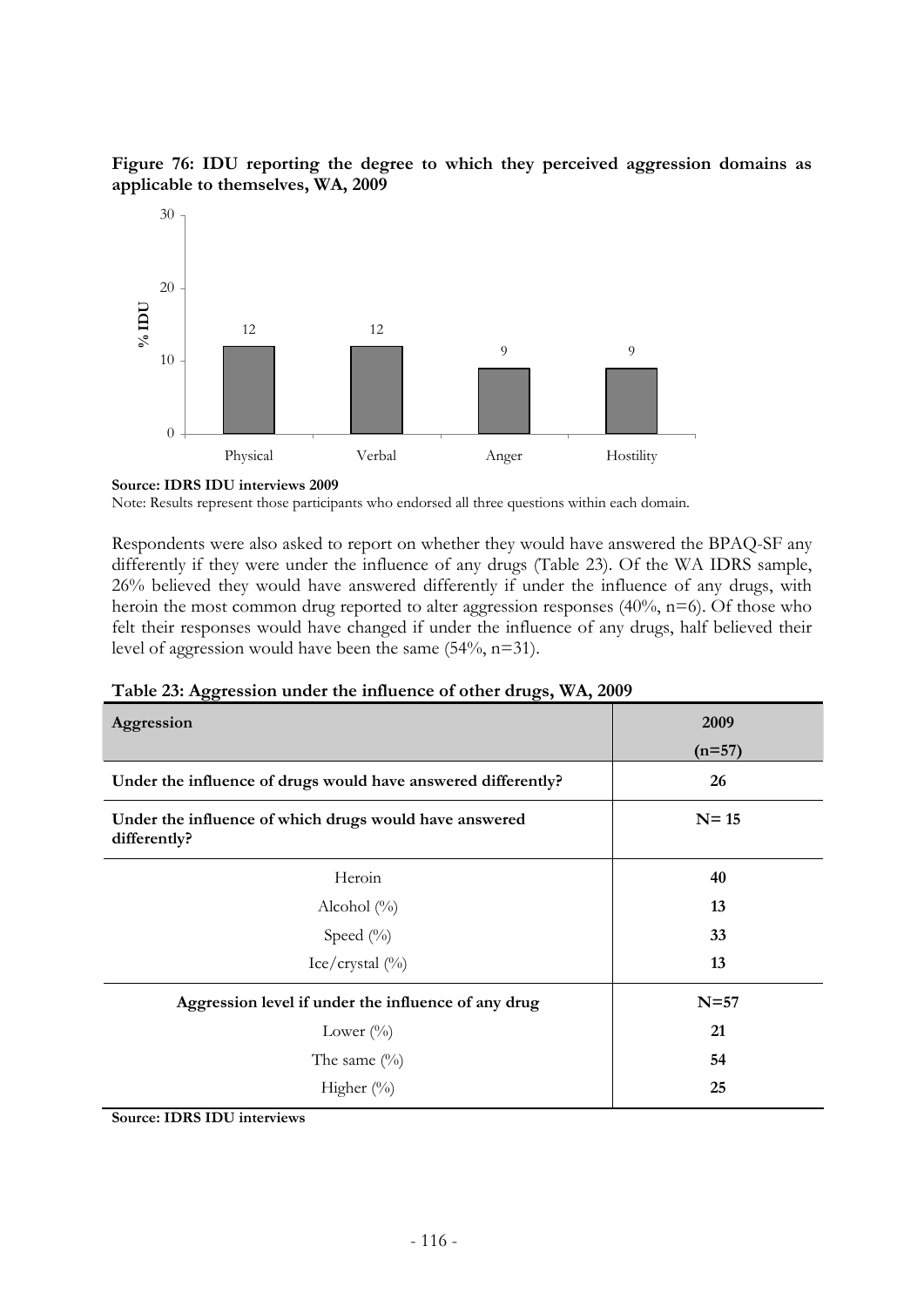# **REFERENCES**

Andrews, G., & Slade, T. (2001). Interpreting scores on the Kessler Psychological Distress Scale (K10). *Australian and New Zealand Journal of Public Health*, 25, 494-497.

Australian Crime Commission. (2004). Illicit *Drug Data Report 2002-03*. Canberra: Australian Crime Commission.

Australian Crime Commission. (2005). *Illicit Drug Data Report 2003-04*. Canberra: Australian Crime Commission.

Australian Crime Commission. (2006). *Illicit Drug Data Report 2004-05*. Canberra: Australian Crime Commission.

Australian Crime Commission. (2007). *Illicit Drug Data Report 2005-06*. Canberra: Australian Crime Commission.

Australian Crime Commission. (2008). *Illicit Drug Data Report 2006-07*. Canberra: Australian Crime Commission.

Australian Crime Commission. (2009). *Illicit Drug Data Report 2007-2008.* Canberra, Australian Crime Commission.

Australian Institute of Health and Welfare. (2008). *2007 National Drug Strategy Household Survey: First Results*. Canberra: Australian Institute of Health and Welfare.

Australian Institute of Health and Welfare. (2009a). *Alcohol and other drug treatment services in Australia 2007-08: Report on the National Minimum Data Set*. Drug treatment series No. 9 Cat. No. HSE 73. Canberra: Australian Institute of Health and Welfare.

Australian Institute of Health and Welfare. (2009b). *National Opioid Pharmacotherapy Statistics Annual Data collection: 2008 report*. Bulletin No. 72. Cat. No. AUS 115. Canberra: Australian Institute of Health and Welfare.

Bryant, F. B. & B. D. Smith (2001). Refining the architecture of aggression: A measurement model for the Buss-Perry Aggression Questionnaire. *Journal of Research in Personality 35*: 138-167.

Cummins, R. A., J. Woerner, et al. (2007). *Australian Unity Wellbeing Index Survey 20 Report 20.0 October 2008. Part A: The Report. The Wellbeing of Australians – Money, debt and loneliness.* Melbourne, The School of Psychology, Deakin University, Australian Centre on Quality of Life.

Degenhardt, L. & Roxburgh, A. (2007a). Accidental drug-induced deaths due to opioids in Australia, 2005. Sydney, National Drug Research Centre.

Degenhardt, L. & Roxburgh, A. (2007b) Cocaine and amphetamine related drug-induced deaths in Australia 2005. Sydney, National Drug and Alcohol Research Centre.

"Doctor shopping." *Wikipedia: The free encyclopaedia.* (2004, July 22). FL: Wikimedia Foundation, Inc. Retrieved June 8, 2009, from http://en.wikipedia.org/wiki/Doctor\_shopping